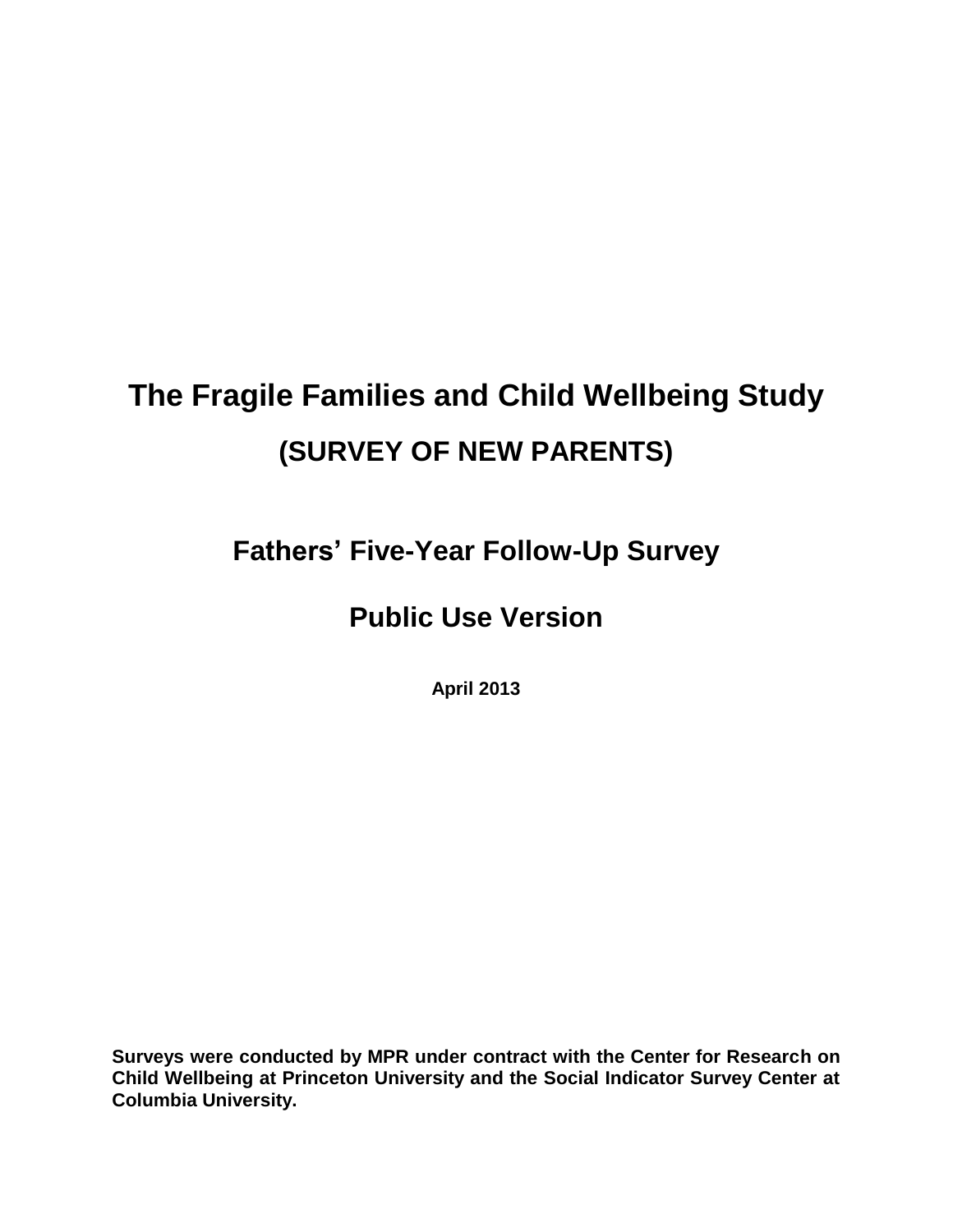#### **TABLE OF CONTENTS**

Page

| <b>SECTION A</b> |                                                                                                 |
|------------------|-------------------------------------------------------------------------------------------------|
| <b>SECTION B</b> |                                                                                                 |
| <b>SECTION C</b> |                                                                                                 |
| <b>SECTION D</b> | <b>FATHER'S RELATIONSHIP WITH MOTHER</b><br>(FOR FATHERS WHO ARE OR WERE IN A RELATIONSHIP)  73 |
| <b>SECTION E</b> |                                                                                                 |
| <b>SECTION F</b> |                                                                                                 |
| <b>SECTION H</b> | FATHER'S FAMILY BACKGROUND AND SUPPORT 94                                                       |
| SECTION I        |                                                                                                 |
|                  |                                                                                                 |
| <b>SECTION R</b> |                                                                                                 |
| <b>SECTION K</b> |                                                                                                 |
| <b>SECTION L</b> |                                                                                                 |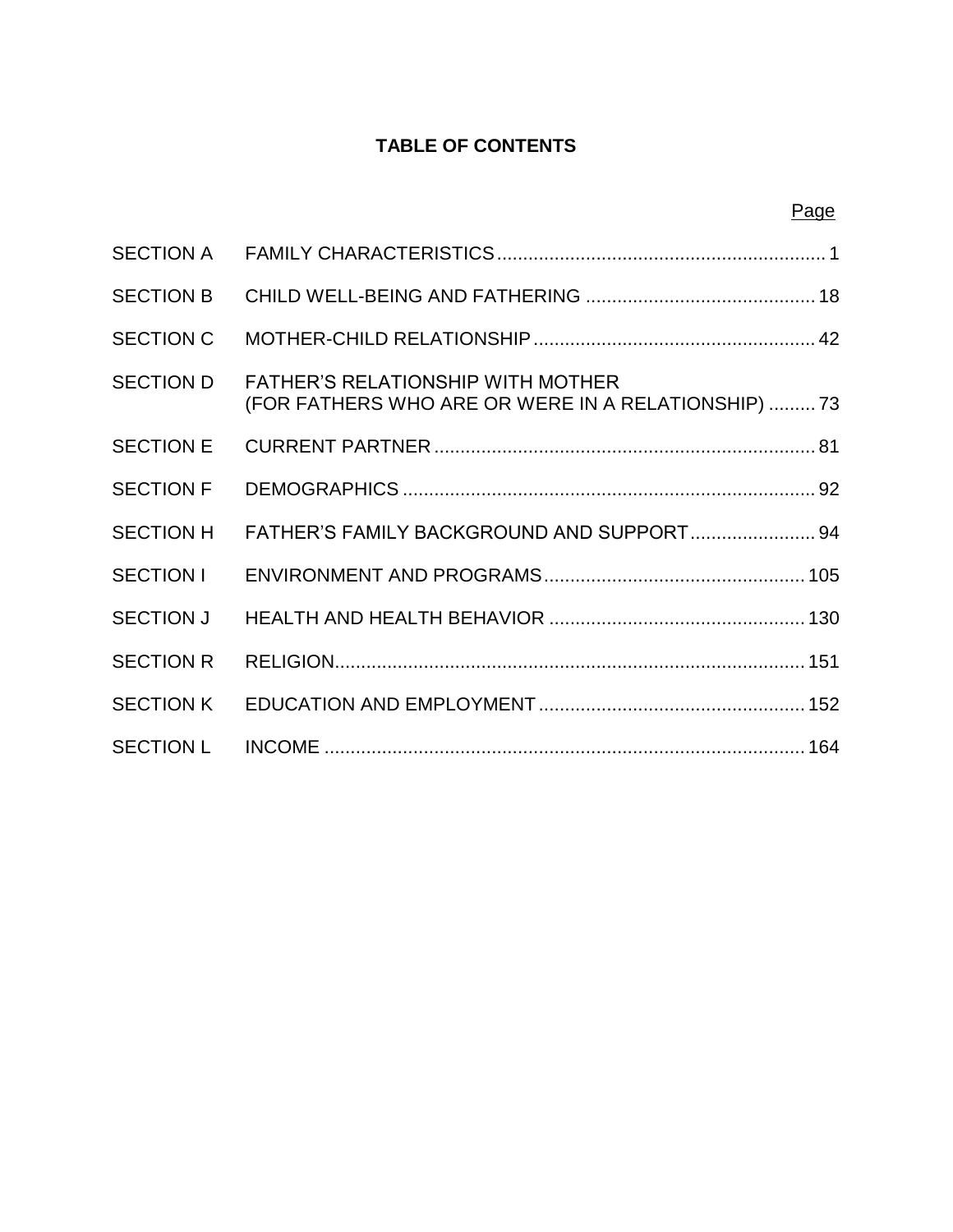#### **SECTION A: FAMILY CHARACTERISTICS**

First, I'd like to ask you some questions about (CHILD).

#### A1. **NOT FOR PUBLIC RELEASE**

A2. How much of the time does (CHILD) live with you? Is it . . .

| VOLUNTEERED-CHILD DECEASED 5            |  |  |
|-----------------------------------------|--|--|
| VOLUNTEERED-CHILD ADOPTED  6 → GO TO A3 |  |  |
|                                         |  |  |
|                                         |  |  |

A2A. **NOT FOR PUBLIC RELEASE**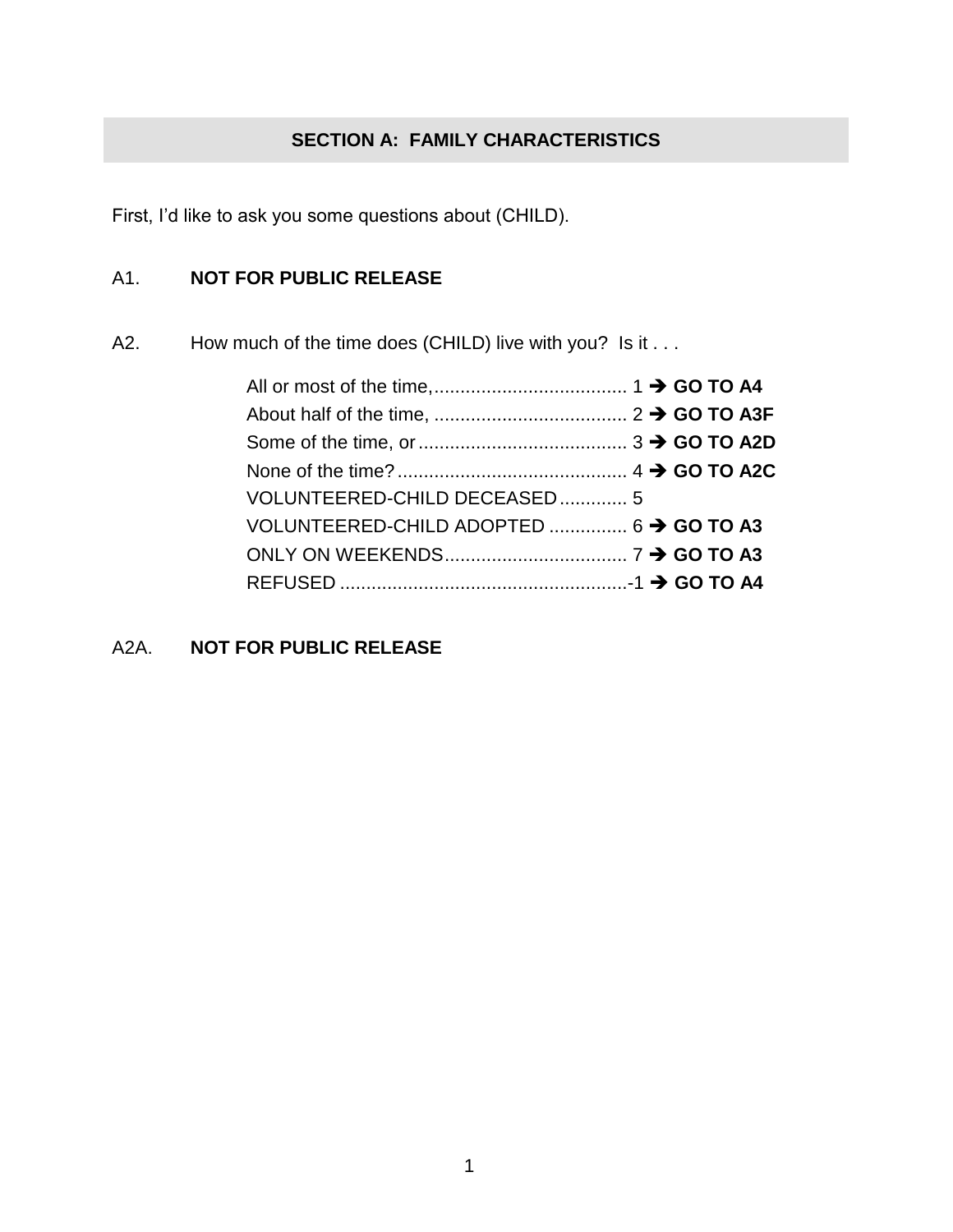#### A2B. **NOT FOR PUBLIC RELEASE**

A2C. Has (he/she) stayed with you in the past twelve months?

YES......................................................................1 NO .......................................................................2 **GO TO A3A1**

A2D. How many nights has (CHILD) spent with you in the past twelve months?

|\_\_\_|\_\_\_| NIGHTS

A3. How many months ago did (he/she) stop living with you (most of the time)?

|\_\_\_|\_\_\_| MONTHS AGO

NOT APPLICABLE: NEVER LIVED WITH CHILD ALL OR MOST OF THE TIME............................................................-10 **GO TO A3A2**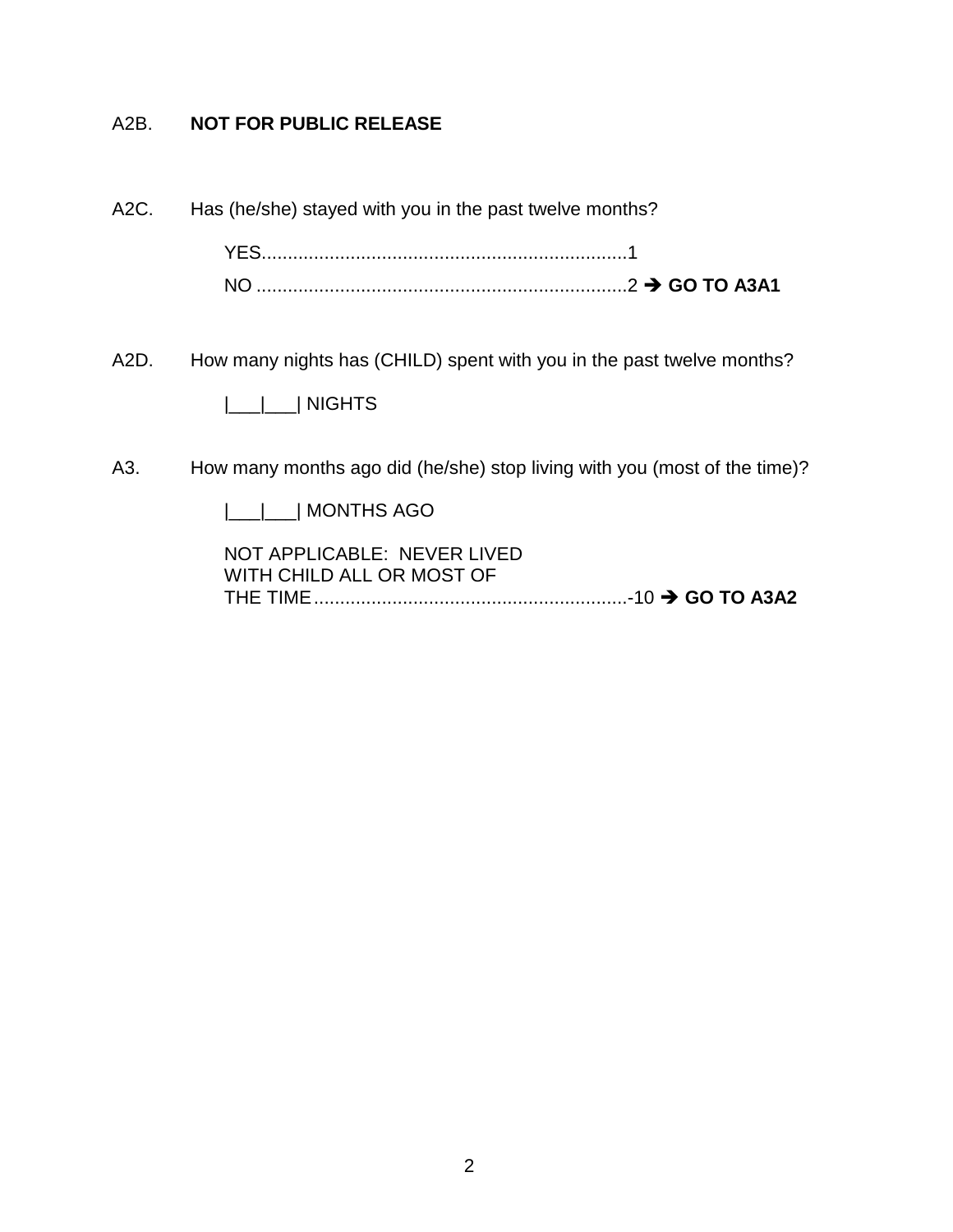A3A1. What was the main reason (he/she) stopped living with you (most of the time)?

## **IF MORE THAN ONE REASON, PROBE FOR MAIN REASON.**

|                                        | <b>CIRCLE ONE</b>      |  |
|----------------------------------------|------------------------|--|
| LEGALLY LOST CUSTODY1                  |                        |  |
| <b>CHILD PROTECTIVE SERVICES/OTHER</b> |                        |  |
| AGENCY/COURT REMOVED CHILD2            |                        |  |
| FINANCIAL PROBLEMS3                    |                        |  |
| OWN HEALTH PROBLEMS 4                  |                        |  |
| CHILD'S HEALTH PROBLEMS 5              |                        |  |
|                                        |                        |  |
| OTHER PARENT TOOK CHILD/               |                        |  |
|                                        |                        |  |
|                                        |                        |  |
|                                        | <b>FOLLOW NEW PATH</b> |  |
|                                        |                        |  |
| OTHER (NOT SPECIFIED)9                 |                        |  |
|                                        |                        |  |
|                                        |                        |  |
|                                        |                        |  |
|                                        |                        |  |
|                                        |                        |  |
|                                        |                        |  |
|                                        |                        |  |
| <b>NEVER LIVED WITH CHILD106</b>       |                        |  |
|                                        |                        |  |
| MOTHER/CHILD MOVED108                  |                        |  |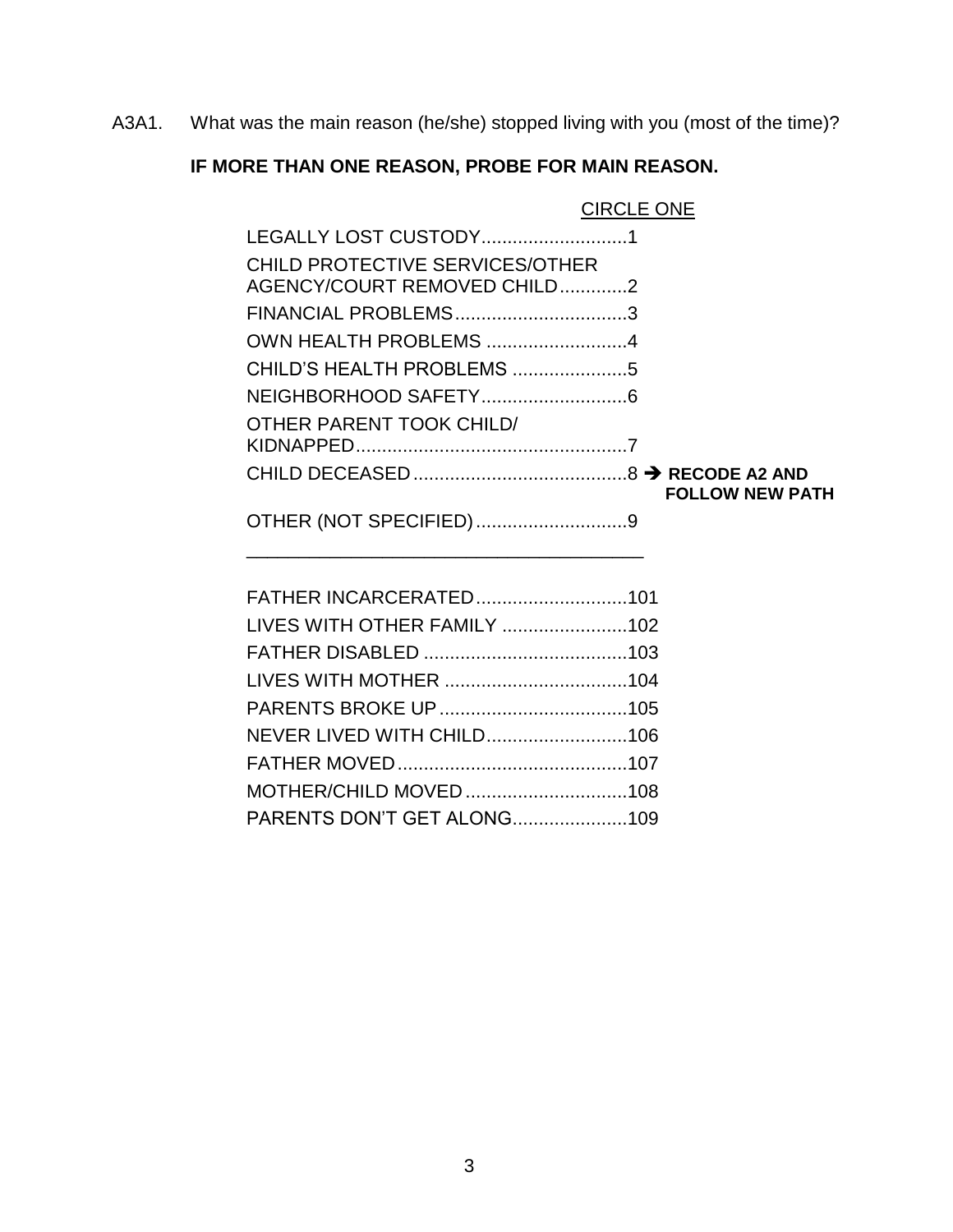A3A2. **CODE WITHOUT ASKING IF KNOWN.** Who does (CHILD) (usually) live with? **IF MORE THAN ONE ARRANGEMENT, PROBE FOR PERSON CHILD SPENDS THE MOST TIME WITH.**

|                            | <b>CIRCLE ONE</b>    |                                                       |
|----------------------------|----------------------|-------------------------------------------------------|
|                            |                      |                                                       |
| MATERNAL GRANDPARENT(S)2 – |                      |                                                       |
| PATERNAL GRANDPARENT(S) 3  |                      | $\overline{ }$ GO TO A3B1A                            |
|                            |                      |                                                       |
|                            |                      |                                                       |
|                            |                      |                                                       |
|                            | <b>THANK MOTHER,</b> | <b>END INTERVIEW AND</b><br><b>CODE CASE ADOPTED.</b> |
|                            |                      | <b>FOLLOW NEW PATH</b>                                |
|                            |                      |                                                       |

A3B. Are (CHILD's) foster parents related to you?

| NO. |  |
|-----|--|

**GO TO A3C**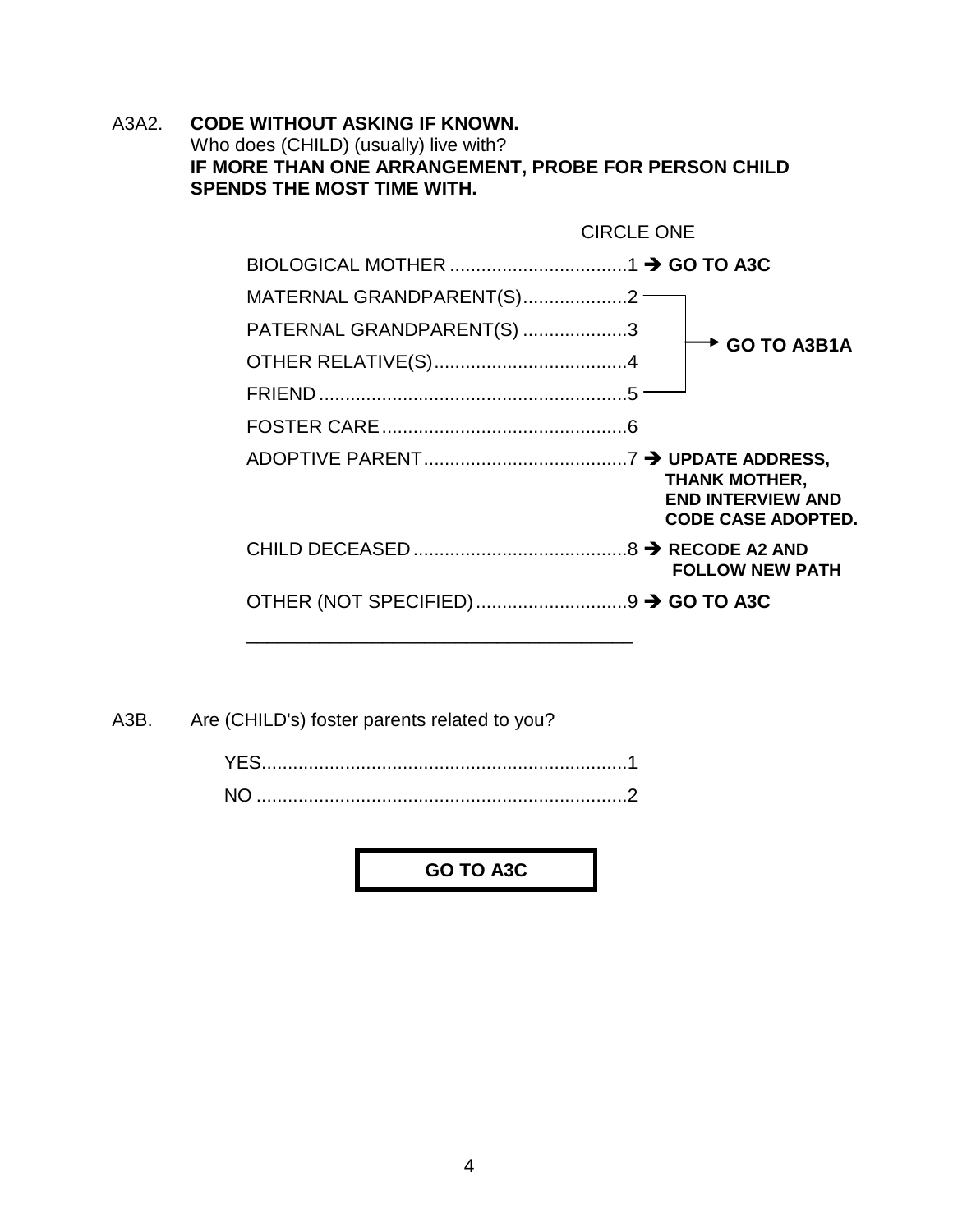A3B1A. Does (PERSON IN A3A2) receive any kind of payment for taking care of (CHILD)?

A3B1B. Who provides this payment?

 CIRCLE ALL THAT APPLY

| A3B1B 1 | RESPONDENT/CHILD'S FATHER 1 |  |
|---------|-----------------------------|--|
| A3B1B 2 |                             |  |
| A3B1B 3 | OTHER RELATIVE OF CHILD3    |  |
| A3B1B 4 |                             |  |
| A3B1B 5 |                             |  |
| A3B1B 6 |                             |  |
|         |                             |  |

A3C. About how many months has (CHILD) been living there?

|\_\_\_|\_\_\_| MONTHS

LESS THAN ONE MONTH..............................0

A3D. Do you expect (CHILD) to live with you (again) during the coming year?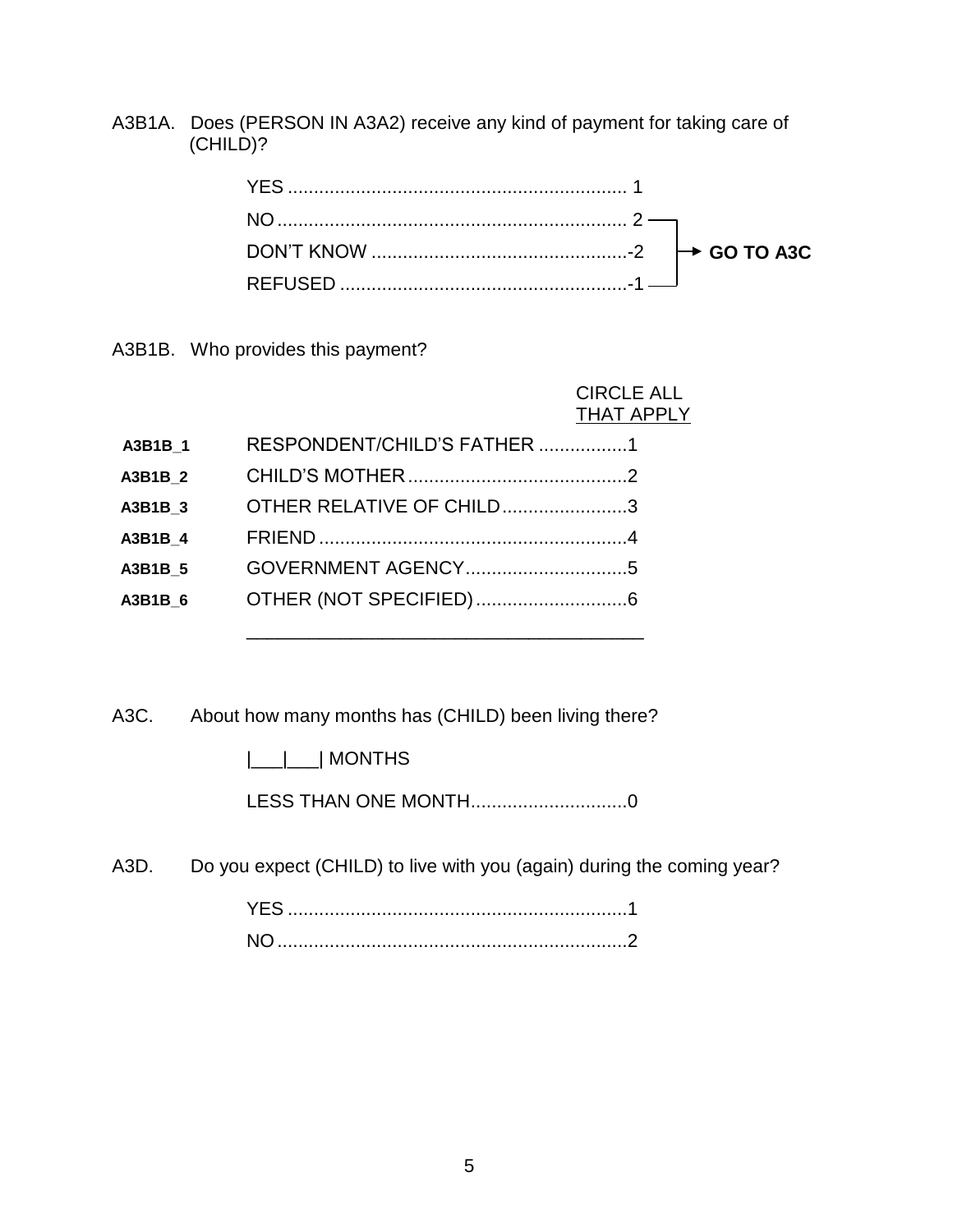A3E. About how many days did you see (CHILD) in the past 30 days?

|\_\_\_|\_\_\_| NUMBER OF DAYS

NONE..............................................................0



A3F. Who does (CHILD) live with when (he/she) is not living with you?

#### **IF MORE THAN ONE ARRANGEMENT, PROBE FOR PERSON CHILD SPENDS THE MOST TIME WITH.**

|                           | <b>CIRCLE ONE</b> |
|---------------------------|-------------------|
|                           |                   |
| MATERNAL GRANDPARENT(S)2  |                   |
| PATERNAL GRANDPARENT(S) 3 |                   |
|                           |                   |
|                           |                   |
|                           |                   |
|                           |                   |

| <b>FATHER WORK SCHEDULE 104</b> |  |
|---------------------------------|--|
|                                 |  |

- A3G. How many days did (CHILD) live with you out of the past 30 days?
	- **PROBE:** By live, we mean that (he/she) slept or stayed overnight in your home.

|\_\_\_|\_\_\_| DAYS

NONE..............................................................0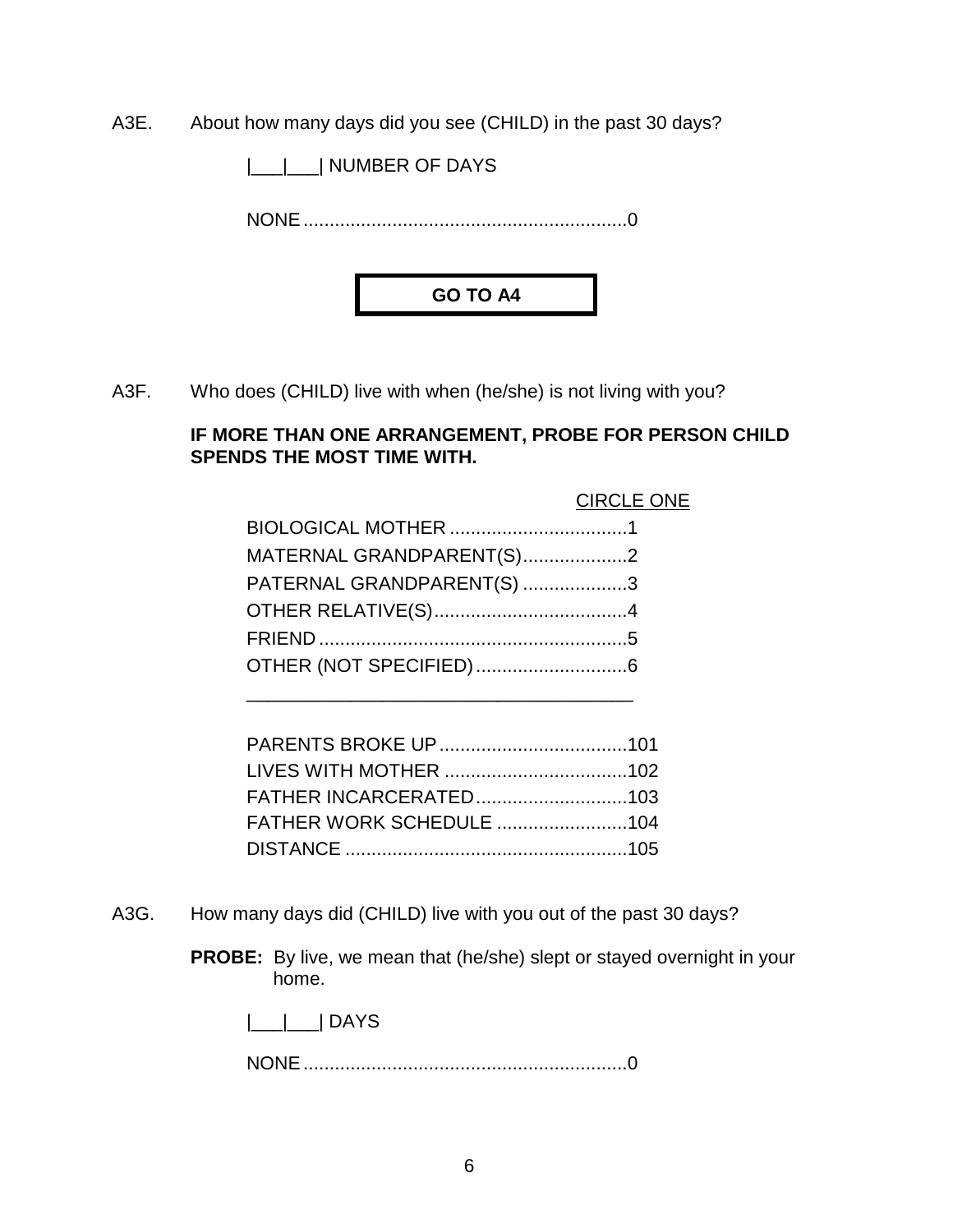#### **NO A3H THIS VERSION**

A3I. What is the main reason (he/she) doesn't live with you all of the time?

#### **IF MORE THAN ONE REASON, PROBE FOR MAIN REASON.**

|                                      | <b>CIRCLE ONE</b> |
|--------------------------------------|-------------------|
| LEGAL CUSTODY AGREEMENT1             |                   |
| CHILD PROTECTIVE SERVICES/OTHER      |                   |
| AGENCY/COURT ORDERED LIVING          |                   |
|                                      |                   |
| FINANCIAL PROBLEMS3                  |                   |
| OWN HEALTH PROBLEMS 4                |                   |
| CHILD'S HEALTH PROBLEMS 5            |                   |
|                                      |                   |
| <b>INFORMAL AGREEMENT WITH OTHER</b> |                   |
|                                      |                   |
|                                      |                   |
|                                      |                   |

A4. Next, I have a few questions about your relationship with (CHILD's) mother, (MOTHER).

What is your relationship with (MOTHER) now? Are you . . .

| MOTHER DECEASED, VOLUNTEERED -14 > GO TO A4C |  |
|----------------------------------------------|--|
|                                              |  |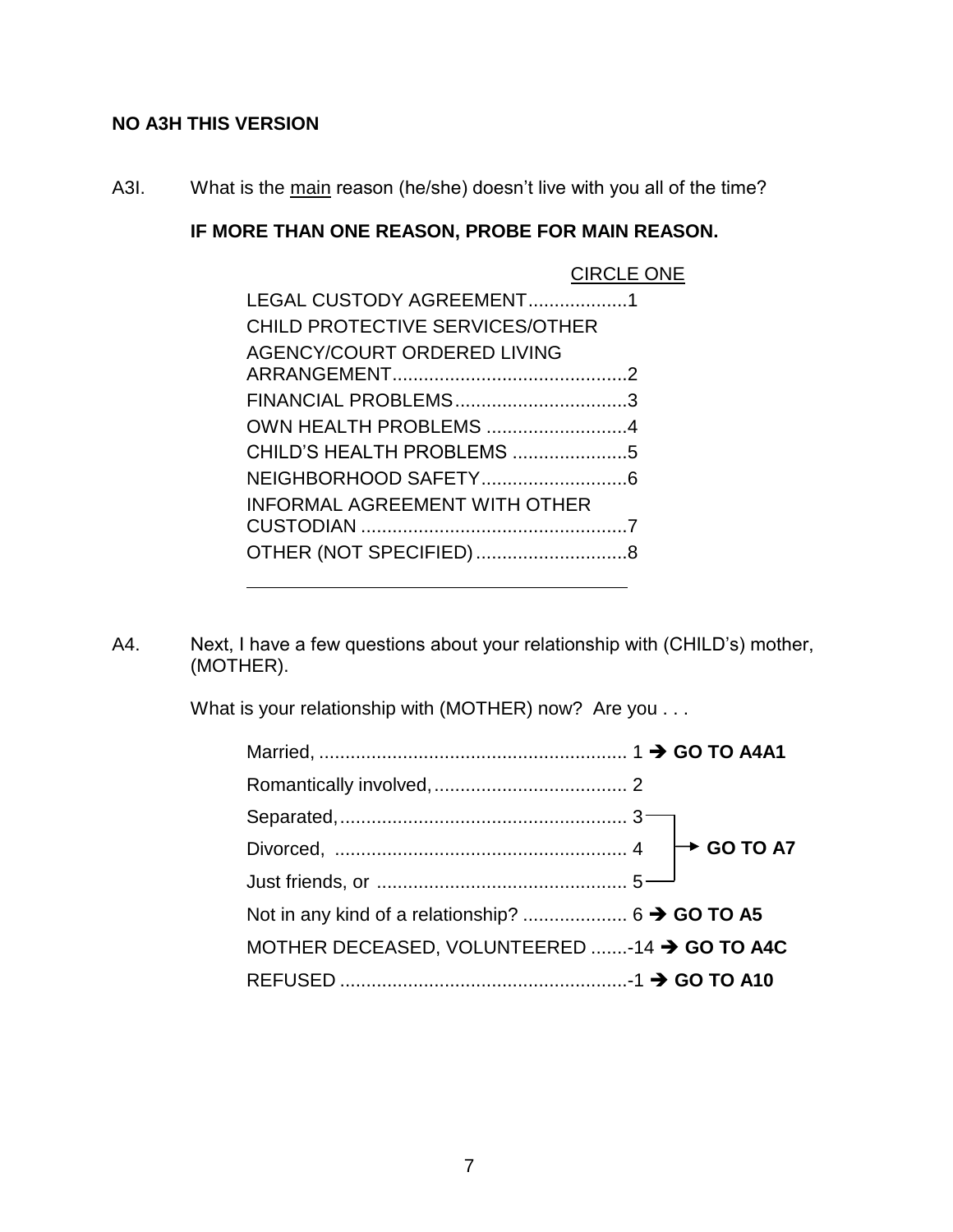A4A. Would you say you are romantically involved on a steady basis, or are you in an on-again - off-again relationship?

#### A4A1. **CODE WITHOUT ASKING IF KNOWN:**

Are you and (MOTHER) currently living together . . .

#### A4A2. **ARE FATHER AND MOTHER MARRIED AND LIVING TOGETHER ALL OR MOST OF THE TIME? (A4=1 AND A4A1=1)**

A4B. How many nights a week do you and (MOTHER) usually spend the night together?

**|** NIGHTS → GO TO A5

A4B1. During the past two years, did you and (MOTHER) ever live together for a month or more?

| $\ldots$ GO TO A5 |  |
|-------------------|--|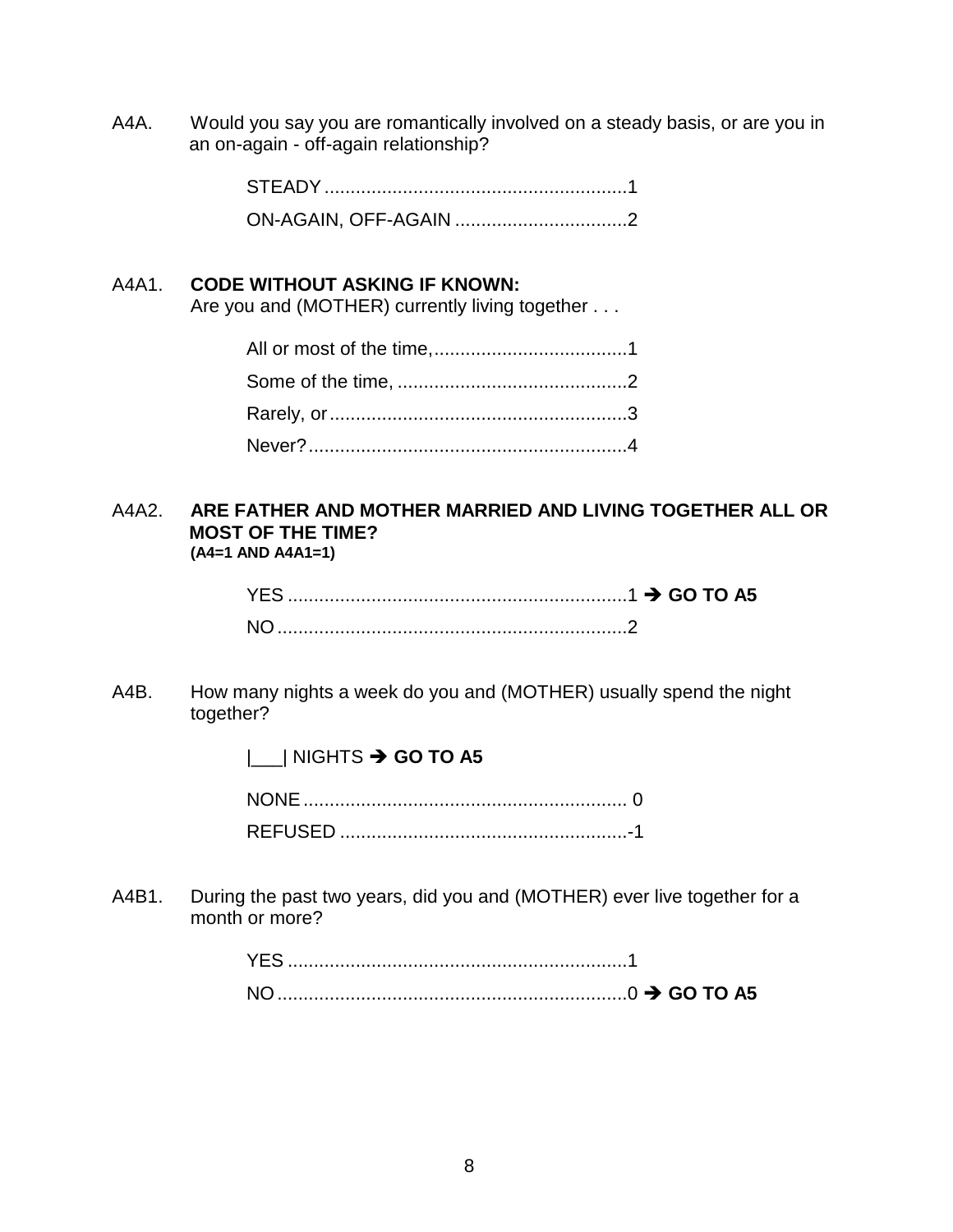A4B2. For how many months over the past two years did you and (MOTHER) live together?

> |\_\_\_|\_\_\_| MONTHS NONE.............................................................. 0 REFUSED .......................................................-1

> > **GO TO A5**

#### **OFFER CONDOLENCES:**

A4C. When did (MOTHER) die?

|\_\_\_|\_\_\_|\_\_\_|\_\_\_| YEAR **(A4C2)**

#### **CODE WITHOUT ASKING IF KNOWN:**

A4D. What was the cause of her death?

WON'T DISCUSS............................................ 1 ILLNESS (NOT SPECIFIED)........................... 2

\_\_\_\_\_\_\_\_\_\_\_\_\_\_\_\_\_\_\_\_\_\_\_\_\_\_\_\_\_\_\_\_\_\_\_\_\_ ACCIDENT (NOT SPECIFIED) ....................... 3 \_\_\_\_\_\_\_\_\_\_\_\_\_\_\_\_\_\_\_\_\_\_\_\_\_\_\_\_\_\_\_\_\_\_\_\_\_

OTHER (NOT SPECIFIED) ............................ 4

\_\_\_\_\_\_\_\_\_\_\_\_\_\_\_\_\_\_\_\_\_\_\_\_\_\_\_\_\_\_\_\_\_\_\_\_\_ DON'T KNOW .................................................-2

**GO TO A10**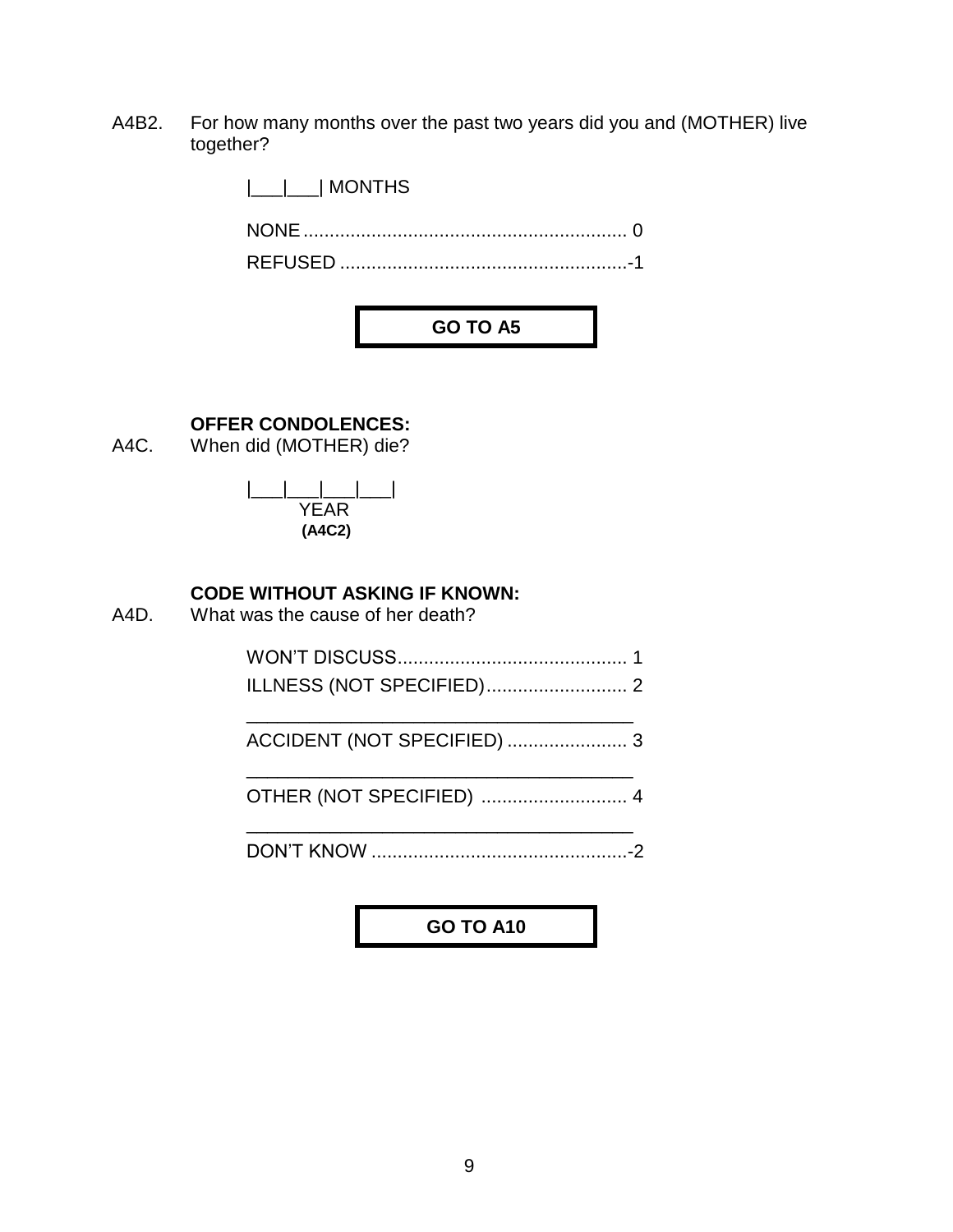#### A5. **WERE FATHER AND MOTHER UNMARRIED AT LAST INTERVIEW OR WAS FATHER NEVER INTERVIEWED BUT MARRIED NOW? (CHECK LAST INTERVIEW STATUS ON CONTACT SHEET AND A4=1)**

YES .................................................................1 NO...................................................................2 **GO TO A6**

A5A. When did you and (MOTHER) get married?

#### **CONFIRM THAT DATE MARRIAGE BEGAN IS BETWEEN DATE OF LAST INTERVIEW AND TODAY.**

| <b>MONTH</b> | YFAR   |
|--------------|--------|
| (A5A1)       | (A5A2) |

A6. **WERE FATHER AND MOTHER LIVING APART AT LAST INTERVIEW OR WAS FATHER NEVER INTERVIEWED, BUT LIVING TOGETHER NOW? (CHECK LAST INTERVIEW COHABITATION CONTACT SHEET A4A1=1 OR 2)**

> YES .................................................................1 NO...................................................................2 **GO TO A7**

A6A. When did you and (MOTHER) start living together?

#### **CONFIRM THAT DATE COHABITATION BEGAN IS BETWEEN DATE OF LAST INTERVIEW AND TODAY.**

\_|\_\_\_| / |\_\_\_|\_\_\_|\_\_\_|\_\_\_| **→ GO TO A8C**<br>ONTH YFAR **MONTH (A6A1) (A6A2)**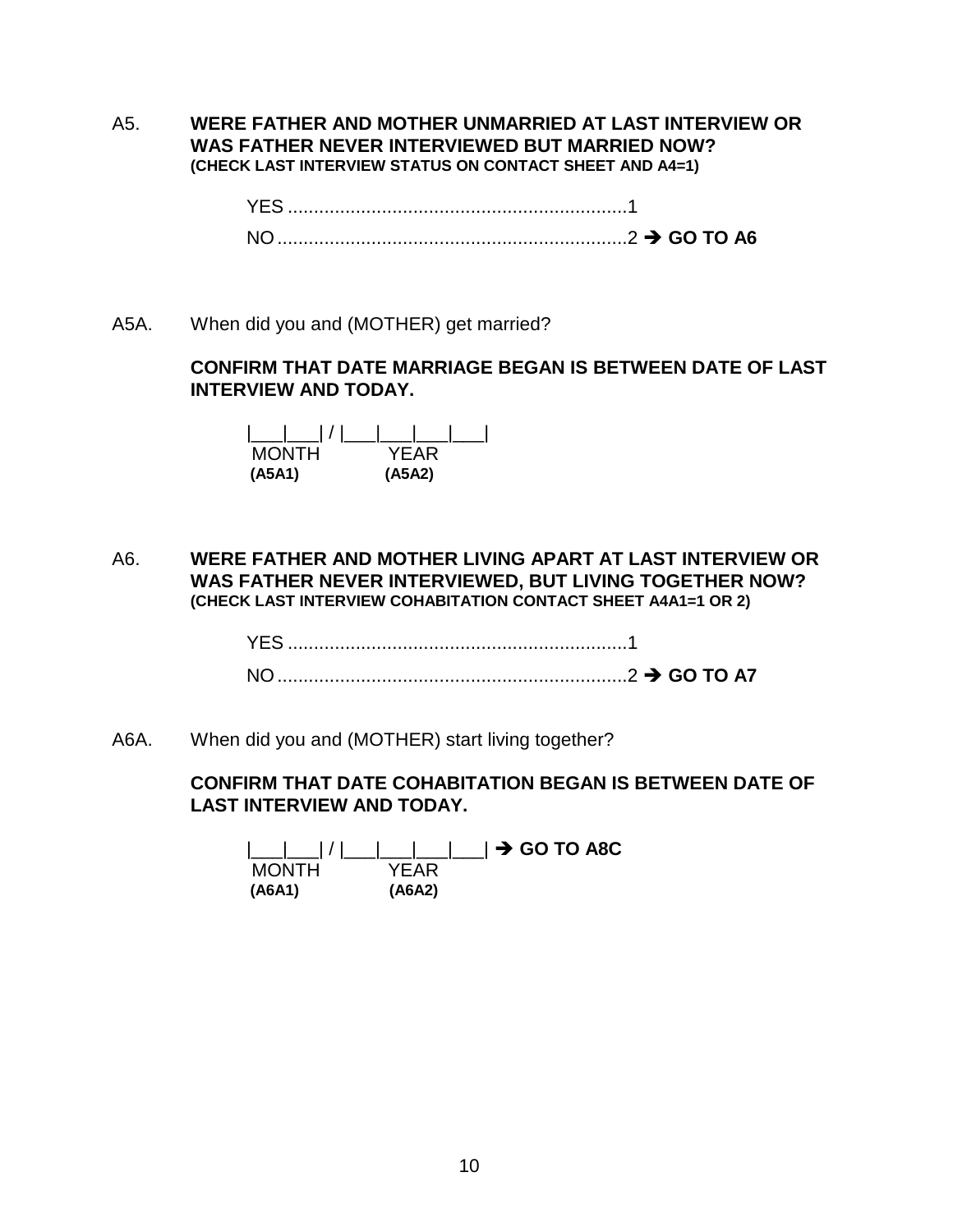A7. **WERE FATHER AND MOTHER MARRIED AT LAST INTERVIEW OR WAS FATHER NEVER INTERVIEWED BUT SEPARATED OR DIVORCED NOW? (CHECK LAST INTERVIEW RELATIONSHIP STATUS ON CONTACT SHEET A4=3 OR 4)**

> YES .................................................................1 NO...................................................................2 **GO TO A8**

A7A. When did you and (MOTHER) get (separated/divorced)?

|              |        | /          <b>→ GO TO A8B</b> |
|--------------|--------|-------------------------------|
| <b>MONTH</b> | YFAR   |                               |
| (A7A1)       | (A7A2) |                               |

A8. **WERE FATHER AND MOTHER ROMANTICALLY INVOLVED (NOT MARRIED) AT LAST INTERVIEW OR WAS FATHER NEVER INTERVIEWED BUT NOT IN A RELATIONSHIP NOW? (CHECK LAST INTERVIEW RELATIONSHIP STATUS ON CONTACT SHEET A4=5 OR 6)**

A8A. When did your romantic relationship with (MOTHER) end?

| <b>MONTH</b> | YFAR   |
|--------------|--------|
| (A8A1)       | (A8A2) |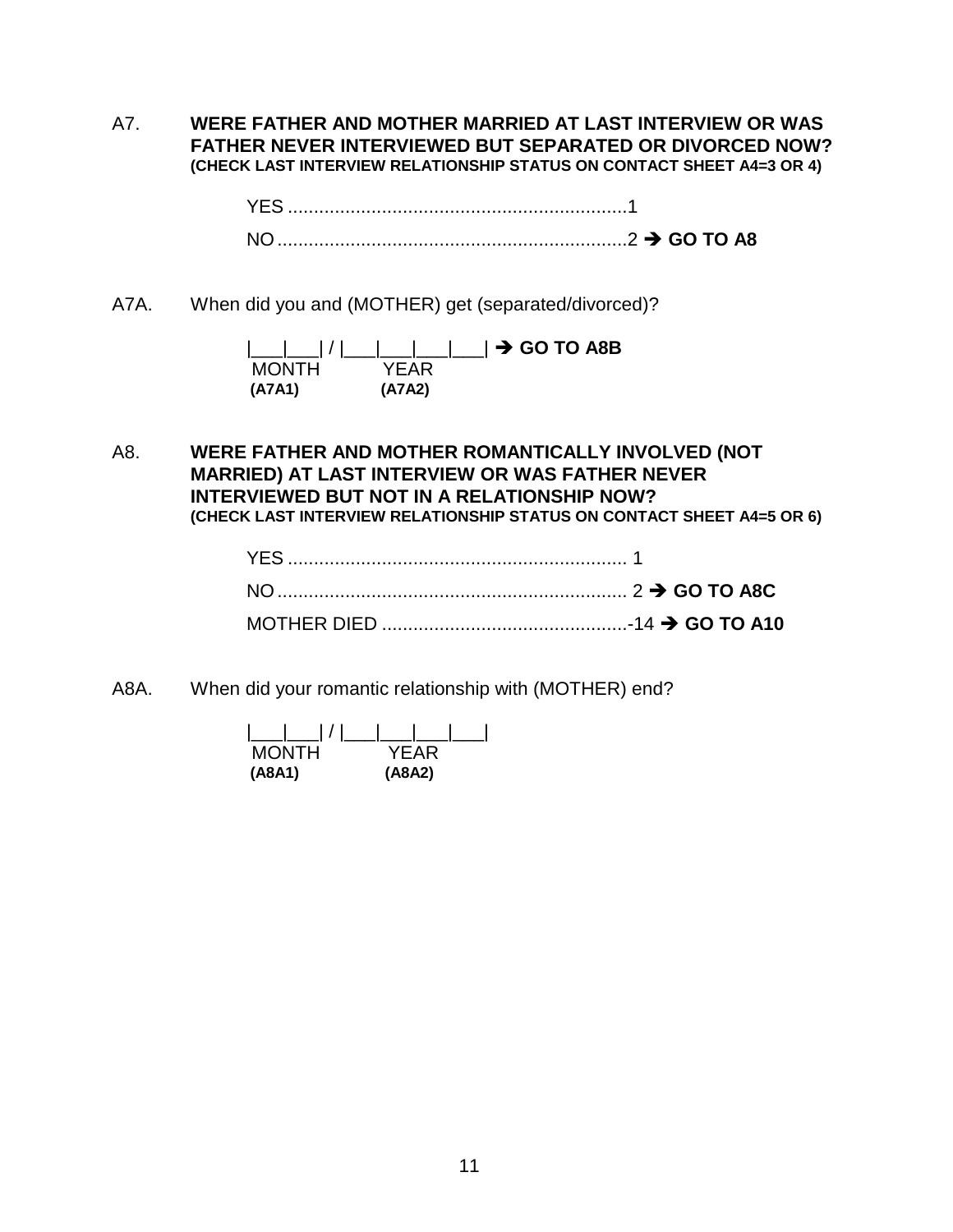A8B. Please tell me why your (marriage/romantic relationship) ended.

**PROBE:** Any other reasons?

CIRCLE ALL THAT APPLY

| FINANCIAL REASONS (DON'T HAVE                                                                                 |
|---------------------------------------------------------------------------------------------------------------|
| DISTANCE (DON'T LIVE IN SAME TOWN) 2                                                                          |
| MOTHER'S INCARCERATION 3                                                                                      |
| FATHER'S INCARCERATION 4                                                                                      |
| <b>RELATIONSHIP REASONS (DON'T GET</b><br>ALONG, TOO YOUNG, NOT IN LOVE, NOT<br>MATURE ENOUGH, TOO DIFFERENT, |
|                                                                                                               |
|                                                                                                               |
|                                                                                                               |

- INFIDELITY.....................................................101
- A8C. **DO FATHER AND MOTHER LIVE TOGETHER ALL OR MOST OF THE TIME OR DO THEY SPEND 7 NIGHTS PER WEEK TOGETHER? (A4A1=1 OR A4B=7)**

| NO. |  |
|-----|--|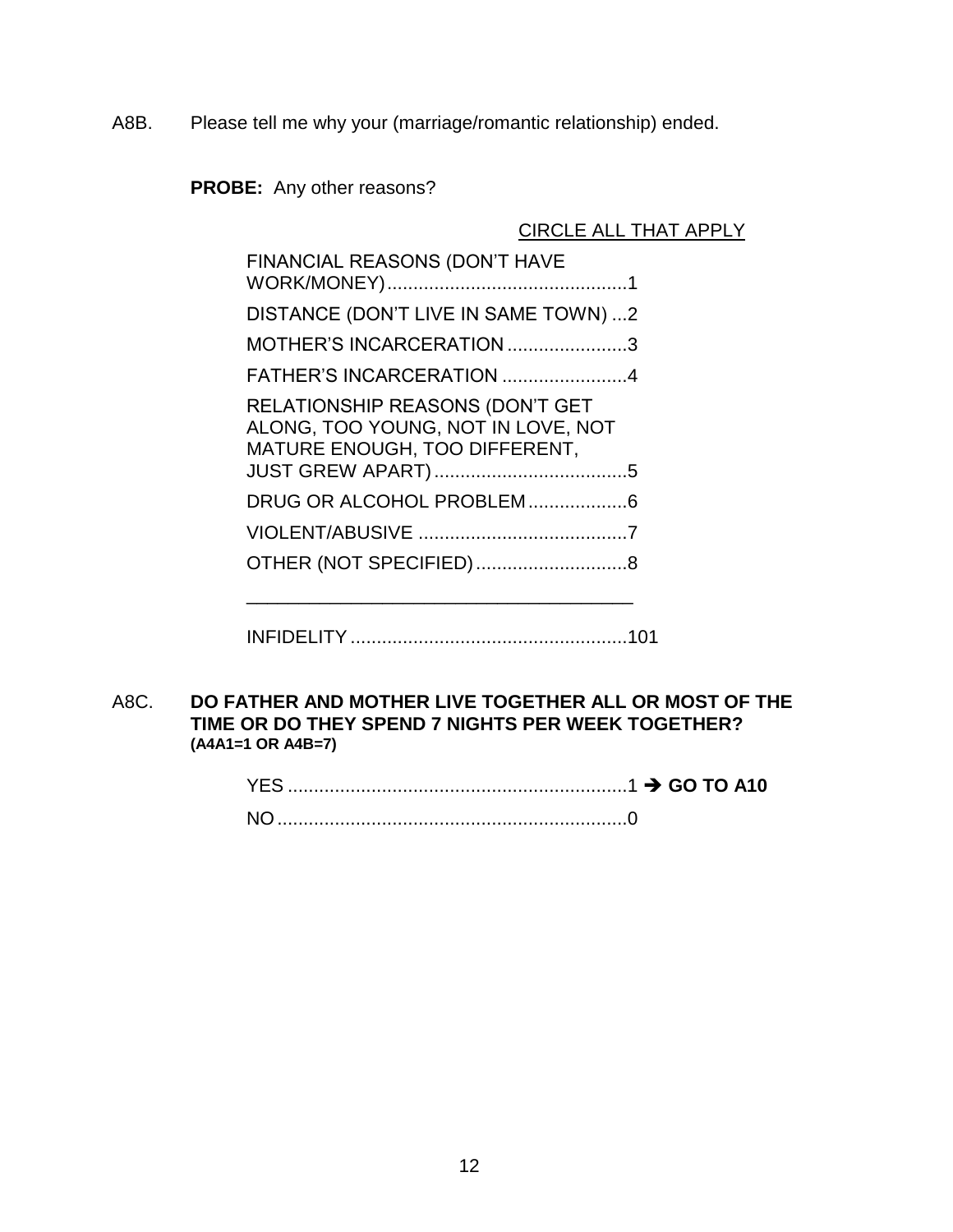A9. How often do you and (MOTHER) see or talk to each other? Is it . . .

| MOTHER DECEASED, VOLUNTEERED -14 |  |
|----------------------------------|--|

A10. Next I'd like to ask a question about the children you've had.

Including (CHILD), how many children do you have altogether. Please include children you've had with other mothers and children who do not live with you as well as children who do.

|\_\_\_|\_\_\_| CHILDREN

CHILD IS THE ONLY ONE..............................1 **GO TO A11**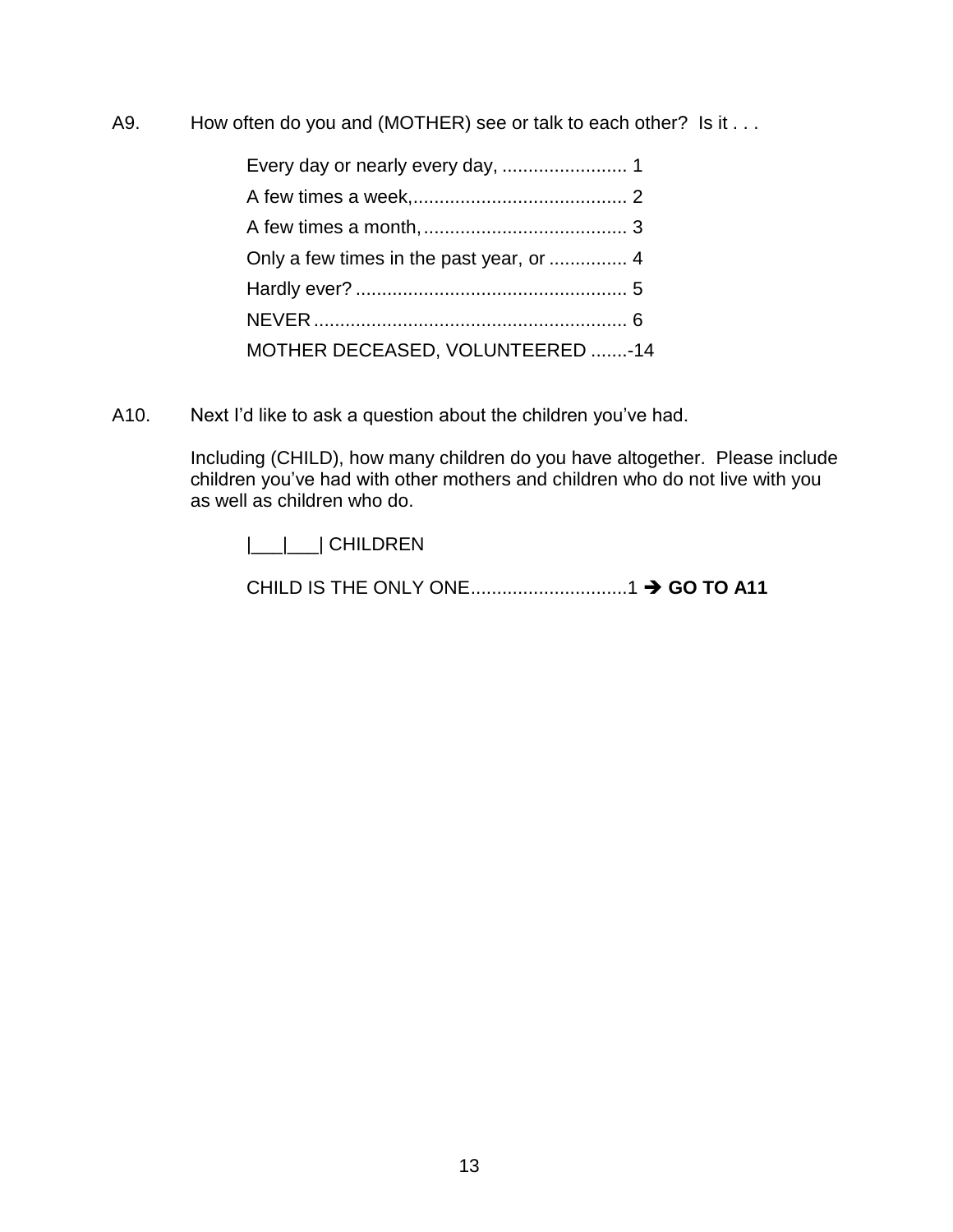|                                                                                  | CHILD 1                                      | CHILD <sub>2</sub>                           | CHILD <sub>3</sub>                         |
|----------------------------------------------------------------------------------|----------------------------------------------|----------------------------------------------|--------------------------------------------|
| A10B. Is the mother of (CHILD IN                                                 | YES (GO TO A10l2) 1                          | YES (GO TO A1013) 1                          | YES (GO TO A11) 1                          |
| A10B) also the mother of<br>(CHILD)?                                             |                                              |                                              |                                            |
| A10C. Is the mother of (CHILD 02)                                                |                                              |                                              |                                            |
| also the mother of (CHILD<br>01/CHILD 03)?                                       |                                              |                                              |                                            |
| A10D. Is the mother of (CHILD 03)                                                |                                              |                                              |                                            |
| also the mother of (CHILD<br>$02)$ ?                                             |                                              |                                              |                                            |
| A10E. What was your relationship                                                 |                                              |                                              |                                            |
| with the mother of (CHILD<br>IN A10B) at the time of that                        | Separated, 2                                 | Separated, 2                                 | Separated, 2                               |
| child's birth? Were you                                                          |                                              |                                              |                                            |
|                                                                                  | Cohabitating,4                               | Cohabitating,4                               | Cohabitating,4                             |
|                                                                                  | Romantic, but not living                     | Romantic, but not living                     | Romantic, but not living                   |
|                                                                                  |                                              |                                              |                                            |
|                                                                                  | VOLUNTEERED, MOTHER<br>DIED (GO TO A10I) -14 | VOLUNTEERED, MOTHER<br>DIED (GO TO A10I) -14 | VOLUNTEERED, MOTHER<br>DIED(GO TO A11) -14 |
|                                                                                  | REFUSED (GO TO A10I)-1                       | REFUSED (GO TO A10I)-1                       | REFUSED(GO TO A11)-1                       |
| A10F. Does (CHILD IN A10B)'s<br>mother provide any                               |                                              |                                              |                                            |
| financial support?                                                               |                                              |                                              |                                            |
| A10G. How old is (CHILD IN<br>A10B)'s mother?                                    | I I YEARS                                    | YEARS                                        | ∣ YEARS                                    |
|                                                                                  | <b>DON'T KNOW </b> -2                        | <b>DON'T KNOW </b> -2                        |                                            |
|                                                                                  | REFUSED1                                     |                                              |                                            |
| A10H. What is (CHILD IN A10B)'s                                                  | Employed full-time, 1                        | Employed full-time, 1                        | Employed full-time, 1                      |
| mother currently doing? Is<br>she $\ldots$                                       | Employed part-time, 2                        | Employed part-time, 2                        | Employed part-time, 2                      |
|                                                                                  | Attending school, 3                          | Attending school, 3                          | Attending school, 3                        |
|                                                                                  |                                              |                                              |                                            |
|                                                                                  | Something else? (SPECIFY) 5                  | Something else? (SPECIFY) 5                  | Something else? (SPECIFY) 5                |
|                                                                                  | DON'T KNOW 2                                 | DON'T KNOW 2                                 |                                            |
|                                                                                  | REFUSED1                                     | REFUSED1                                     | REFUSED1                                   |
|                                                                                  | DISABILITY101                                | DISABILITY101                                | DISABILITY101                              |
|                                                                                  | DECEASED102                                  |                                              |                                            |
|                                                                                  | UNEMPLOYED103                                | UNEMPLOYED103                                | UNEMPLOYED103                              |
|                                                                                  | SCHOOL AND WORK 104                          | SCHOOL AND WORK 104                          | SCHOOL AND WORK 104                        |
|                                                                                  | STAY AT HOME  105                            | STAY AT HOME 105                             | STAY AT HOME 105                           |
|                                                                                  | NOTHING  106                                 | NOTHING 106                                  | NOTHING 106                                |
|                                                                                  | ON WELFARE107                                | ON WELFARE107                                | ON WELFARE107                              |
| A10I. CHECK A10B, NEXT<br><b>COLUMN. IS THERE</b><br><b>ANOTHER CHILD TO ASK</b> | YES(GO TO A10B2)1                            | YES (GO TO A10B3) 1                          | <b>GO TO A11</b>                           |
|                                                                                  | NO(GO TO A11)2                               | NO(GO TO A11)2                               |                                            |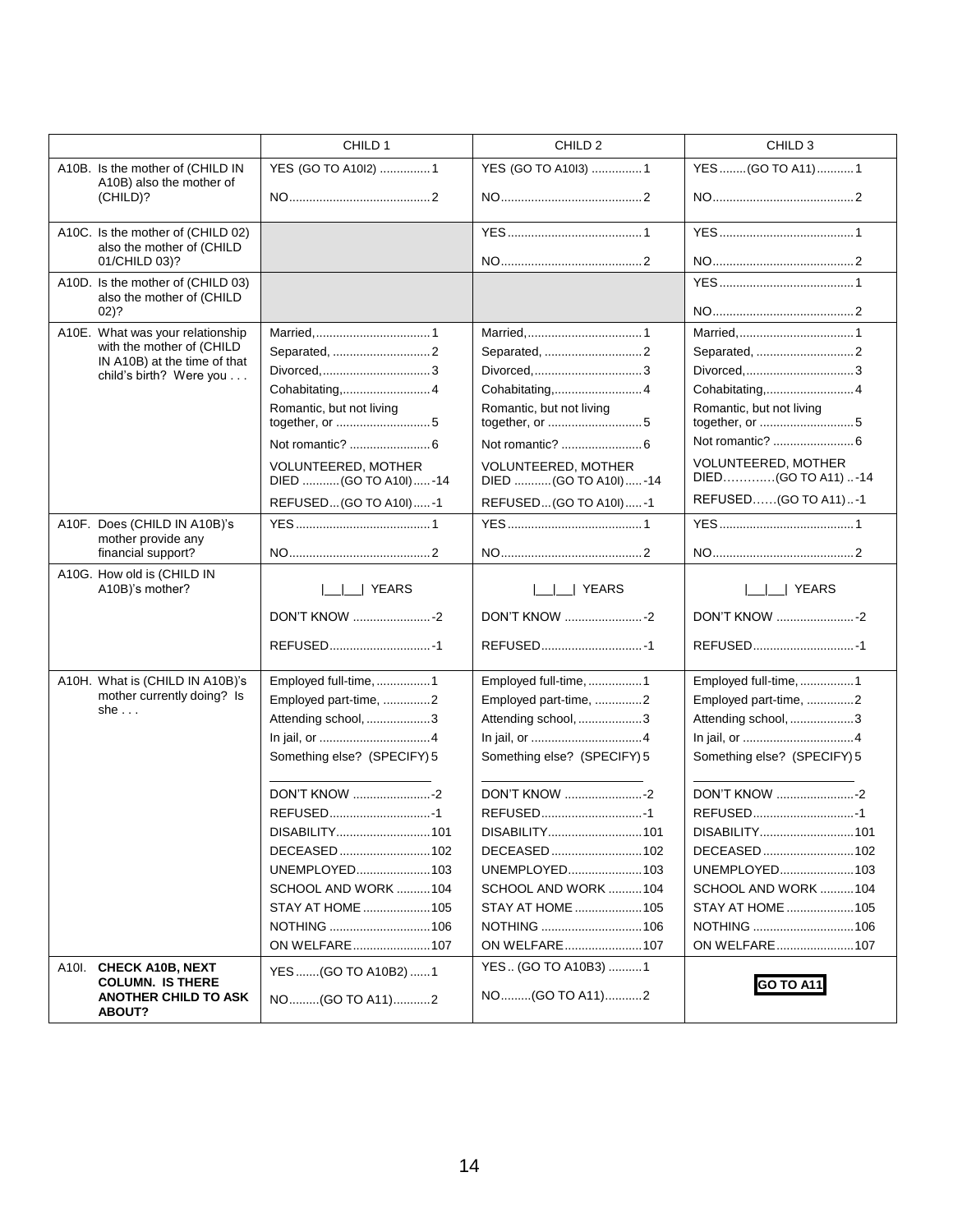| A11.  | WERE FATHER AND CHILD'S MOTHER EVER MARRIED OR WAS<br><b>FATHER NEVER INTERVIEWED?</b><br>(CHECK MARRIAGE HISTORY ON CONTACT SHEET AND A4) |                          |
|-------|--------------------------------------------------------------------------------------------------------------------------------------------|--------------------------|
|       | FATHER NEVER INTERVIEWED - 10 -                                                                                                            | $\rightarrow$ GO TO A11B |
| A11A. | Were you ever married to someone other than (MOTHER)?                                                                                      |                          |
|       |                                                                                                                                            |                          |
|       | A11B. Were you ever married?                                                                                                               |                          |
|       |                                                                                                                                            |                          |
|       |                                                                                                                                            |                          |
| A11C. | In total, how many times have you been married?                                                                                            |                          |
|       |                                                                                                                                            |                          |
|       |                                                                                                                                            |                          |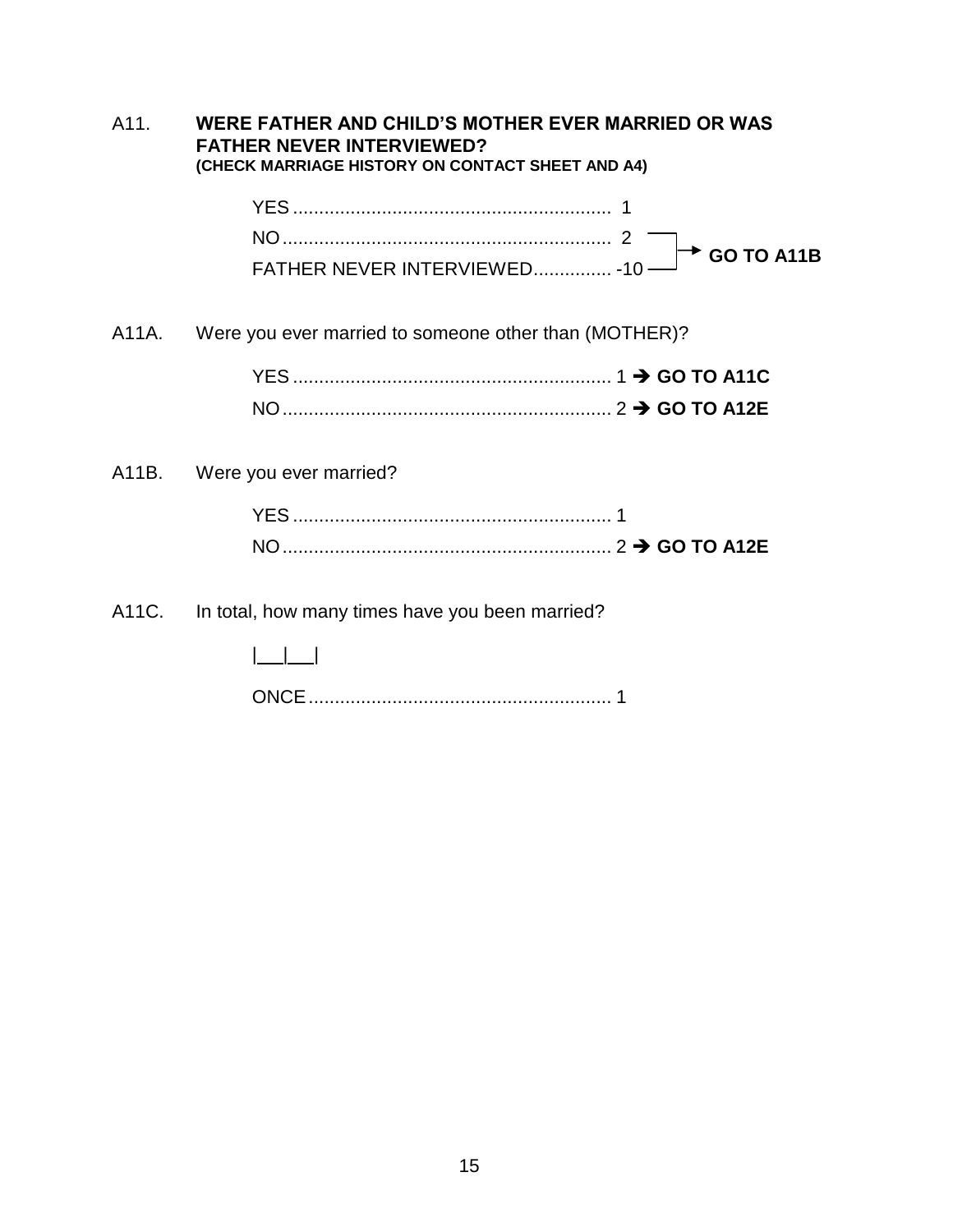|                                                                                                        | MARRIAGE 01                                                   | MARRIAGE 02                                            | MARRIAGE 03                                     |
|--------------------------------------------------------------------------------------------------------|---------------------------------------------------------------|--------------------------------------------------------|-------------------------------------------------|
| A12A. What was the date of your<br>(first/second/third)<br>marriage to someone other<br>than [MOTHER]) | <b>YEAR</b><br><b>MONTH</b><br><b>A12A1A</b><br><b>A12A1C</b> | <b>MONTH</b><br><b>YEAR</b><br>A12A2A<br><b>A12A2C</b> | <b>MONTH</b><br><b>YEAR</b><br>A12A3C<br>A12A3A |
| <b>IF MORE THAN THREE</b><br><b>MARRIAGES, LIST THE</b><br><b>THREE MOST RECENT.</b>                   |                                                               |                                                        |                                                 |
| A12B. Did you divorce this<br>woman?                                                                   |                                                               |                                                        |                                                 |
|                                                                                                        | NO(GO TO A12C)2                                               | NO(GO TO A12C)2                                        | NO(GO TO A12E)2                                 |
| A12C. On what date were you<br>divorced from this woman?                                               | <b>MONTH</b><br><b>YEAR</b><br>A12C1A<br>A12C1C               | <b>YEAR</b><br><b>MONTH</b><br>A12C2A<br>A12C2C        | <b>MONTH</b><br><b>YEAR</b><br>A12C3A<br>A12C3C |
| A12D. CHECK A12A NEXT                                                                                  | <b>YES</b><br>(GO TO A12B2) 1                                 | <b>YES</b><br>(GO TO A12B3)1                           |                                                 |
| <b>COLUMN. IS THERE</b><br><b>ANOTHER MARRIAGE</b><br>TO ASK ABOUT?                                    | NO(GO TO A12E)2                                               | NO(GO TO A12E)2                                        | <b>GO TO A12E</b>                               |

#### A12E. **ARE FATHER AND MOTHER CURRENTLY MARRIED AND/OR LIVING TOGETHER ALL OR MOST OF THE TIME? (A4=1 OR A4A1=1)**

A13. (Since [DATE OF LAST INTERVIEW]/During the last two years), about how many romantic relationships have you had that lasted for at least one month?

|\_\_\_|\_\_\_| RELATIONSHIPS  $\rightarrow$  **GO TO A14**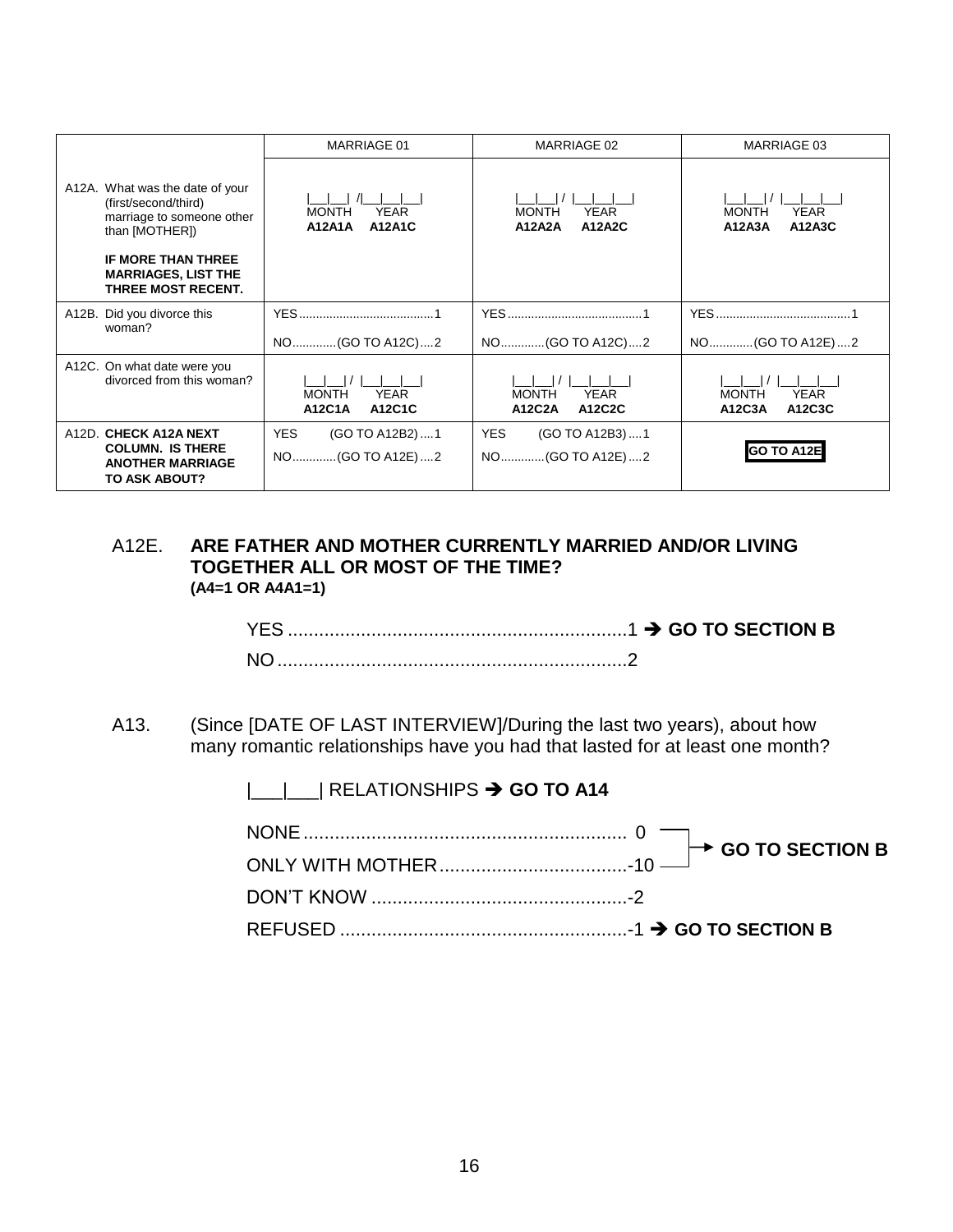A13A. I just need to have a range. Can you tell me if it was ...

A14. (Since [DATE OF LAST INTERVIEW]/During the last two years), have you lived together with (this partner/any of your partners) in (this relationship/these relationships) for one month or more?

| N <sub>O</sub> |  |
|----------------|--|

A14A. (Since [DATE OF LAST INTERVIEW]/During the last two years), how many different partners have you lived with for one month or more?

|\_\_\_|\_\_\_| PARTNERS

ONE.................................................................1

A15. Did you get (this partner/any of these partners) pregnant?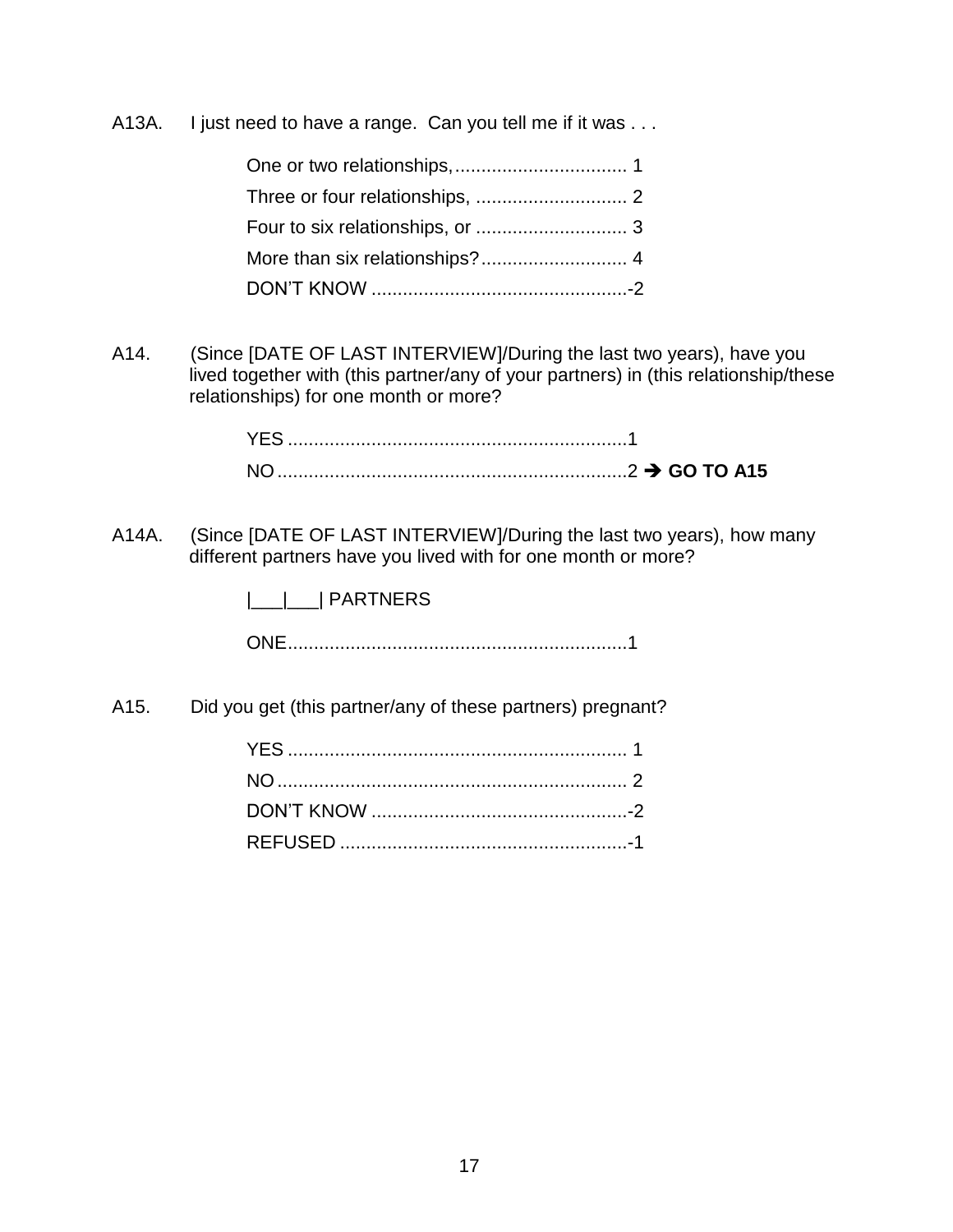#### **SECTION B: CHILD WELL-BEING AND FATHERING**

#### B0. **DOES CHILD LIVE WITH FATHER AT LEAST HALF OF THE TIME? (A2=1 OR 2)**

YES, LIVES WITH FATHER AT LEAST HALF OF THE TIME........................................1

NO, LIVES MOSTLY WITH SOMEONE ELSE............................................2 **GO TO B20A**

#### **QUESTIONS FOR FATHERS WHO LIVE WITH CHILD AT LEAST HALF OF THE TIME:**

B1. Please think about how you feel about yourself as a father to (CHILD). Would you say you are . . .

B2. Now, I'd like to ask you some questions about (CHILD's) health and development and how (he/she) is doing. In general, would you say (CHILD's) health is . . .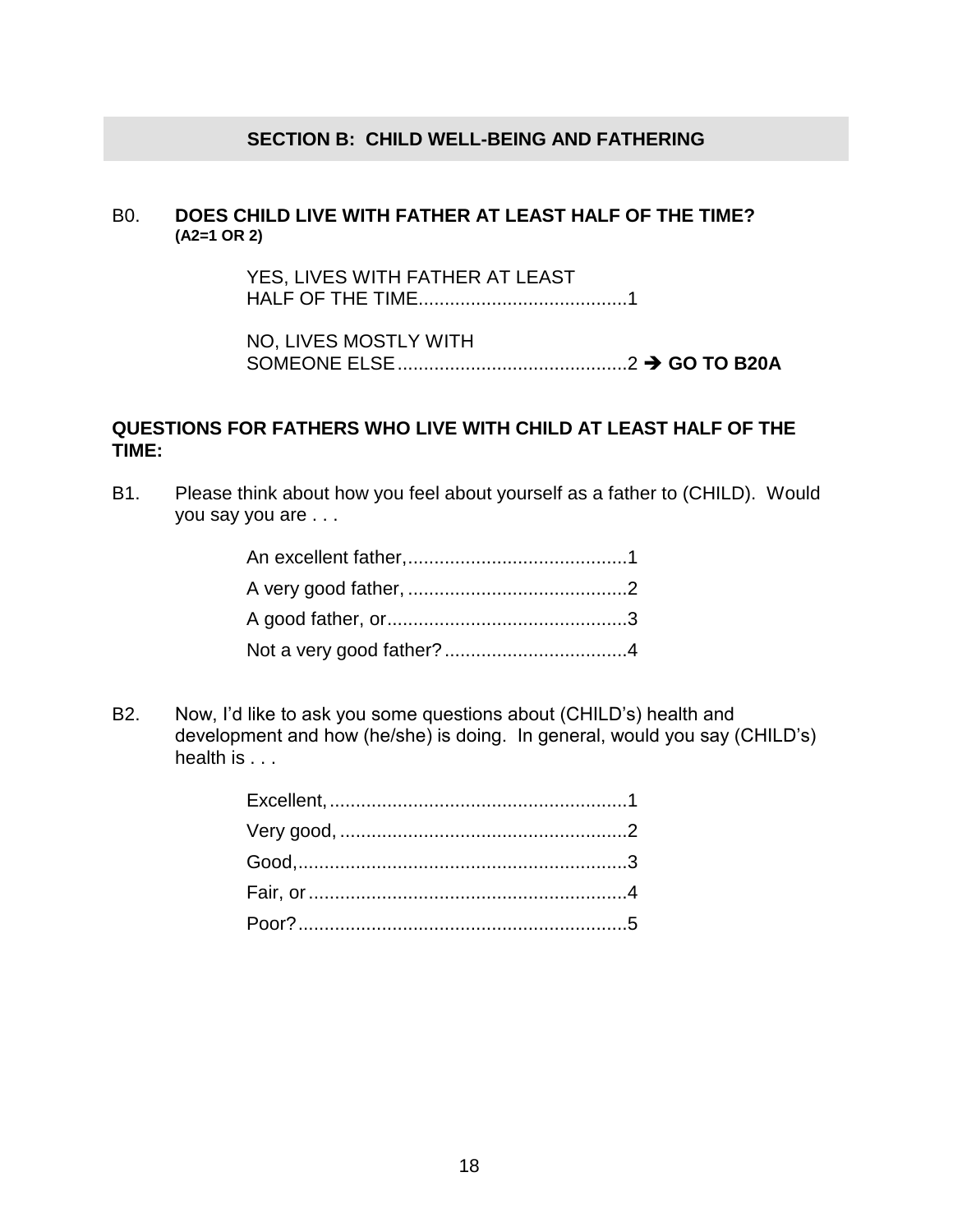B2A. Has a doctor or other health professional ever told you that (CHILD) has asthma?

B2B. During the past twelve months, has (CHILD) had an episode of asthma or an asthma attack?

B2C. During the past twelve months, did (CHILD) have to visit an emergency room or urgent care center because of asthma?

B3. (Since [DATE OF LAST INTERVIEW]/In the last two years), how many times have you and (CHILD) been separated for a week or more?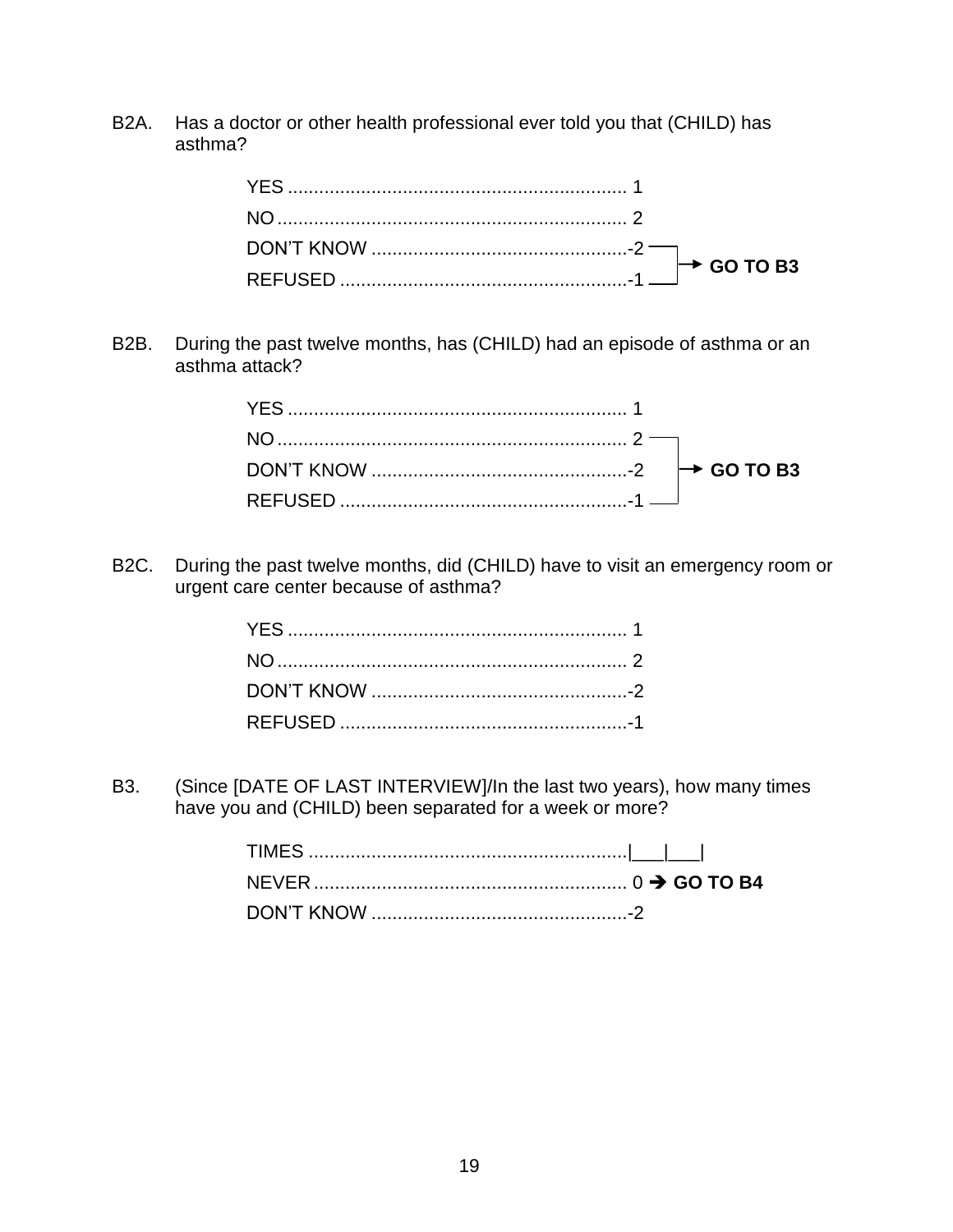B3A. For how many days were you and (CHILD) separated during (that/the most recent) separation?

**PROBE:** (Since [DATE OF LAST INTERVIEW]/In the last two years).

#### **ACCEPT ESTIMATE.**

|\_\_\_|\_\_\_|\_\_\_| DAYS

B3B. Where did (CHILD) stay during (that/the most recent) separation?

**PROBE:** Any other places?

#### CIRCLE ALL THAT APPLY

| <b>B3B 1</b> | WITH CHILD'S BIOLOGICAL MOTHER1 |
|--------------|---------------------------------|
| <b>B3B 2</b> | WITH MATERNAL GRANDPARENT 2     |
| <b>B3B 3</b> | WITH PATERNAL GRANDPARENT3      |
| <b>B3B 4</b> | WITH OTHER RELATIVE/FRIEND4     |
| <b>B3B 5</b> |                                 |
| <b>B3B 6</b> |                                 |
| <b>B3B7</b>  |                                 |
| <b>B3B 8</b> |                                 |

\_\_\_\_\_\_\_\_\_\_\_\_\_\_\_\_\_\_\_\_\_\_\_\_\_\_\_\_\_\_\_\_\_\_\_\_\_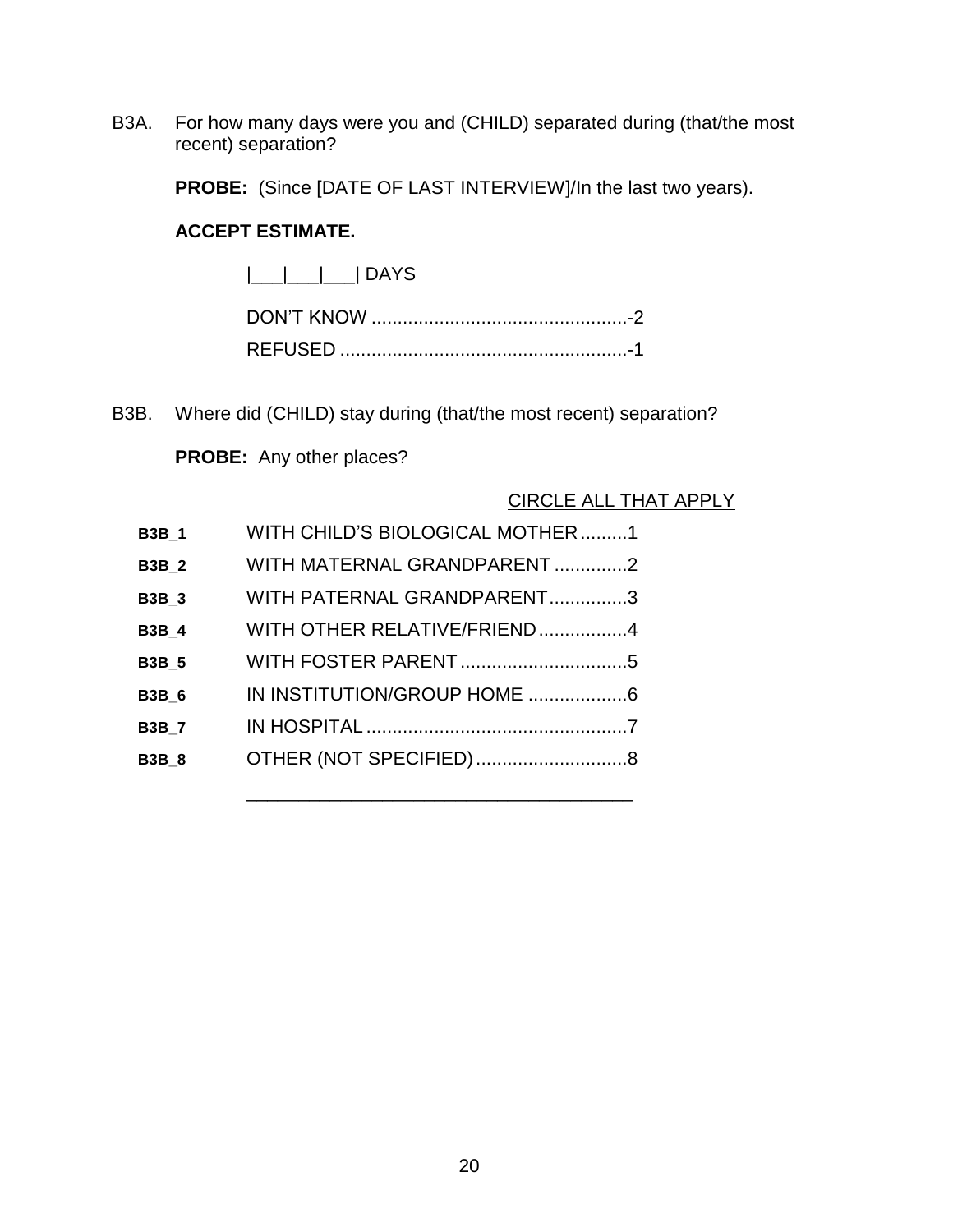B3C. Thinking about (that/the most recent) separation, why were you and (CHILD) separated?

## **IF MORE THAN ONE REASON, PROBE FOR MAIN REASON.**

| CHILD OR PARENT'S ILLNESS1     |  |
|--------------------------------|--|
| <b>COURT OR AGENCY REMOVED</b> |  |
| FATHER'S WORK SCHEDULE 3       |  |
| FATHER IN JAIL/PRISON4         |  |
|                                |  |
|                                |  |
| CHILD VISITED RELATIVES7       |  |
| OTHER (NOT SPECIFIED)8         |  |

\_\_\_\_\_\_\_\_\_\_\_\_\_\_\_\_\_\_\_\_\_\_\_\_\_\_\_\_\_\_\_\_\_\_\_\_\_

#### B3D. **WAS THERE MORE THAN ONE SEPARATION EPISODE? (B3 = 2 OR MORE)**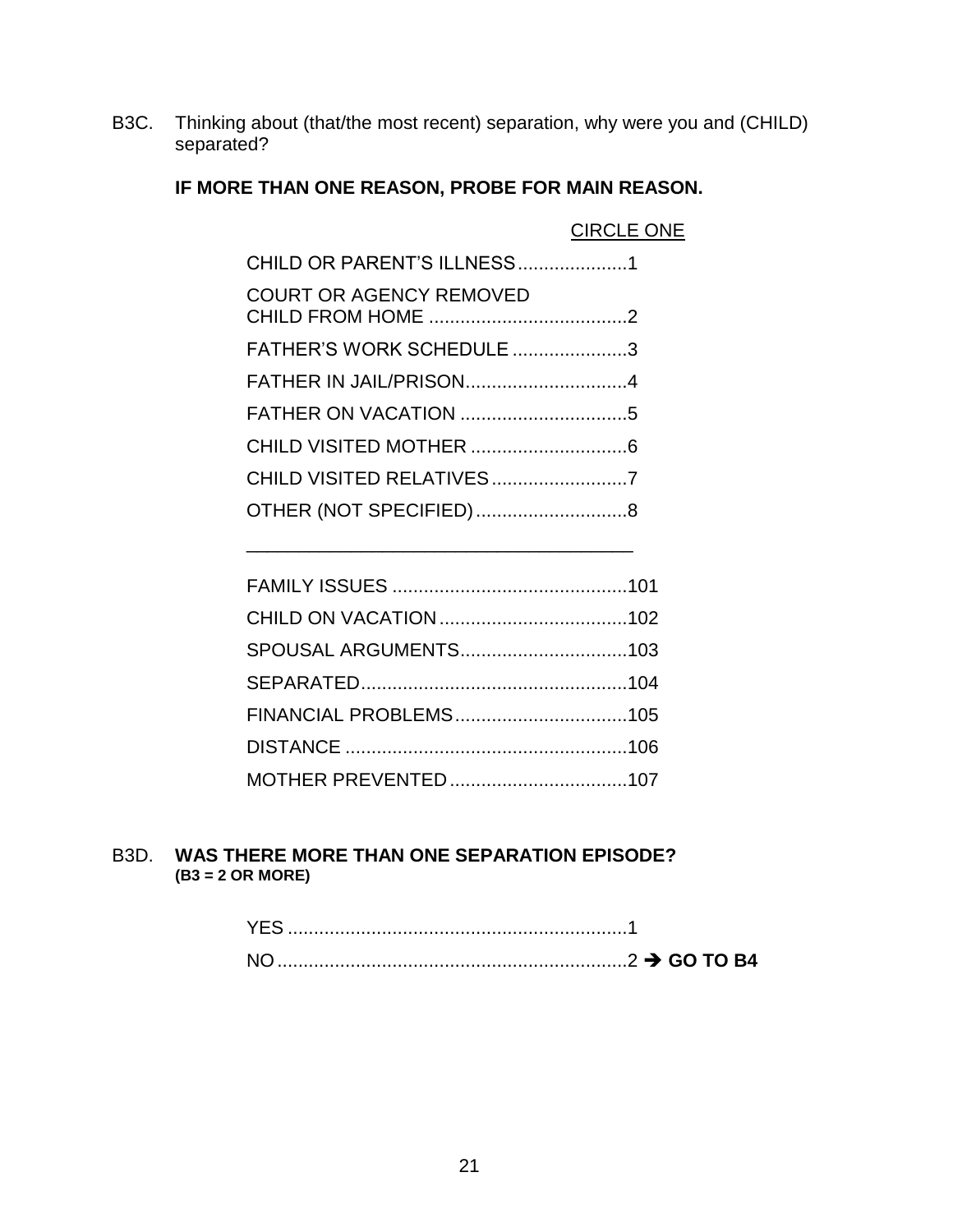B3D1. For how many days were you and (CHILD) separated during the second most recent separation?

**PROBE:** The time before the one we just talked about.

**PROBE:** (Since [DATE OF LAST INTERVIEW] / In the last two years.)

#### **ACCEPT ESTIMATE.**

 $|\_\_|$  DAYS

B3E. Where did (CHILD) stay during the second most recent separation?

**PROBE:** Any other places?

#### CIRCLE ALL THAT APPLY

| <b>B3E 1</b> | WITH CHILD'S BIOLOGICAL MOTHER1 |
|--------------|---------------------------------|
| <b>B3E 2</b> | WITH MATERNAL GRANDPARENT 2     |
| <b>B3E 3</b> | WITH PATERNAL GRANDPARENT3      |
| <b>B3E 4</b> | WITH OTHER RELATIVE/FRIEND4     |
| <b>B3E 5</b> |                                 |
| <b>B3E 6</b> | IN INSTITUTION/GROUP HOME 6     |
| <b>B3E 7</b> |                                 |
| <b>B3E 8</b> | OTHER (NOT SPECIFIED)8          |
|              |                                 |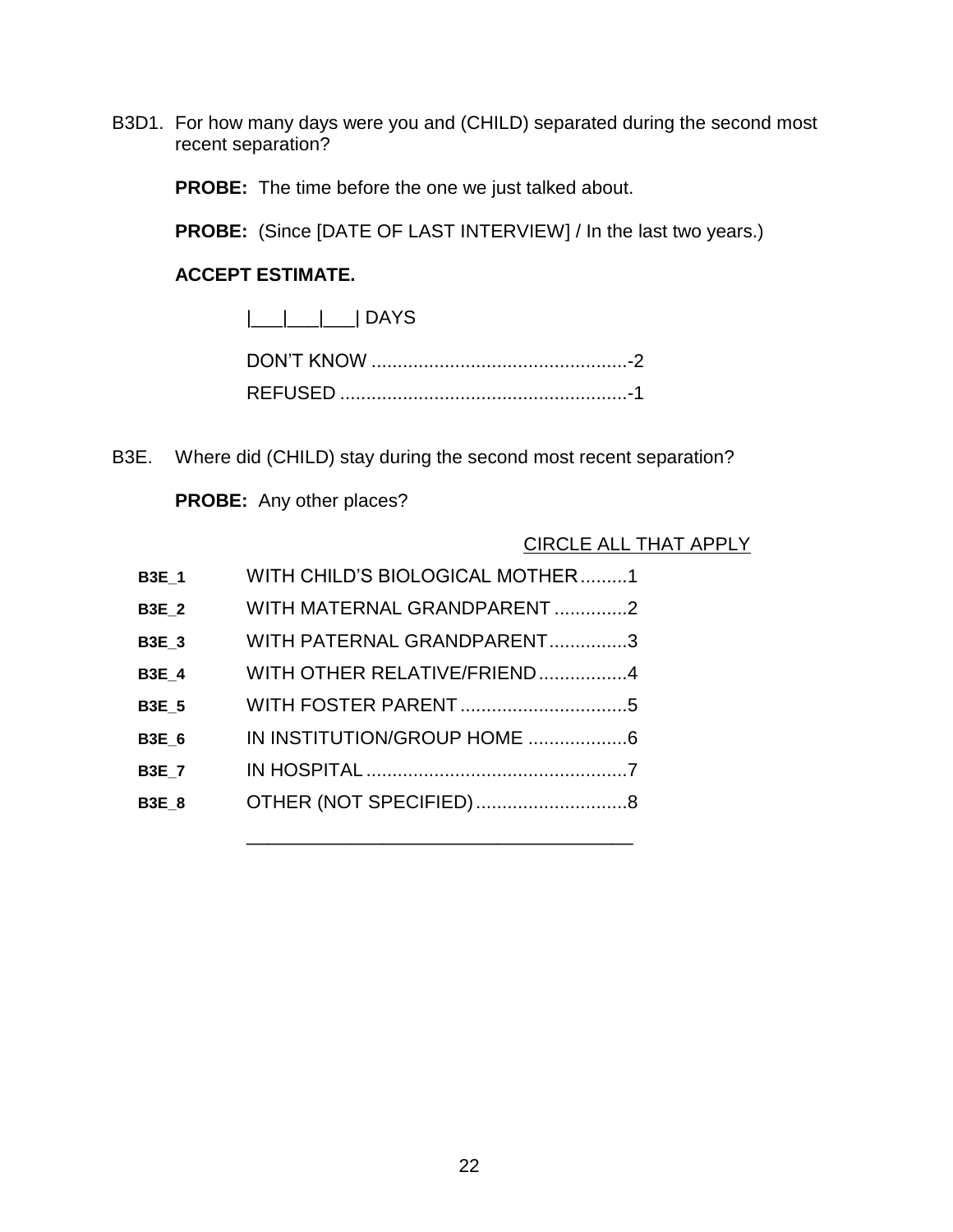B3F. Thinking about the second most recent separation, why were you and (CHILD) separated?

#### **IF MORE THAN ONE REASON, PROBE FOR MAIN REASON.**

|                                | <b>CIRCLE ONE</b> |
|--------------------------------|-------------------|
| CHILD'S OR PARENT'S ILLNESS1   |                   |
| <b>COURT OR AGENCY REMOVED</b> |                   |
| FATHER'S WORK SCHEDULE 3       |                   |
| FATHER IN JAIL/PRISON4         |                   |
|                                |                   |
|                                |                   |
| CHILD VISITED RELATIVES7       |                   |
| OTHER (NOT SPECIFIED)8         |                   |
|                                |                   |

\_\_\_\_\_\_\_\_\_\_\_\_\_\_\_\_\_\_\_\_\_\_\_\_\_\_\_\_\_\_\_\_\_\_\_\_\_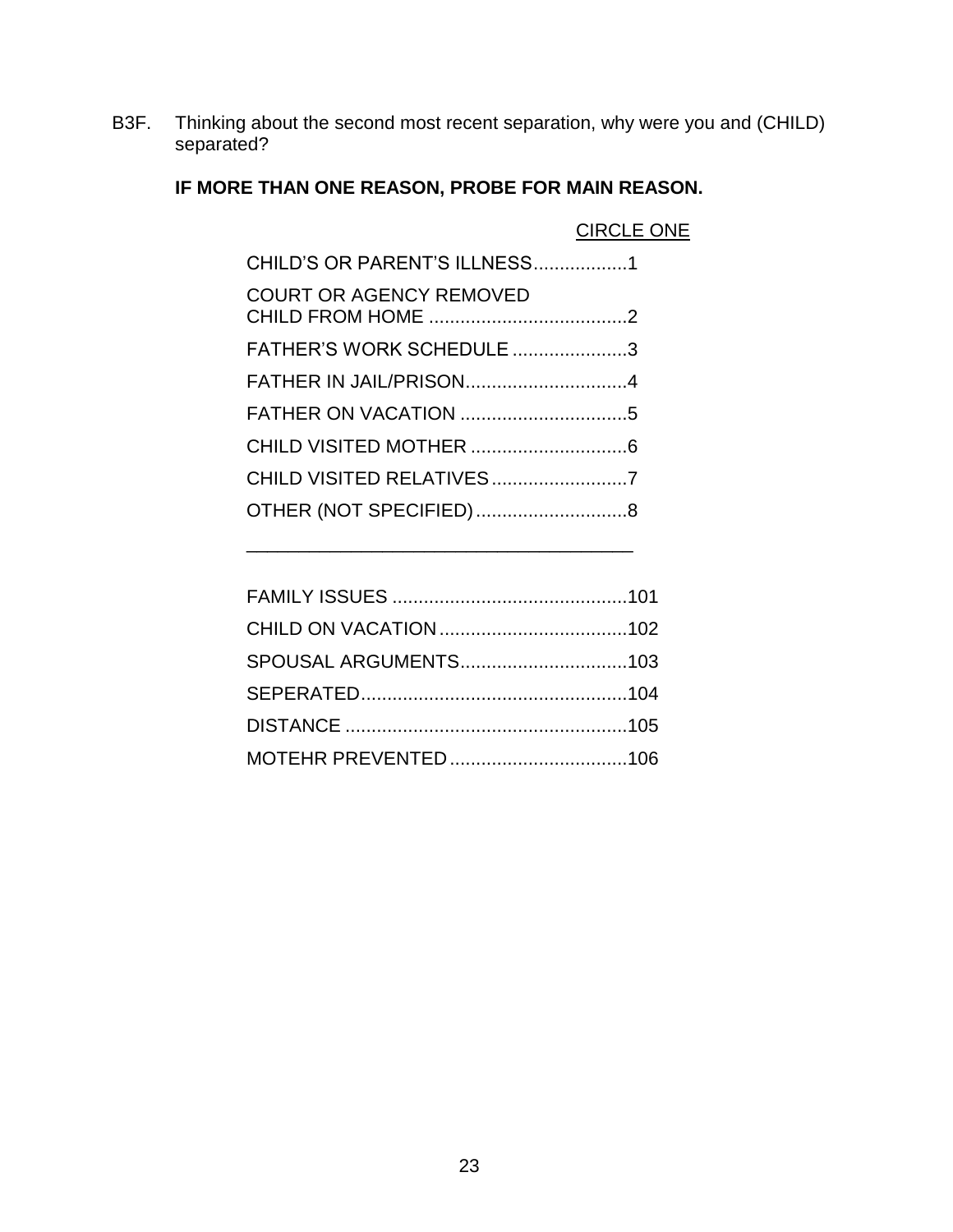B4A. Now I would like to ask you some questions about things you may do with (CHILD).

Please tell me how many days you do each of these activities in a typical week.

How many days a week do you (READ ITEM)?

#### **RECORD "NEVER" AS "0".**

|       |                                                                                                                        |             |              |                | <b>DAYS PER WEEK</b> |                |                |   |                | <b>DON'T</b><br><b>KNOW</b> |
|-------|------------------------------------------------------------------------------------------------------------------------|-------------|--------------|----------------|----------------------|----------------|----------------|---|----------------|-----------------------------|
| B4A1. | Sing songs or nursery rhymes                                                                                           |             | $\mathbf{1}$ | $\overline{2}$ | $\mathbf{3}$         | $\overline{4}$ | 5              | 6 | 7              | $-2$                        |
| B4A2. |                                                                                                                        |             | $\mathbf{1}$ | $\overline{2}$ | 3                    | $\overline{4}$ | 5              | 6 | $\overline{7}$ | $-2$                        |
| B4A3. | Tell stories to (him/her)                                                                                              | $\mathbf 0$ | $\mathbf{1}$ | $\overline{2}$ | 3                    | $\overline{4}$ | 5              | 6 | $\overline{7}$ | $-2$                        |
| B4A4. | Play inside with toys such as<br>blocks or legos with (CHILD)  0                                                       |             | $\mathbf{1}$ | $2 \quad 3$    |                      | $\overline{4}$ | 5              | 6 | 7              | $-2$                        |
| B4A5. | Tell (CHILD) that you<br>appreciated something                                                                         |             | $\mathbf{1}$ | 2              | $\mathbf{3}$         | $\overline{4}$ | $\overline{5}$ | 6 | $\overline{7}$ | -2                          |
| B4A6. | Play outside in the yard, park,<br>or a playground with $(CHILD) \dots 0 1$                                            |             |              | 2              | 3                    | $\overline{4}$ | 5              | 6 | 7              | $-2$                        |
| B4A7. | Take (CHILD) on an outing,<br>such as shopping, or to a<br>restaurant, church, museum,<br>or special activity or event | $\mathbf 0$ | $\mathbf{1}$ | $\overline{2}$ | 3                    | $\overline{4}$ | 5              | 6 | 7              | -2                          |
| B4A8. | Watch TV or a video together 0                                                                                         |             | 1            | $\overline{2}$ | 3                    | 4              | 5              | 6 | 7              | -2                          |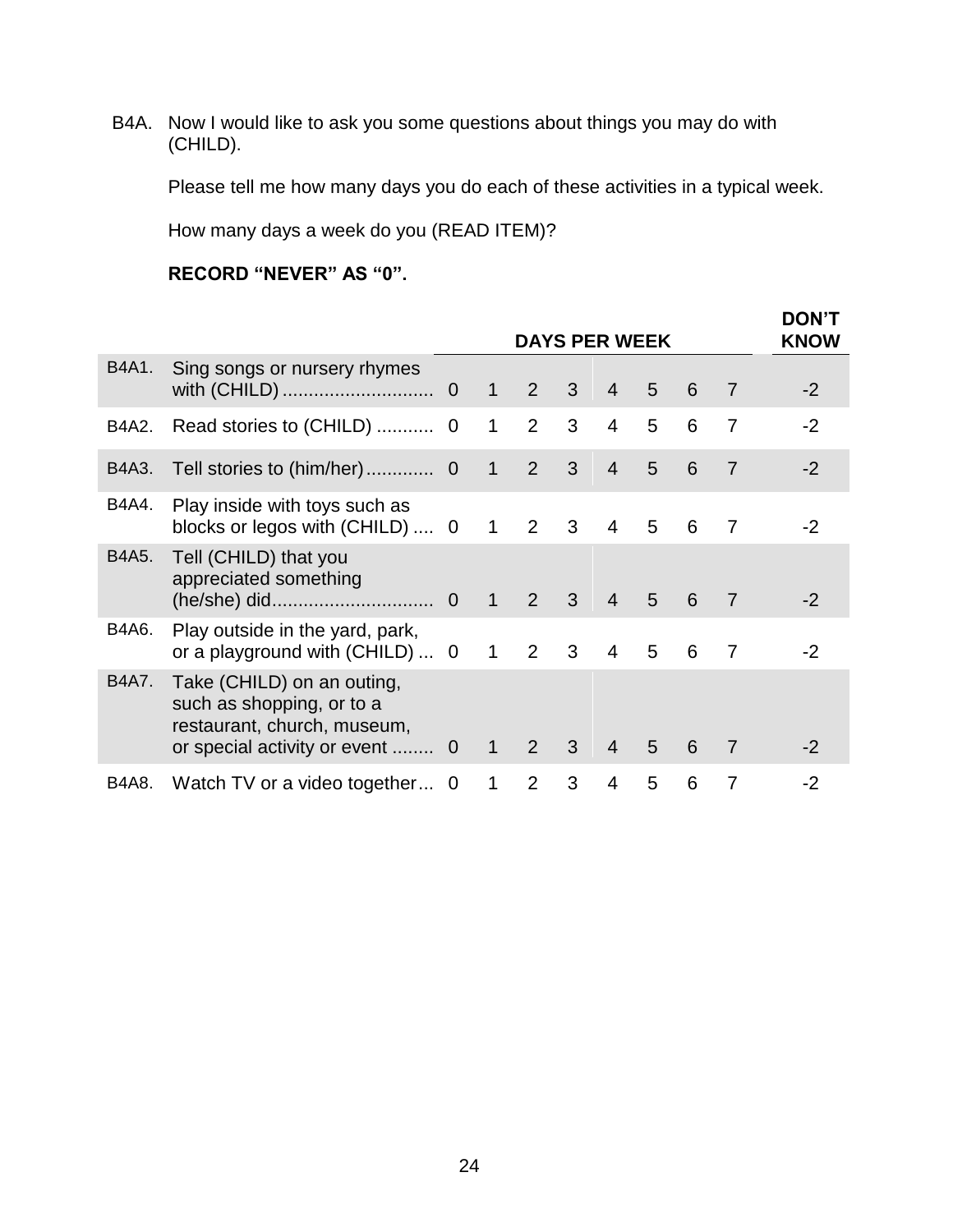## **(18 CITIES ONLY – 2 CITIES NOT ASKED)**

The next questions are about  $(CHILD)$  and how (he/she) behaves.

For each item I read, please tell me if this is not true, somewhat or sometimes true, very true or often true for (CHILD)? (READ ITEM)

|        |                                                   | <b>NOT</b><br><b>TRUE</b> | <b>SOMEWHAT</b><br>OR<br><b>SOMETIMES</b><br><b>TRUE</b> | <b>VERY TRUE</b><br><b>OR</b><br><b>OFTEN TRUE</b> |
|--------|---------------------------------------------------|---------------------------|----------------------------------------------------------|----------------------------------------------------|
| B4B1.  | (He/She) can't concentrate, can't pay attention   | $\mathbf 0$               | $\mathbf{1}$                                             | $\overline{2}$                                     |
| B4B2.  | (He/She) can't sit still; (he/she) is restless or | $\overline{0}$            | 1                                                        | $\overline{2}$                                     |
| B4B3.  | (He/She) clings to adults or is too dependent     | $\overline{0}$            | $\mathbf{1}$                                             | $\overline{2}$                                     |
| B4B4.  |                                                   | $\overline{0}$            | 1                                                        | $\overline{2}$                                     |
| B4B5.  |                                                   | $\overline{0}$            | $\mathbf{1}$                                             | $\overline{2}$                                     |
| B4B6.  | (He/She) doesn't get along with other children    | $\overline{0}$            | 1                                                        | $\overline{2}$                                     |
| B4B7.  | (He/She) doesn't seem to feel guilty after        | $\overline{0}$            | $\mathbf{1}$                                             | $\overline{2}$                                     |
| B4B8.  | (He/She) has trouble getting to sleep             | $\Omega$                  | 1                                                        | $\overline{2}$                                     |
| B4B9.  | (He/She) is nervous, high strung, or tense        | $\overline{0}$            | $\mathbf{1}$                                             | $\overline{2}$                                     |
| B4B10. |                                                   | $\Omega$                  | 1                                                        | $\overline{2}$                                     |
| B4B11. | (He/She) is stubborn, sullen, or irritable        | $\overline{0}$            | 1                                                        | $\overline{2}$                                     |
| B4B12. | (He/She) has sudden changes in mood or            | 0                         | 1                                                        | $\overline{2}$                                     |
| B4B13. | (He/She) has temper tantrums or a hot temper      | $\Omega$                  | 1                                                        | $\overline{2}$                                     |
| B4B14. |                                                   | $\Omega$                  | 1                                                        | $\overline{2}$                                     |
| B4B15. | (He/She) is unhappy, sad, depressed               | $\overline{0}$            | $\mathbf{1}$                                             | $\overline{2}$                                     |
| B4B16. |                                                   | 0                         | 1                                                        | $\overline{2}$                                     |
| B4B17. | (He/She) is withdrawn; (he/she) doesn't get       | $\overline{0}$            | 1                                                        | $\overline{2}$                                     |
| B4B18. | (He/She) feels worthless or inferior              | $\overline{0}$            | 1                                                        | $\overline{2}$                                     |
| B4B19. | (He/She) acts too young for (his/her) age         | $\overline{0}$            | 1                                                        | $\overline{2}$                                     |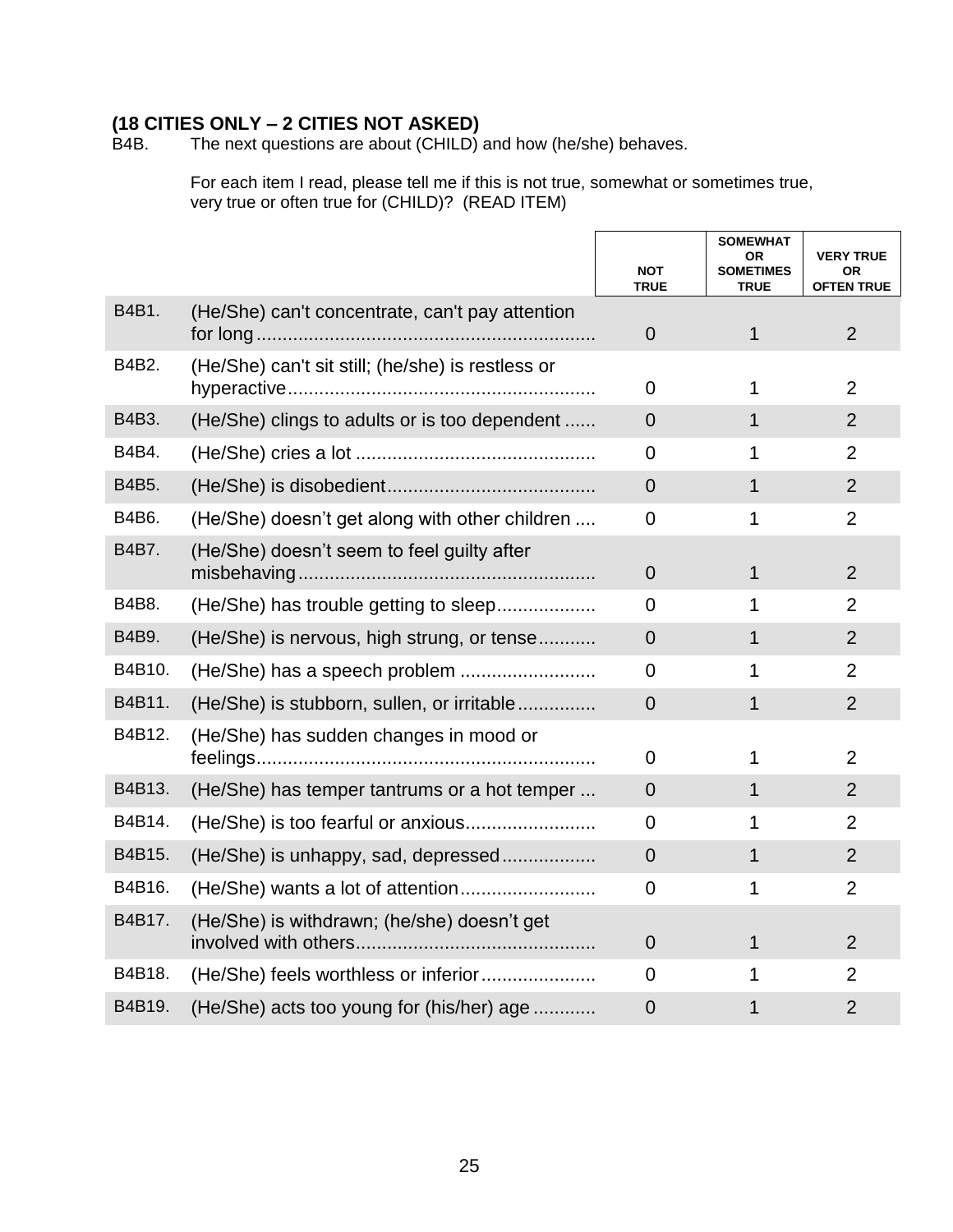B5. Sometimes children behave pretty well and sometimes they don't. In the past month, have you spanked (CHILD) because (he/she) was misbehaving or acting up?

B5A. Did you do this . . .

| A few times this past month, or 3 |  |
|-----------------------------------|--|
|                                   |  |

B6. Now I'm going to read some statements about being a parent. Please tell me how much you agree or disagree with each statement.

B6A. Being a parent is harder than I thought it would be. Do you . . .

B6B. I feel trapped by my responsibilities as a parent. Do you . . .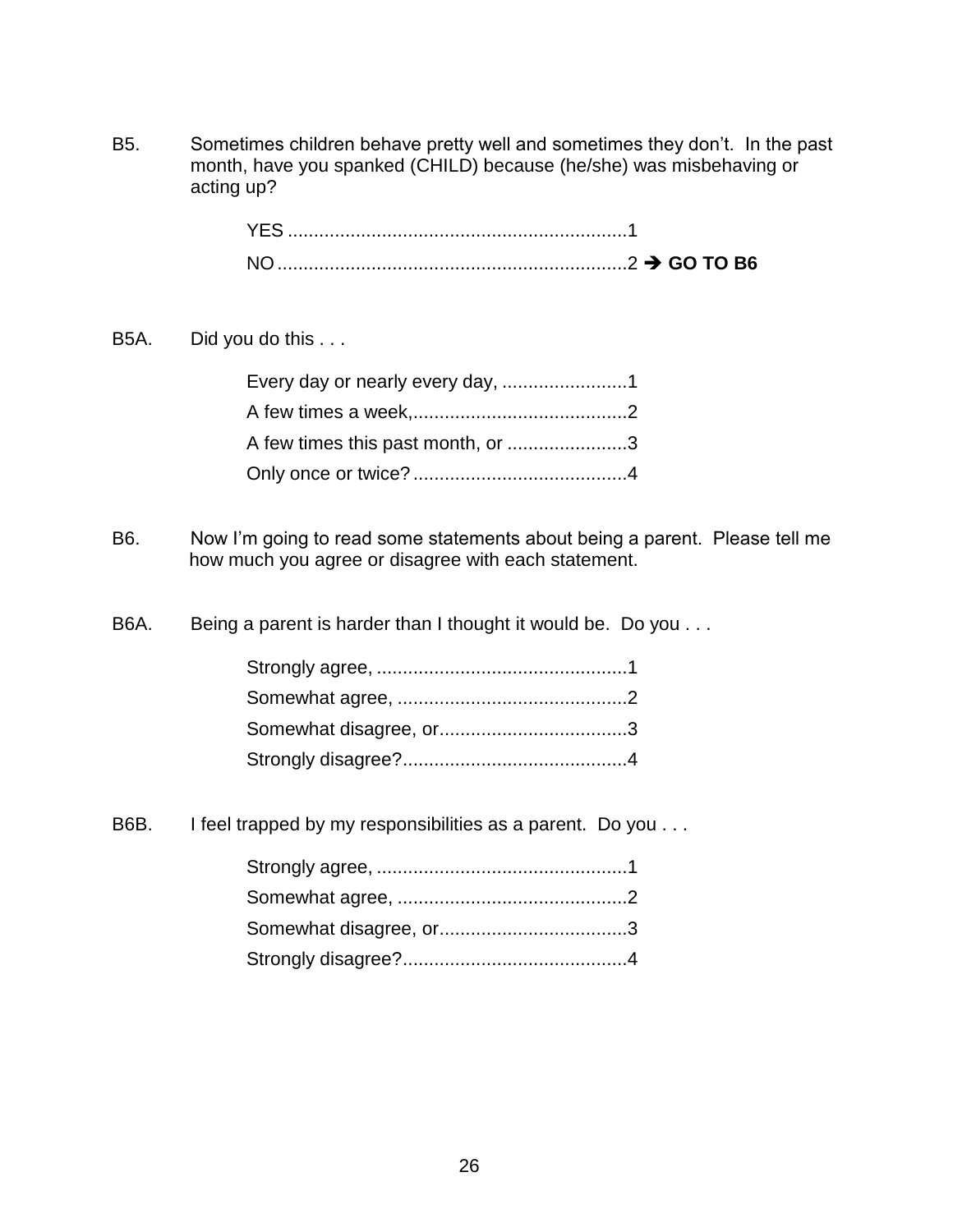B6C. I find that taking care of my child(ren) is much more work than pleasure. Do you . . .

B6D. I often feel tired, worn out, or exhausted from raising a family. Do you . . .

#### B7. **CODE WITHOUT ASKING IF KNOWN:**

Are the public schools in your area on summer break?

|  | <b>ABOUT JANUARY 1-</b> |
|--|-------------------------|
|  | <b>MAY 31</b>           |
|  |                         |

#### B7A. **CODE WITHOUT ASKING IF KNOWN:**

Is (CHILD) currently in kindergarten.

| YFS | <b>ABOUT JANUARY 1-</b> |
|-----|-------------------------|
|     | <b>MAY 31</b>           |
|     | <b>ABOUT NOW</b>        |

#### **SKIP ERROR B7-B7A**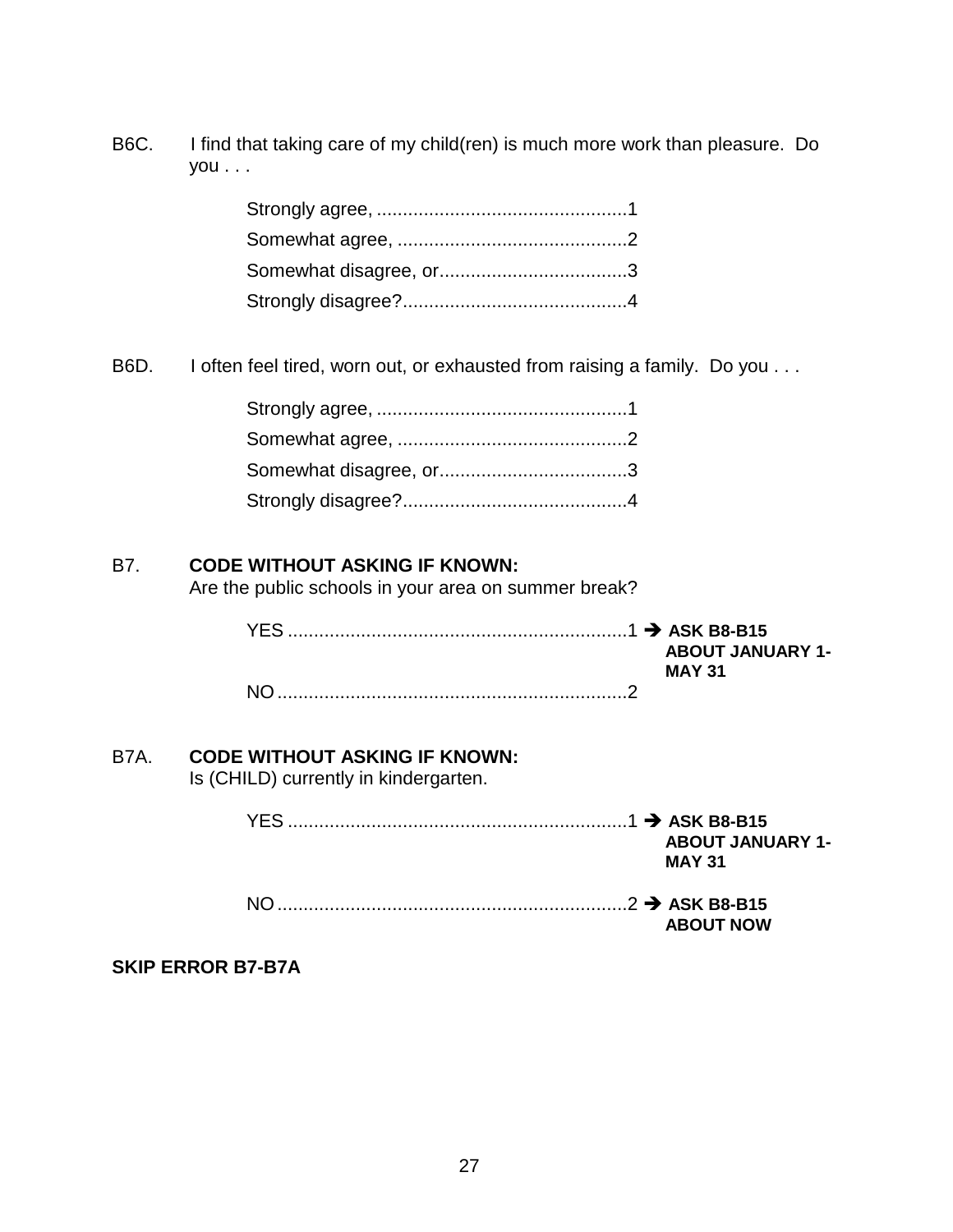B8. The next questions are about the preschools, schools, or centers that (CHILD) (is currently attending/attended between the beginning of January through the end of May of this year). I only want to know about schools or centers. I will be asking a separate question about places or people who (take/took) care of (CHILD) when (he/she) (is/was) not attending a school or center.

> (Is [CHILD] currently attending/Between the beginning of January and the end of May), did [CHILD] attend), a day care center, nursery school, preschool, Head Start, or pre-kindergarten program on a regular basis?

| <b>YES</b>     |  |
|----------------|--|
| N <sub>O</sub> |  |

B8A. What type of program (does/did) (he/she) attend most?

#### **IF MORE THAN ONE CATEGORY, SELECT CATEGORY WITH THE HIGHEST NUMBER.**

B8B. During a typical week, how many hours per week (does/did) (CHILD) attend the (PROGRAM IN B8A)?

#### **CONFIRM NUMBER IS HOURS PER WEEK, NOT HOURS PER DAY.**

|\_\_\_|\_\_\_| HOURS PER WEEK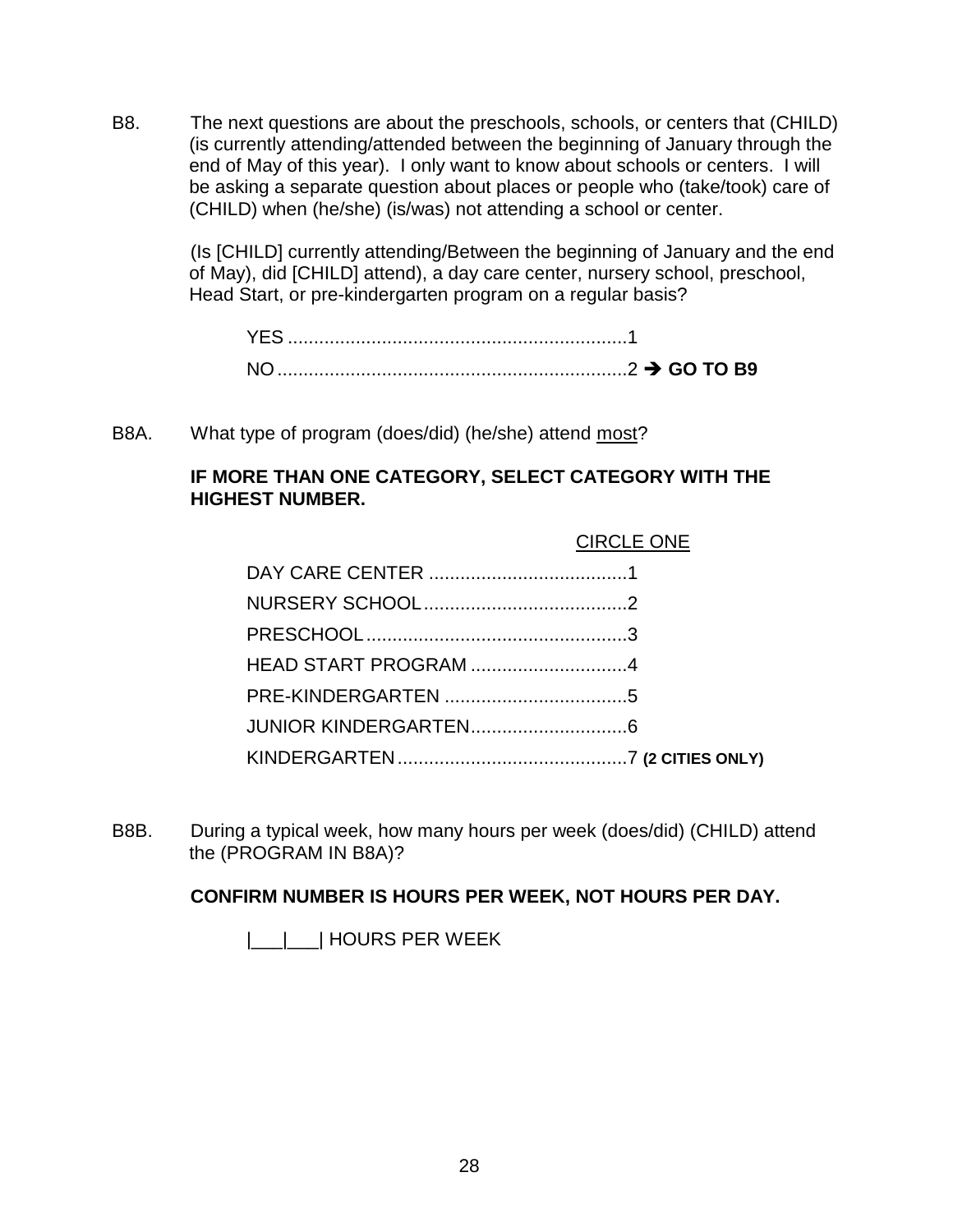B8C. Where (is/was) the (PROGRAM IN B8A) located? For example, (is/was) it in a school, a church or synagogue, or in it's own building?

| PRIVATE SCHOOL BUILDING 3 |  |
|---------------------------|--|
|                           |  |
|                           |  |
|                           |  |
|                           |  |
|                           |  |
| OTHER (NOT SPECIFIED)9    |  |
|                           |  |

B8D. (Does/Did) any person or any agency give you money, a voucher, or a scholarship to help pay for the (PROGRAM IN B8A)?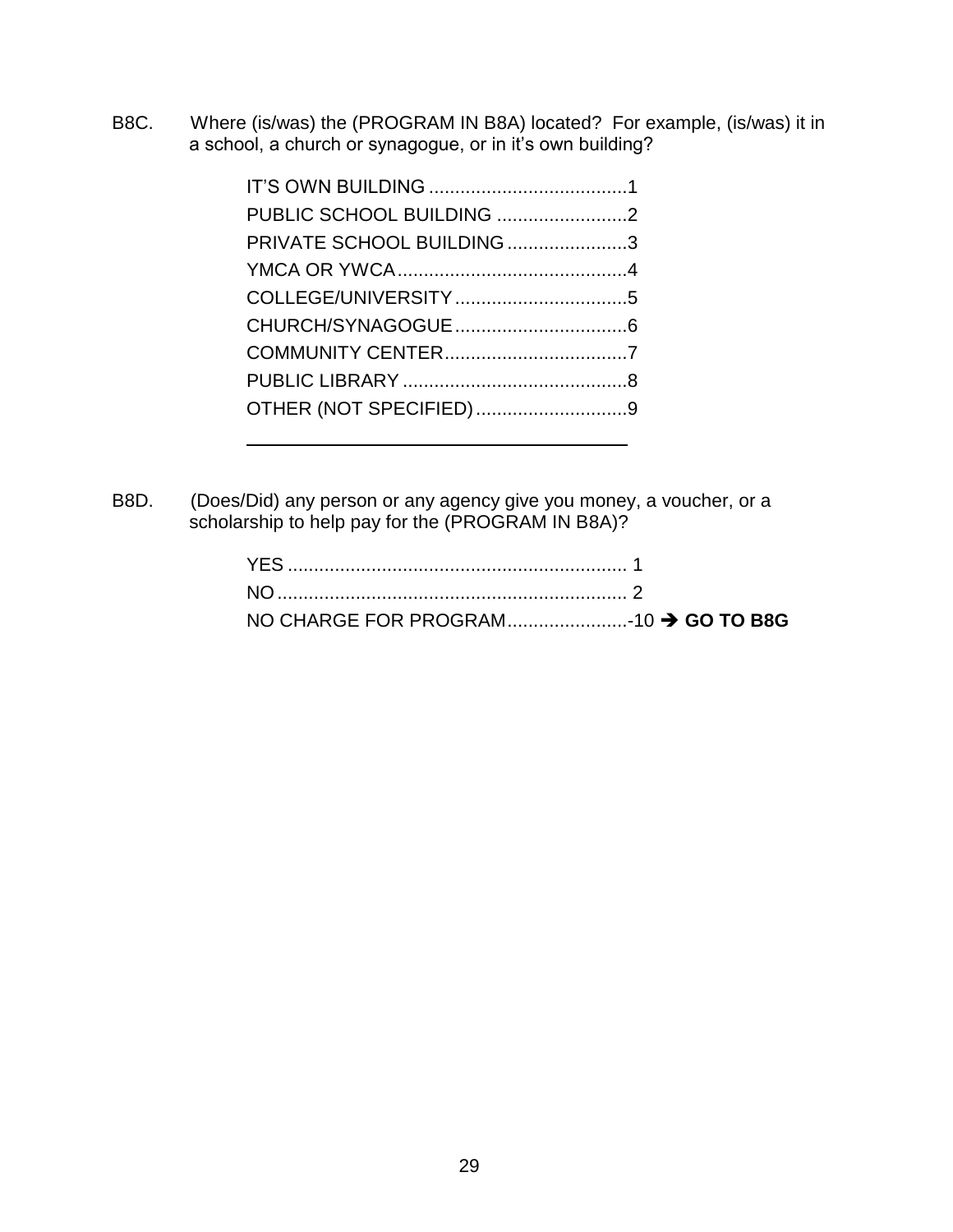#### **(18 CITIES ONLY – 2 CITIES NOT ASKED)**

B8E. On the average, how much (do/did) you pay out-of-pocket on a weekly basis for all day care, preschool or any other program you (currently use/used during the last school year)? Do not include money from other people or agencies.

Would you say . . . . .

| $\rightarrow$ GO TO B8G<br>CHILD CARE PROVIDED IN EXCHANGE |
|------------------------------------------------------------|

B8F. How many children, including (CHILD), (are/were) covered in this amount?

|\_\_\_|\_\_\_| CHILDREN

CHILD ONLY...................................................1

#### B8G. **CODE WITHOUT ASKING IF KNOWN**

Is (CHILD) currently enrolled in this program?

| NC. |  |
|-----|--|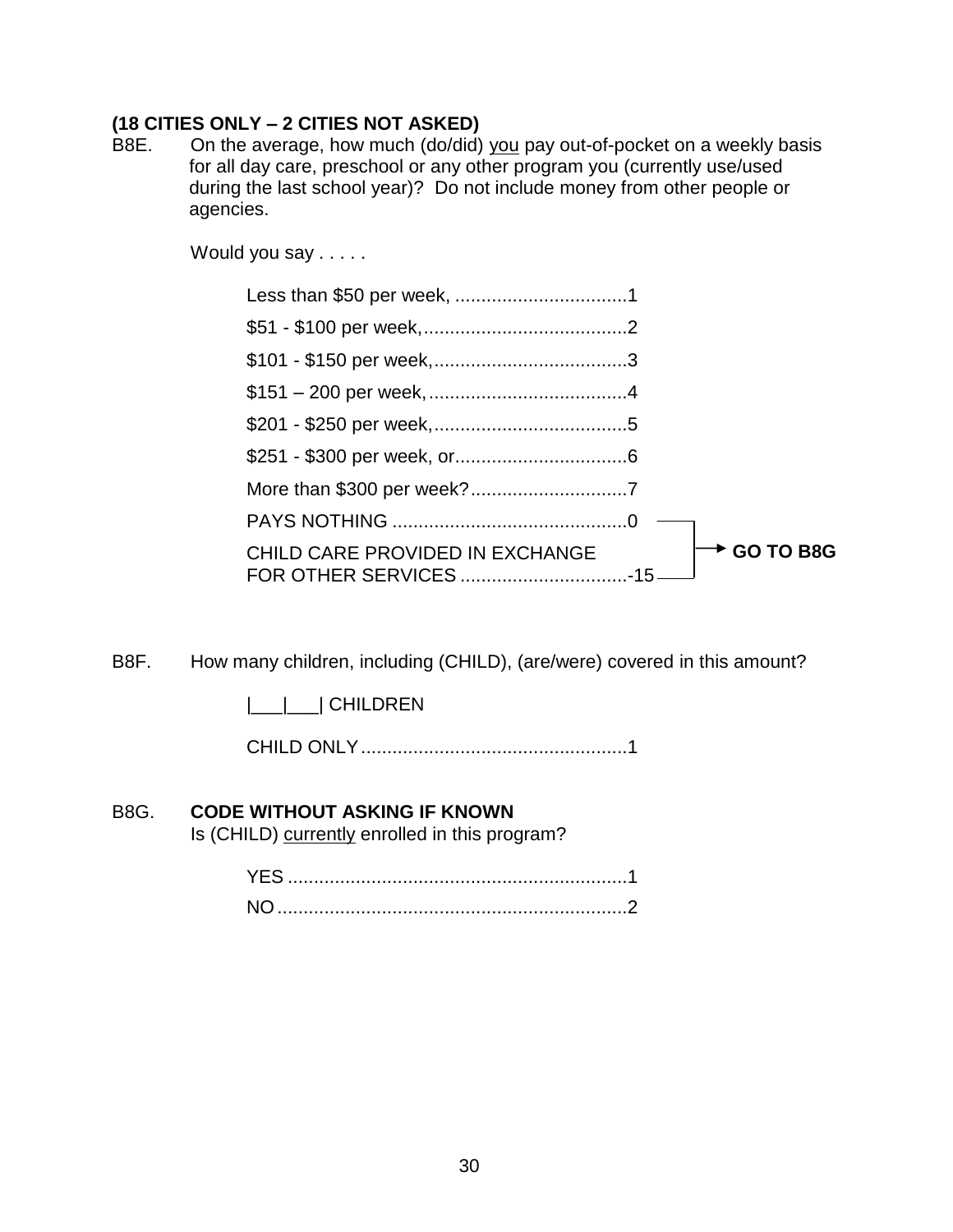#### **(18 CITIES ONLY – CONSTRUCTED FOR 2 CITIES)**

#### B8H. **IS/WAS CHILD IN SCHOOL/PROGRAM IN B8A FOR EIGHT OR MORE HOURS PER WEEK? (B8B = 8 OR MORE)**

YES .................................................................1 **GO TO SECTION C** NO...................................................................2

B9. (Besides the [PROGRAM IN B8A] that (CHILD) attends), is (he/she) being cared for by someone other than you (or [his/her] mother) for at least eight hours a week for a month or more? Please include relatives and friends.

#### **THIS ITEM REFERS TO CARE PROVIDED BY ANYONE OTHER THAN THE CUSTODIAL PARENT(S).**

| N <sub>O</sub> |  |
|----------------|--|

B9A. Including all the different child care arrangements that you use (but not including time [he/she] spends in any of the schools or centers we asked about earlier,) how many hours a week is (he/she) in care?

|\_\_\_|\_\_\_| HOURS PER WEEK

B9B. (Not including any of the schools or centers we asked about earlier,) How many different childcare arrangements are you currently using for (CHILD)?

|\_\_\_|\_\_\_| ARRANGEMENTS

ONE.................................................................1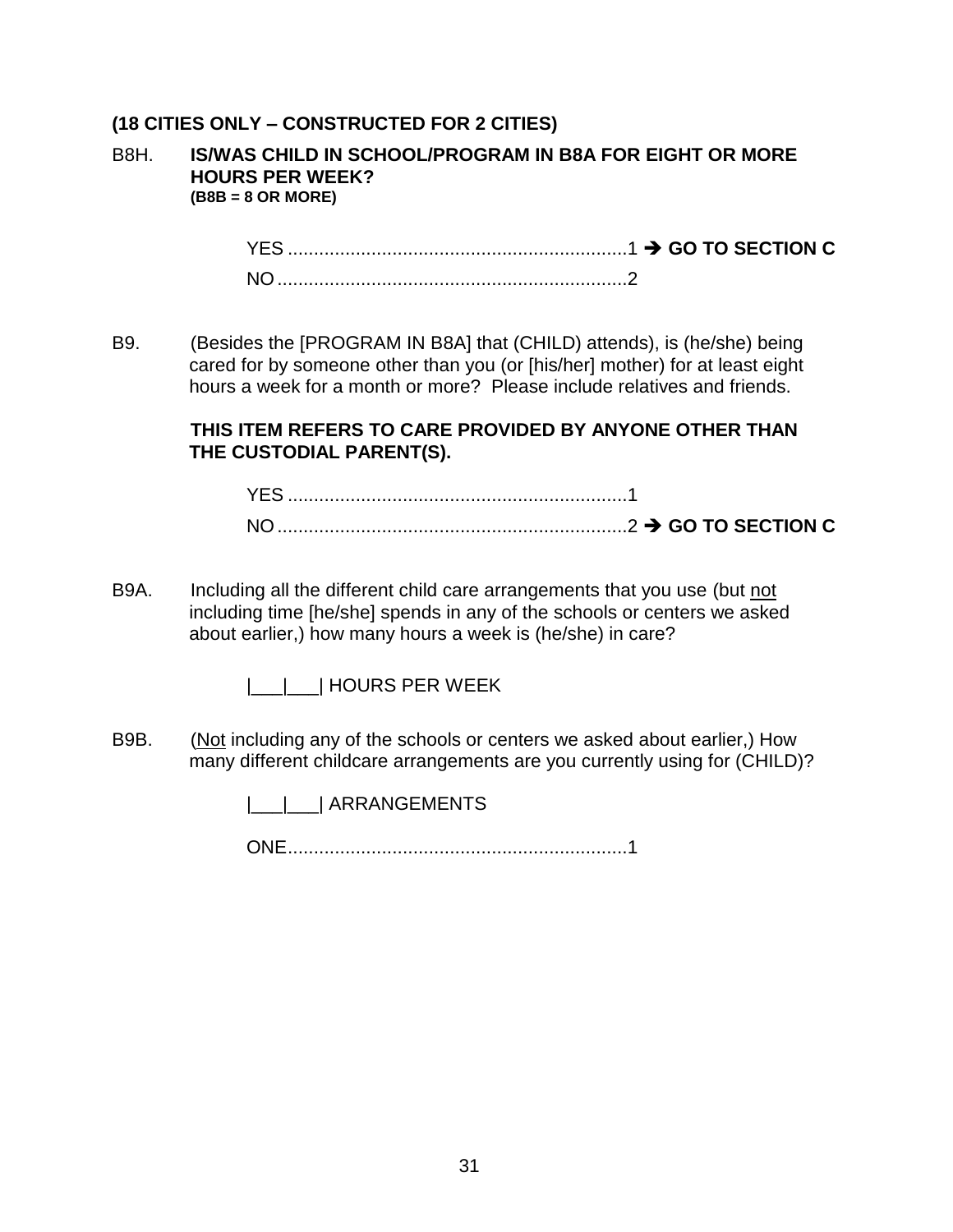B10. What is the primary type of child care arrangement you are using now? By primary, I mean the arrangement where (CHILD) spends the most time.

|                                 | <b>CIRCLE PRIMARY</b><br><b>ARRANGEMENT</b> |
|---------------------------------|---------------------------------------------|
|                                 |                                             |
| FATHER'S PARTNER OR GIRLFRIEND  | 2                                           |
|                                 | 3                                           |
|                                 | 4                                           |
| OTHER RELATIVE ON MOTHER'S SIDE | 5                                           |
|                                 | 6                                           |
| OTHER RELATIVE ON FATHER'S SIDE | 7                                           |
|                                 | 8                                           |
|                                 | 9                                           |
| NON-RELATIVE/FAMILY CHILD CARE  | 10                                          |
|                                 | 11 → GO TO B12                              |
|                                 | 12                                          |
|                                 | 13                                          |

B11. Where does (PROVIDER) usually take care of (CHILD)?

| PROVIDER AND (CHILD) LIVE IN |  |
|------------------------------|--|
| OTHER (NOT SPECIFIED)4       |  |

\_\_\_\_\_\_\_\_\_\_\_\_\_\_\_\_\_\_\_\_\_\_\_\_\_\_\_\_\_\_\_\_\_\_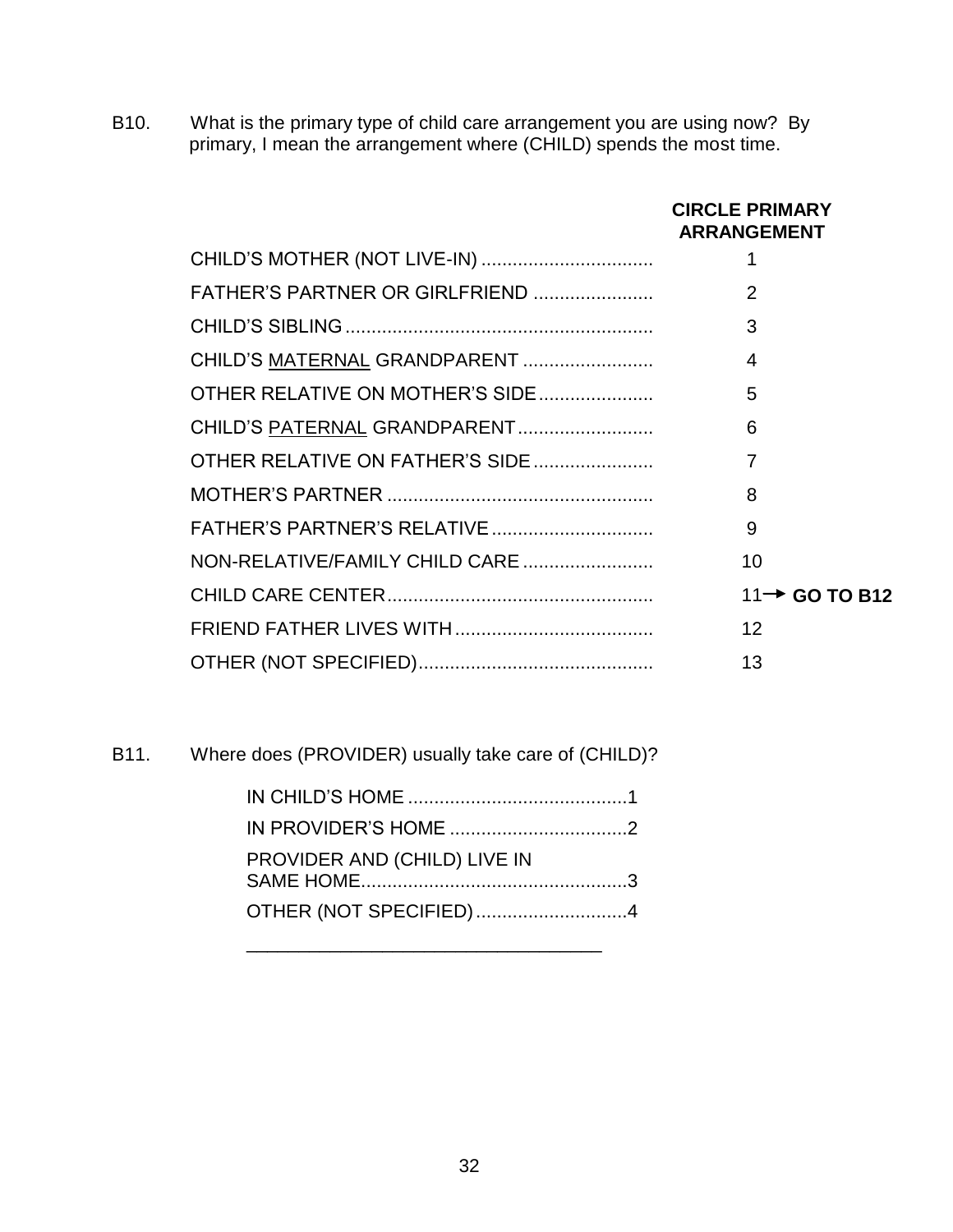B12. How many hours each week does (CHILD) usually spend being cared for at (PROVIDER IN B10)?

|\_\_\_|\_\_\_| HOURS PER WEEK

B13. Does any person or any agency give you money, a voucher, or a scholarship to help pay for this childcare?

B14. In total, how much do you pay out-of-pocket on a weekly basis for (PROVIDER IN B10)? Do not include money from other people or agencies. (Do not include the money paid for the program we talked about before.)

Would you say . . . . .

| $\rightarrow$ GO TO B17<br>CHILD CARE PROVIDED IN EXCHANGE |
|------------------------------------------------------------|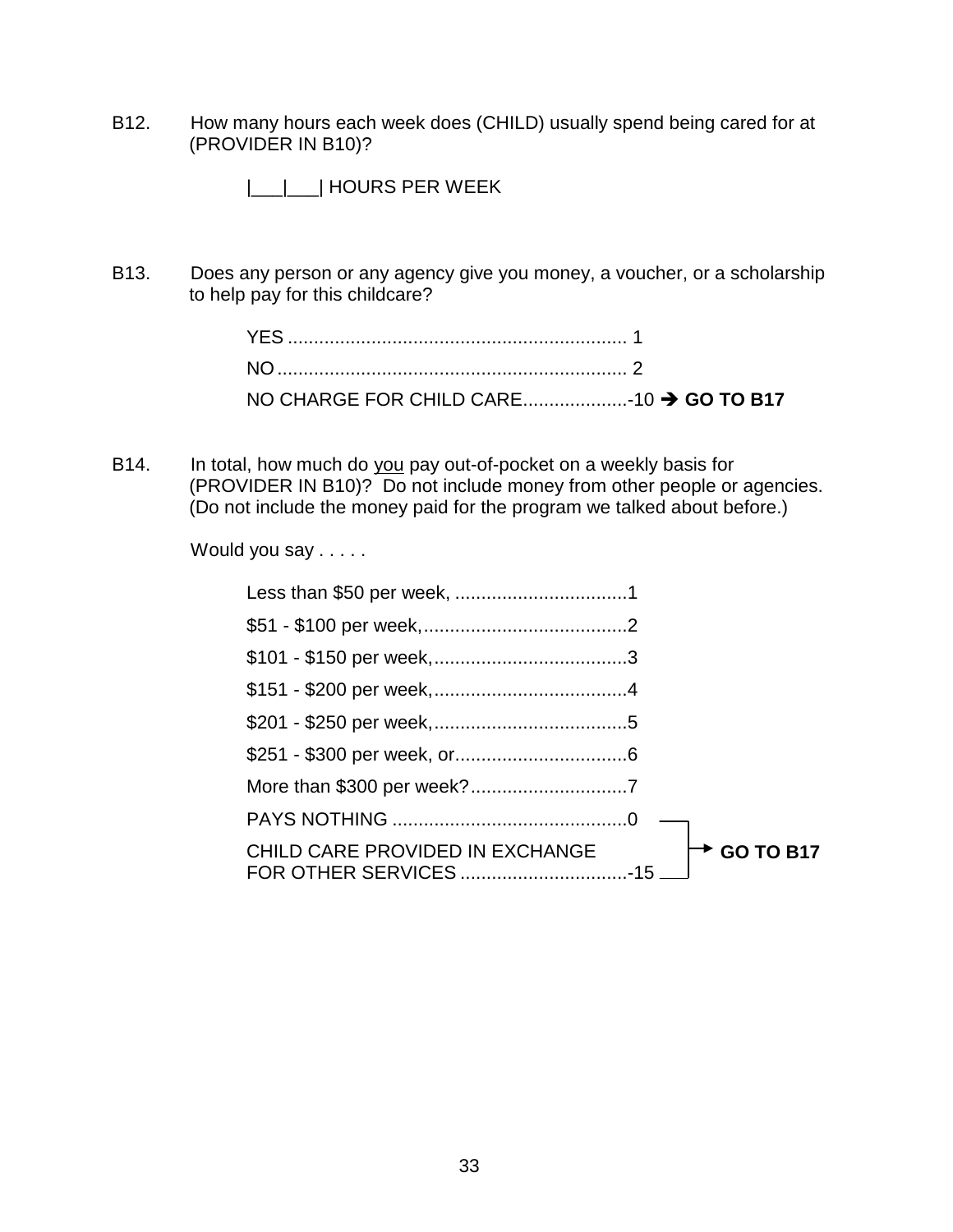B15. How many children, including (CHILD), are covered in this amount?

|\_\_\_|\_\_\_| CHILDREN

CHILD ONLY...................................................1

#### **NO B16 THIS VERSION**

B17. Approximately how many times in the past month did you have to make special arrangements because your usual childcare arrangement fell through? Please include times when your child care provider(s) (was/were) sick or unavailable due to a holiday or vacation.

|\_\_\_|\_\_\_| TIMES

NONE.............................................................. 0

DID NOT USE CHILD CARE IN PAST MONTH ............................................-10 **GO TO B19**

B18. How many times in the past month did you miss work or school because your childcare arrangement fell through?

|\_\_\_|\_\_\_| TIMES

NONE.............................................................. 0 NOT APPLICABLE: NEITHER WORKS NOR IN SCHOOL............................................-10

B19. At any time since ([DATE OF LAST INTERVIEW]/in the last two years), have you had to quit a job, school, or training activity because you had problems arranging child care or keeping a child care arrangement?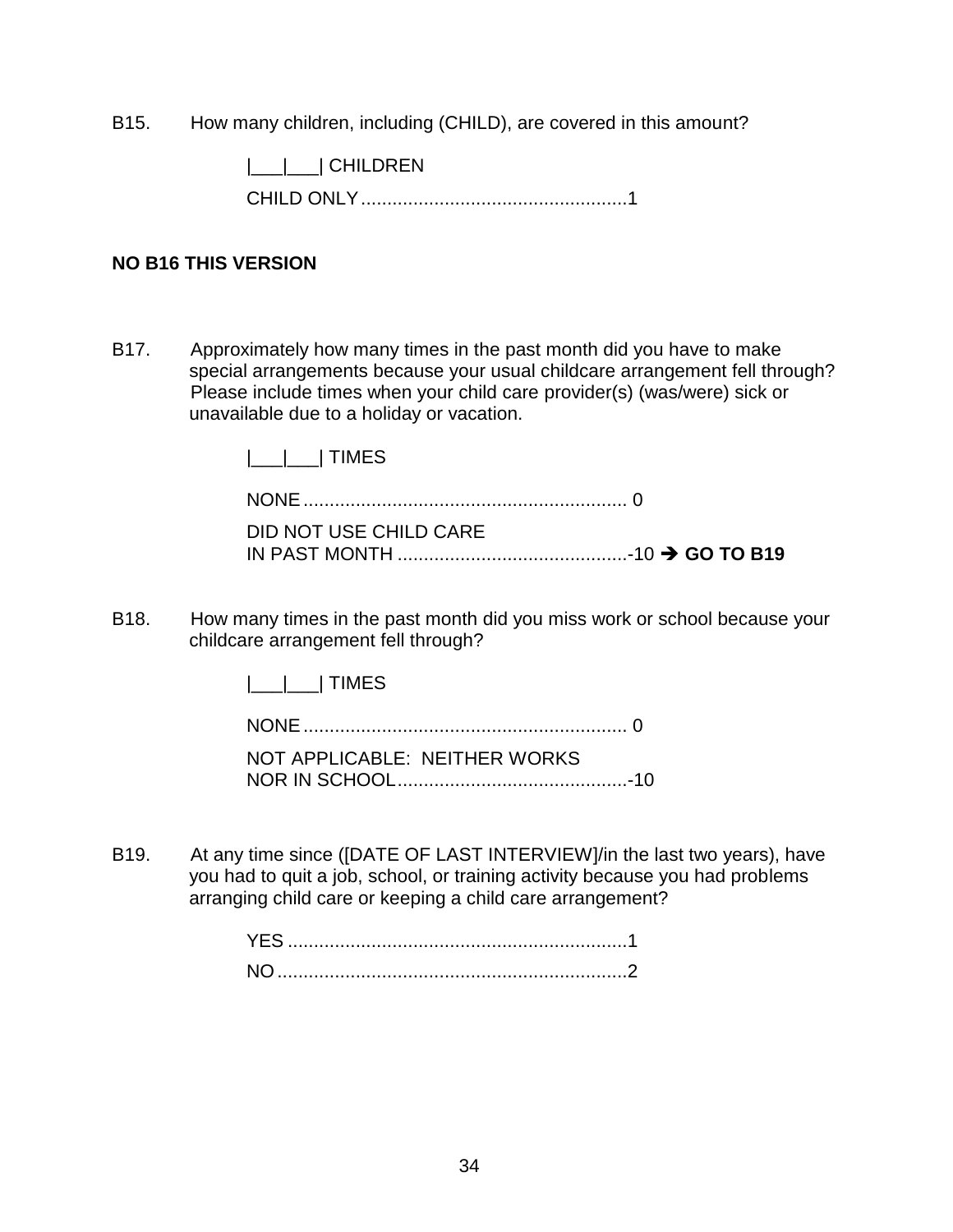B20. When (CHILD) is sick, can (any of) your provider(s) take care of (him/her), do you need to make other arrangements, or do you have to miss work or school to take care of (him/her)?

> ONE OF CURRENT PROVIDERS CAN CARE FOR CHILD.................................. 1 HAS TO MAKE OTHER ARRANGEMENTS .......................................... 2 MISS WORK/SCHOOL ................................... 3 SOMETIMES CAN MAKE OTHER ARRANGEMENTS, SOMETIMES HAVE TO MISS WORK OR SCHOOL ............ 4 NOT APPLICABLE: NEITHER WORKS

> NOR IN SCHOOL............................................-10

**GO TO SECTION C**

# **FOR FATHERS WHO DO NOT LIVE WITH CHILD AT LEAST HALF OF THE TIME:**

B20A. Please think about how you feel about yourself as a father to (CHILD). Would you say you are . . .

B21. Now, I'd like to ask you some questions about (CHILD's) health and development and how (he/she) is doing. In general, would you say (CHILD's) health is . . .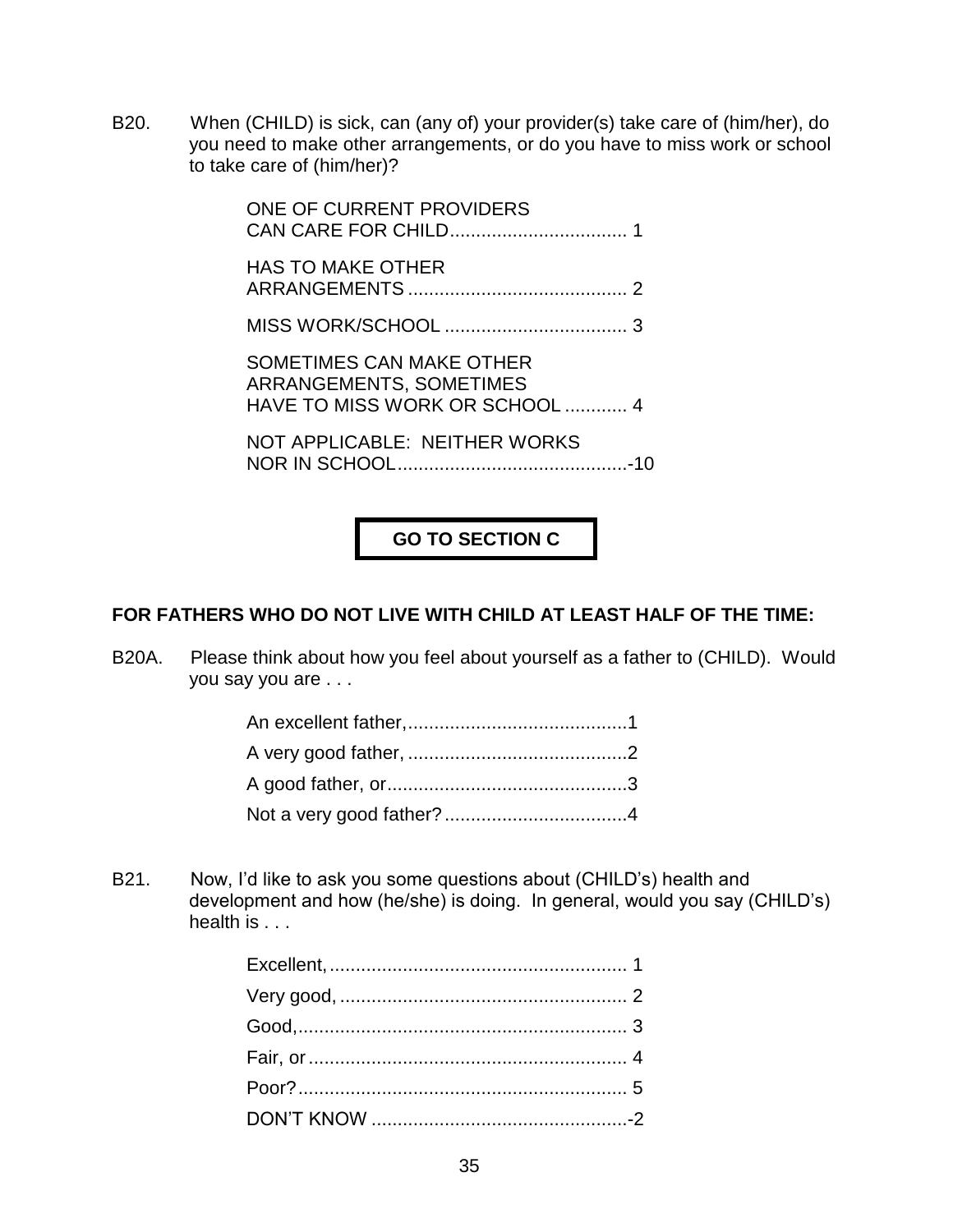B22. (Since [DATE OF LAST INTERVIEW]/During the last two years), have you talked to (CHILD's) doctor about how (he/she) is doing? This could be as part of a visit or a separate call.

| CHILD DOESN'T HAVE DOCTOR10 → GO TO B23 |  |
|-----------------------------------------|--|

B22A. Do you feel you could talk to (CHILD's) doctor if you wanted to?

| NO. |  |
|-----|--|

B23. Is (CHILD) currently being cared for by someone other than (PERSON IN A3A2) on a regular basis? By regular, I mean at least once a week for the past month. Please include day care centers, preschools, and relatives and friends.

## **THIS ITEM REFERS ONLY TO CARE GIVEN BY ANYONE OTHER THAN THE CUSTODIAL CAREGIVERS, INCLUDING FATHER IF CHILD DOES NOT LIVE WITH HIM.**

B24. (Since [DATE OF LAST INTERVIEW]/During the last two years), did you ever talk to (CHILD's) child care provider about how (he/she) was doing?

# **IF MORE THAN ONE PROVIDER, ASK ABOUT THE ONE THAT PROVIDES THE MOST HOURS OF CHILD CARE.**

| NC. |  |
|-----|--|

B24A. Do you feel you could talk to (CHILD's) child care provider if you wanted to?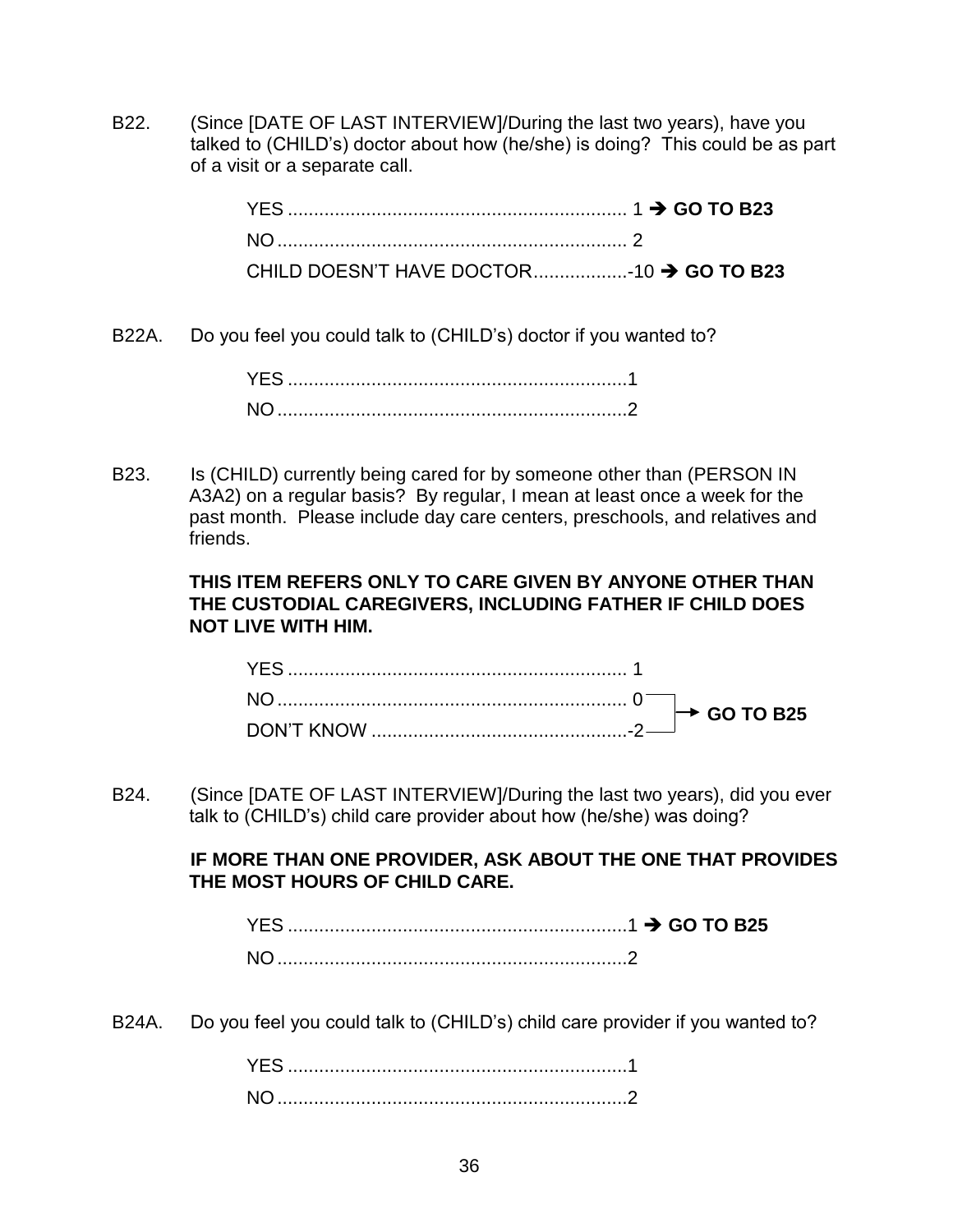## B25. **DID FATHER SEE THE CHILD MORE THAN ONCE IN THE LAST 30 DAYS? (A3E = 2 OR MORE)**

B26. Now I would like to ask you some questions about things you may do with (CHILD).

> Please tell me how many days you do each of these activities in a typical week.

How many days a week do you (READ ITEM)?

### **RECORD "NEVER" AS "0."**

|       |                                                                                                   | <b>DAYS PER WEEK</b> |                |               |                | <b>DON'T</b><br><b>KNOW</b> |   |   |                |      |
|-------|---------------------------------------------------------------------------------------------------|----------------------|----------------|---------------|----------------|-----------------------------|---|---|----------------|------|
| B26A. | Sing songs or nursery rhymes                                                                      |                      | $\bigoplus$    | 2             | $\mathbf{3}$   | $\overline{4}$              | 5 | 6 | 7              | $-2$ |
| B26B. |                                                                                                   |                      | $\mathbf 1$    | 2             | 3              | $\overline{4}$              | 5 | 6 | $\overline{7}$ | $-2$ |
| B26C. |                                                                                                   |                      | $\overline{1}$ | $2^{\circ}$   | 3 <sup>1</sup> | $\overline{4}$              | 5 | 6 | $\overline{7}$ | $-2$ |
| B26D. | Play inside with toys such as                                                                     |                      | $\mathbf 1$    | $2 \quad 3$   |                | 4                           | 5 | 6 | 7              | $-2$ |
| B26E. | Tell (CHILD) that you<br>appreciated something (he/she)                                           | $\Omega$             | $\mathbf{1}$   | $\mathcal{P}$ | $\mathcal{S}$  | $\overline{4}$              | 5 | 6 | 7              | -2   |
| B26F. | Play outside in the yard, park, or                                                                |                      |                | 2             | 3              | $\overline{4}$              | 5 | 6 | 7              | -2   |
| B26G. | Take (CHILD) on an outing, such<br>as shopping, or to a restaurant,<br>church, museum, or special |                      |                | $1 \quad 2$   | 3 <sup>7</sup> | $\overline{4}$              | 5 | 6 | 7              | -2   |
| B26H. | Watch TV or a video together  0                                                                   |                      | 1              | $\mathcal{P}$ | 3              | 4                           | 5 | 6 | 7              | -2   |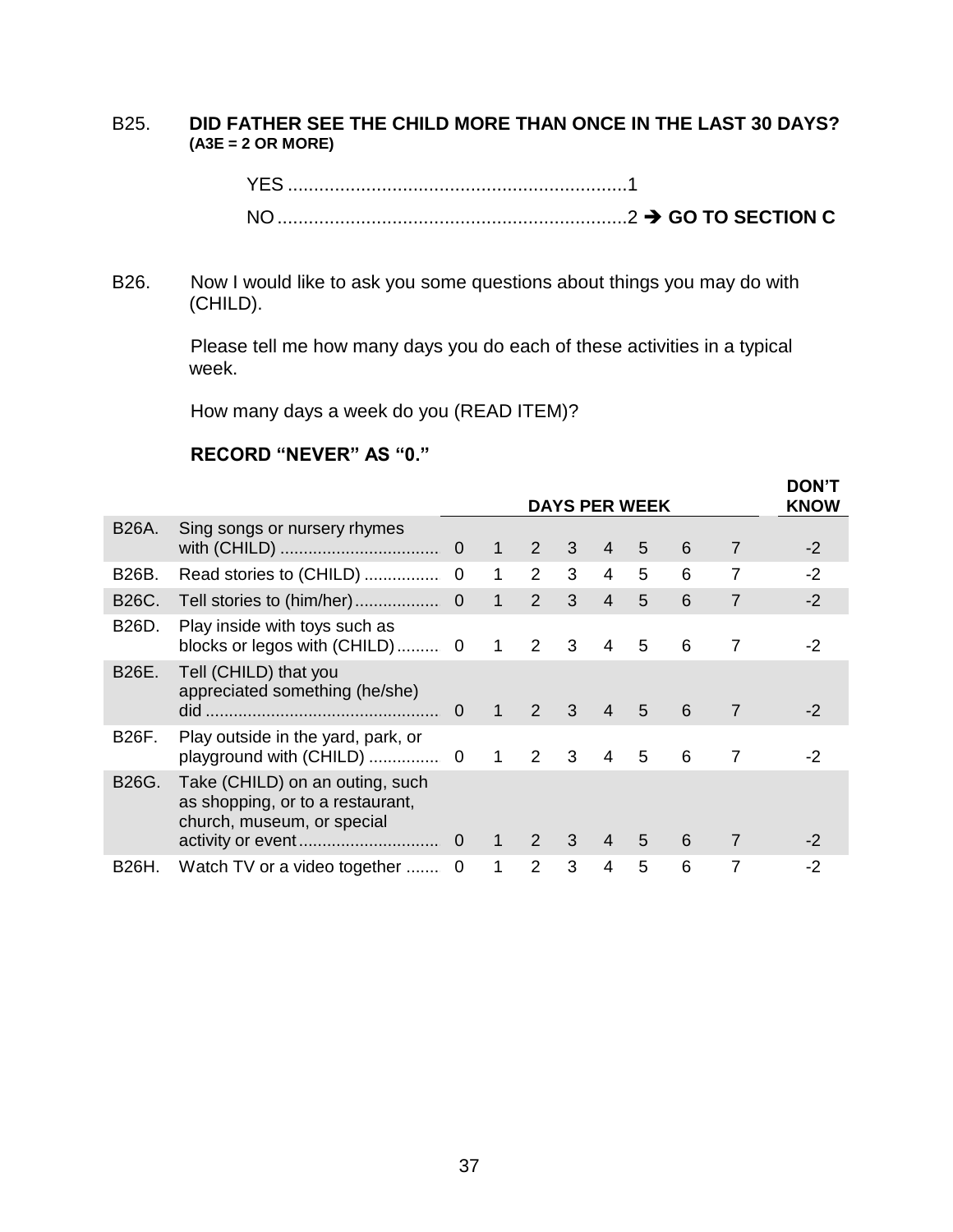B27. About how many, if any, books do you have for (CHILD)? This can include children's books shared with other children. Would you say (he/she) has . . .

B28. In a typical day, do you eat (MEAL) with (CHILD)?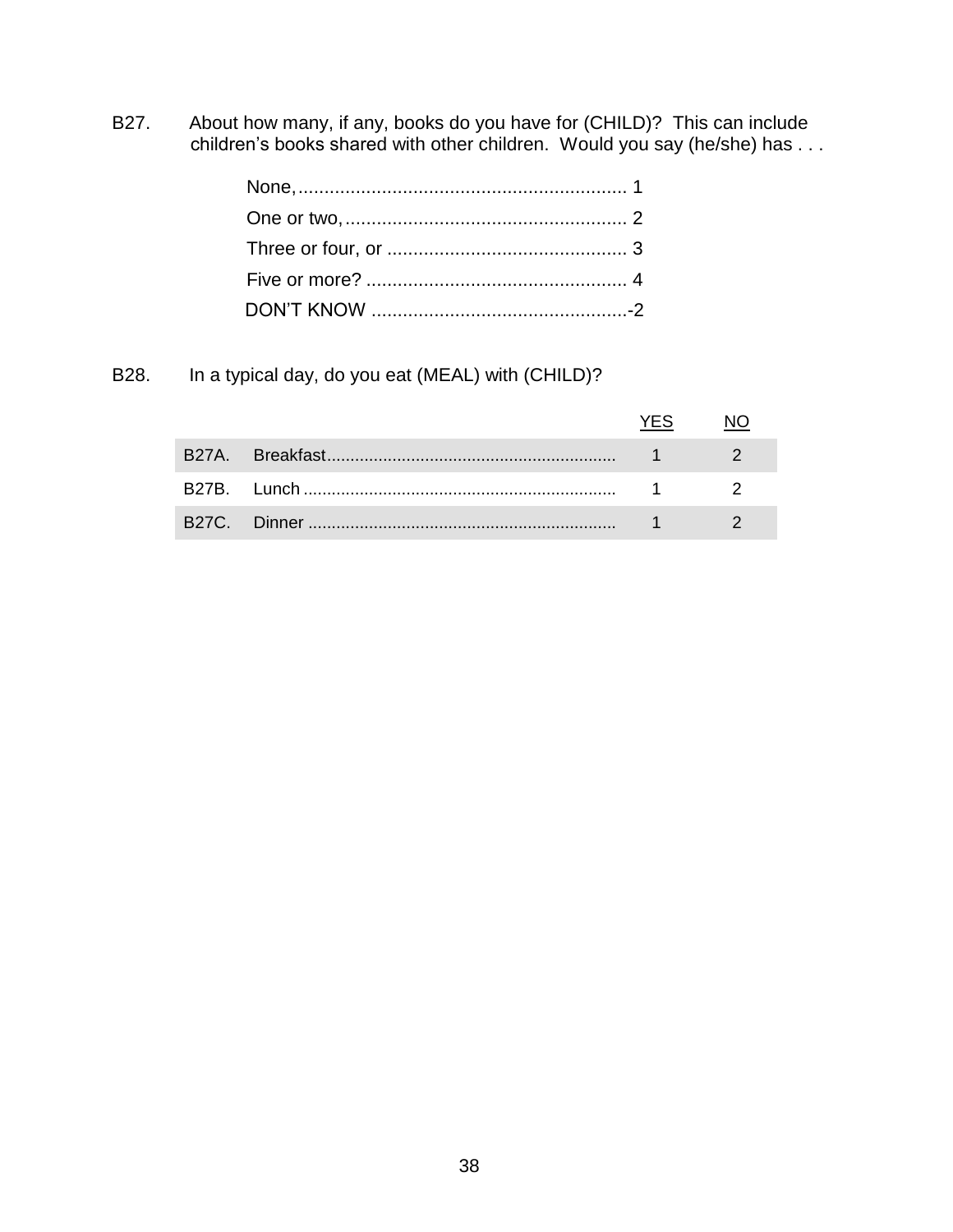# B29. The next questions are about (CHILD) and how (he/she) behaves.

For each item I read, please tell me if this is not true, somewhat or sometimes true, very true or often true for (CHILD)? (READ ITEM)

|         |                                                   | <b>NOT</b><br><b>TRUE</b> | <b>SOMEWHAT</b><br><b>OR</b><br><b>SOMETIMES</b><br><b>TRUE</b> | <b>VERY TRUE</b><br>ΟR<br><b>OFTEN TRUE</b> |
|---------|---------------------------------------------------|---------------------------|-----------------------------------------------------------------|---------------------------------------------|
| B29A1.  | (He/She) can't concentrate, can't pay attention   | $\mathbf{1}$              | 2                                                               | 3                                           |
| B29A2.  | (He/She) can't sit still; (he/she) is restless or | 1                         | $\overline{2}$                                                  | 3                                           |
| B29A3.  | (He/She) clings to adults or is too dependent     | $\mathbf{1}$              | 2                                                               | 3                                           |
| B29A4.  |                                                   | 1                         | 2                                                               | 3                                           |
| B29A5.  |                                                   | $\mathbf{1}$              | 2                                                               | 3                                           |
| B29A6.  | (He/She) doesn't get along with other children    | 1                         | $\overline{2}$                                                  | 3                                           |
| B29A7.  | (He/She) doesn't seem to feel guilty after        | $\mathbf{1}$              | 2                                                               | 3                                           |
| B29A8.  | (He/She) has trouble getting to sleep             | 1                         | $\overline{2}$                                                  | 3                                           |
| B29A9.  | (He/She) is nervous, high strung, or tense        | 1                         | 2                                                               | 3                                           |
| B29A10. |                                                   | 1                         | $\overline{2}$                                                  | 3                                           |
| B29A11. | (He/She) is stubborn, sullen, or irritable        | $\mathbf{1}$              | $\overline{2}$                                                  | 3                                           |
| B29A12. | (He/She) has sudden changes in mood or            | 1                         | 2                                                               | 3                                           |
| B29A13. | (He/She) has temper tantrums or hot temper        | 1                         | $\overline{2}$                                                  | 3                                           |
| B29A14. |                                                   | 1                         | $\overline{2}$                                                  | 3                                           |
| B29A15. | (He/She) is unhappy, sad, depressed               | $\mathbf{1}$              | $\overline{2}$                                                  | 3                                           |
| B29A16. |                                                   | 1                         | $\overline{2}$                                                  | 3                                           |
| B29A17. | (He/She) is withdrawn; (he/she) doesn't get       | 1                         | 2                                                               | 3                                           |
| B29A18. |                                                   | 1                         | $\overline{2}$                                                  |                                             |
| B29A19. | (He/She) acts too young for (his/her) age         | 1                         | $\overline{2}$                                                  | 3                                           |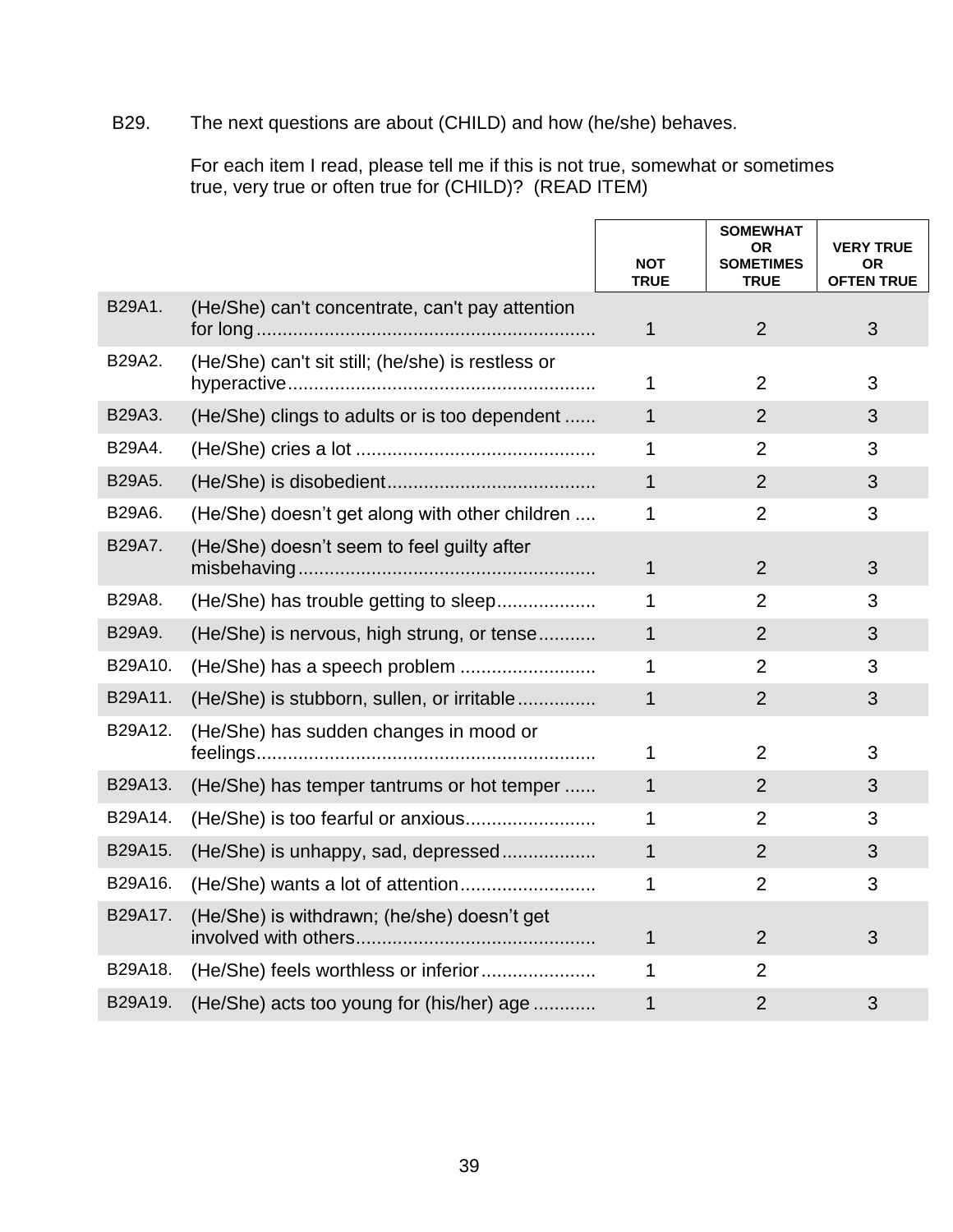B30. Sometimes children behave pretty well and sometimes they don't. In the past month, have you spanked (CHILD) because (he/she) was misbehaving or acting up?

| ————————————————————————2 → GO TO B31 |
|---------------------------------------|

B30A. Did you do this . . .

| A few times this past month, or 3 |  |
|-----------------------------------|--|
|                                   |  |

- B31. Now I'm going to read some statements about being a parent. Please tell me how much you agree or disagree with each statement.
- B31A. Being a parent is harder than I thought it would be. Do you . . .

B31B. I feel trapped by my responsibilities as a parent. Do you . . .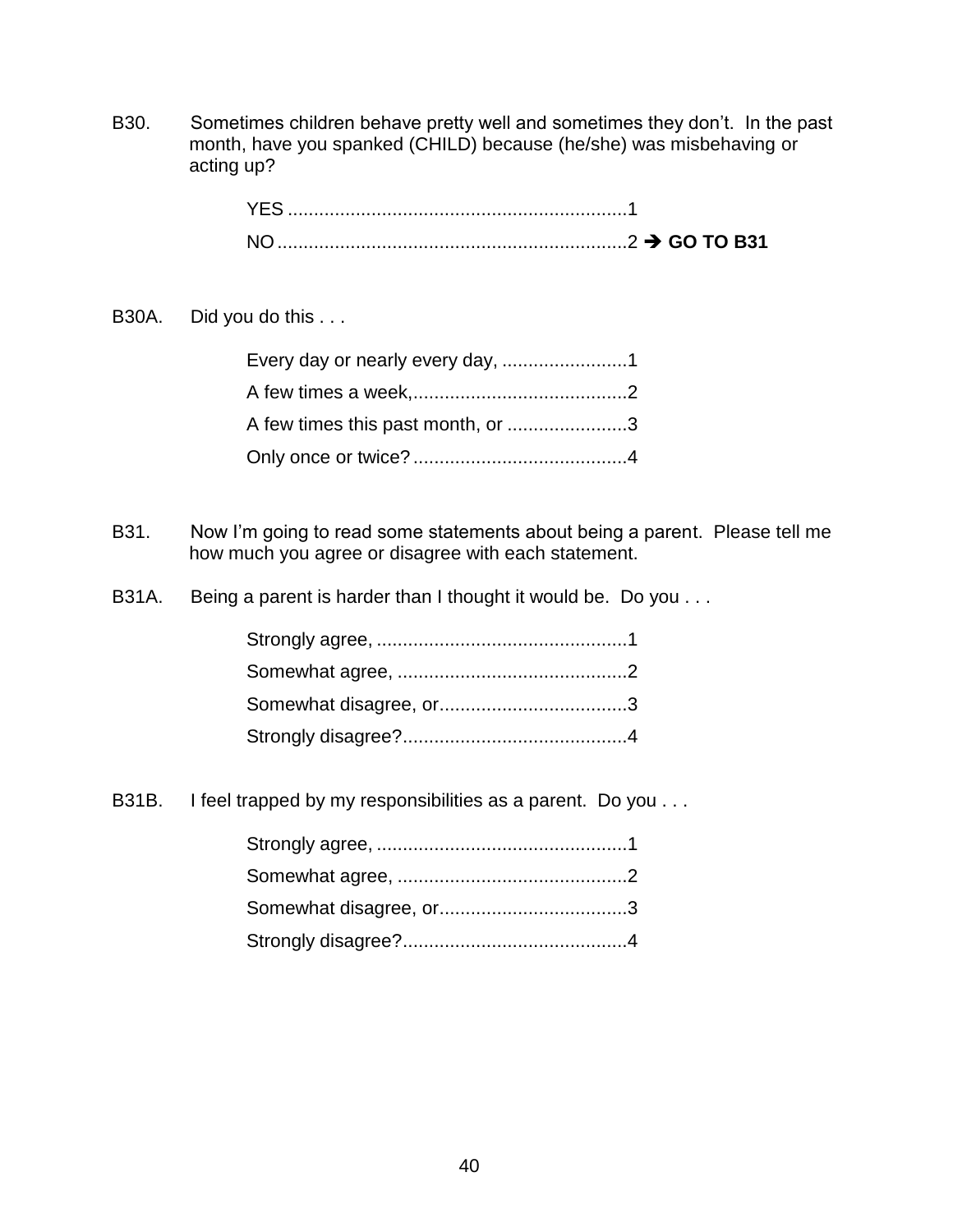B31C. I find that taking care of my child(ren) is much more work than pleasure. Do you . . .

B31D. I often feel tired, worn out, or exhausted from raising a family. Do you . . .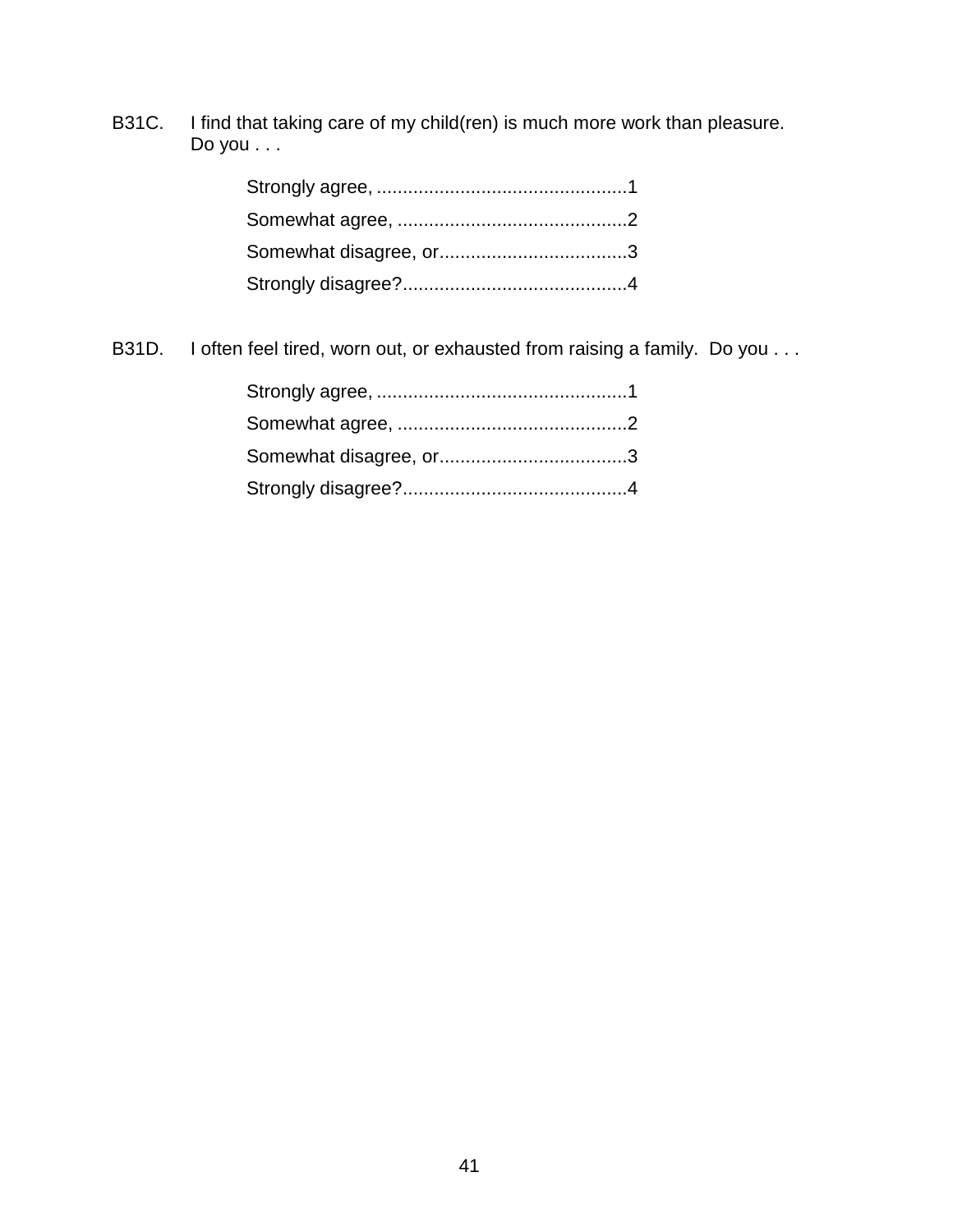# **SECTION C: MOTHER-CHILD RELATIONSHIP**

### C1. **ARE FATHER AND MOTHER CURRENTLY LIVING TOGETHER ALL, MOST, OR SOME OF THE TIME? (A4A1=1 OR 2)**

| <b>YES</b> |  |
|------------|--|
|            |  |

#### C1A. **IS MOTHER DECEASED? (A4=-14 OR A9=-14)**

YES .................................................................1 **GO TO SECTION E** NO...................................................................2

### C1B. **DOES MOTHER HAVE PRIMARY CUSTODY OF CHILD? (A3A2=1)**

C2. Now, I'd like to ask you some questions about (MOTHER) and her relationship to (CHILD).

> Has (MOTHER) seen (CHILD) (since [DATE OF LAST INTERVIEW]/during the last two years)?

YES .................................................................1 NO...................................................................2 **GO TO C8**

C2A. During the past 30 days, on how many days has (MOTHER) seen (CHILD)?

NUMBER OF DAYS ........................................|\_\_\_|\_\_\_| **GO TO C2C** NONE..............................................................0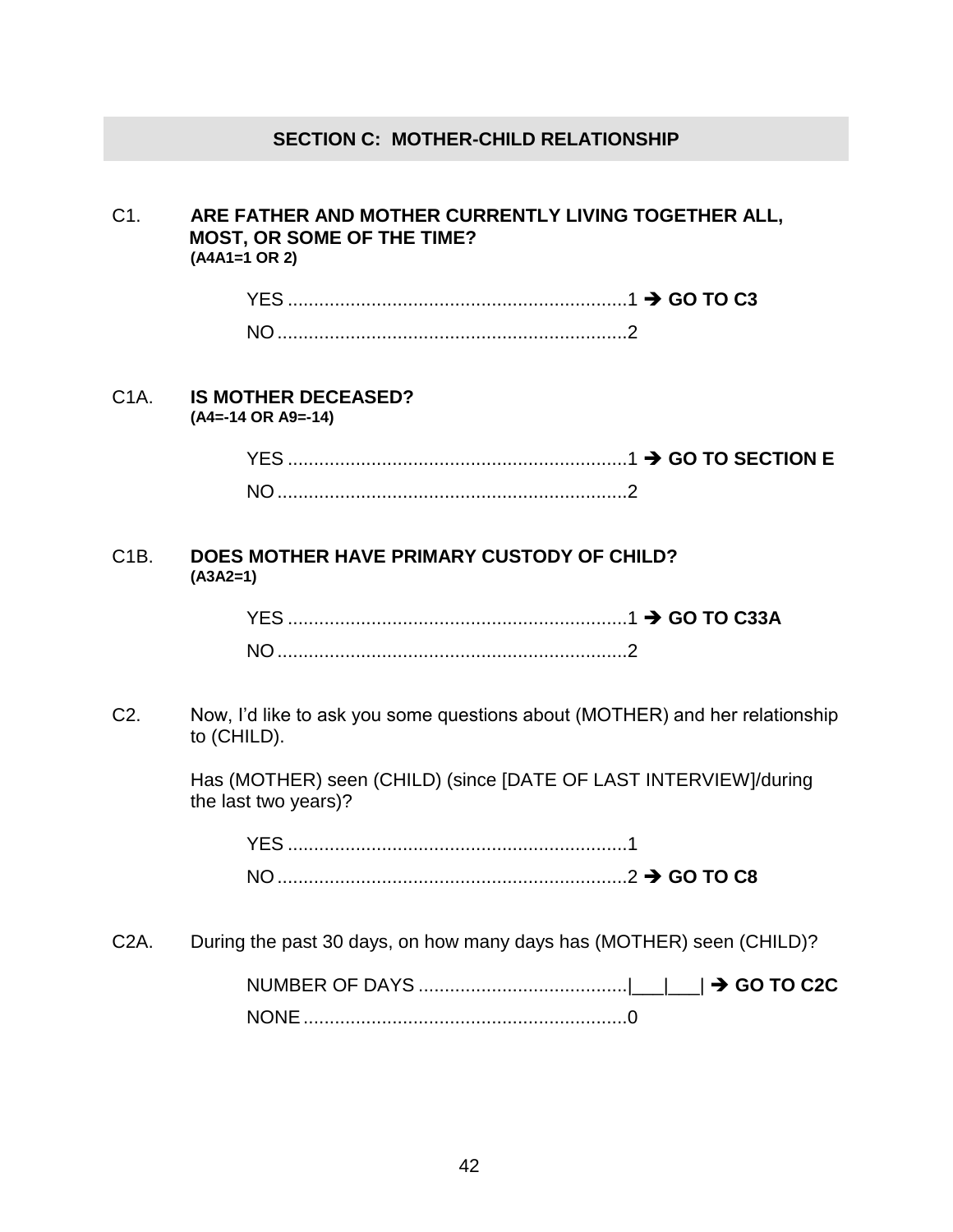C2B. When did (MOTHER) last see (CHILD)?

| <b>MONTH</b> | YFAR   |
|--------------|--------|
| (C2B1)       | (C2B2) |

C2C. Has (CHILD) stayed overnight with (MOTHER) (since [DATE OF LAST INTERVIEW]/during the last two years)?

| $N \cap$ |  |
|----------|--|

C2D. How many nights altogether has (CHILD) spent with (MOTHER) (since [DATE OF LAST INTERVIEW]/during the last two years)?

### **ENCOURAGE AN ESTIMATE.**

|\_\_\_|\_\_\_|\_\_\_| NIGHTS **GO TO C2E**

DON'T KNOW .................................................-2

C2D1. I just need a range. Would you say…

### C2E. **DID MOTHER SEE CHILD MORE THAN ONCE DURING THE PAST MONTH? (C2A=2 OR MORE)**

| <b>NO</b> |  |
|-----------|--|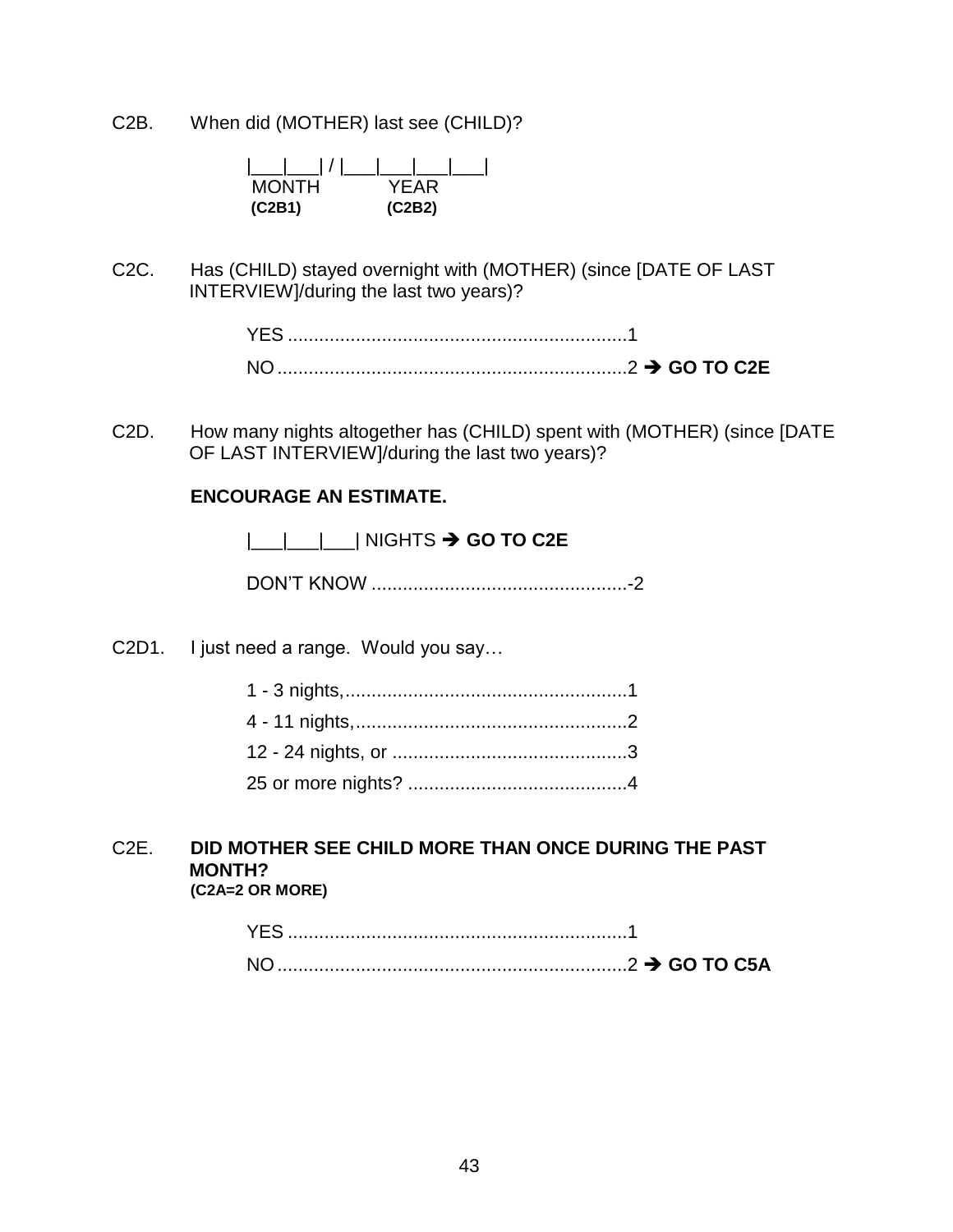C2F. Please think about the kind of mother you feel that (MOTHER) is to (CHILD). Would you say that she is . . .

C3. Now I would like to ask you some questions about things (MOTHER) may do with (CHILD).

> Please tell me how many days a week she does each of these activities in a typical week.

> > **DON'T**

How many days a week does she (READ ITEM)?

# **RECORD "NEVER" AS "0".**

|                   |                                                                                                                           |                |                |                |   |                | <b>DAYS PER WEEK</b> |   |                | <b>DUN I</b><br><b>KNOW</b> |
|-------------------|---------------------------------------------------------------------------------------------------------------------------|----------------|----------------|----------------|---|----------------|----------------------|---|----------------|-----------------------------|
| C <sub>3</sub> A. | Sing songs or nursery<br>rhymes with (CHILD)                                                                              | $\mathbf 0$    | $\mathbf 1$    | $\overline{2}$ | 3 | 4              | 5                    | 6 | 7              | $-2$                        |
| C <sub>3</sub> B. | Read stories to (CHILD)                                                                                                   | 0              | $\mathbf 1$    | $\overline{2}$ | 3 | $\overline{4}$ | 5                    | 6 | 7              | $-2$                        |
| C3C.              | Tell stories to (him/her)                                                                                                 | $\overline{0}$ | $\overline{1}$ | $\overline{2}$ | 3 | $\overline{4}$ | 5                    | 6 | $\overline{7}$ | $-2$                        |
| C <sub>3</sub> D. | Play inside with toys such<br>as blocks or legos with                                                                     |                | $\overline{1}$ | $\overline{2}$ | 3 | 4              | 5                    | 6 | 7              | $-2$                        |
| C <sub>3</sub> E. | Tell (CHILD) that she<br>appreciated something                                                                            |                | $\bigoplus$    | $\overline{2}$ | 3 | $\overline{4}$ | $5\overline{)}$      | 6 | $\overline{7}$ | $-2$                        |
| C <sub>3</sub> F. | Play outside in the yard,<br>park, or playground with                                                                     |                | $\mathbf 1$    | $\overline{2}$ | 3 | $\overline{4}$ | 5                    | 6 | $\overline{7}$ | $-2$                        |
| C3G.              | Take (CHILD) on an<br>outing, such as shopping,<br>or to a restaurant, church,<br>museum, or special<br>activity or event | $\overline{0}$ | $\mathbf{1}$   | 2              | 3 | $\overline{4}$ | 5                    | 6 | $\overline{7}$ | $-2$                        |
| C <sub>3</sub> H. | Watch TV or a video<br>together                                                                                           | $\mathbf 0$    | $\mathbf 1$    | 2              | 3 | 4              | 5                    | 6 | 7              | -2                          |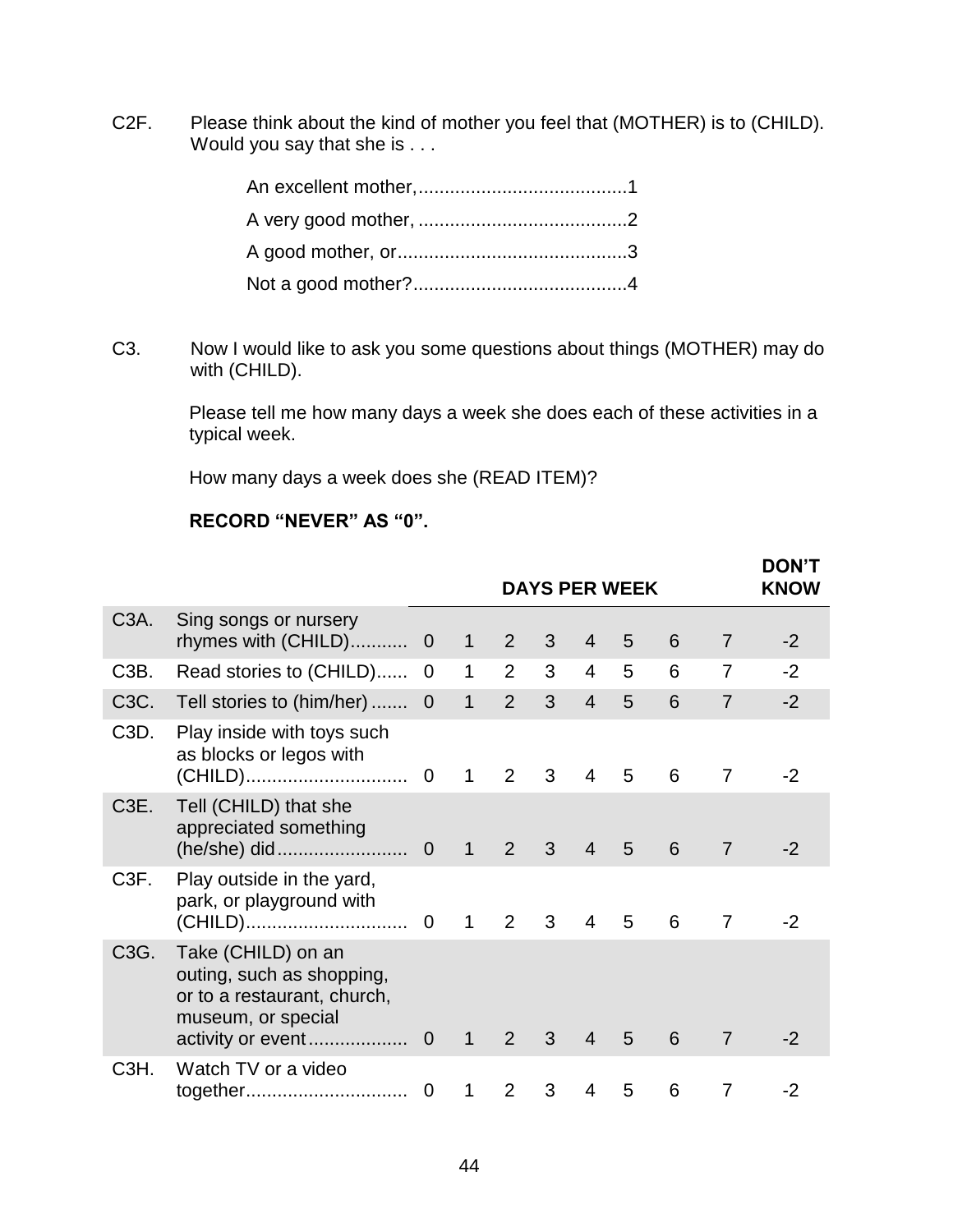C4. Sometimes children behave pretty well and sometimes they don't. In the past month, has (MOTHER) spanked (CHILD) because (he/she) was misbehaving or acting up?

C<sub>4</sub>A. Did she do this . . .

| A few times this past month, or 3 |  |
|-----------------------------------|--|
|                                   |  |

C5. In the past month, how often has (MOTHER) spent one or more hours a day with (CHILD)? Was it . . .

| A few times this past month, 3 |  |
|--------------------------------|--|
|                                |  |
|                                |  |

# C5A. **DOES MOTHER SEE CHILD FREQUENTLY? (C5=1 OR 2)**

| NO. |  |
|-----|--|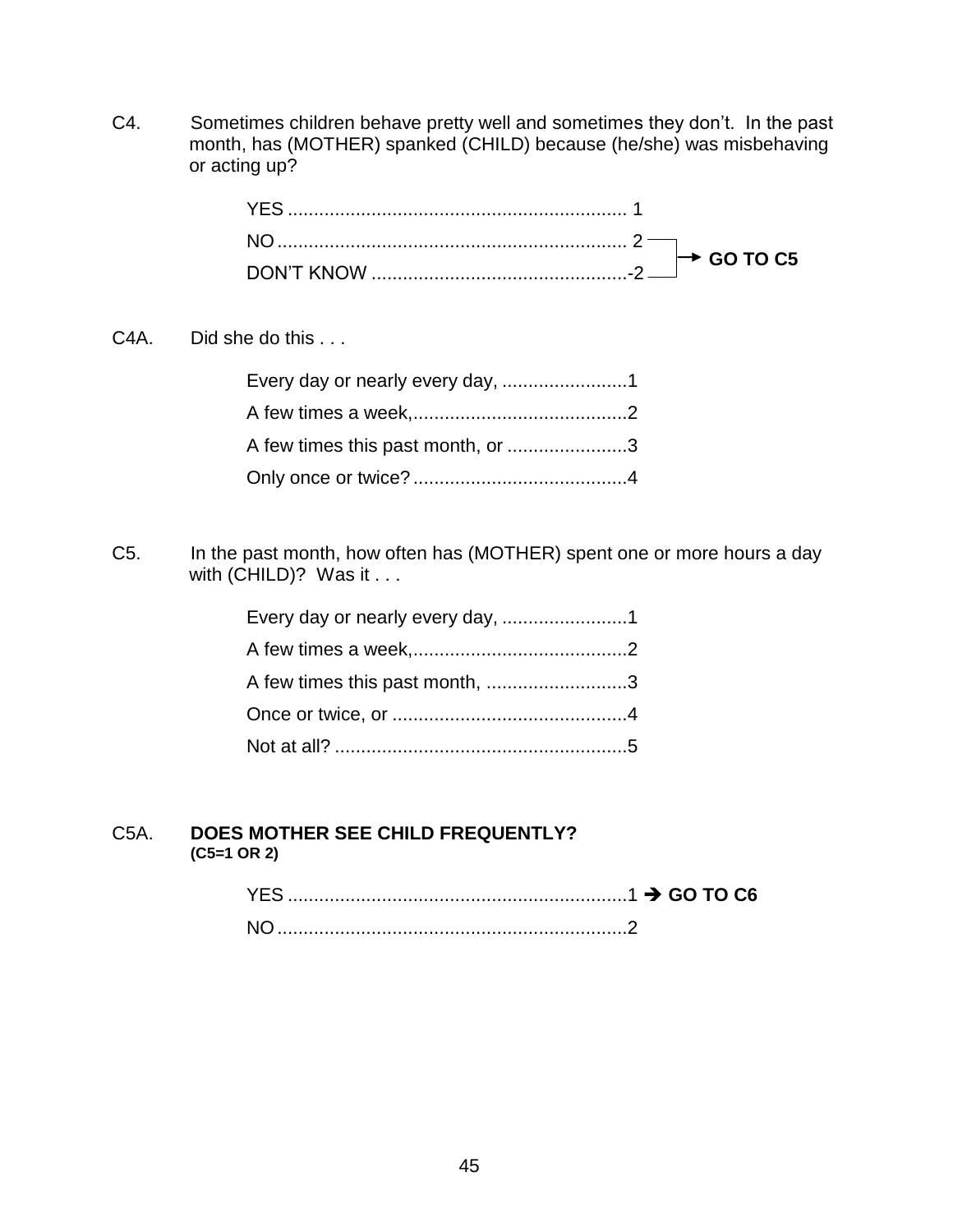C5B. What is the main reason (MOTHER) doesn't see (CHILD) more often?

# **IF MORE THAN ONE REASON, PROBE FOR MAIN REASON.**

# CIRCLE ONE

| <b>FATHER DOESN'T WANT MOTHER</b>                   |
|-----------------------------------------------------|
| MOTHER DOES NOT WANT TO SEE/<br>ACKNOWLEDGE CHILD 2 |
| CHILD DOESN'T WANT TO SEE MOTHER3                   |
| MOTHER LIVES TOO FAR AWAY 4                         |
| MOTHER DOESN'T HAVE ENOUGH TIME                     |
| <b>MOTHER DOESN'T HAVE</b>                          |
| PARENTS DON'T GET ALONG7                            |
| <b>MOTHER'S CURRENT</b>                             |
| <b>FATHER'S CURRENT</b>                             |
|                                                     |
|                                                     |

| MOTHER INCARCERATED101           |  |
|----------------------------------|--|
| VISITATION/CUSTODY AGREEMENT 102 |  |
|                                  |  |
|                                  |  |
| MOTHER ON ALCOHOL/DRUGS105       |  |
| MOTHER FAMILY ISSUES106          |  |

\_\_\_\_\_\_\_\_\_\_\_\_\_\_\_\_\_\_\_\_\_\_\_\_\_\_\_\_\_\_\_\_\_\_\_\_\_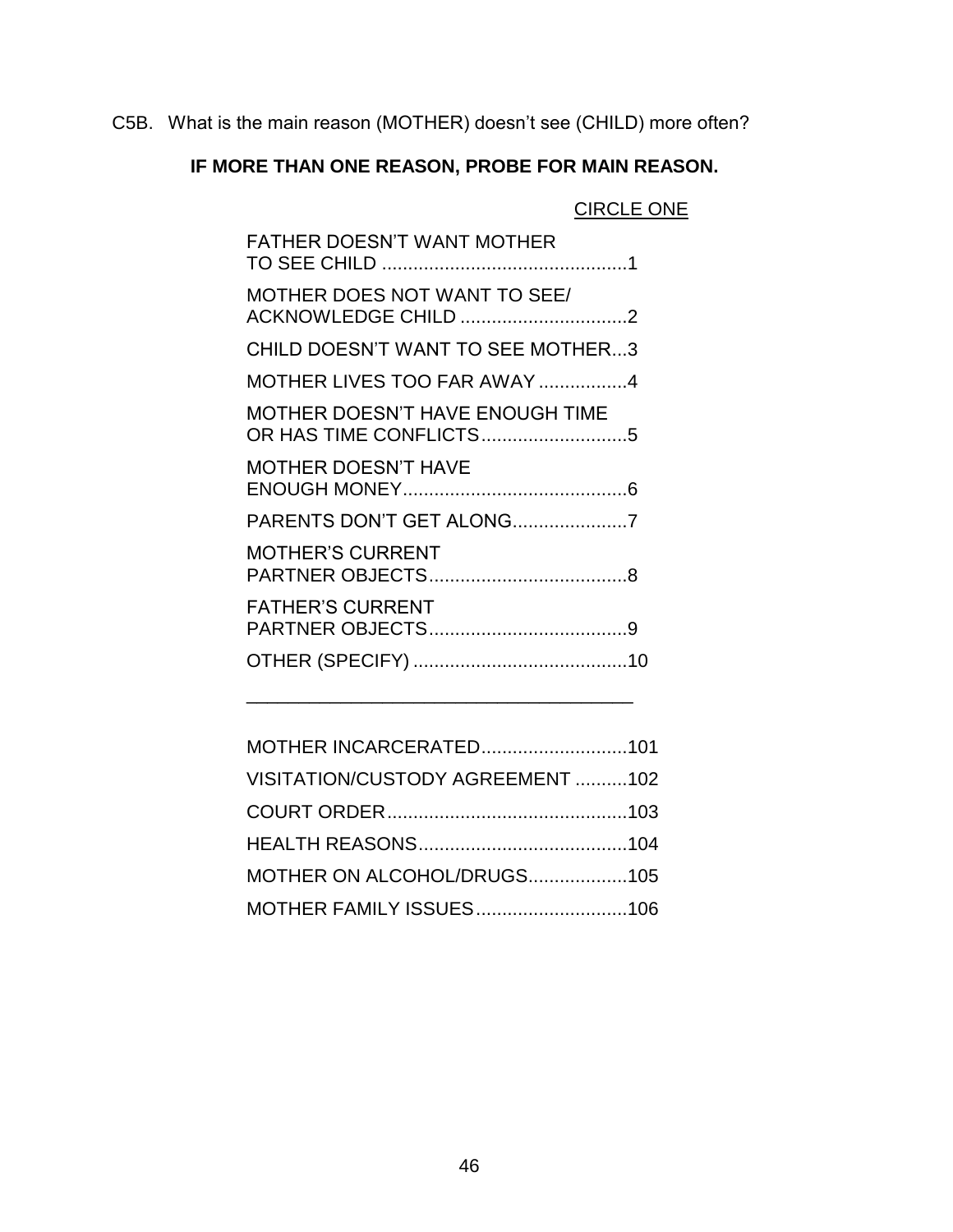C6A. Have you ever asked (MOTHER) to spend more time with (CHILD)?

| MOTHER DOESN'T SHOW 101       |  |
|-------------------------------|--|
|                               |  |
| SAFETY, HOUSING, LIFESTYLE103 |  |
| MOTHER'S NEW FAMILY 104       |  |

C6B. Have you ever refused to let (MOTHER) see (CHILD)?

| YES. |                     |
|------|---------------------|
| NO.  | $\sum_{1}$ GO TO C7 |

C6C. How many times have you refused to let (MOTHER) see (CHILD) (since [DATE OF LAST INTERVIEW]/during the last two years)?

|\_\_\_|\_\_\_| TIMES

HAS NOT REFUSED SINCE DATE OF LAST INTERVIEW/ DURING THE LAST TWO YEARS .................-10 **GO TO C7**

C6D. Why do you refuse to let (MOTHER) see (CHILD)?

| INCONVENIENT/TIME CONFLICT1        |  |
|------------------------------------|--|
|                                    |  |
| CHILD DIDN'T WANT TO VISIT MOTHER3 |  |
| MOTHER NOT GOOD WITH CHILD 4       |  |
| MOTHER DRUNK, VIOLENT, ABUSIVE 5   |  |
| OTHER (NOT SPECIFIED)6             |  |
|                                    |  |

\_\_\_\_\_\_\_\_\_\_\_\_\_\_\_\_\_\_\_\_\_\_\_\_\_\_\_\_\_\_\_\_\_\_\_\_\_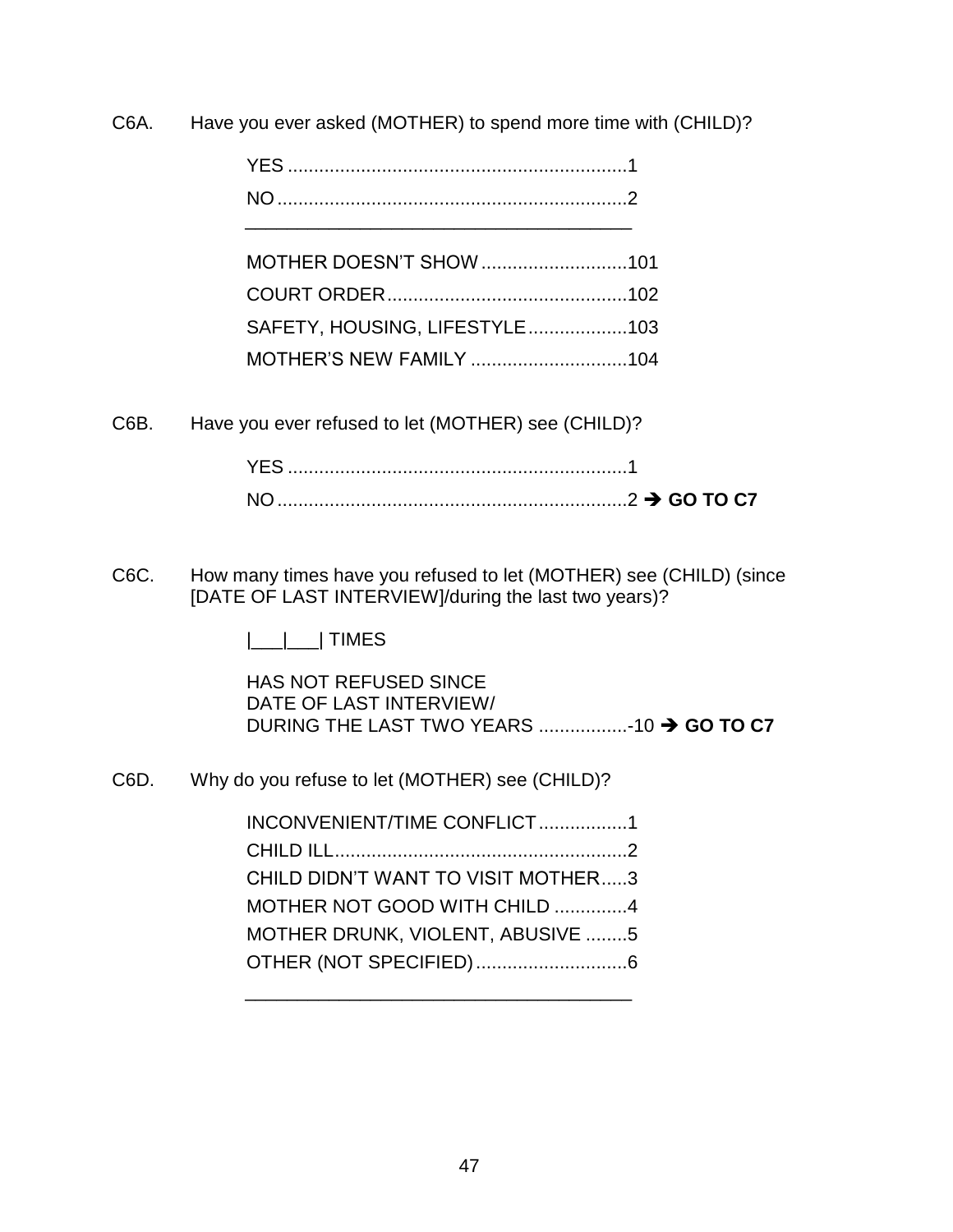# **(18 CITIES ONLY – CONSTRUCTED FOR 2 CITIES)**

### C7. **HAS MOTHER SPENT LESS THAN ONE HOUR WITH CHILD IN THE PAST MONTH? (C5=5)**

YES .................................................................1 **GO TO C7E** NO...................................................................2

C7. Mothers can help in many different ways. Please tell me how often (MOTHER) helps you with the following:

> (READ ITEM). Would you say she helps you with this often, sometimes, rarely, or never?

|                   |                                                                                                        | <b>OFTEN</b> | <b>SOMETIMES</b> | <b>RARELY</b> | <b>NEVER</b> |
|-------------------|--------------------------------------------------------------------------------------------------------|--------------|------------------|---------------|--------------|
| C <sub>7</sub> A. | How often does she look after<br>(CHILD) when you need to do                                           |              |                  |               |              |
| C7B.              | How often does she run errands (for<br>you) like picking things up from the                            |              |                  |               |              |
| C <sub>7</sub> C. | How often does she fix things around<br>your home, paint, or help make it<br>look nicer in other ways? |              |                  |               |              |
| C7D.              | How often does she take (CHILD)<br>places (he/she) needs to go, such as<br>to daycare or the doctor?   |              |                  |               |              |

# C7E. **DID CHILD LIVE WITH MOTHER AT BIRTH AND IS CHILD CURRENTLY LIVING WITH MOTHER?**

**(CHECK BASELINE STATUS A2=1 OR 2 AND A4A1=1 OR 2, OR A3A2=1)**

### C7F. Was (MOTHER) ever separated from (CHILD) for any period of two weeks or more?

| $\ldots$ GO TO C8 |  |
|-------------------|--|

C7G. How many times were (MOTHER) and (CHILD) separated?

 $|\_\_|$  TIMES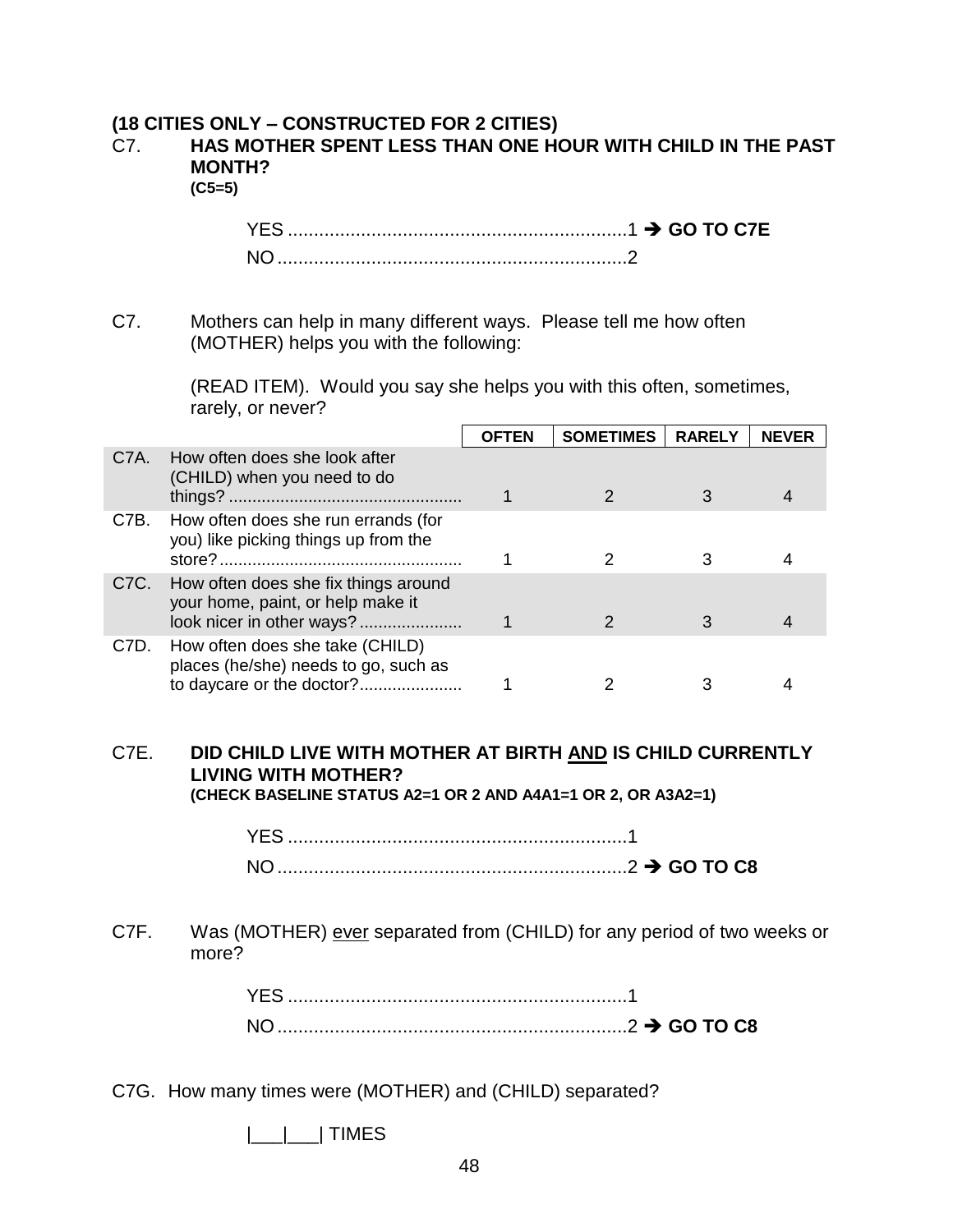C7H. How old was (CHILD) during (this/the first of these) separation period(s)?

|\_\_\_|\_\_\_| MONTHS **(C7H1)**

|\_\_\_|\_\_\_| YEARS (**C7H2)**

### C8. **WERE FATHER AND MOTHER MARRIED AT LAST INTERVIEW OR WAS FATHER NEVER INTERVIEWED? (CHECK LAST INTERVIEW RELATIONSHIP STATUS ON CONTACT SHEET)**

| FATHER NEVER INTERVIEWED10 → GO TO C10 |  |
|----------------------------------------|--|

### C9. **WAS PATERNITY ESTABLISHED AT LAST INTERVIEW? (CHECK PATERNITY STATUS ON CONTACT SHEET)**

- C10. My next questions are about the legal arrangements you and (MOTHER) have regarding (CHILD).
- C10A. Has (YOUR) legal paternity been established? That is, did you sign any document that identifies you as the legal father of (CHILD)? Or, has a court ruled that you are the father?

YES, LEGAL PATERNITY...............................1 **GO TO C11** NO...................................................................2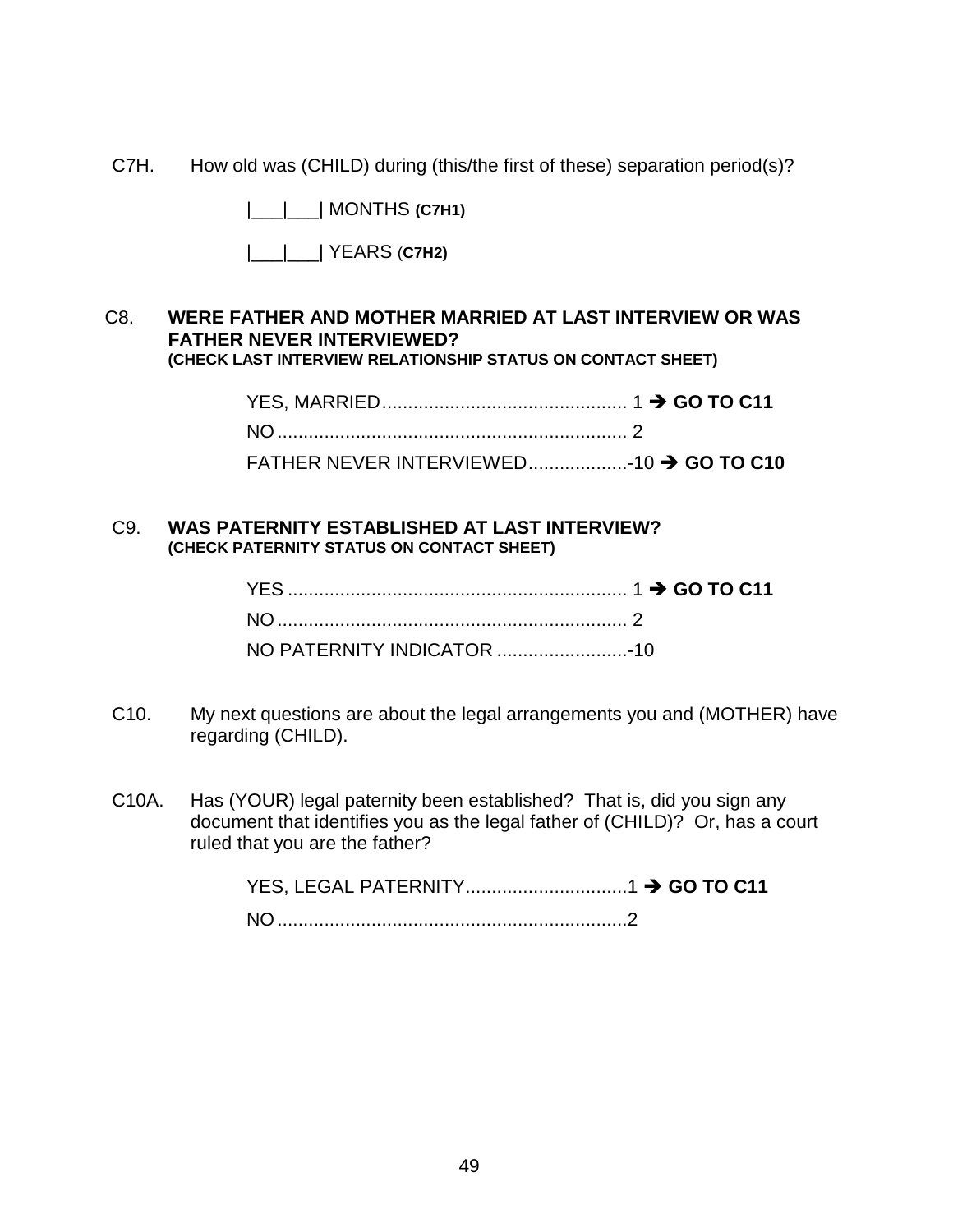C10A1. What is the primary reason that legal paternity has not been established?

# **IF MORE THAN ONE REASON, PROBE FOR MAIN REASON:**

#### CIRCLE ONE

DON'T WANT THE STATE/LEGAL SYSTEM INVOLVED/MOTHER PREFERS TO RECEIVE PAYMENTS DIRECTLY ...........1 > GO TO C11 MOTHER DOESN'T WANT THE FATHER INVOLVED ......................................................2 FATHER DOESN'T WANT TO BE INVOLVED ......................................................3 OTHER (NOT SPECIFIED).............................4  $\rightarrow$  GO TO C11

| C10A2. | Why doesn't (MOTHER) want you involved?                             |  |
|--------|---------------------------------------------------------------------|--|
|        | <b>FINANCIAL REASONS/FATHER NOT</b><br>ABLE TO PROVIDE SUPPORT1     |  |
|        | <b>MOTHER DOESN'T GET</b>                                           |  |
|        | <b>FATHER NOT A GOOD PARENT/</b><br><b>FATHER A BAD INFLUENCE 3</b> |  |
|        |                                                                     |  |
|        | OTHER (NOT SPECIFIED) 5                                             |  |
|        |                                                                     |  |

\_\_\_\_\_\_\_\_\_\_\_\_\_\_\_\_\_\_\_\_\_\_\_\_\_\_\_\_\_\_\_\_\_\_\_\_\_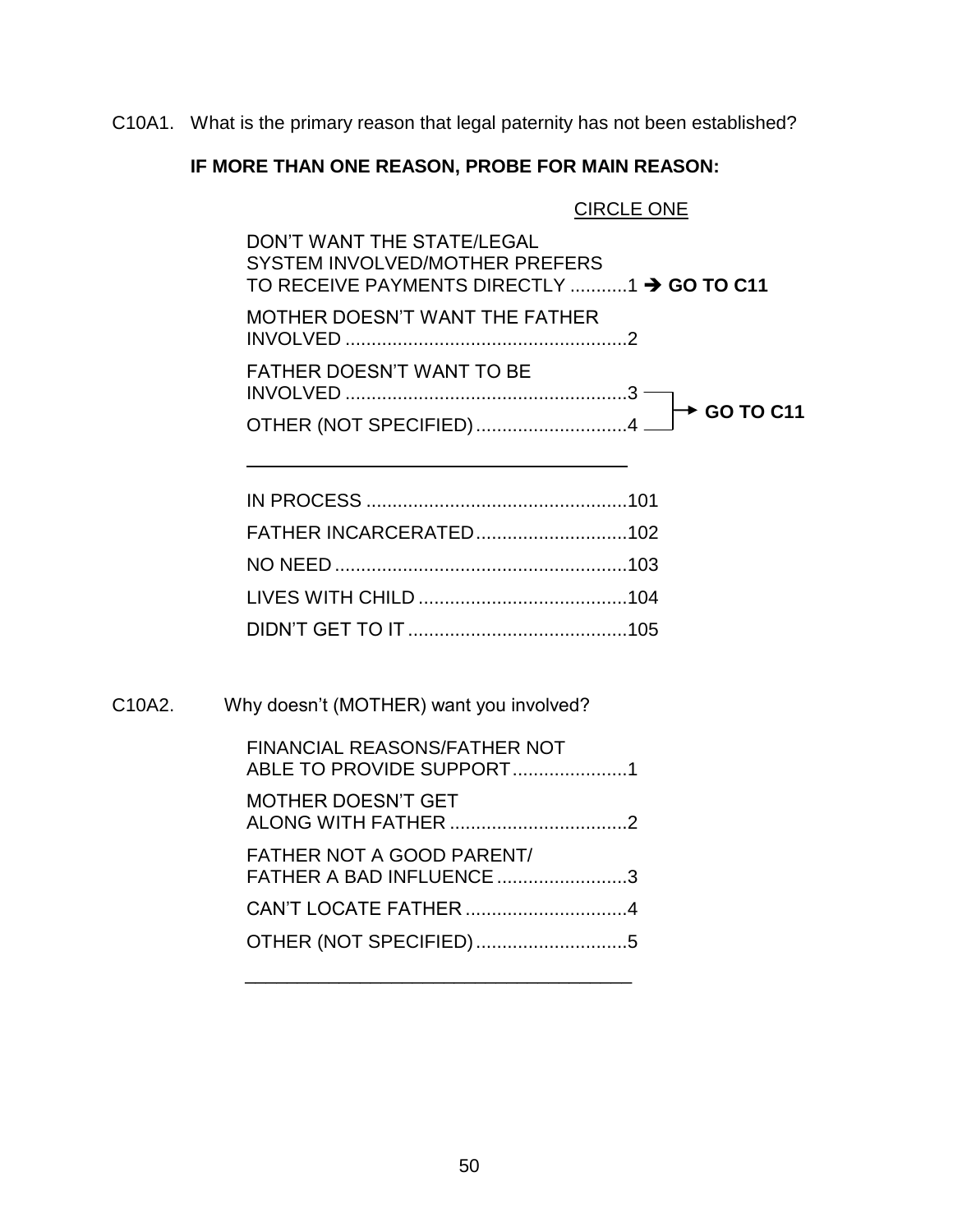C11. **ARE FATHER AND MOTHER MARRIED AND LIVING TOGETHER? (A4=1 AND A4A1=1 OR 2)**

| <b>NO</b> |  |
|-----------|--|

C12. **DID FATHER AND MOTHER HAVE A LEGAL AGREEMENT OR CHILD SUPPORT ORDER AT LAST INTERVIEW? (CHECK LAST INTERVIEW CHILD SUPPORT ON CONTACT SHEET)**

C12A. The last time we interviewed you, you told us that you have a legal agreement or child support order that requires you to provide financial support for (CHILD). Have there been any changes to the original agreement since it was reached?

| $NO1$ . |  |
|---------|--|

### **(18 CITIES ONLY – CONSTRUCTED FOR 2 CITIES)** C12B. **WAS LEGAL PATERNITY ESTABLISHED? (C10A=1)**

| $\ldots$ GO TO C23 |  |
|--------------------|--|

C13. Next I have some questions about financial contributions you might make to help support (CHILD).

> Do you have a legal agreement or child support order that requires you to provide financial support to (CHILD)?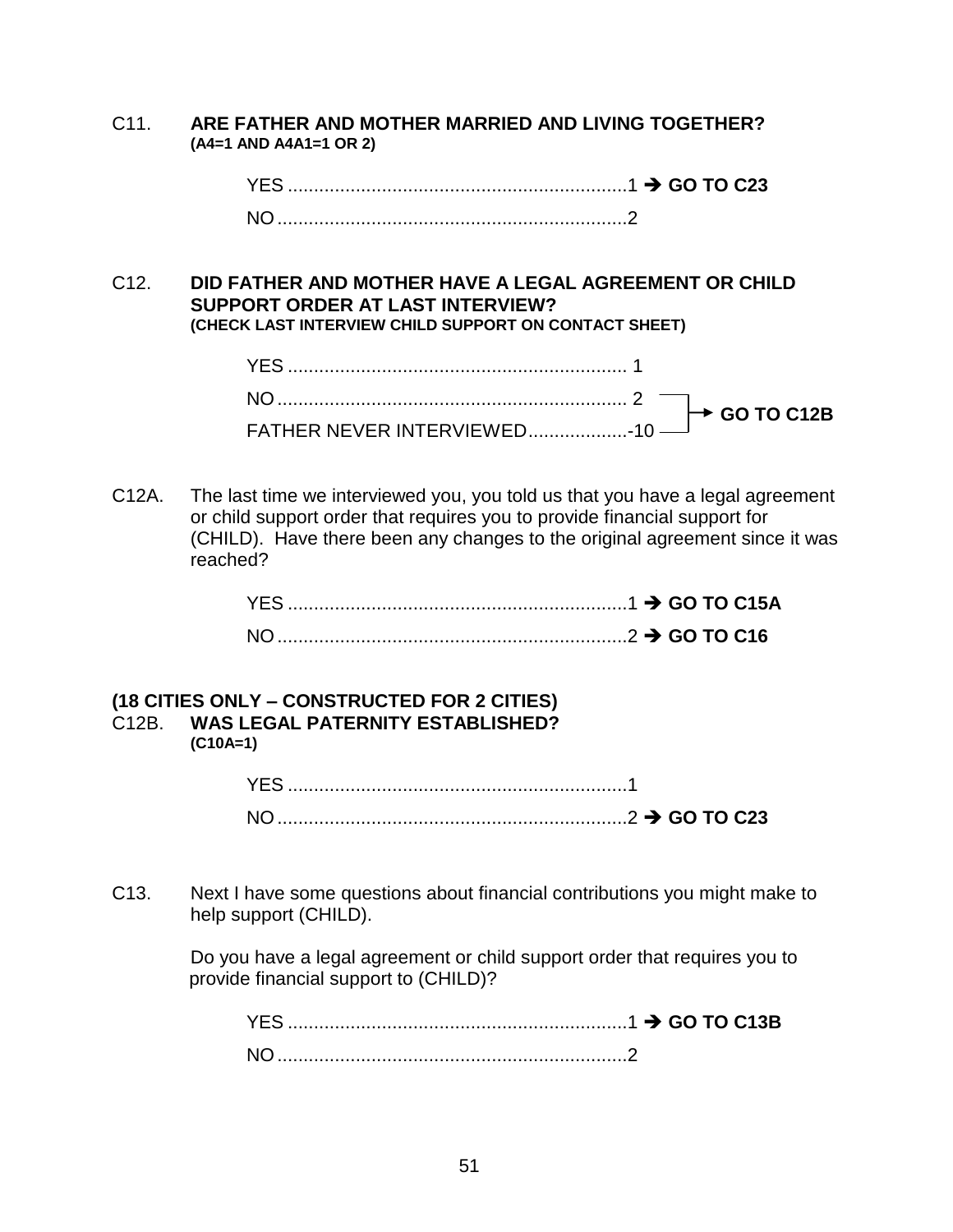C13A. What is the primary reason that you do not have a child support order?

# **IF MORE THAN ONE REASON, PROBE FOR MAIN REASON.**

# CIRCLE ONE

| DON'T WANT THE STATE/LEGAL<br>SYSTEM INVOLVED/PREFER TO |  |
|---------------------------------------------------------|--|
| MOTHER DOESN'T WANT THE FATHER                          |  |
| THE FATHER DOESN'T WANT TO BE                           |  |
|                                                         |  |

| MUTUAL UNDERSTANDING 103 |  |
|--------------------------|--|
|                          |  |
|                          |  |
|                          |  |

C13A1. Why doesn't (MOTHER) want you involved?

| <b>FINANCIAL REASONS/FATHER NOT</b><br>ABLE TO PROVIDE SUPPORT1 |  |
|-----------------------------------------------------------------|--|
| <b>MOTHER DOESN'T GET</b>                                       |  |
| <b>FATHER NOT A GOOD PARENT/</b><br>FATHER A BAD INFLUENCE 3    |  |
| MOTHER CAN'T LOCATE FATHER4                                     |  |
| OTHER (NOT SPECIFIED)5                                          |  |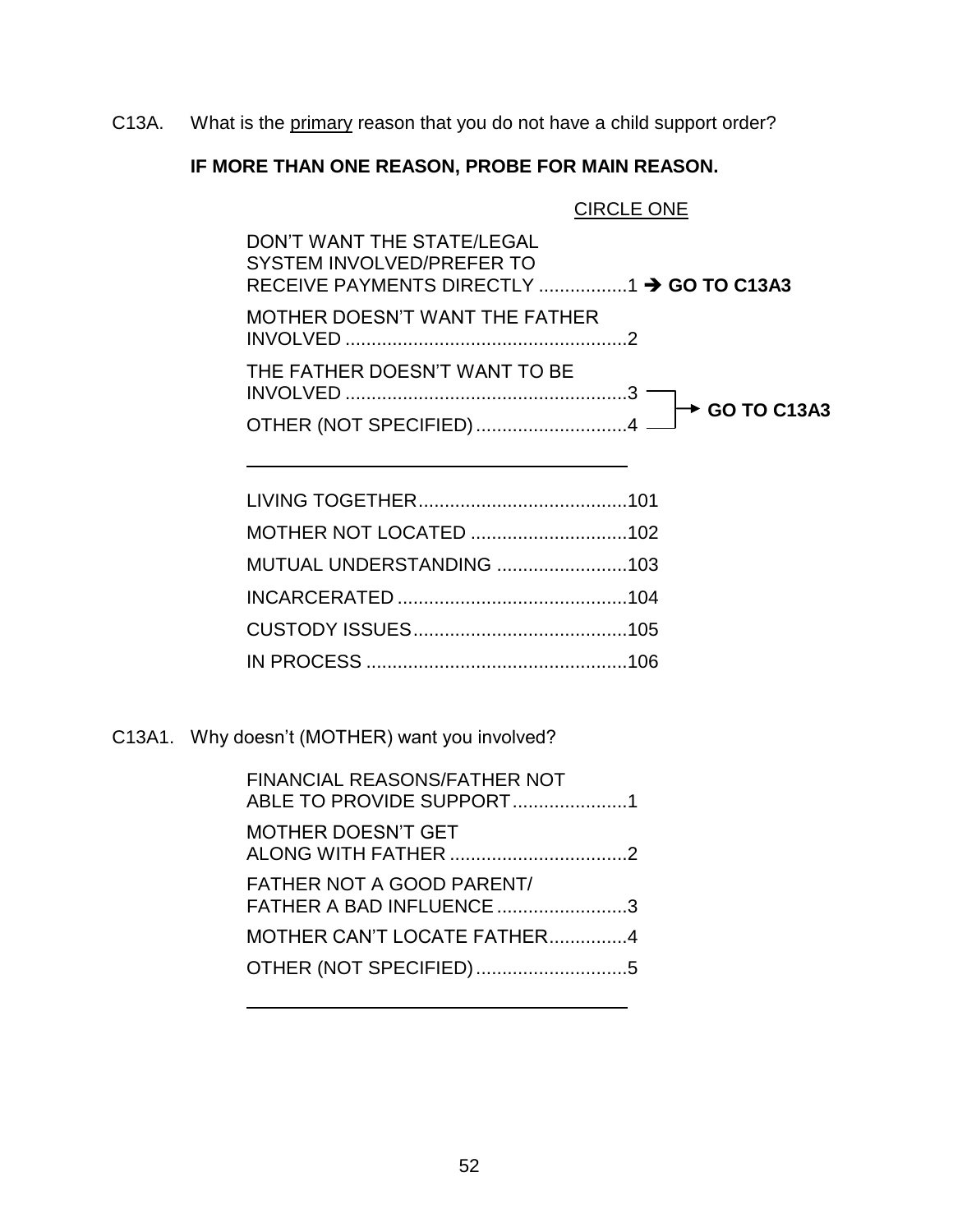C13A2. Have you ever contacted a child support enforcement office, a department of social services, welfare office, or any government agency to find out about child support?





C13B. When was that legal agreement first reached?

| MONTH   | YEAR    |
|---------|---------|
| (C13B1) | (C13B2) |

C13D. **NOT FOR PUBLIC RELEASE**

### C14. **DOES FATHER HAVE ANY OTHER CHILDREN BY MOTHER? (A10C=1)**

YES, MORE THAN ONE................................. 1

NO, FOCAL CHILD ONLY............................... 2 **GO TO C15**

C14A. Is your legal agreement just for (CHILD) or is it for (any of) your other child(ren) as well?

> JUST FOR CHILD ...........................................1 FOR OTHER CHILDREN AS WELL ...............2

C15. Have there been any changes to the original agreement since it was reached?

| N <sub>O</sub> |  |
|----------------|--|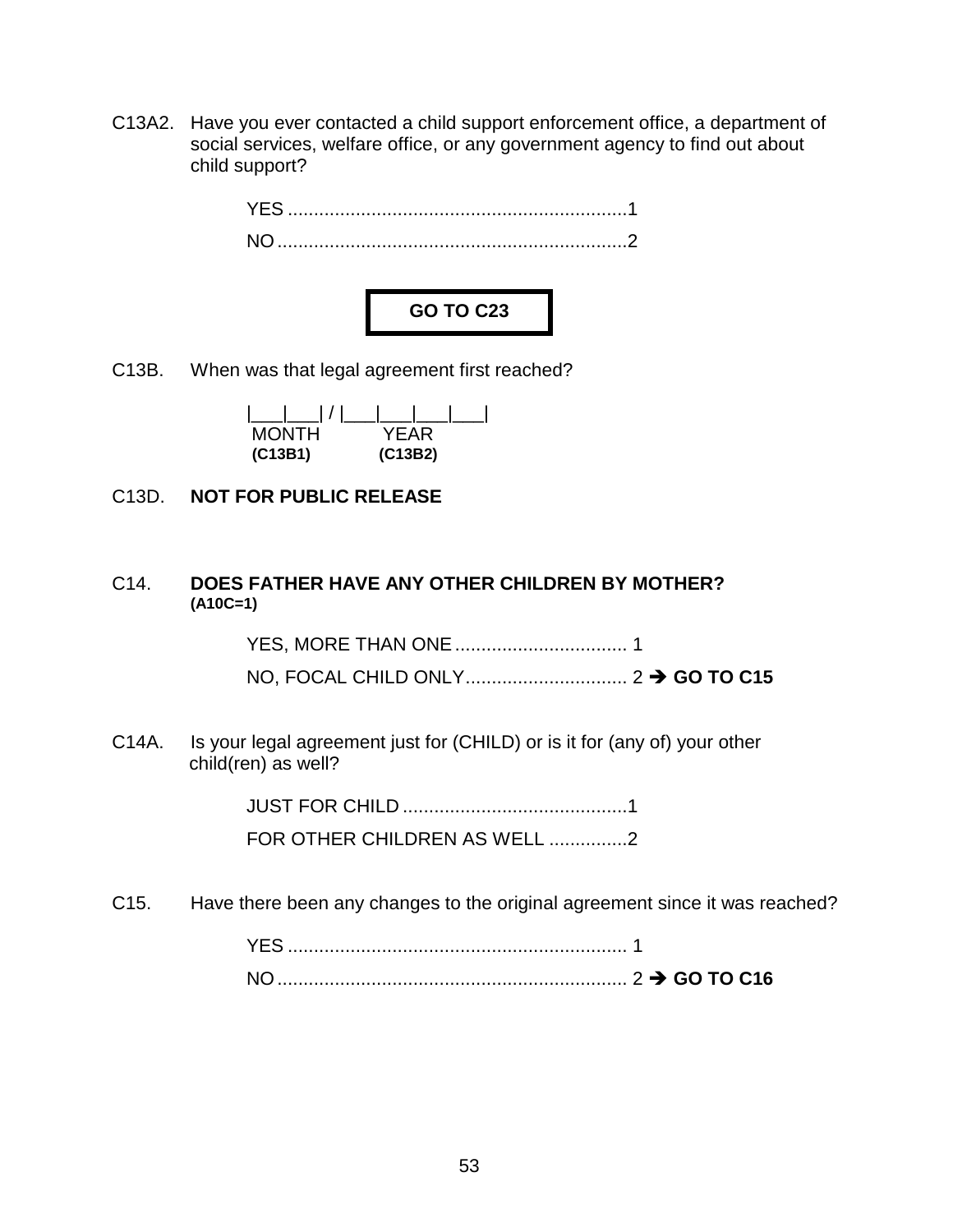C15A. Why was the original agreement changed?

CIRCLE ALL THAT APPLY

| TO INCLUDE ANOTHER CHILD 1         |  |
|------------------------------------|--|
| <b>CHANGE IN FATHER'S ECONOMIC</b> |  |
| <b>CHANGE IN MOTHER'S ECONOMIC</b> |  |
| OTHER (NOT SPECIFIED)4             |  |
|                                    |  |

| FELL BEHIND, STOPPED PAYMENTS 102 |  |
|-----------------------------------|--|
| AGREEMENT TERMINATED 103          |  |
| CHILD MOVED IN WITH FATHER 104    |  |

C15B. When was the original agreement changed?

| <b>MONTH</b> | YFAR    |
|--------------|---------|
| (C15B1)      | (C15B2) |

# C15C. **NOT FOR PUBLIC RELEASE**

C16. How much are the payments supposed to be per month?

| NONE/PAYMENTS LEGALLY |  |
|-----------------------|--|
|                       |  |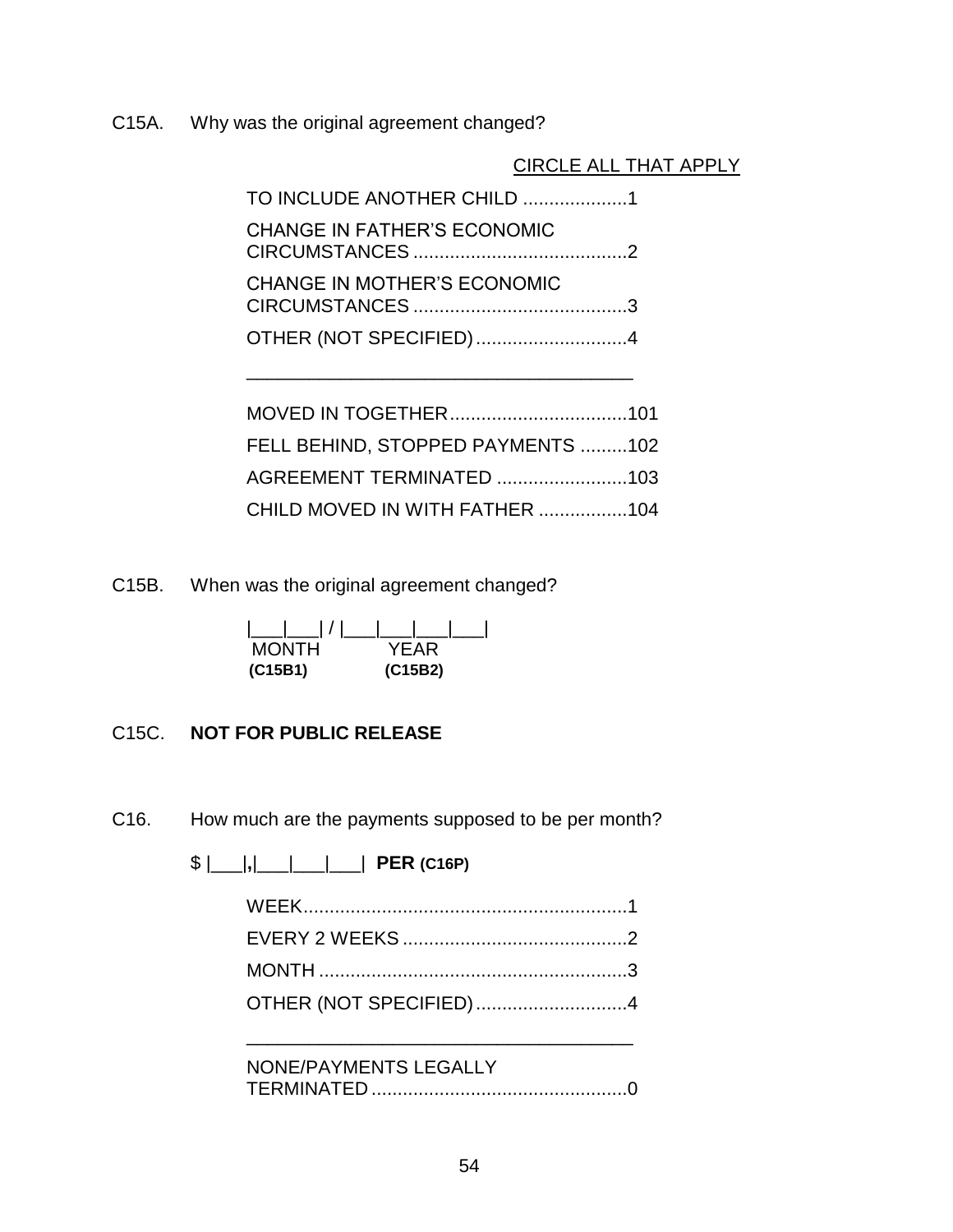### C17. **DO FATHER AND MOTHER LIVE TOGETHER? (A4A1=1 OR 2)**

C18. Are payments supposed to be given directly to (MOTHER), to the court, to a welfare or child support agency, or to somewhere else?

| WELFARE OR CHILD SUPPORT AGENCY 3 |  |
|-----------------------------------|--|
| OTHER (NOT SPECIFIED)4            |  |
|                                   |  |

C19. How often do you pay on time? Is it . . .

C20. About how much of this legally agreed upon child support did you actually pay—USE MOST RECENT: (since [DATE IN C13B/since [DATE IN C15B/in the past 2 years)? Would you say you have paid. . . .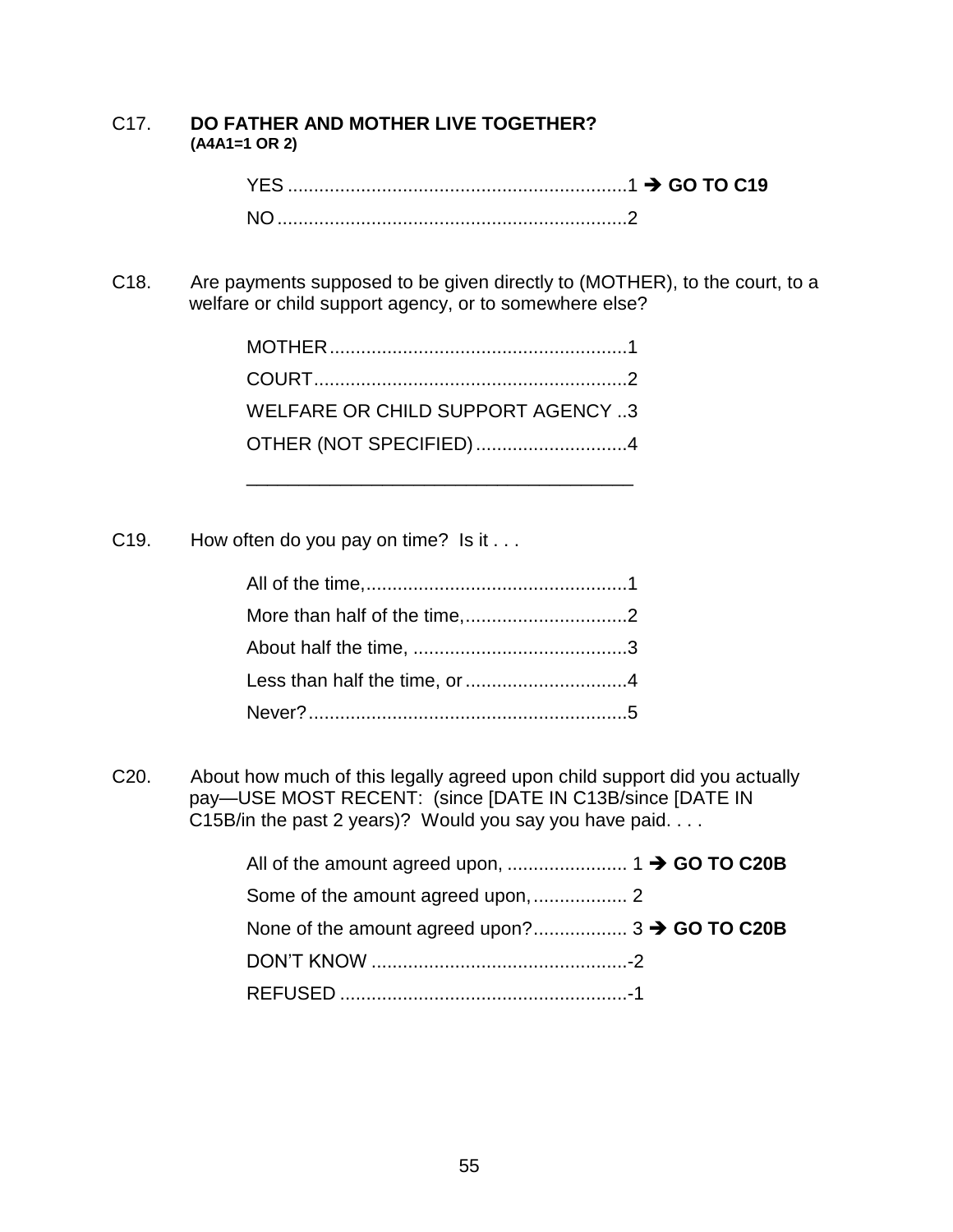C20A. Can you tell me approximately how much you paid? Was it . . .

C20B. USE MOST RECENT: (since DATE IN C13B]/since [DATE IN C15B]/in the past two years,) Have you given money or other financial support to (MOTHER) directly (instead of/in addition to) paying formal child support?

| YES |  |
|-----|--|
|     |  |

C20C. (Not including money that you paid as part of the formal child support,) How much money did you give (MOTHER) (since DATE IN C13B]/since [DATE IN C15B]/in the past 2 years)?

| <b>REFUSED</b> |  |
|----------------|--|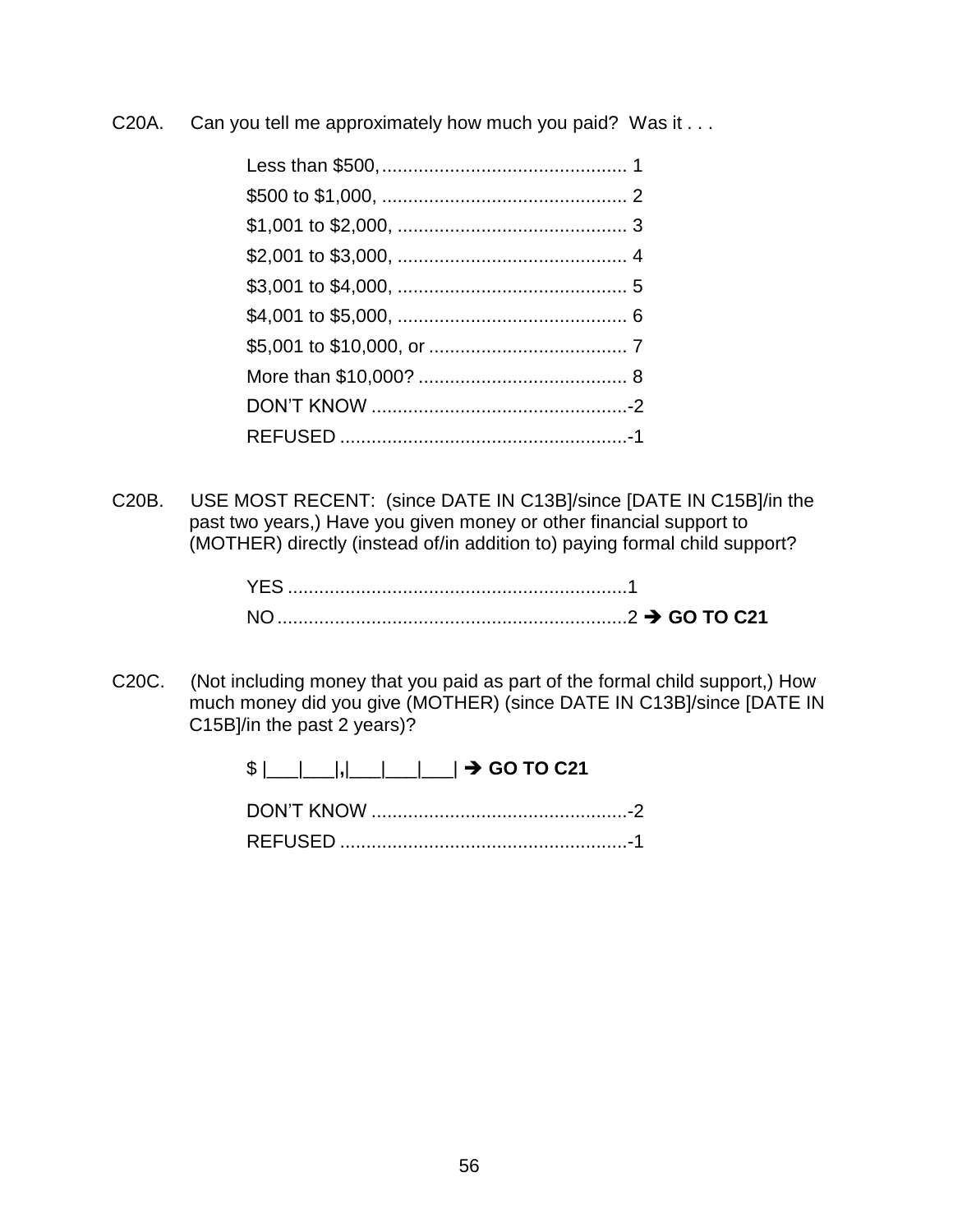C20D. I just need a range. Can you tell me if it was . . .

- C21. Do you have any arrears on the child support that you are supposed to pay to you, or do you owe anything to the welfare department for unpaid monthly support or for reimbursing birthing costs?
	- **PROBE:** Arrears is unpaid child support that the mother owes to the father or to the child support agency.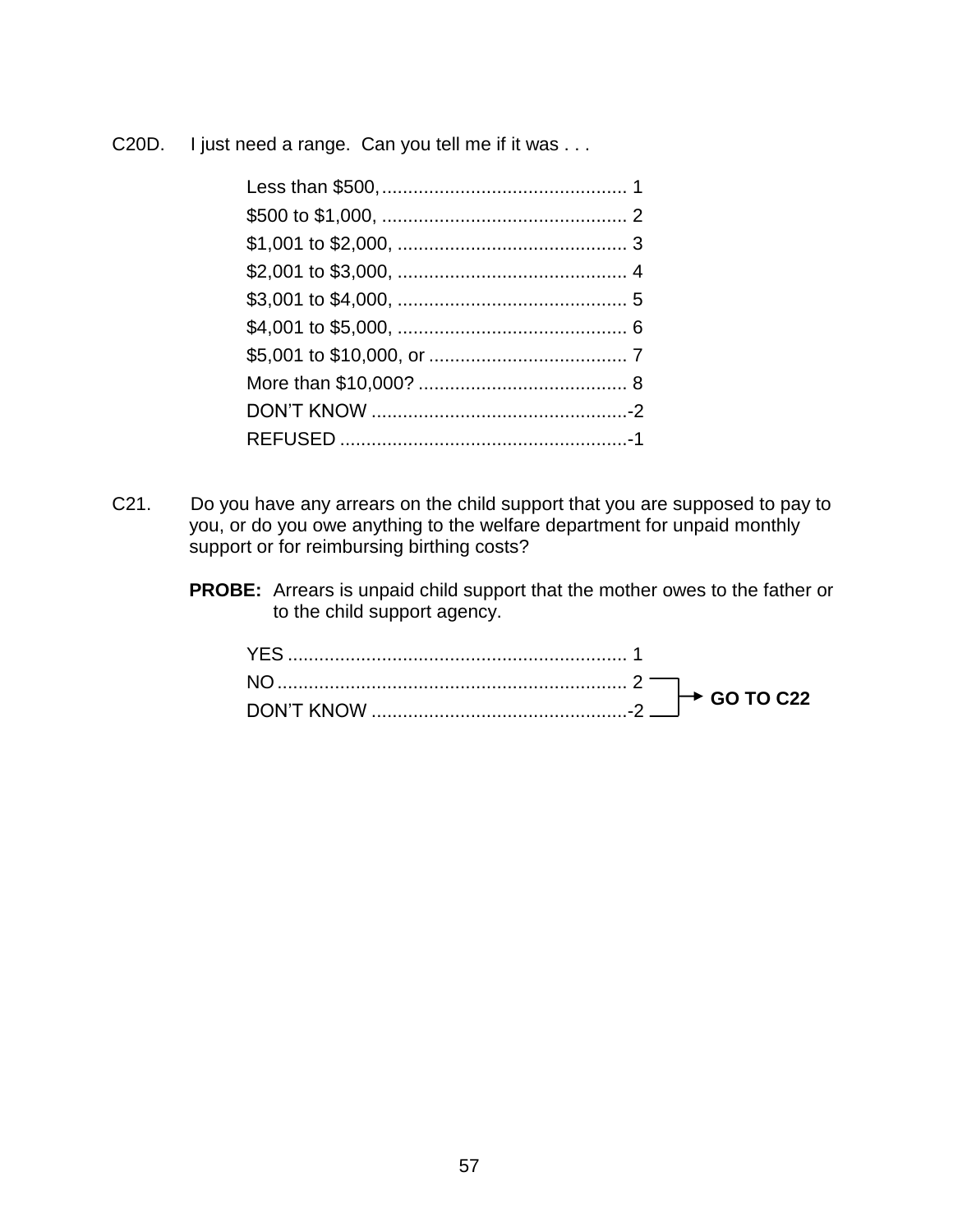What is the amount of the arrears? C<sub>21</sub>A.

> \$ |\_\_|\_\_|, |\_\_\_|\_\_\_|\_\_\_| → GO TO C21C

C21B. I just need to have a range. Can you tell me if it is . . .

Has any action been taken by a welfare office, court, or judge to try to get you C21C. to pay the child support you owe?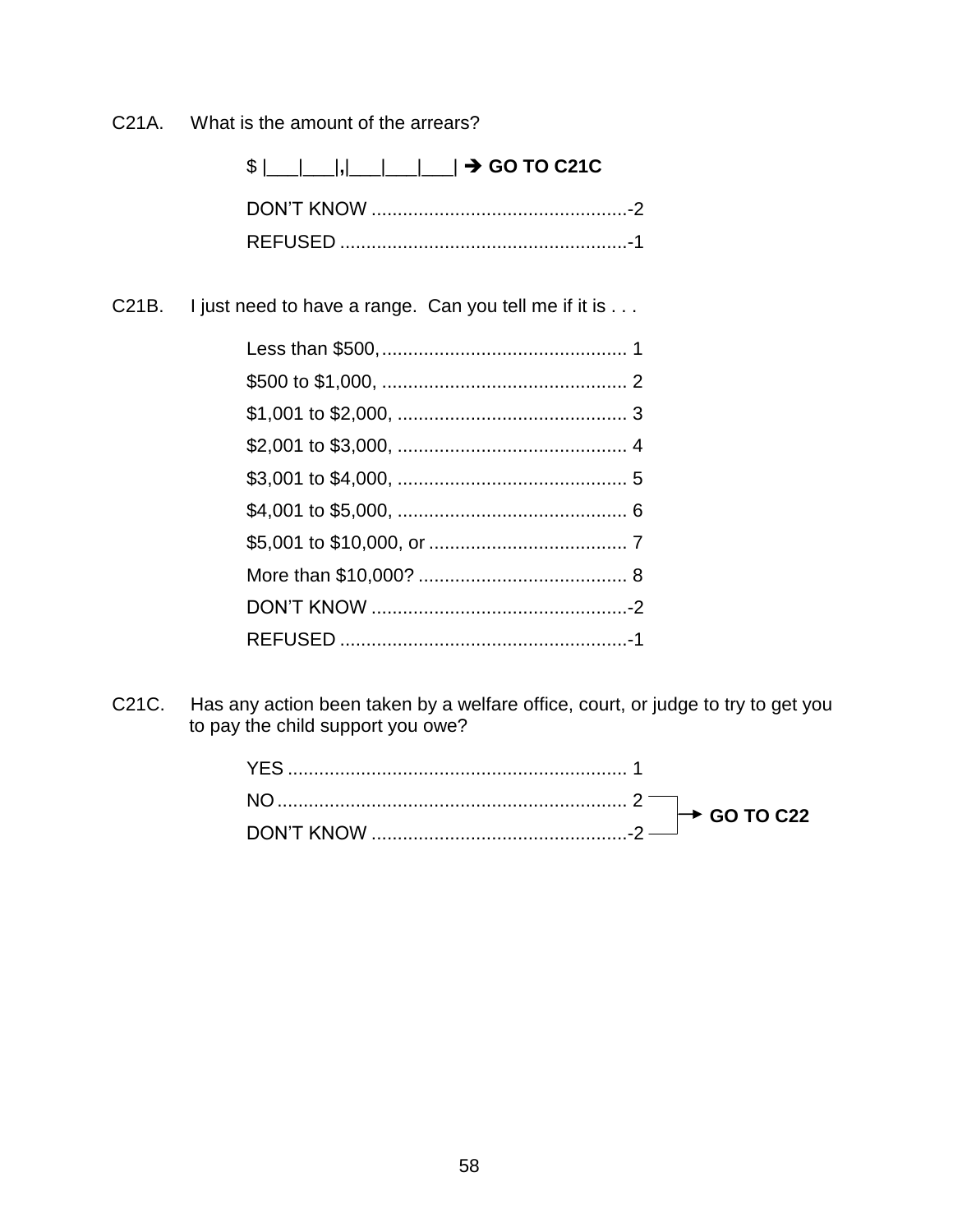C21D. What action has been taken?

# CIRCLE ALL THAT APPLY

| GARNISHED FATHER'S WAGES1                                           |  |
|---------------------------------------------------------------------|--|
| <b>SEIZED FATHER'S</b><br><b>INCOME TAX REFUND 2</b>                |  |
| <b>SUSPENDED FATHER'S</b>                                           |  |
| SEIZED FATHER'S LIQUID ASSETS4                                      |  |
| PUT A LIEN ON FATHER'S                                              |  |
| <b>SUSPENDED FATHER'S BUSINESS,</b><br>PROFESSIONAL OR OCCUPATIONAL |  |
| SENT FATHER TO PRISON OR JAIL 7                                     |  |
|                                                                     |  |
| OTHER (NOT SPECIFIED)9                                              |  |
|                                                                     |  |

\_\_\_\_\_\_\_\_\_\_\_\_\_\_\_\_\_\_\_\_\_\_\_\_\_\_\_\_\_\_\_\_\_\_\_\_\_

### C22. **DO FATHER AND MOTHER LIVE TOGETHER? (A4A1=1 OR 2)**

| YES.           |  |
|----------------|--|
| N <sub>O</sub> |  |

C22A. Does the child support agreement specify anything about visits between (CHILD) and you?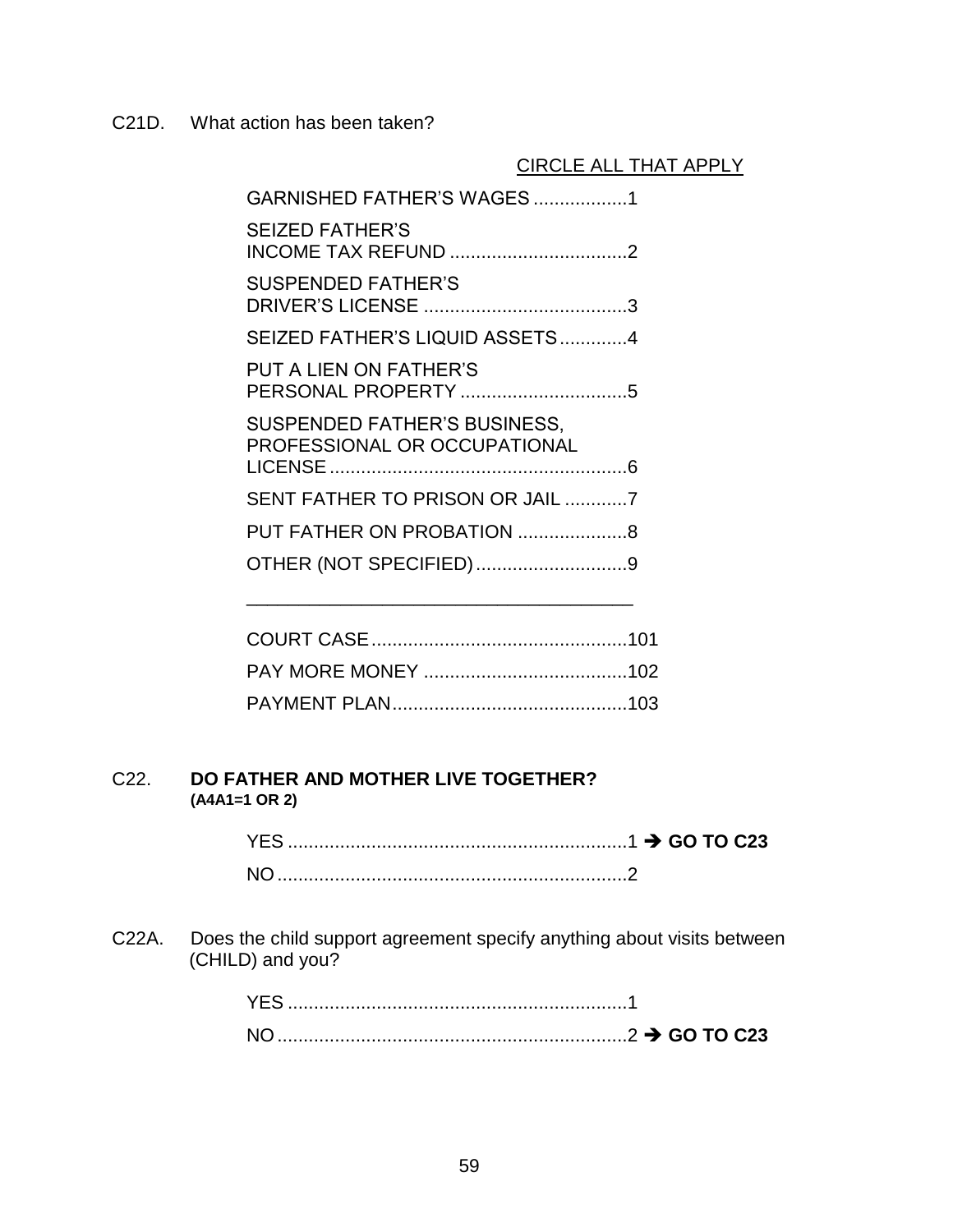C22B. How many days per month is (CHILD) supposed to spend with you?

|\_\_\_|\_\_\_| DAYS

NONE..............................................................0 OTHER (NOT SPECIFIED).............................9

\_\_\_\_\_\_\_\_\_\_\_\_\_\_\_\_\_\_\_\_\_\_\_\_\_\_\_\_\_\_\_\_\_\_\_\_\_

| WHENEVER SHE WANTS 102         |  |
|--------------------------------|--|
| <b>HOLIDAY AND VACATION103</b> |  |

## C23. **ARE FATHER AND MOTHER CURRENTLY MARRIED? (A4=1)**

| <b>YES</b>     |  |
|----------------|--|
| N <sub>O</sub> |  |

### C24. **DOES FATHER HAVE A FORMAL OR INFORMAL AGREEMENT WITH MOTHER? (C12=1 OR C13=1 OR C20B=1 OR C23=1)**

| YES. |  |
|------|--|
|      |  |

# **FOR UNMARRIED PARENTS WHO DO NOT HAVE A FORMAL OR INFORMAL AGREEMENT:**

C25. Have you paid anything toward ([CHILD's]/your children's) support in the past twelve months?

| <b>YES</b>     |  |
|----------------|--|
| N <sub>O</sub> |  |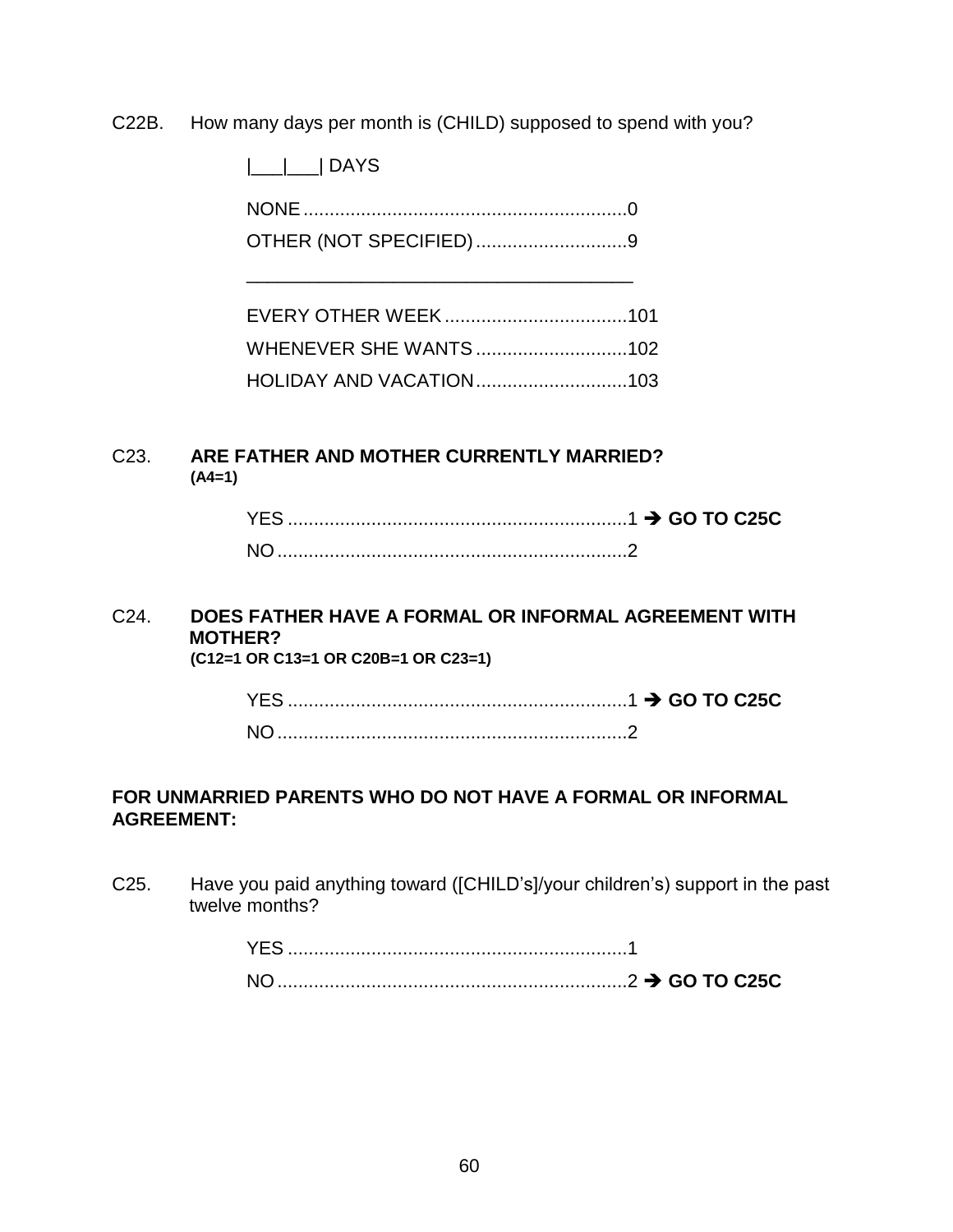C25A. How much have you given for ([CHILD's]/your children's) support in the past twelve months?

| $\frac{1}{2}$ $\frac{1}{2}$ $\frac{1}{2}$ $\frac{1}{2}$ $\frac{1}{2}$ $\frac{1}{2}$ GO TO C25C |  |
|------------------------------------------------------------------------------------------------|--|
|                                                                                                |  |
|                                                                                                |  |

C25B. I just need to have a range. Can you tell me if it is . . .

#### C<sub>25</sub>C. DO FATHER AND MOTHER LIVE TOGETHER ALL OR MOST OF THE TIME?  $(A4A1=1)$

| YF S |  |
|------|--|
|      |  |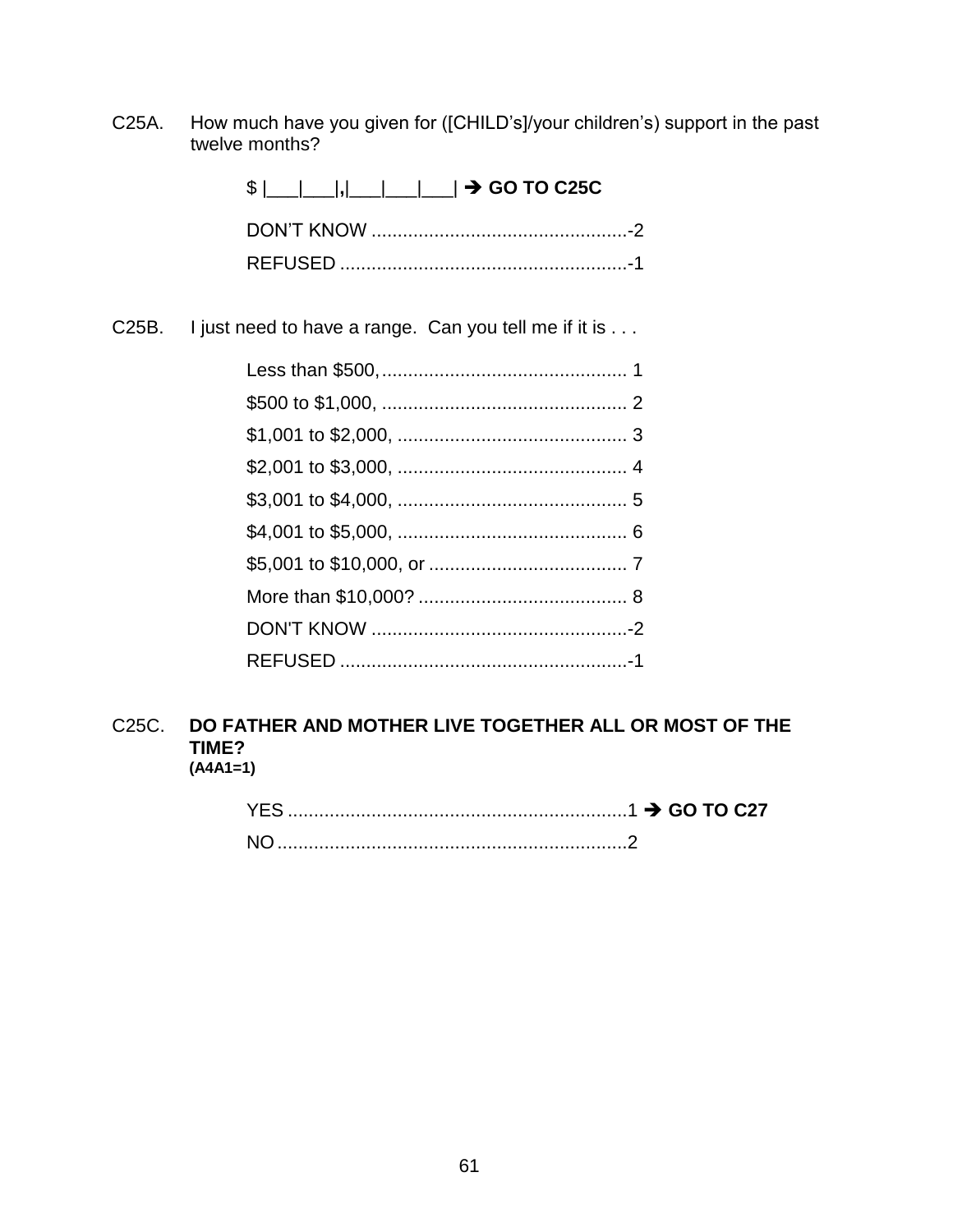C26. I am going to read you a list of things that children need. Please tell me how often you buy these for (CHILD).

|                    |                                        | <b>OFTEN</b> | SOMETIMES   RARELY | <b>NEVER</b> |
|--------------------|----------------------------------------|--------------|--------------------|--------------|
| C26A.              |                                        |              |                    |              |
| C26B.              |                                        |              |                    |              |
| C <sub>26</sub> C. |                                        |              |                    |              |
| C26D.              |                                        |              |                    |              |
| C26E.              | Anything else for (CHILD) (SPECIFY). 1 |              |                    |              |

How often do you buy (ITEM)? Is it often, sometimes, rarely or never?

### C27. **DOES FATHER HAVE ANY CHILDREN BY SOMEONE OTHER THAN MOTHER? (ANY A10C=0)**

C28. You mentioned before that you have (a child/some children) with someone other than (MOTHER). Do you have a legal obligation to pay child support for (that child/those children)?

| <b>YES</b>     |  |  |
|----------------|--|--|
| N <sub>0</sub> |  |  |

C29. About how much child support did you pay for (that child/those children) in the past twelve months?

 $$ |$  | | | | | | | | | | |  $\rightarrow$  GO TO C30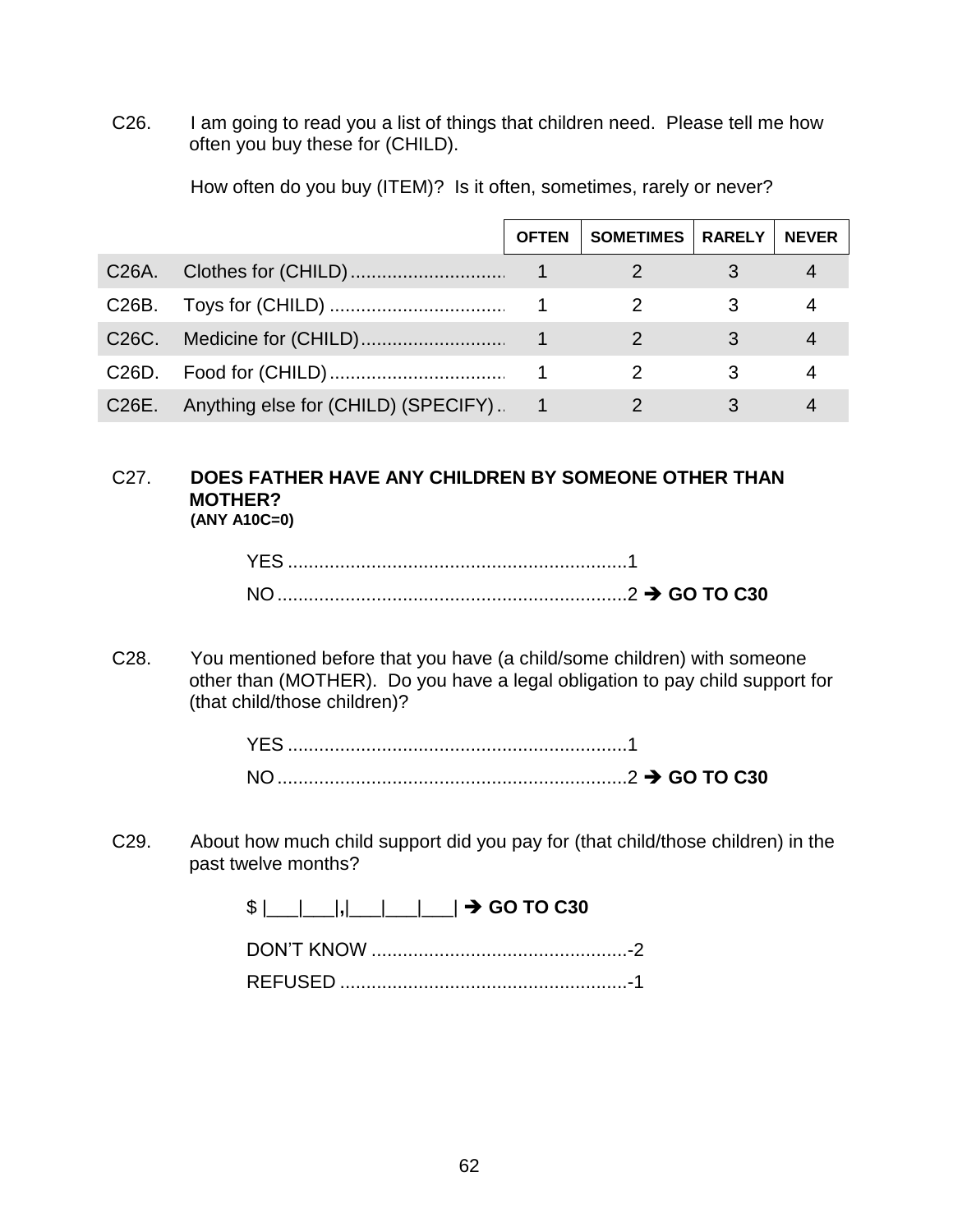I just need to have a range. Can you tell me if it was . . . C29A.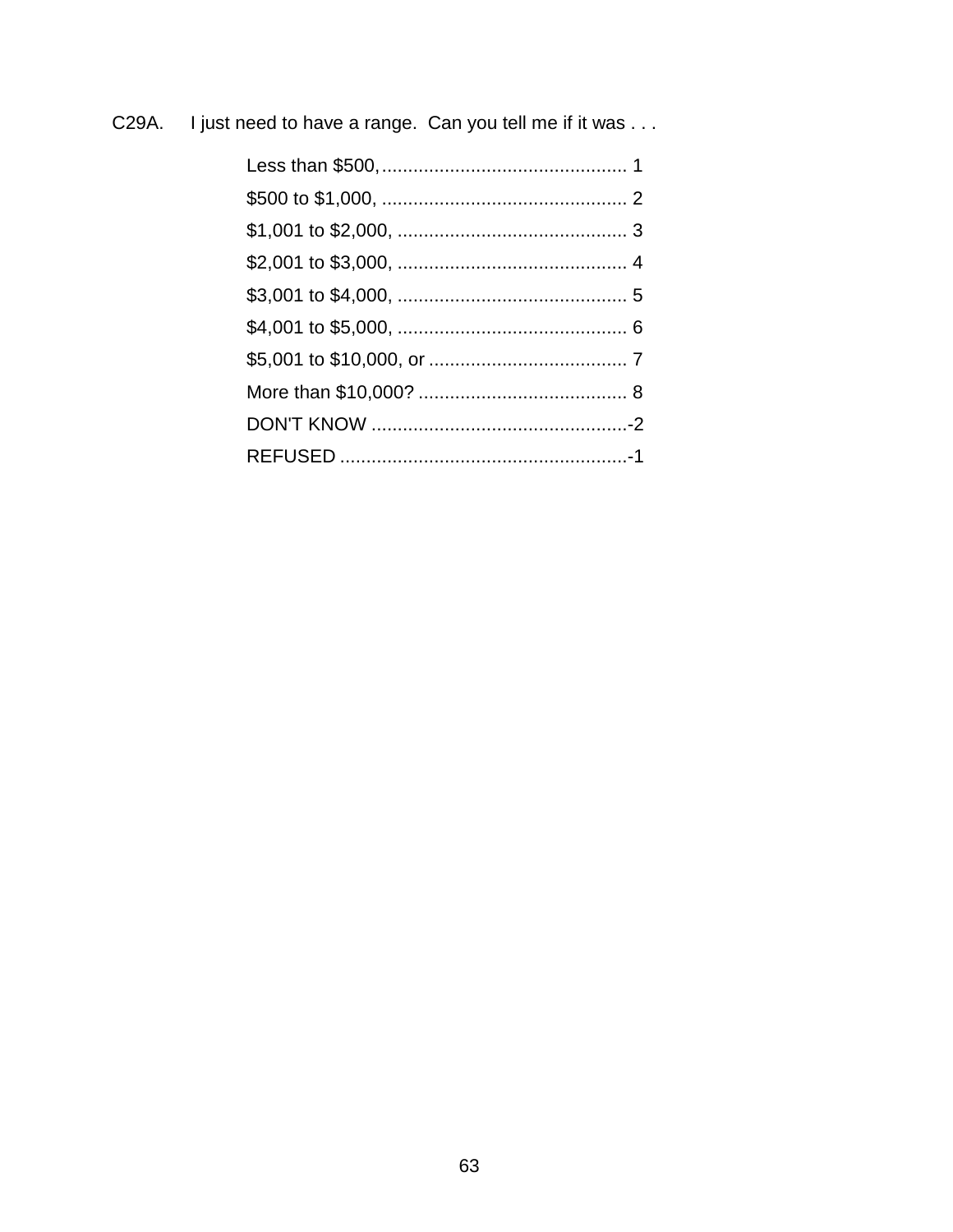C30. Has (MOTHER) had any children with another man (since [DATE OF LAST INTERVIEW/during the last two years)?

C31. How many children did (MOTHER) have with other men (since [DATE OF LAST INTERVIEW/during the last two years)?

| __ __  OTHER CHILDREN |
|-----------------------|
|                       |
|                       |

C31A. Does (MOTHER) live with any of the children she's had with other men?

C32. Does she pay child support for (that/any of these) child(ren)?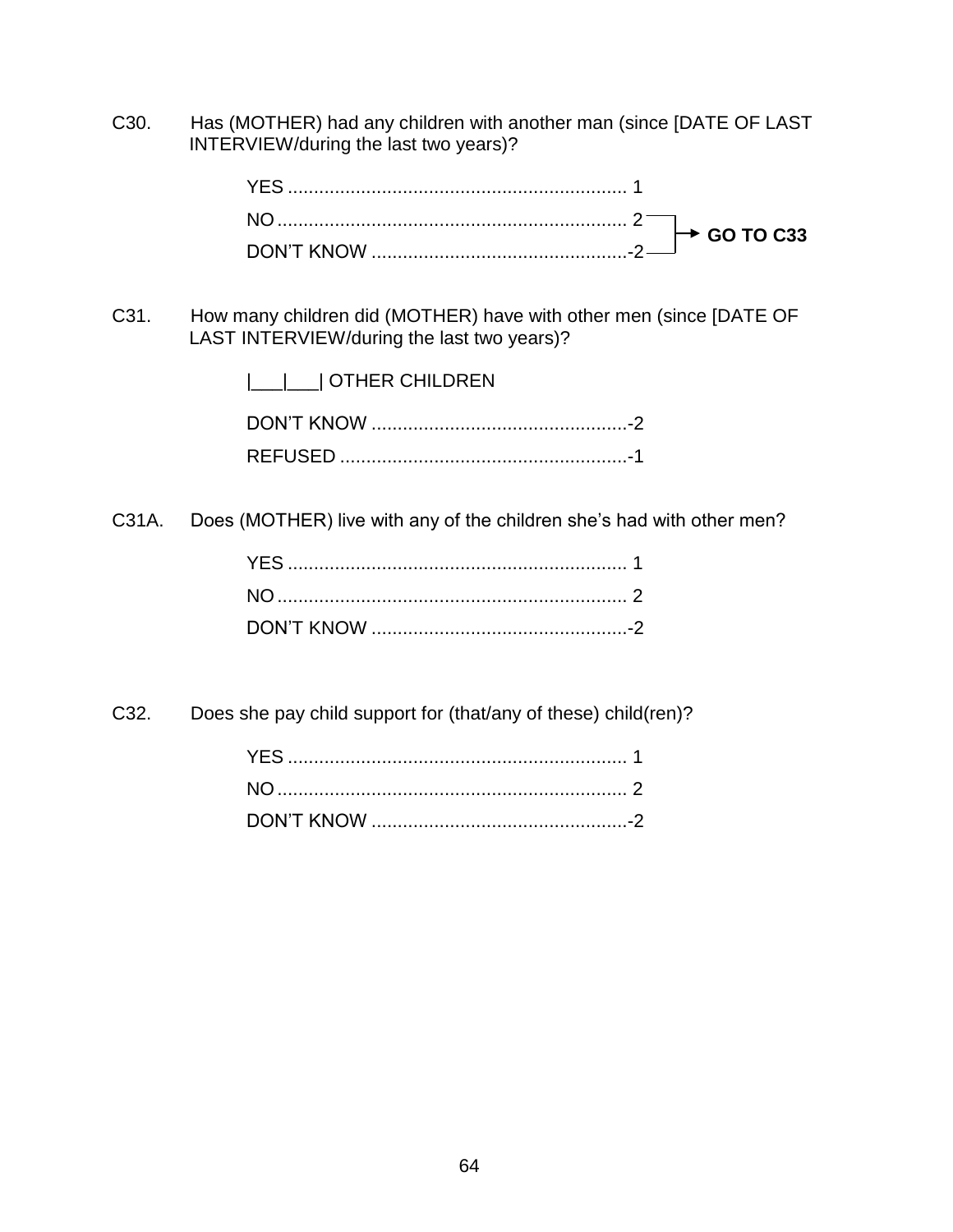# C33. **IS FATHER LIVING WITH MOTHER ALL, MOST, OR SOME OF THE TIME? (A4A1=1 OR 2)**

YES .................................................................1 **GO TO C36** NO...................................................................2

C33A. Is (MOTHER) living with or married to another man?

# C34. **NOT FOR PUBLIC RELEASE**

C35. Approximately how many miles from your home does (MOTHER) live?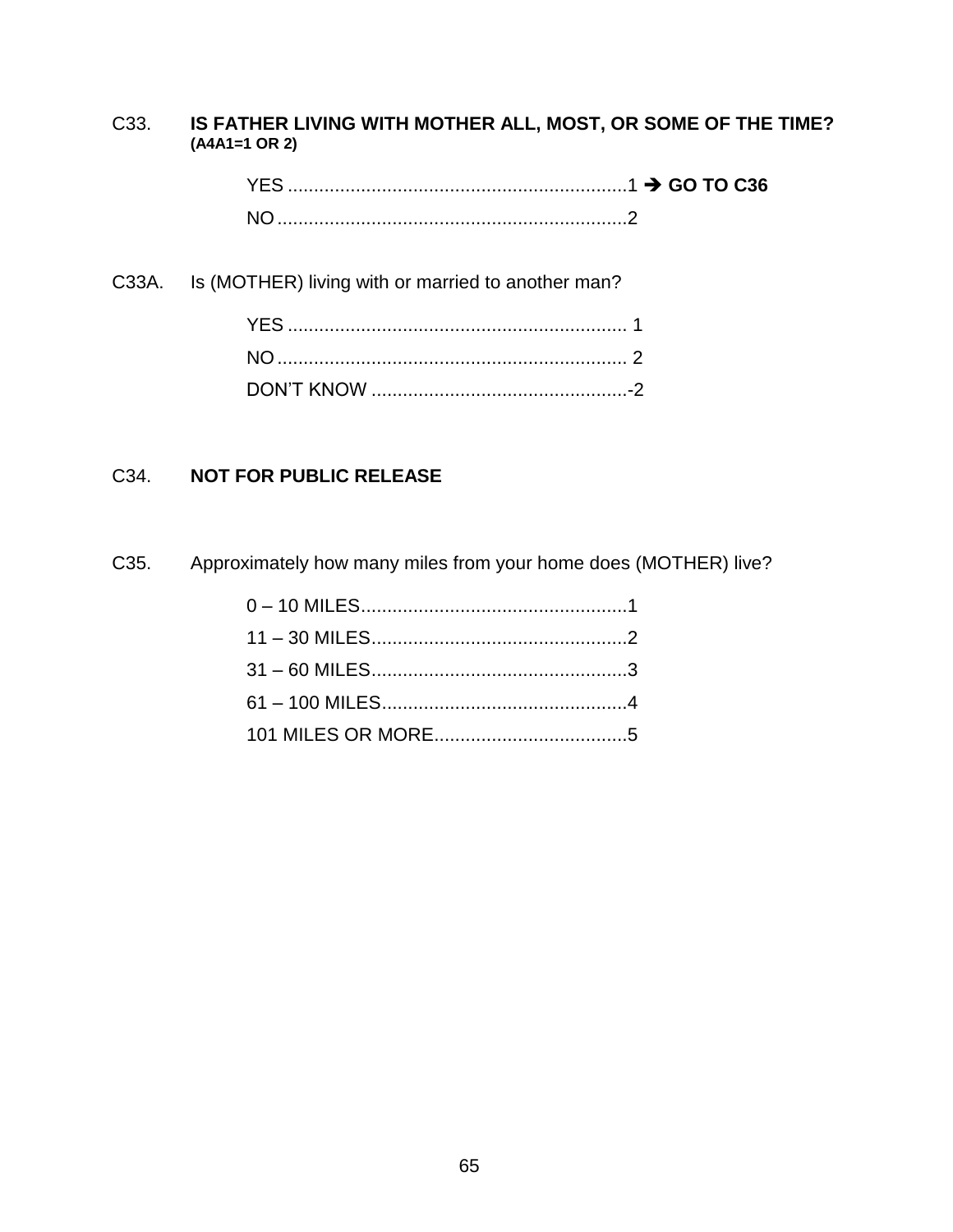C36. What was (MOTHER) doing most of last week—working at a regular job, going to school, or something else?

| <b>WORKING AT A REGULAR JOB 1</b> |  |
|-----------------------------------|--|
|                                   |  |
|                                   |  |
|                                   |  |
|                                   |  |
| STAY AT HOME PARENT/HOMEMAKER6    |  |
|                                   |  |
|                                   |  |
|                                   |  |
|                                   |  |
|                                   |  |
|                                   |  |
|                                   |  |
|                                   |  |

C37. Has (MOTHER) spent any time in jail (since [DATE OF LAST INTERVIEW]/in the past two years)?

ON VACATION................................................ 103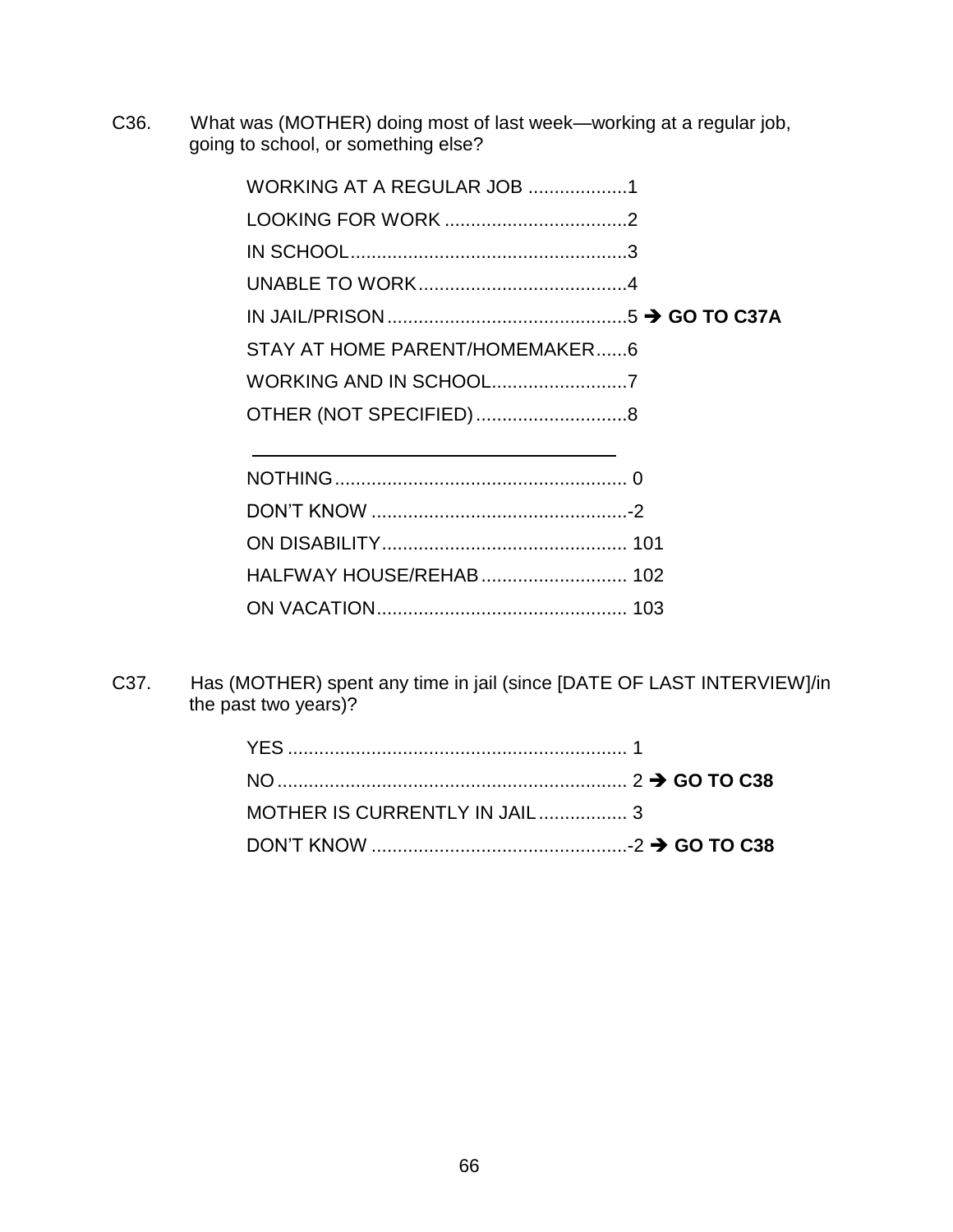# C37A. What (is/was) (MOTHER) in jail for?

# **PROBE:** What else?

# **INTERVIEWER: IF "ASSAULT," PROBE FOR SIMPLE OR AGGRAVATED ASSAULT.**

|                                                                                                                                                | <b>CIRCLE ALL</b><br><b>THAT APPLY</b> |
|------------------------------------------------------------------------------------------------------------------------------------------------|----------------------------------------|
| AGGRAVATED ASSAULT/RAPE/MURDER (An attack on a person with a<br>weapon or hands, e.g., battery, rape, aggravated assault, manslaughter)        | $1 (C37A_1)$                           |
| ROBBERY/THEFT/LARCENY (Taking something from someone with or without<br>using a weapon; forgery, fraud, embezzlement, bad checks; shoplifting) | 2 (C37A_2)                             |
| POSSESSION, USE, OR SALE OF MARIJUANA, COCAINE, OR OTHER                                                                                       | $3 (C37A_3)$                           |
| MAJOR TRAFFIC OFFENSE (Driving under the influence of alcohol or other                                                                         | $4 (C37A_4)$                           |
|                                                                                                                                                | $5$ (C37A $\_5$ )                      |
|                                                                                                                                                | $6$ (C37A $_6$ )                       |
|                                                                                                                                                | 7 (C37A_7)                             |
|                                                                                                                                                | 8 (C37A_8)                             |
|                                                                                                                                                |                                        |
|                                                                                                                                                | $-2$                                   |
|                                                                                                                                                | -1                                     |
|                                                                                                                                                | 101                                    |
|                                                                                                                                                | 102                                    |

### C37B. **IS MOTHER CURRENTLY IN JAIL? (C42=5 OR C43=2)**

| YES.           |  |
|----------------|--|
| N <sub>O</sub> |  |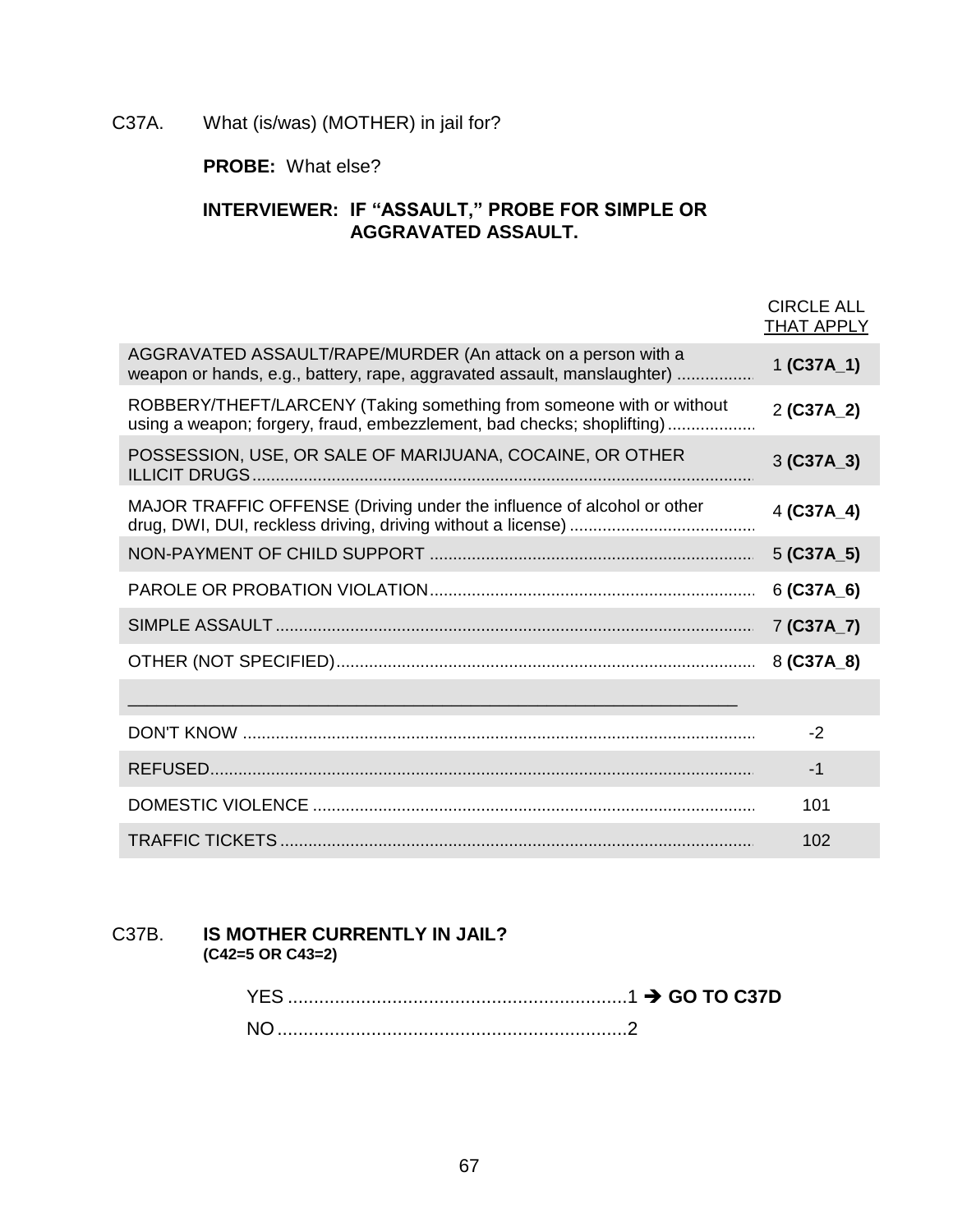C37C. How long did she spend in (jail/prison)?

### **INTERVIEWER: ACCEPT ESTIMATE.**

|\_\_\_|\_\_\_| **OR** |\_\_\_|\_\_\_| **OR** |\_\_\_|\_\_\_| **OR** |\_\_\_|\_\_\_| YEARS MONTHS WEEKS DAYS<br>(C37C1) (C37C2) (C37C3) (C37C4) –  **(C37C1) (C37C2) (C37C3) (C37C4)** DON'T KNOW .................................................-2 **GO TO C38**

C37D. When did (MOTHER) go to (jail/prison)?

|\_\_\_|\_\_\_|\_\_\_|\_\_\_| YEAR  **(C37D2)** 

DON'T KNOW .................................................-2

C37E. When will (MOTHER) be released from (jail/prison)?

|\_\_\_|\_\_\_|\_\_\_|\_\_\_| YEAR  **(C37E2)** 

DON'T KNOW .................................................-2

C37F. **NOT FOR PUBLIC RELEASE**

C37G. **NOT FOR PUBLIC RELEASE**

C37H. **NOT FOR PUBLIC RELEASE**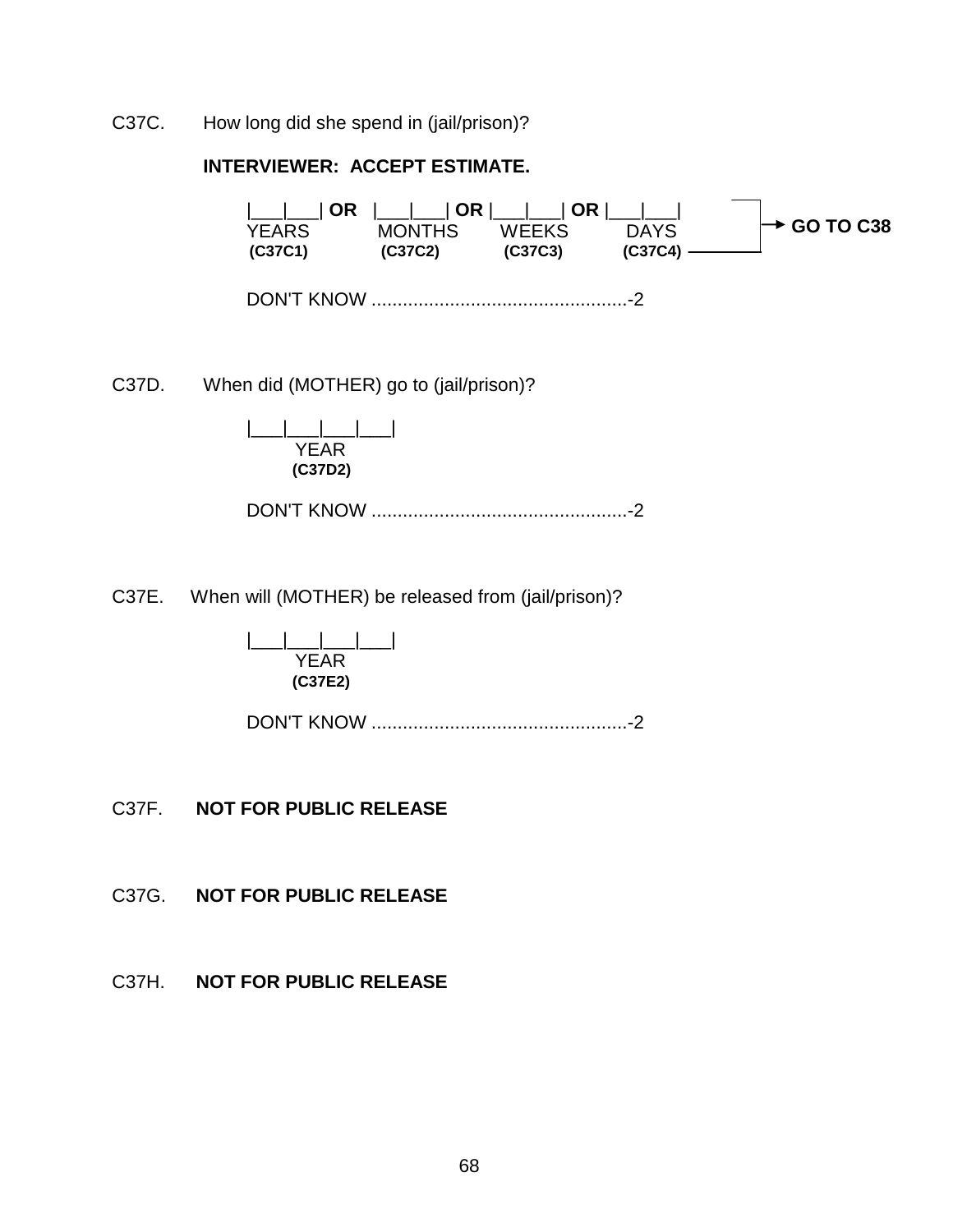C38. Does (MOTHER) have any physical or mental health conditions that limit the kind or amount of work she can do?

C39. Does (MOTHER) have problems such as keeping a job or getting along with family and friends because of alcohol or drug use?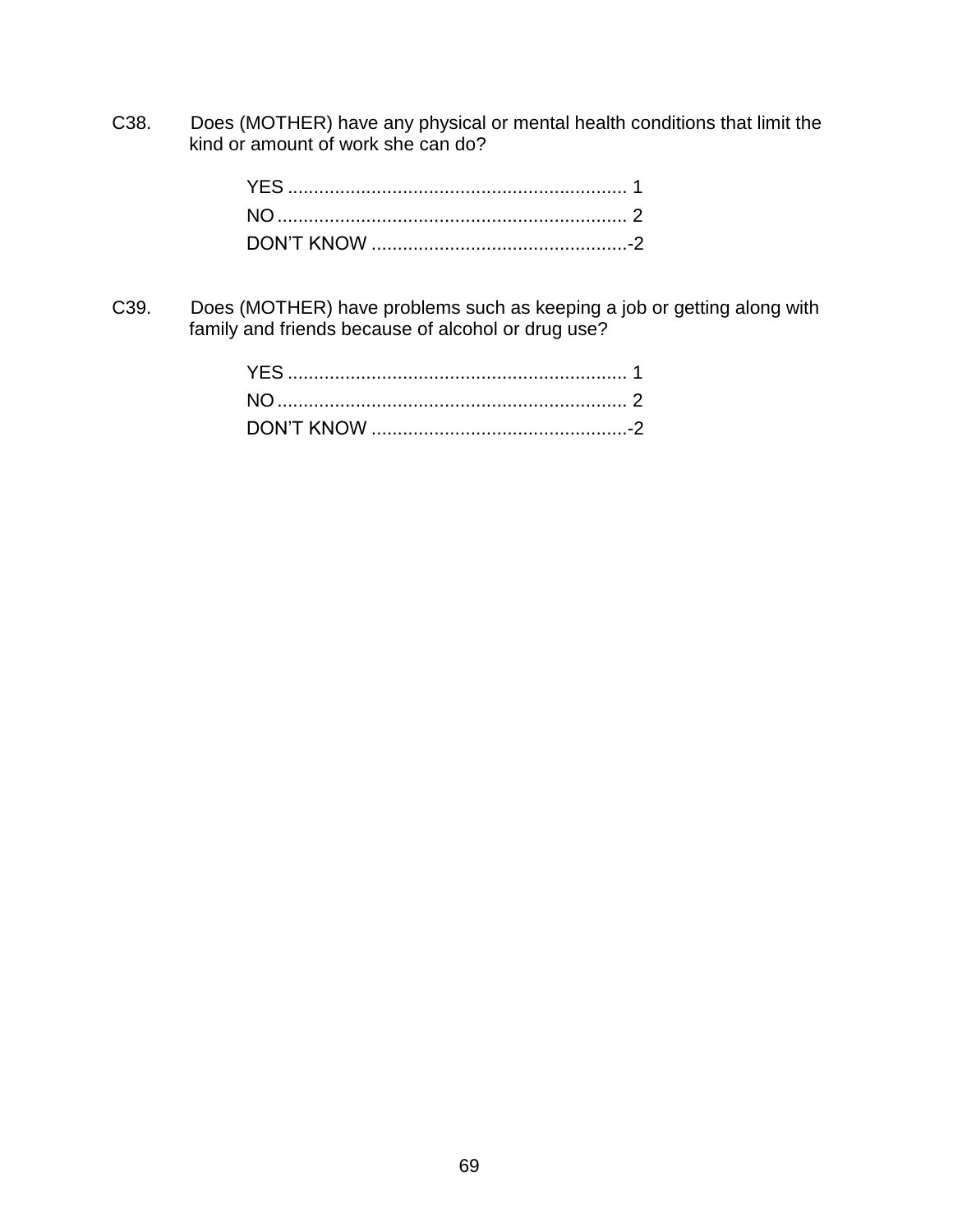C40. Next, I'm going to read some statements that describe how (MOTHER) may behave. For each statement, please tell me whether you strongly agree, agree, disagree, or strongly disagree that this is like (MOTHER).

# **INTERVIEWER: IF FATHER REPORTS THAT HE HASN'T SEEN MOTHER, ASK HIM TO BASE HIS ANSWER ON THE LAST TIME HE DID SEE HER.**

|       |                                                                             | <b>STRONGLY</b><br><b>AGREE</b> | <b>AGREE</b> | <b>DISAGREE</b> | <b>STRONGLY</b><br><b>DISAGREE</b> |
|-------|-----------------------------------------------------------------------------|---------------------------------|--------------|-----------------|------------------------------------|
| C40A. | She often says and does things<br>without considering the<br>consequences   |                                 |              |                 |                                    |
| C40B. | She often gets into trouble<br>because she doesn't think<br>before she acts |                                 |              |                 |                                    |

C41. Next I'm going to read activities that may describe (MOTHER). Please tell me whether each statement is very true, somewhat true, or not true of (MOTHER)

### **INTERVIEWER: IF FATHER REPORTS THAT HE HASN'T SEEN MOTHER, ASK HIM TO BASE HIS ANSWER ON THE LAST TIME HE DID SEE HER.**

|       |                                                        | <b>VERY</b><br><b>TRUE</b> | <b>SOMEWHAT</b><br><b>TRUE</b> | <b>NOT TRUE</b> |
|-------|--------------------------------------------------------|----------------------------|--------------------------------|-----------------|
| C41A. | She does things that may cause<br>trouble with the law |                            |                                | 3               |
| C41B. |                                                        |                            |                                | 3               |
| C41C. | She frequently gets into fights                        |                            |                                | 3               |
| C41D. | She doesn't seem to feel guilty<br>when she misbehaves |                            |                                |                 |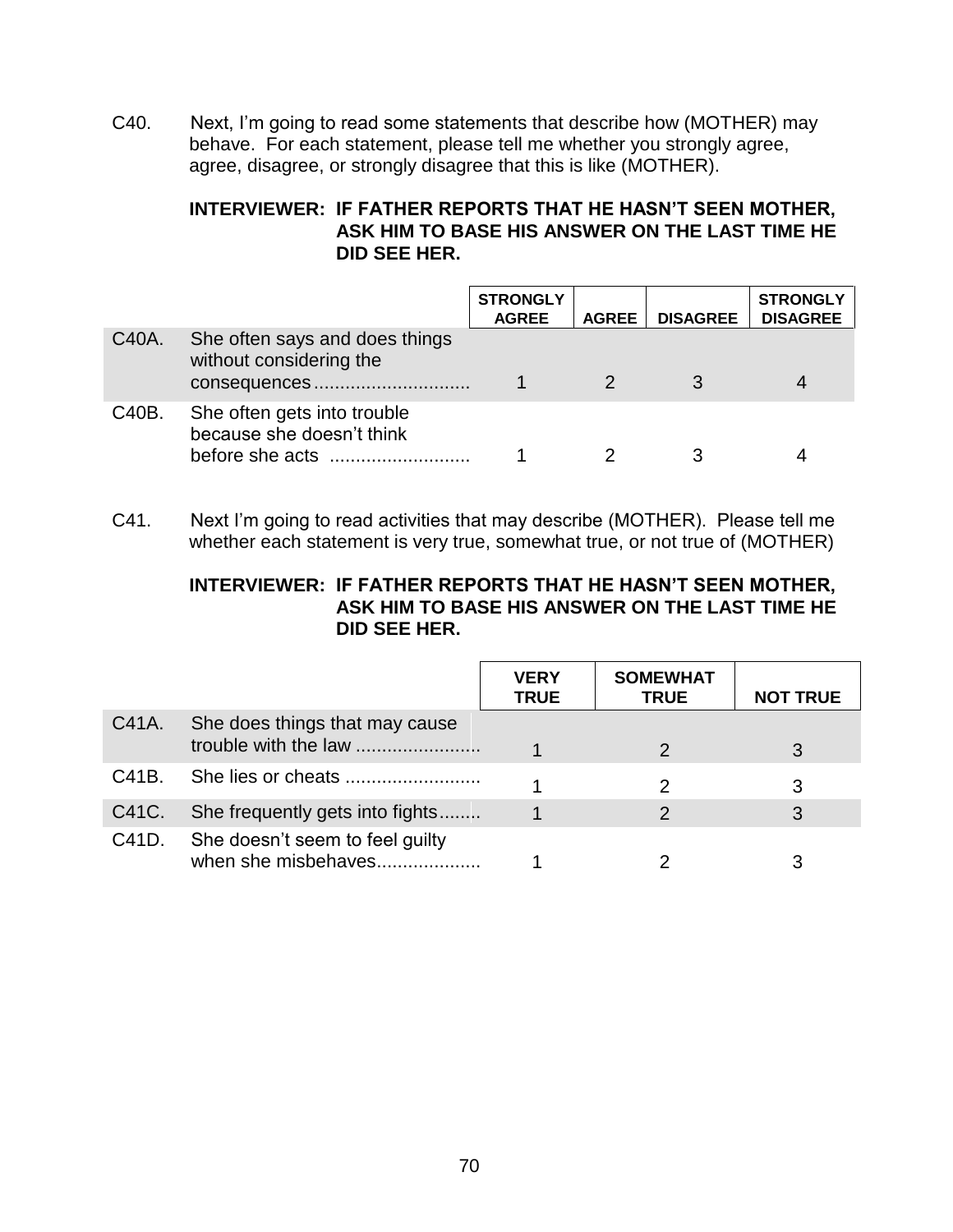### **(18 CITIES ONLY – 2 CITIES NOT ASKED)**

C42A. Sometimes couples have problems in their relationship because one of the partners has cheated on the other by getting involved sexually with someone else.

> (During the time when you were together as a couple,) Do you think (MOTHER) cheated on you with another person after (CHILD's) birth?

### **(18 CITIES ONLY – 2 CITIES NOT ASKED)**

C42B. (During the time you were together as a couple,) did you cheat on (MOTHER) with another person after (CHILD's) birth?

C43A. Since (CHILD) was born, has there been a time when (MOTHER) felt sad, blue or depressed, or lost interest in most things that usually give her pleasure?

> **INTERVIEWER: IF FATHER REPORTS THAT HE HASN'T SEEN MOTHER, ASK HIM TO BASE HIS ANSWER ON THE LAST TIME HE DID SEE HER.**

C43B. Has (MOTHER) felt sad, blue or depressed, or lost interest in things within the last twelve months?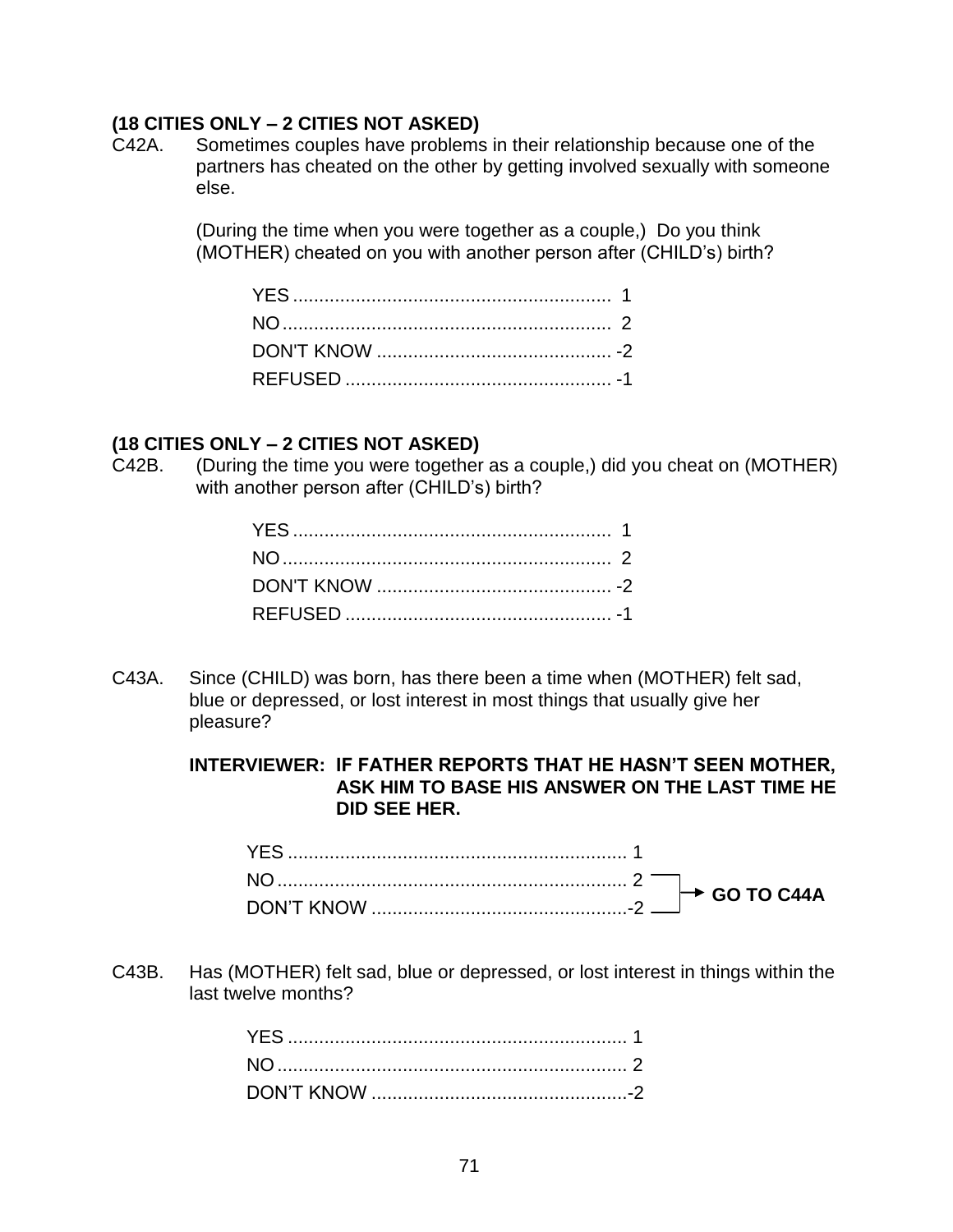C44A. Since (CHILD) born, has (MOTHER) had a period lasting one month or longer when most of the time she felt worried, tense or anxious?

C44B. During the past twelve months, did (MOTHER) have a period lasting one month or longer when most of the time she felt worried, tense or anxious?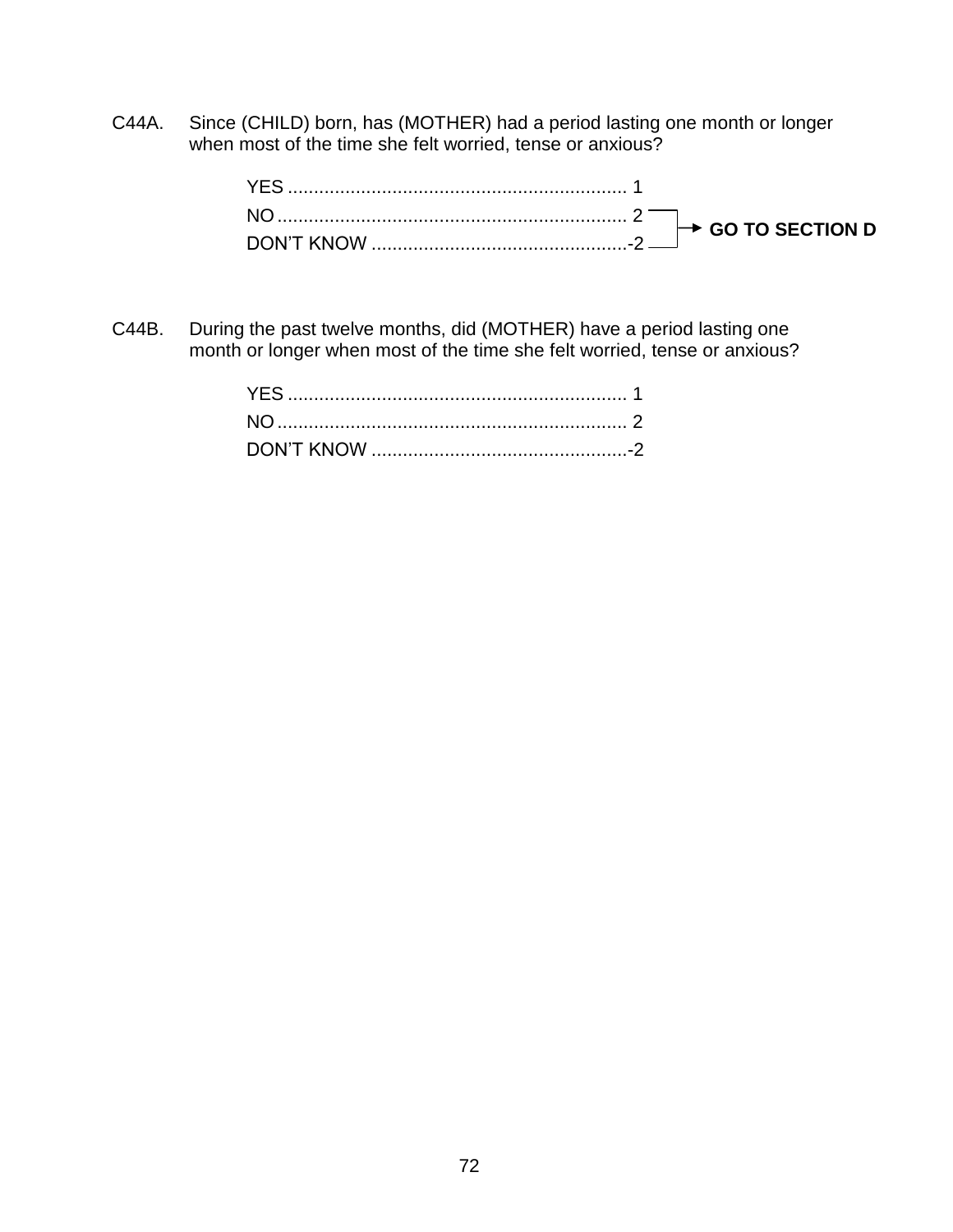### **SECTION D: FATHER'S RELATIONSHIP WITH MOTHER (FOR FATHERS WHO ARE OR WERE IN A RELATIONSHIP)**

# D0. **IS MOTHER DEAD OR UNKNOWN?**

**(A4=-14 OR A9=-14)**

YES .................................................................1 **GO TO SECTION E** NO...................................................................2

### D1. **DOES MOTHER HAVE ANY CONTACT WITH CHILD? (C1C=1 OR C2=1)**

| NC |  |
|----|--|

The following questions are about how parents work together in raising a child. Please tell me how often the following statements are true for you and (MOTHER).

(READ ITEM). Would you say it's always true, sometimes true, rarely true, or never true?

|                   |                                                                                                   | <b>ALWAYS</b><br><b>TRUE</b> | <b>SOMETIMES</b><br><b>TRUE</b> | <b>RARELY</b><br><b>TRUE</b> | <b>NEVER</b><br><b>TRUE</b> | <b>REFUSED</b> |
|-------------------|---------------------------------------------------------------------------------------------------|------------------------------|---------------------------------|------------------------------|-----------------------------|----------------|
| D <sub>1</sub> A. | When (MOTHER) is with<br>(CHILD), she acts like the<br>mother you want for your                   |                              |                                 |                              |                             |                |
|                   |                                                                                                   | 1                            | 2                               | 3                            | 4                           | -1             |
| D <sub>1</sub> B. | You can trust (MOTHER) to<br>take good care of (CHILD)                                            | 1                            | $\overline{2}$                  | 3                            | $\overline{4}$              | -1             |
| D <sub>1</sub> C. | She respects the schedules<br>and rules you make for                                              |                              |                                 |                              |                             |                |
|                   |                                                                                                   | 1                            | 2                               | 3                            | $\overline{4}$              | $-1$           |
| D1D.              | She supports you in the way<br>you want to raise (CHILD)                                          | 1                            | $\overline{2}$                  | 3                            | $\overline{4}$              | -1             |
| D <sub>1</sub> E. | You and (MOTHER) talk<br>about problems that come<br>up with raising (CHILD)                      | 1                            | $\mathcal{P}$                   | 3                            | 4                           | -1             |
| D <sub>1</sub> F. | You can count on<br>(MOTHER) for help when<br>you need someone to look<br>after (CHILD) for a few |                              |                                 |                              |                             |                |
|                   |                                                                                                   |                              | 2                               | 3                            | 4                           |                |
| D <sub>1</sub> G. | You respect (MOTHER)'s<br>wishes about how (CHILD)                                                |                              |                                 |                              |                             |                |
|                   | should be raised                                                                                  | 1                            | $\mathcal{P}$                   | 3                            | 4                           | -1             |
| D <sub>1</sub> H. | You are critical of the things<br>(MOTHER) does                                                   |                              | $\overline{2}$                  | 3                            | 4                           | -1             |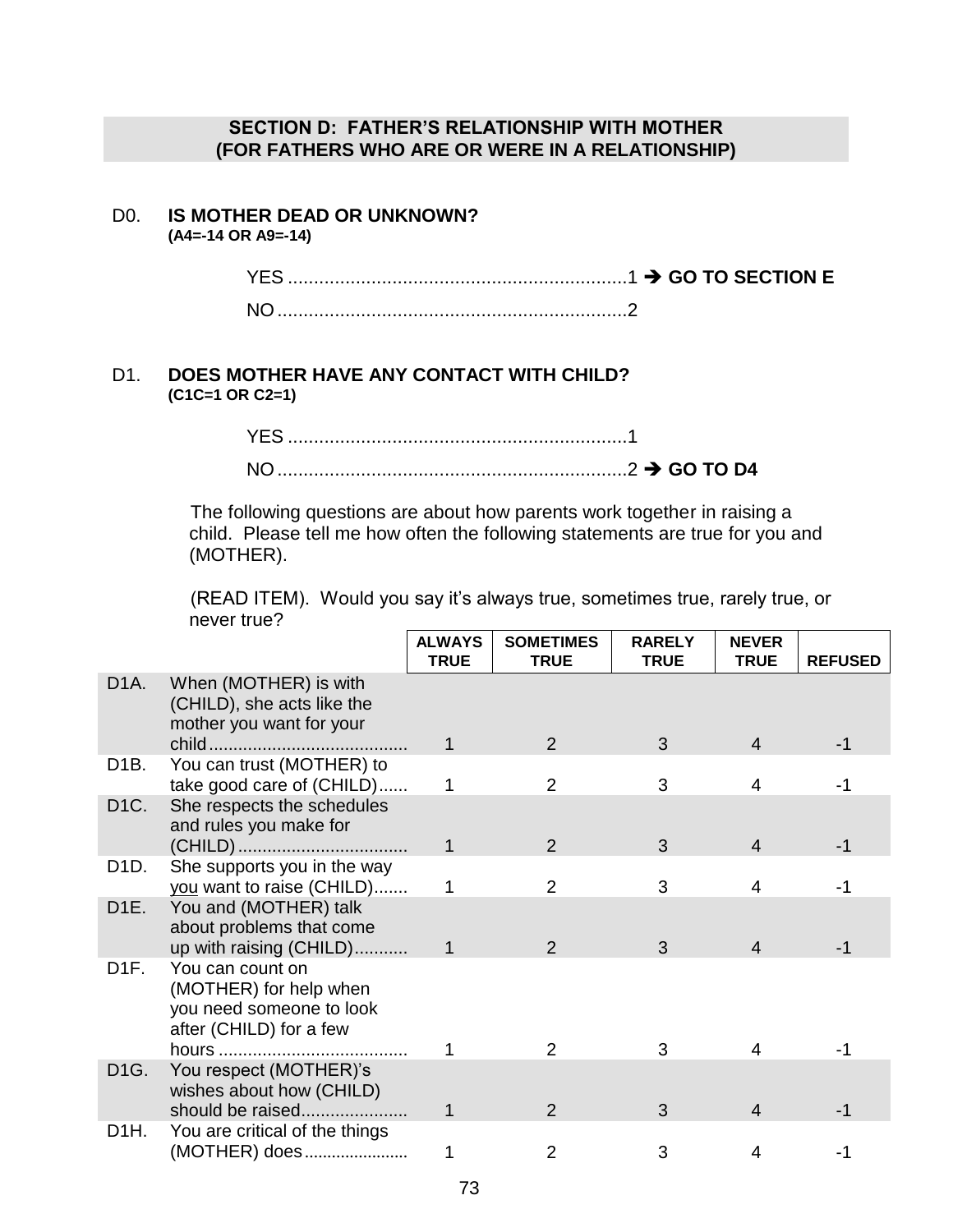### D1I. **IS RELATIONSHIP WITH MOTHER REFUSED? (A4=-1)**

D2. If you had to go away for one week and could not take (CHILD) with you, how much would you trust (MOTHER) to take care of your child? Would you trust her very much, somewhat, or not at all?

D3. Could you trust anyone else to look after (CHILD)?

D4. Now I'd like to ask you some questions about your relationship with (MOTHER). In general, would you say that your relationship with her is excellent, very good, good, fair, or poor?

D4A. (Since [DATE OF LAST INTERVIEW/During the last two years), have you participated in a program or received counseling to help or improve your relationship with (MOTHER)?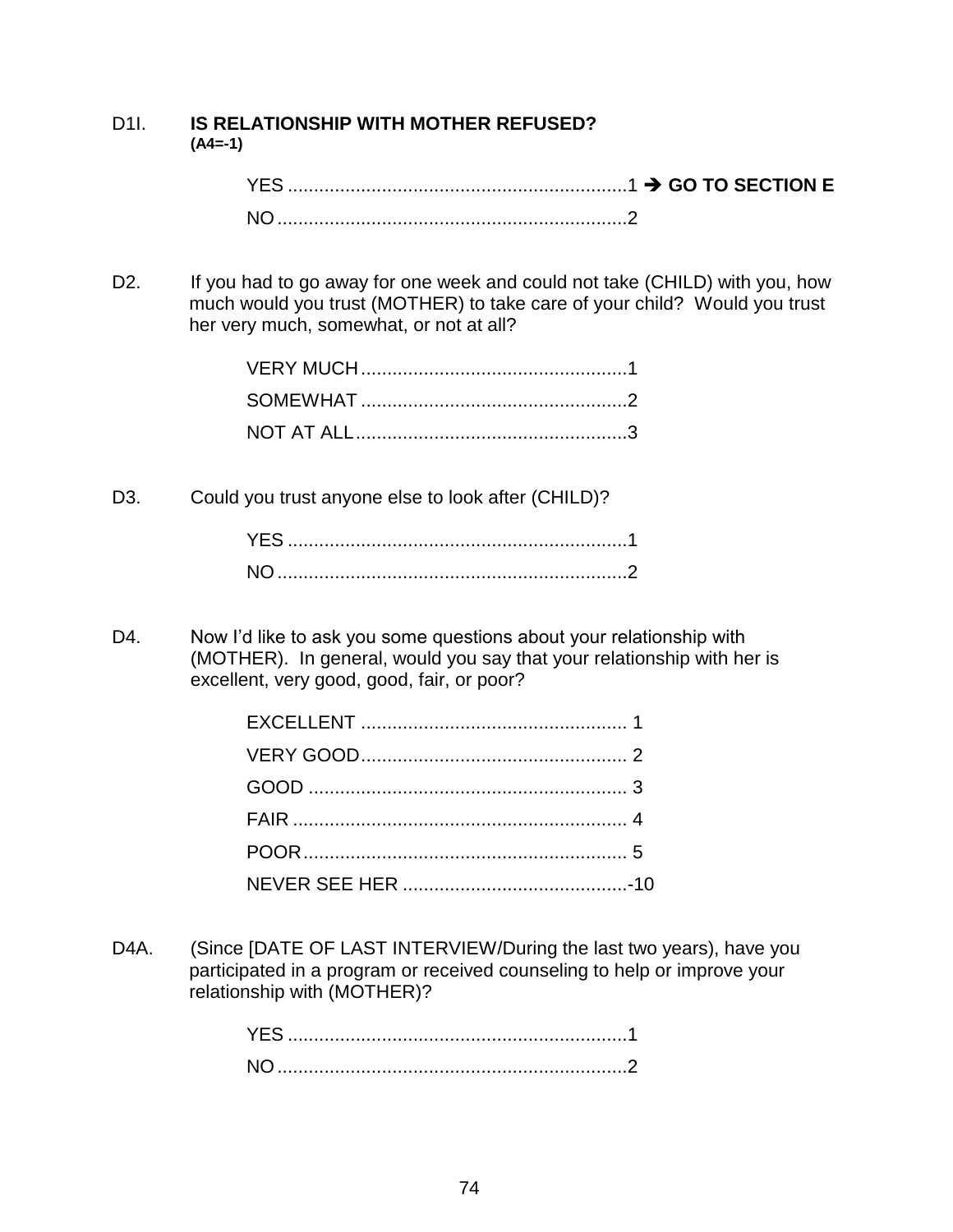### D5. **ARE FATHER AND MOTHER CURRENTLY MARRIED OR ROMANTICALLY INVOLVED WITH EACH OTHER? (A4=1 OR 2)**

| <b>YES</b>     |                                      |
|----------------|--------------------------------------|
| N <sub>O</sub> | ————————————————————————2 → GO TO D8 |

### **(18 CITIES ONLY – 2 CITIES NOT ASKED)**

D6. Next I'm going to read some statements that you may or not agree with. After I read each statement, please tell me whether or not you strongly disagree, disagree, neither agree nor disagree, agree, or strongly agree. First …

> (READ ITEM). Would you say strongly disagree, disagree, neither agree nor disagree, agree, or strongly agree?

|                   |                                                                                                | <b>STRONGLY</b><br><b>DISAGREE</b> | <b>DISAGREE</b> | <b>NEITHER</b><br><b>AGREE</b><br><b>NOR</b><br><b>DISAGREE</b> | <b>AGREE</b> | <b>STRONGLY</b><br><b>AGREE</b> |
|-------------------|------------------------------------------------------------------------------------------------|------------------------------------|-----------------|-----------------------------------------------------------------|--------------|---------------------------------|
| D <sub>6</sub> A. | My relationship with<br>(MOTHER) is more<br>important to me than<br>almost anything else in my |                                    | $\mathcal{P}$   | 3                                                               | 4            | 5                               |
| D6B.              | I may not want to be with<br>(MOTHER) a few years                                              |                                    | 2               | 3                                                               | 4            | 5                               |
| D <sub>6</sub> C. | I like to think of (MOTHER)<br>and me more as a couple<br>than as two separate                 | 1                                  | 2               | 3                                                               | 4            | 5                               |
| D6D.              | I want this relationship to<br>stay strong no matter what<br>rough times we may<br>encounter   |                                    | 2               | 3                                                               | 4            | 5                               |
| D6E.              | I am happy with my sexual<br>relationship with<br>(MOTHER)                                     |                                    | 2               | 3                                                               | 4            | 5                               |
| D6F.              | I can trust that (MOTHER)<br>will not cheat on me with<br>other people                         |                                    | 2               | 3                                                               |              | 5                               |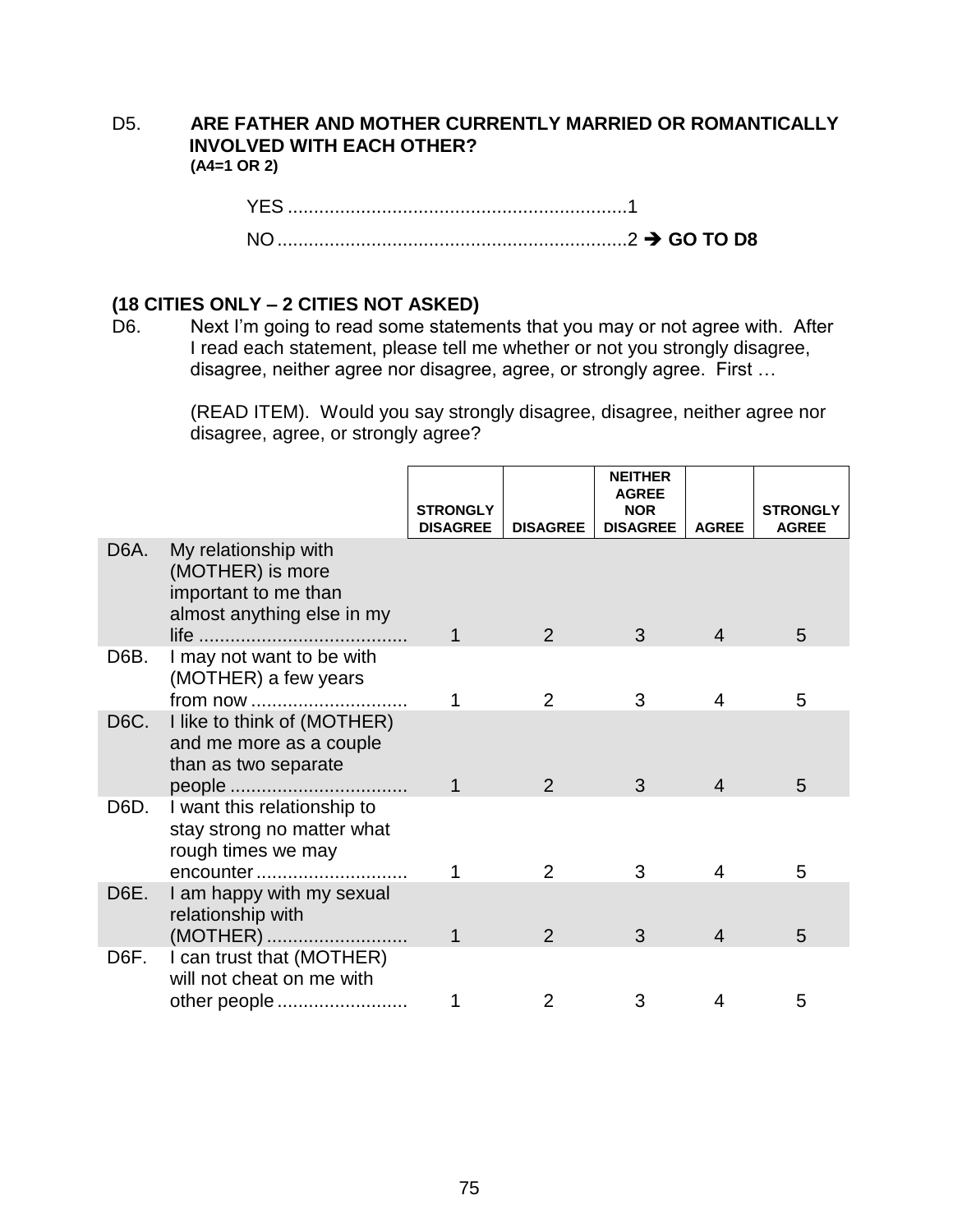Sometimes couples have serious problems in their relationship and have thoughts of breaking up. Even people who get along well with their partner sometimes wonder whether their relationship is working out. For the next set of statements, please tell me how often each is true about your relationship with (MOTHER) over the past year.

First, (READ ITEM) Would you say that over the past year this was often, sometimes or never true?

|      |                                                                      | <b>OFTEN</b> | <b>SOMETIMES</b> | <b>NEVER</b> |
|------|----------------------------------------------------------------------|--------------|------------------|--------------|
|      | D6G. (HOW OFTEN HAVE) you thought<br>your relationship with (MOTHER) |              |                  |              |
|      |                                                                      |              |                  |              |
|      | D6H. You and (MOTHER) discussed                                      |              |                  |              |
|      | ending your relationship?                                            |              |                  |              |
| D6I. | You talked to a close friend or<br>relative about breaking up with   |              |                  |              |
|      | (MOTHER)?                                                            |              |                  |              |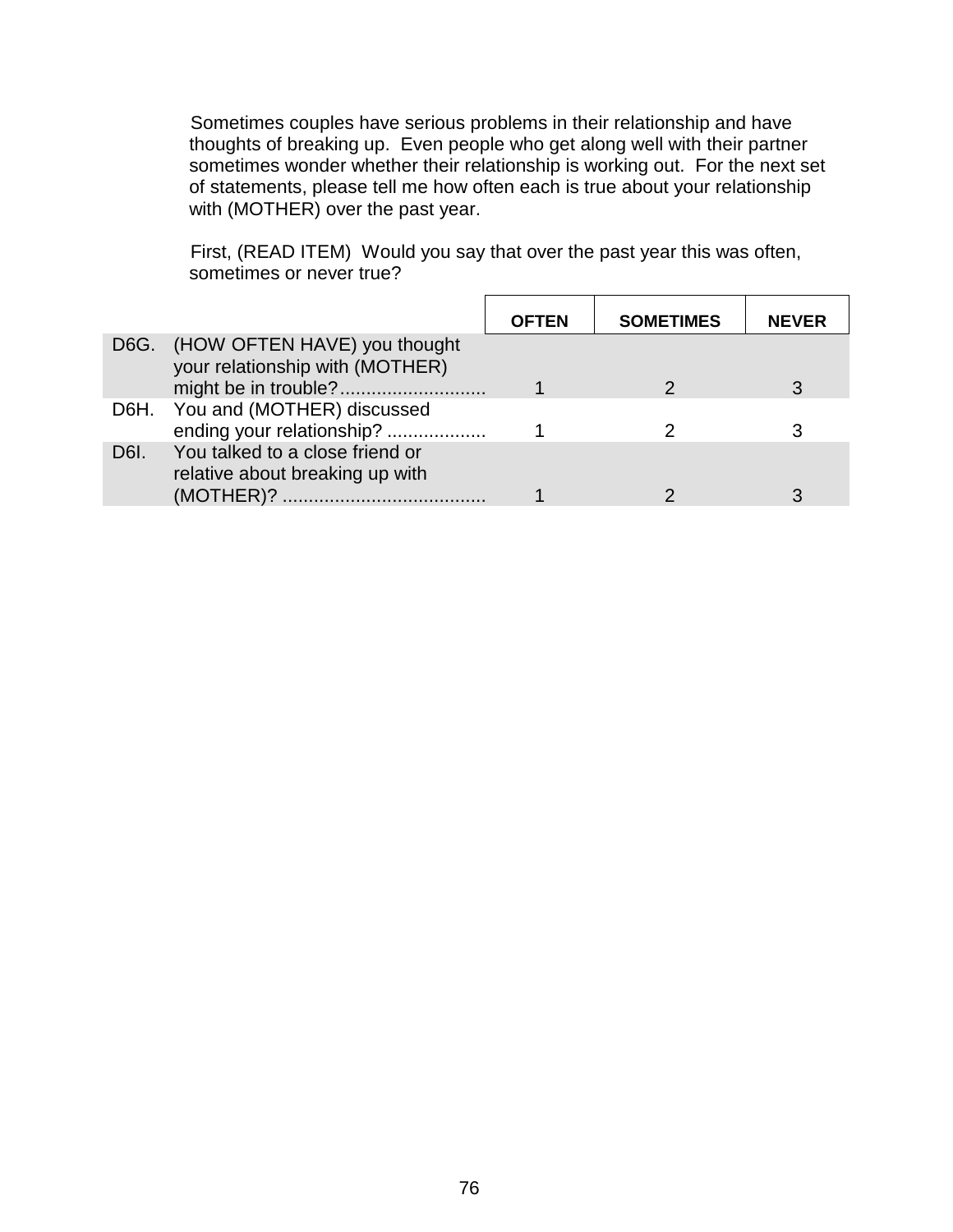D7. Now, think about how (MOTHER) behaves towards you. For each statement I read, please tell me how often she behaves this way.

> (First) (READ ITEM). Does (MOTHER) behave this way often, sometimes, or never?

|      |                                                                                       | <b>OFTEN</b> | <b>SOMETIMES</b> | <b>NEVER</b> |
|------|---------------------------------------------------------------------------------------|--------------|------------------|--------------|
| D7A. | She is fair and willing to compromise when<br>you have a disagreement                 | 1            | 2                | 3            |
| D7B. | She expresses affection or love for you                                               | 1            | $\overline{2}$   | 3            |
| D7C. | She insults or criticizes you or your ideas                                           | $\mathbf{1}$ | $\overline{2}$   | 3            |
| D7D. | She encourages or helps you to do things                                              | 1            | $\overline{2}$   | 3            |
| D7E. | She tries to keep you from seeing or talking<br>with your friends or family           | 1            | $\overline{2}$   | 3            |
| D7F. | She tries to prevent you from going to work                                           | 1            | $\overline{2}$   | 3            |
| D7G. | She withholds money, makes you ask for<br>money, or takes your money                  | 1            | $\overline{2}$   | 3            |
| D7H. |                                                                                       | 1            | $\overline{2}$   | 3            |
| D7I. | She hits you with a fist or an object that                                            | 1            | $\overline{2}$   | 3            |
| D7J. | She tries to make you have sex or do<br>sexual things you don't want to do            | 1            | $\overline{2}$   | 3            |
| D7K. | She withholds sex to try to control your                                              | 1            | $\overline{2}$   | 3            |
| D7L. | She insults or criticizes you for not taking<br>good enough care of the child or your | 1            | 2                | 3            |
| D7M. |                                                                                       | $\mathbf{1}$ | $\overline{2}$   | 3            |
| D7N. | She pushes, grabs, or shoves you                                                      | 1            | $\overline{2}$   | 3            |
| D70. | She listens to you when you need                                                      | 1            | $\overline{2}$   | 3            |
| D7P. | She really understands your hurts and joys                                            | 1            | $\overline{2}$   | 3            |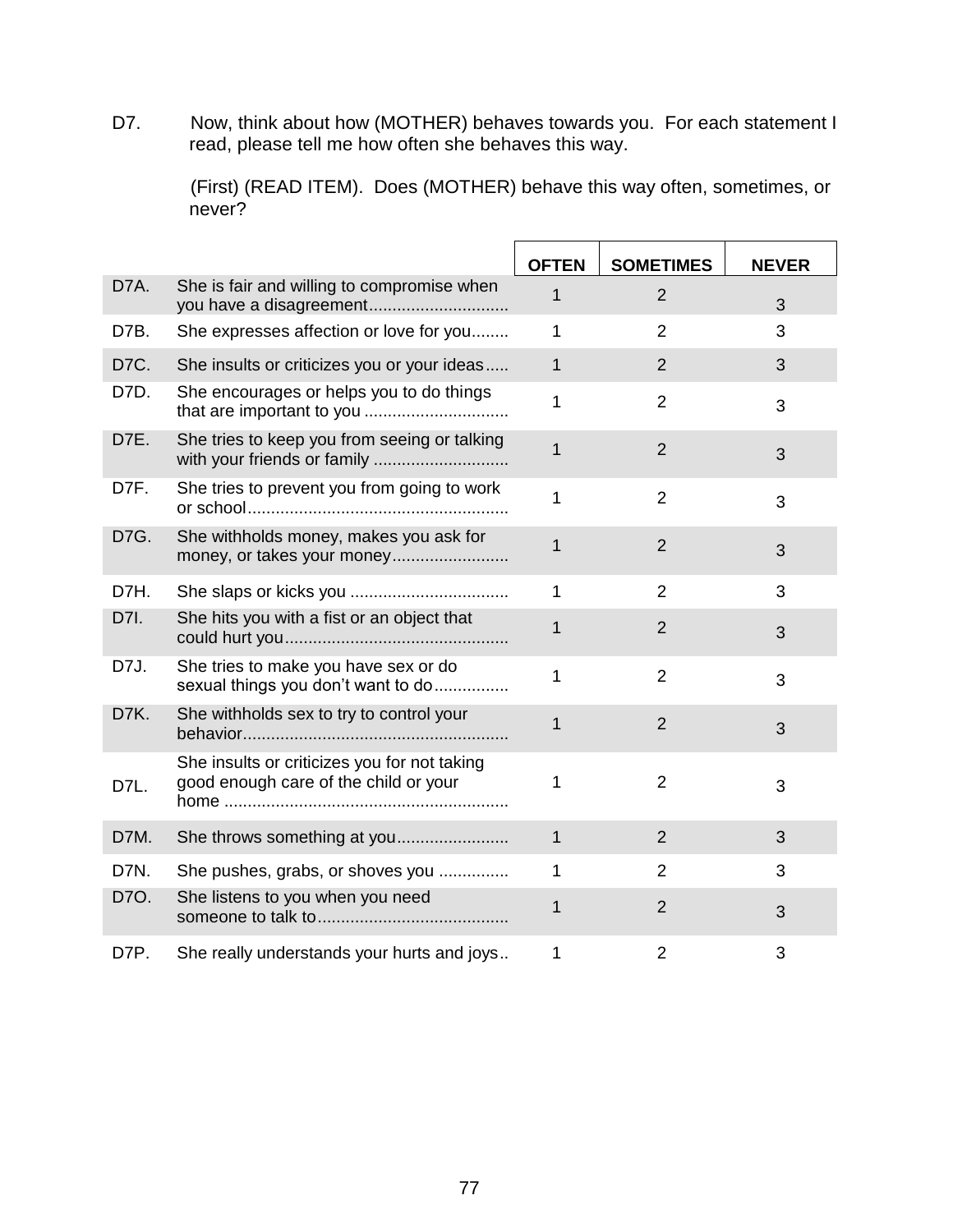# D8. **WERE PARENTS MARRIED OR ROMANTICALLY INVOLVED AT EITHER BASELINE, OR AT 12 MONTHS, OR AT 36 MONTHS, BUT NOT CURRENTLY?**

**(A4=3, 4, 5 OR 6 CHECK CONTACT SHEET FOR RELATIONSHIP STATUS AT BASELINE, 12-MONTH, AND 36-MONTH)**

YES .................................................................1 NO...................................................................2 **GO TO D10**

D9. Now, think about how (MOTHER) behaved towards you during the last month of your relationship. For each statement I read, please tell me how often she behaved this way.

> (First) (READ ITEM). Did (MOTHER) behave this way often, sometimes, or never?

|      |                                                                                             | <b>OFTEN</b> | <b>SOMETIMES</b> | <b>NEVER</b> |
|------|---------------------------------------------------------------------------------------------|--------------|------------------|--------------|
| D9A. | She was fair and willing to compromise<br>when you have a disagreement                      | 1            | $\overline{2}$   | 3            |
| D9B. | She expressed affection or love for you                                                     | 1            | $\overline{2}$   | 3            |
| D9C. | She insulted or criticized you or your ideas                                                | 1            | $\overline{2}$   | 3            |
| D9D. | She encouraged or helped you to do things                                                   | 1            | $\overline{2}$   | 3            |
| D9E. | She tried to keep you from seeing or talking                                                | 1            | $\overline{2}$   | 3            |
| D9F. | She tried to prevent you from going to work                                                 | 1            | $\overline{2}$   | 3            |
| D9G. | She withheld money, made you ask for                                                        | 1            | $\overline{2}$   | 3            |
| D9H. |                                                                                             | 1            | $\overline{2}$   | 3            |
| D9I. | She hit you with a fist or an object that                                                   | 1            | $\overline{2}$   | 3            |
| D9J. | She tried to make you have sex or do<br>sexual things you don't want to do                  | 1            | $\overline{2}$   | 3            |
| D9K. | She withheld sex to try to control your                                                     | 1            | $\overline{2}$   | 3            |
| D9L. | She insulted or criticized you for not taking<br>good enough care of the child or your home | 1            | $\overline{2}$   | 3            |
| D9M. |                                                                                             | $\mathbf{1}$ | $\overline{2}$   | 3            |
| D9N. | She pushed, grabbed, or shoved you                                                          | 1            | $\overline{2}$   | 3            |
| D9O. | She listened to you when you need                                                           | 1            | $\overline{2}$   | 3            |
| D9P. | She really understood your hurts and joys                                                   | 1            | $\overline{2}$   | 3            |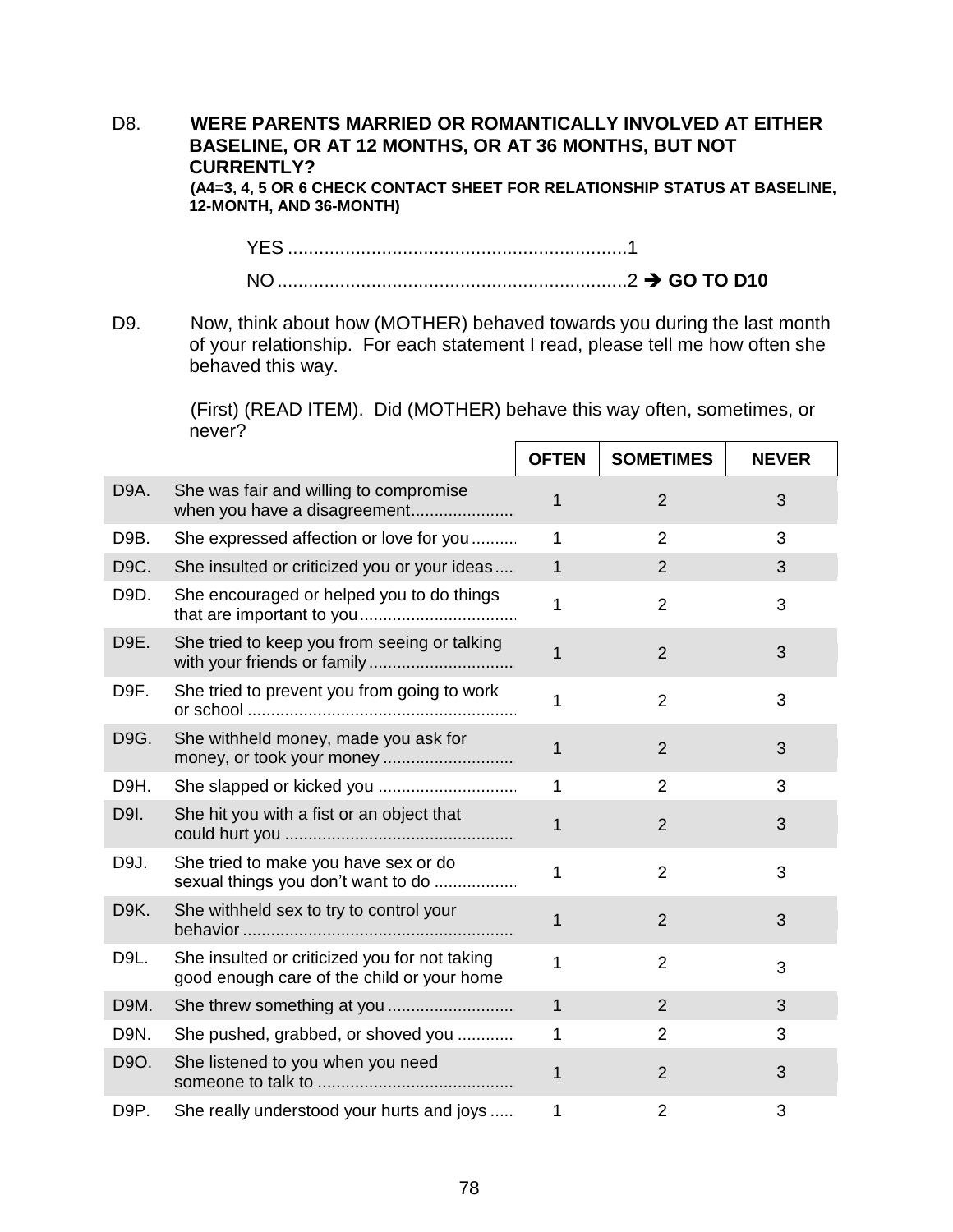D10. Now I have some questions about events that may have happened since ([DATE OF LAST INTERVIEW])/in the last two years).

> Have you and (MOTHER) had a physical fight in front of (CHILD) since ([DATE OF LAST INTERVIEW])/in the last two years)?

| NO CONTACT WITH MOTHER DURING |  |
|-------------------------------|--|
|                               |  |

D10A. Have you been seriously hurt in a fight with (MOTHER) since([DATE OF LAST INTERVIEW])/in the last two years)?

| NO CONTACT WITH MOTHER DURING | $\mapsto$ GO TO SECTION E |
|-------------------------------|---------------------------|
|                               |                           |

D10B. Did you go to the hospital for any of these injuries?

D10C. Did you report the incident to the police?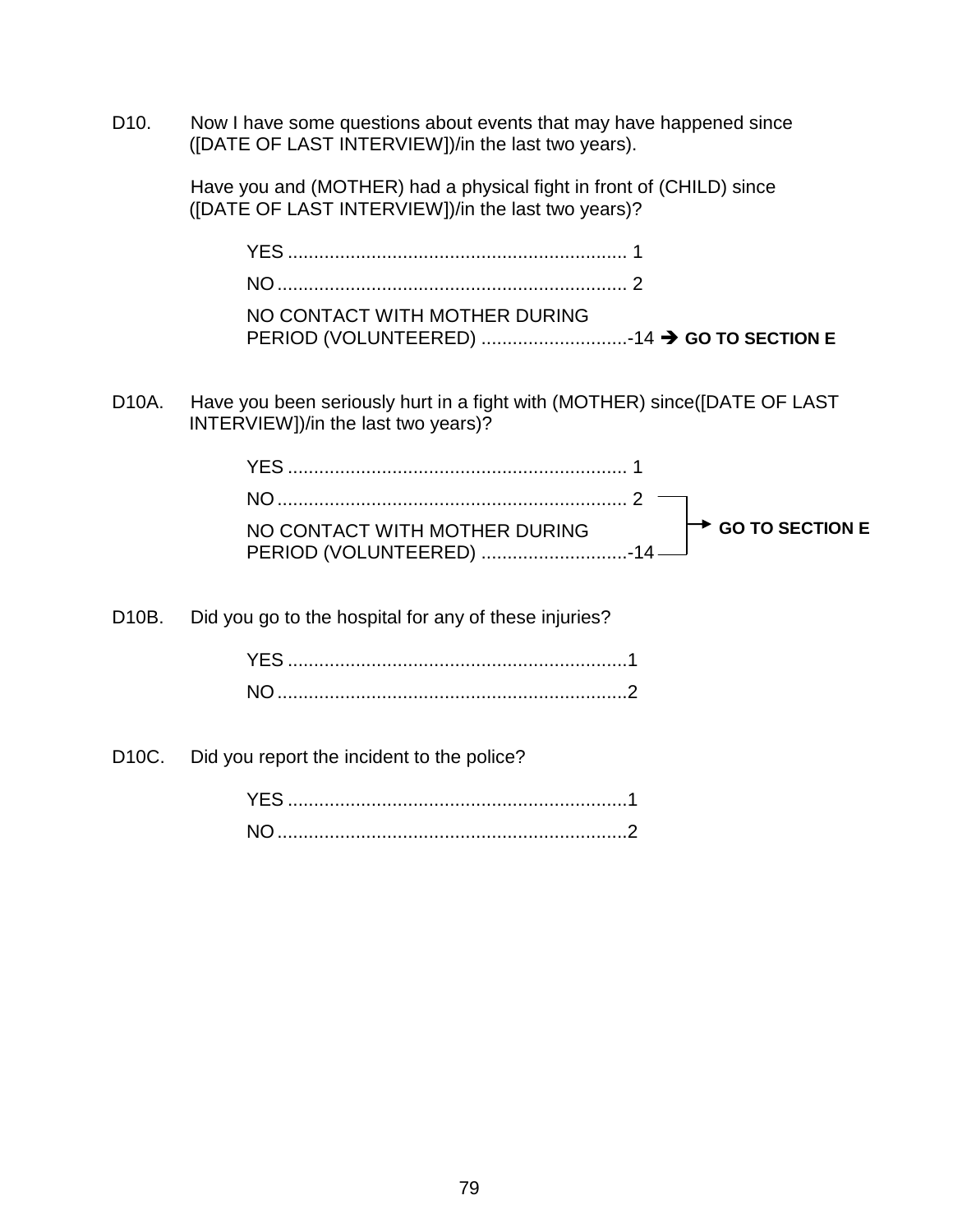D10D. Did you tell anyone else about this, such as a friend, a minister, a social worker, or someone else?

D10E. Did (MOTHER) hurt you in front of (CHILD)?

| YES.      |  |
|-----------|--|
| <b>NO</b> |  |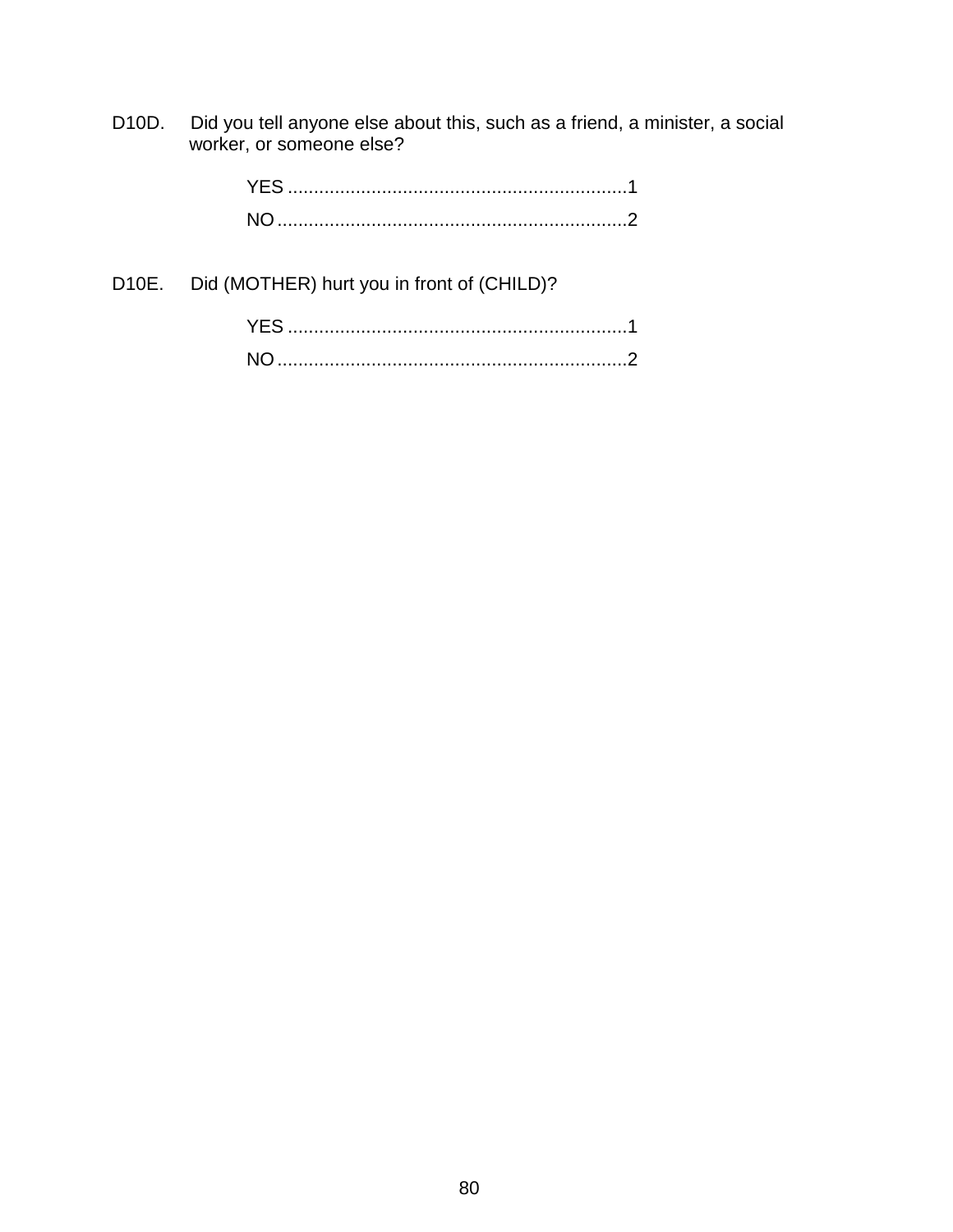### **SECTION E: CURRENT PARTNER**

### E1. **ARE FATHER AND MOTHER LIVING TOGETHER ALL, MOST, OR SOME OF THE TIME? (A4A1=1 OR 2)**

YES .................................................................1 **GO TO SECTION F** NO...................................................................2

E2. Are you currently involved in a romantic relationship with someone (other than [MOTHER])?

### E2A. **NOT FOR PUBLIC RELEASE**

#### E2A1. **ARE FATHER AND MOTHER MARRIED? (A4=1)**

### E2A2. **NOT FOR PUBLIC RELEASE**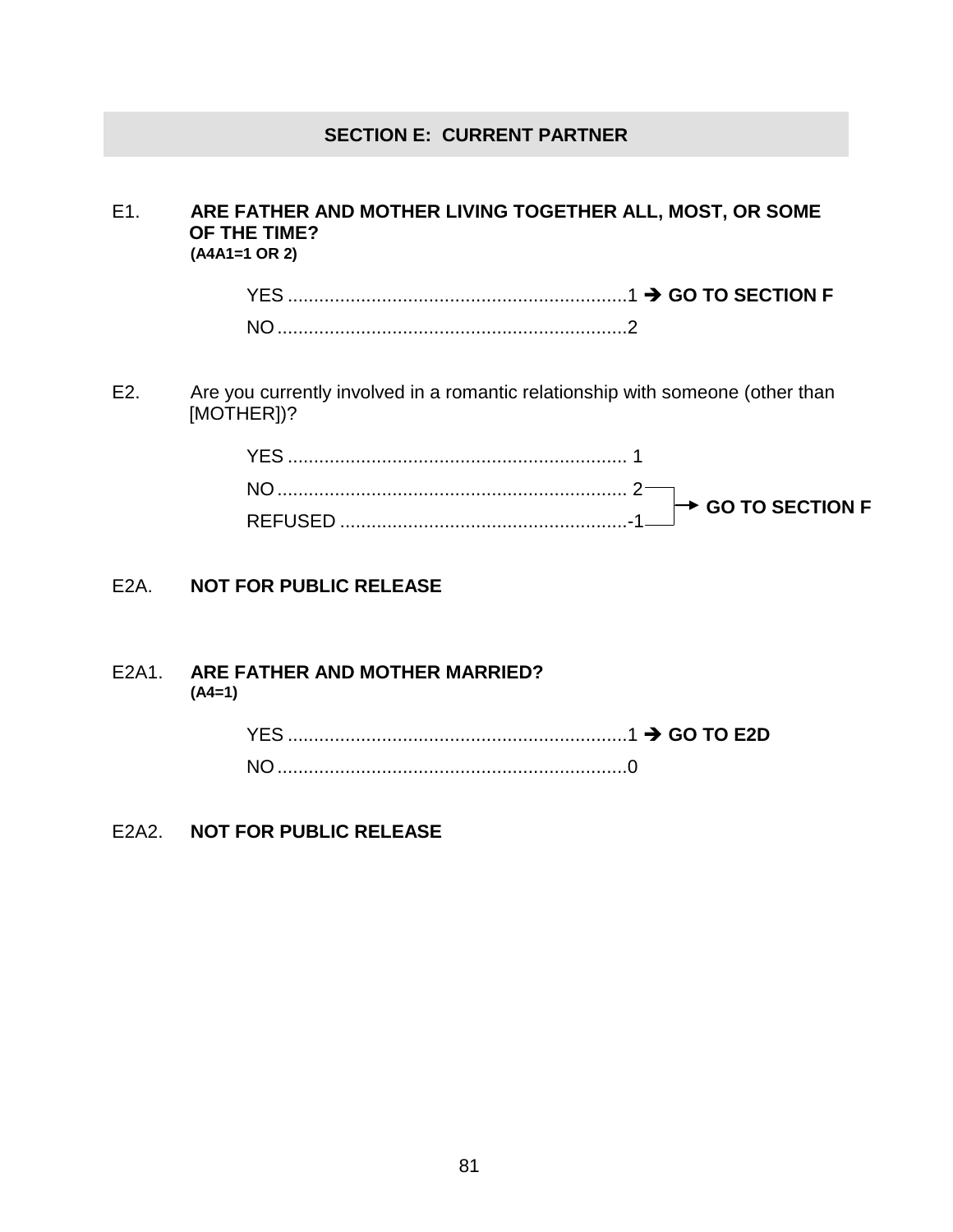E2B. Are you married to (CURRENT PARTNER)?

YES .................................................................1 NO...................................................................2 **GO TO E2D**

E2C. When did you and (CURRENT PARTNER) get married?

|\_\_\_|\_\_\_| / |\_\_\_|\_\_\_|\_\_\_|\_\_\_| MONTH YEAR **(E2C1) (E2C2)**

E2D. Do you and (CURRENT PARTNER) live together most of the time?

YES .................................................................1 NO...................................................................2 **GO TO E2F**

E2E. When did you and (CURRENT PARTNER) start living together?



E2F. And, how long have you and (CURRENT PARTNER) been romantically involved?

|\_\_\_|\_\_\_| YEARS **(E2F1)**

|\_\_\_|\_\_\_| MONTHS **(E2F2)**

### E2G. **CHECK CONTACT SHEET: DID RESPONDENT HAVE A PARTNER AT LAST INTERVIEW?**

| NO. | $\ldots$ GO TO E3 |
|-----|-------------------|

E2H. Is this partner the same partner that you reported (on [DATE OF LAST INTERVIEW]/two years ago)?

| <b>YES</b> |  |
|------------|--|
| <b>NO</b>  |  |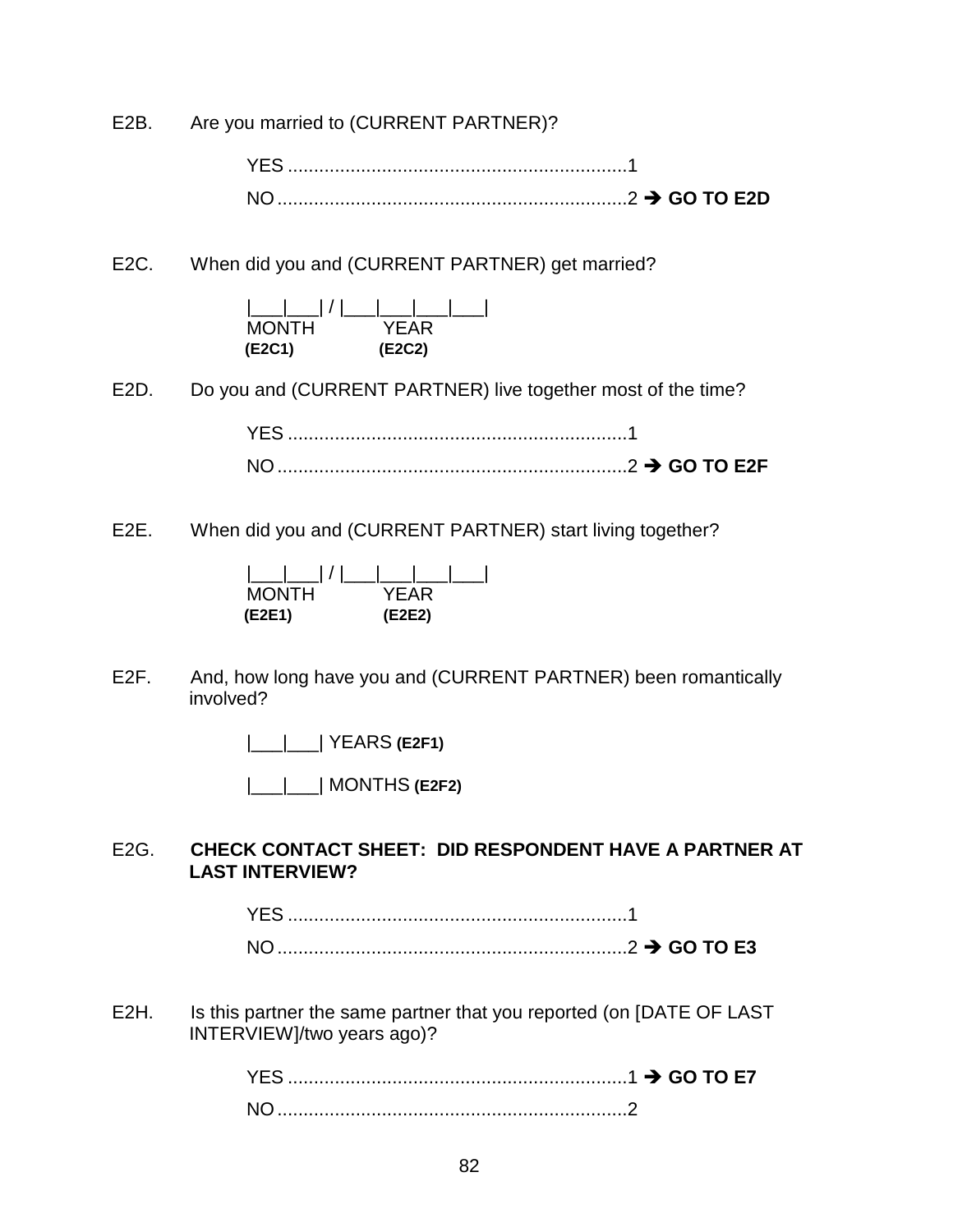E3. Now I'd like to ask you some questions about (CURRENT PARTNER).

First, how old is (CURRENT PARTNER)?

**PROBE:** Your best estimate is fine.

|\_\_\_|\_\_\_| YEARS OLD

| <b>TION'T KNOW</b> | GO TO E5 |
|--------------------|----------|
| <b>REFUSED</b>     |          |

### E4. **NOT FOR PUBLIC RELEASE**

E5. Which of the following best describes (CURRENT PARTNER)'s race? Is (she/he) . . .

| Asian or Pacific Islander, or 3       |  |
|---------------------------------------|--|
| Native American or Alaskan Native?  4 |  |
|                                       |  |
|                                       |  |

E5A. Is (CURRENT PARTNER) of Hispanic or Latino origin or descent?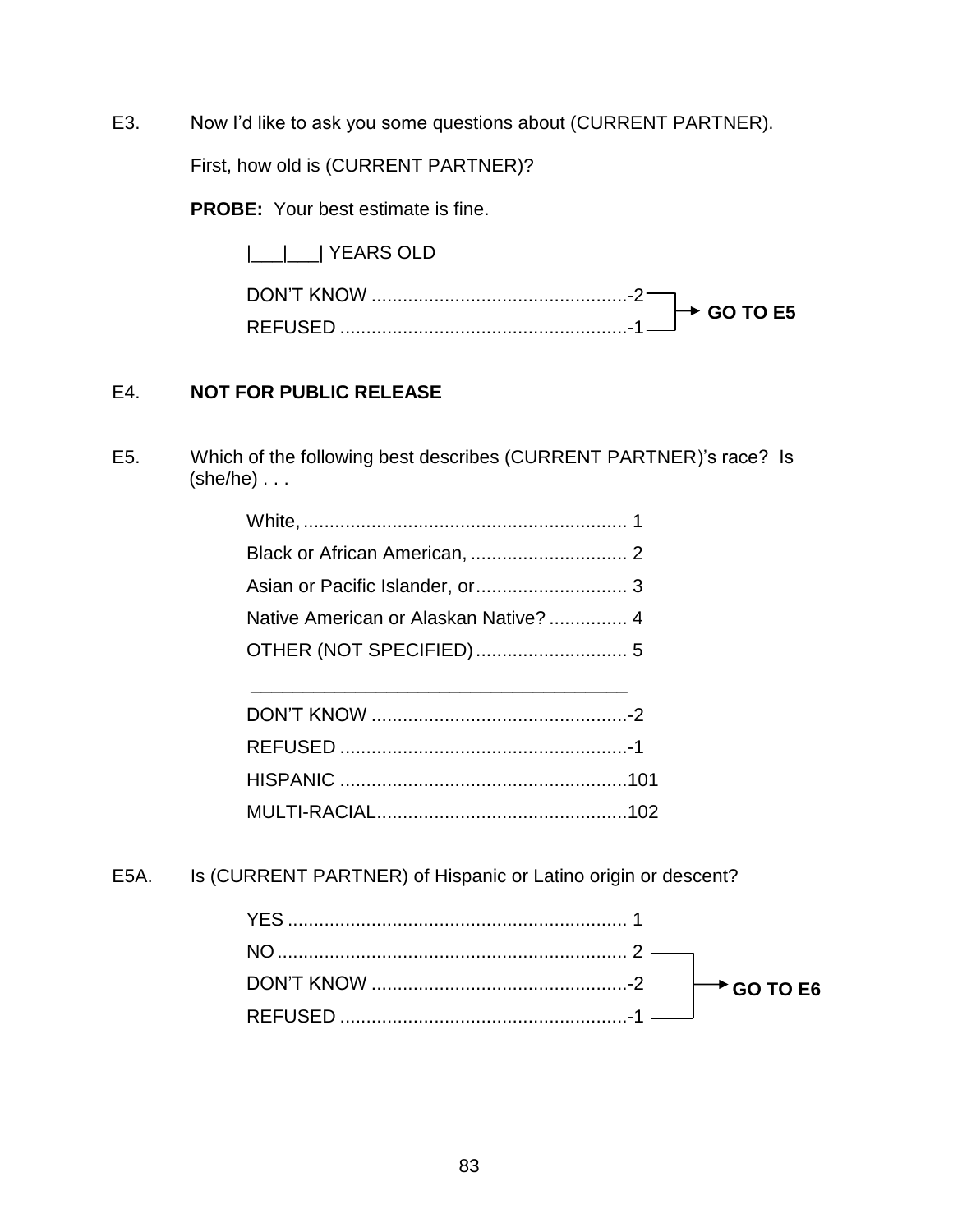E5B. Is (she/he) Mexican, Puerto Rican, Cuban, or Other Hispanic?

| MEXICAN, MEXICAN AMERICAN 1  |  |
|------------------------------|--|
|                              |  |
|                              |  |
| <b>OTHER HISPANIC/LATINO</b> |  |
|                              |  |
|                              |  |
|                              |  |
|                              |  |

E6. What is the highest grade of school (CURRENT PARTNER) has completed, or the highest degree (she/he) has received?

| ELEMENTARY, MIDDLE, OR          |                  |
|---------------------------------|------------------|
|                                 | <b>GRADE</b>     |
| ABE OR GED PROGRAM 4            | <b>COMPLETED</b> |
| NURSING SCHOOL (LPN OR RN)  5   |                  |
| <b>BUSINESS OR SECRETARIAL</b>  |                  |
| VOCATIONAL, TECHNICAL, OR       |                  |
| <b>JUNIOR/COMMUNITY</b>         |                  |
|                                 |                  |
| <b>GRADUATE OR PROFESSIONAL</b> |                  |
|                                 |                  |
| OTHER TYPE OF SCHOOL            |                  |
|                                 |                  |
|                                 |                  |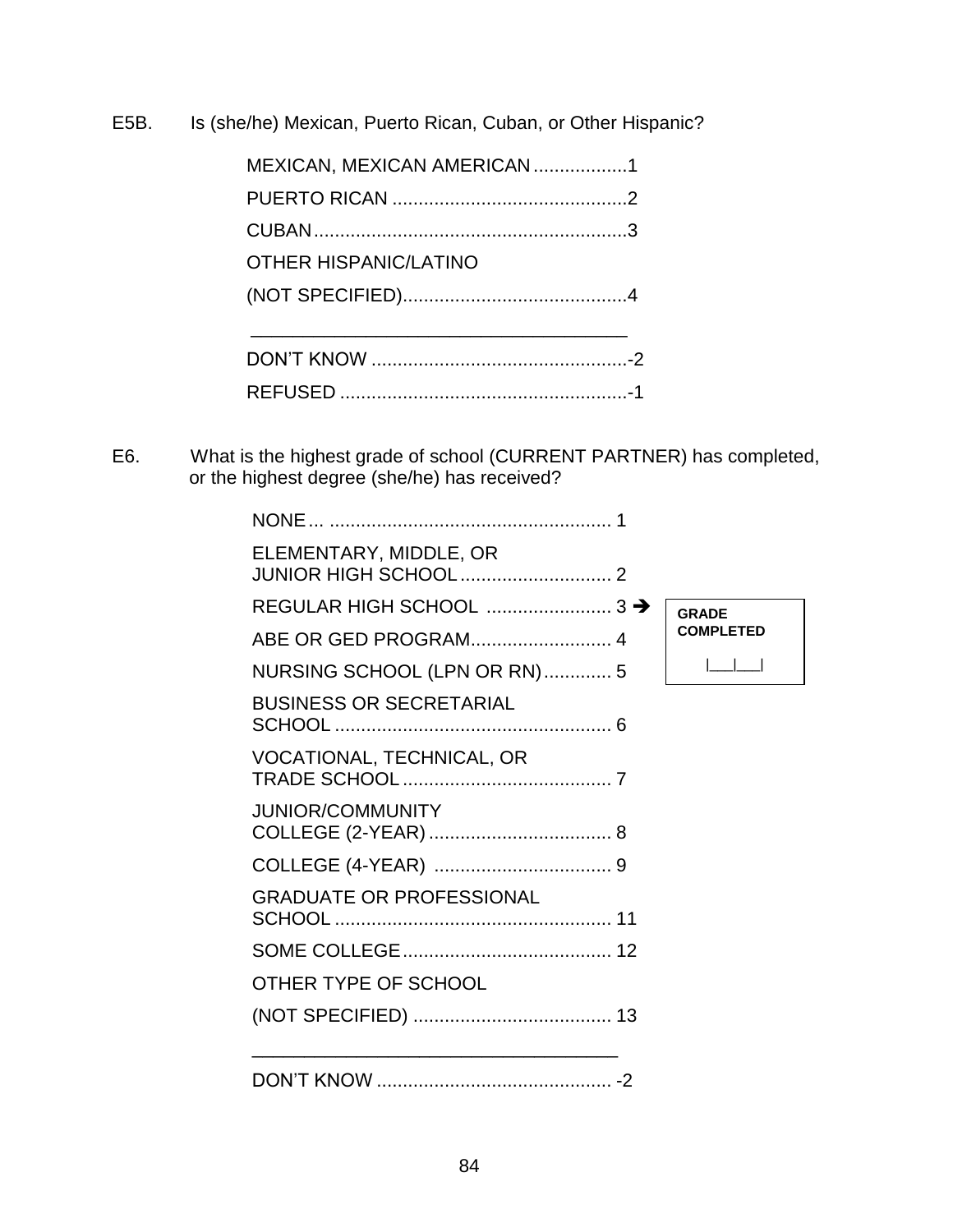E7. What was (CURRENT PARTNER) doing most of last week—working at a regular job, going to school, or something else?

| STAY AT HOME PARENT/HOMEMAKER6                                                                                          |  |
|-------------------------------------------------------------------------------------------------------------------------|--|
|                                                                                                                         |  |
|                                                                                                                         |  |
| the control of the control of the control of the control of the control of the control of the control of the control of |  |
|                                                                                                                         |  |
|                                                                                                                         |  |

E7A. In what month and year did (she/he) last work at a job lasting two consecutive weeks or more, either full or part-time, for which (she/he) received a regular paycheck?

| <b>MONTH</b> | YFAR   |
|--------------|--------|
| (E7A1)       | (E7A2) |

| NEVER WORKED FOR TWO |  |
|----------------------|--|
|                      |  |
|                      |  |
|                      |  |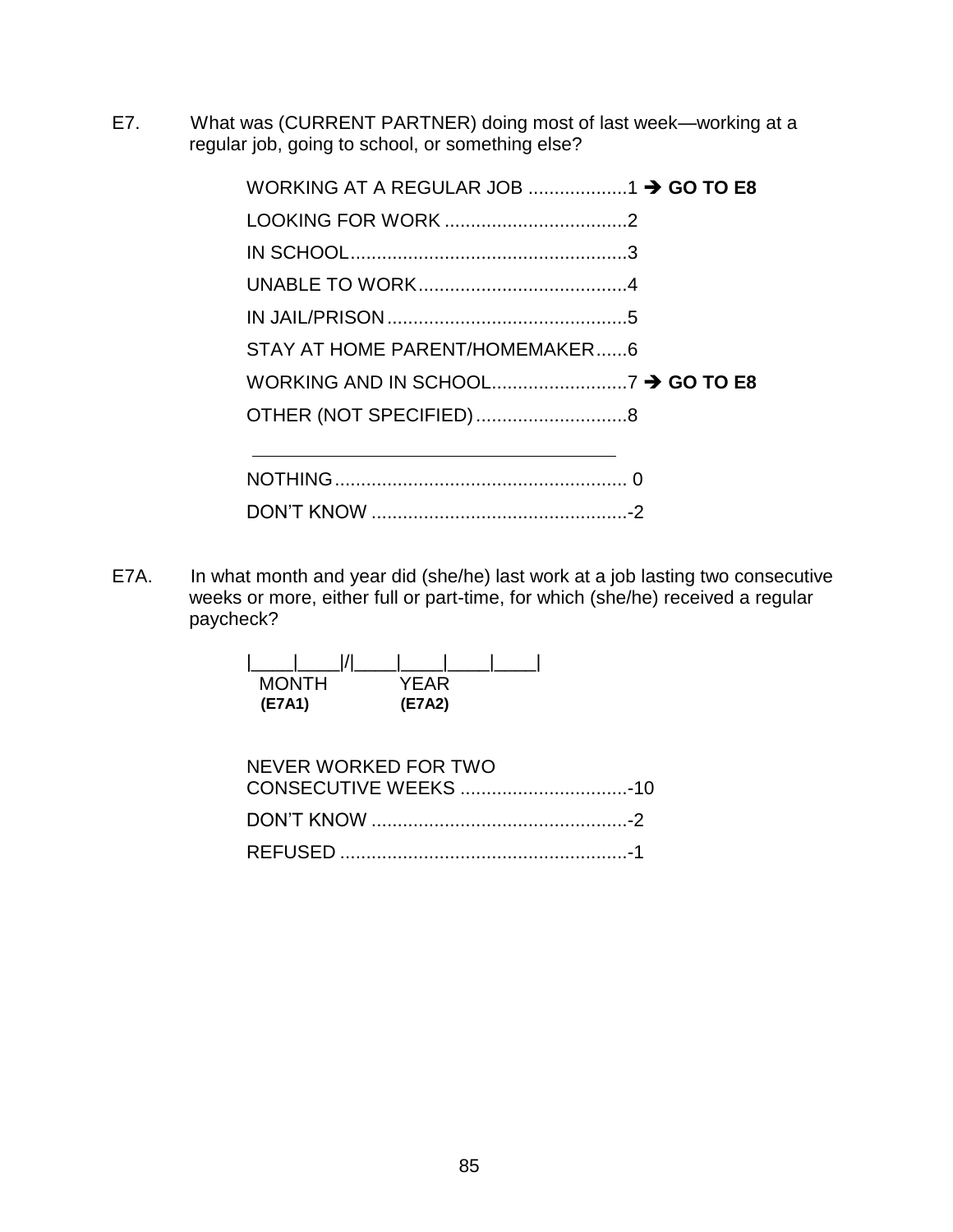E8. Does (CURRENT PARTNER) engage in any activities (, other than regular paid employment,) in order to generate income, or in exchange for meals, clothing, a place to live, or other basic necessities?

E9. Does (CURRENT PARTNER) have any physical or mental health conditions that limit the kind or amount of work (she/he) can do?

E10. Does (CURRENT PARTNER) have problems such as keeping a job or getting along with family and friends because of alcohol or drug use?

E11. Does (CURRENT PARTNER) have any biological children?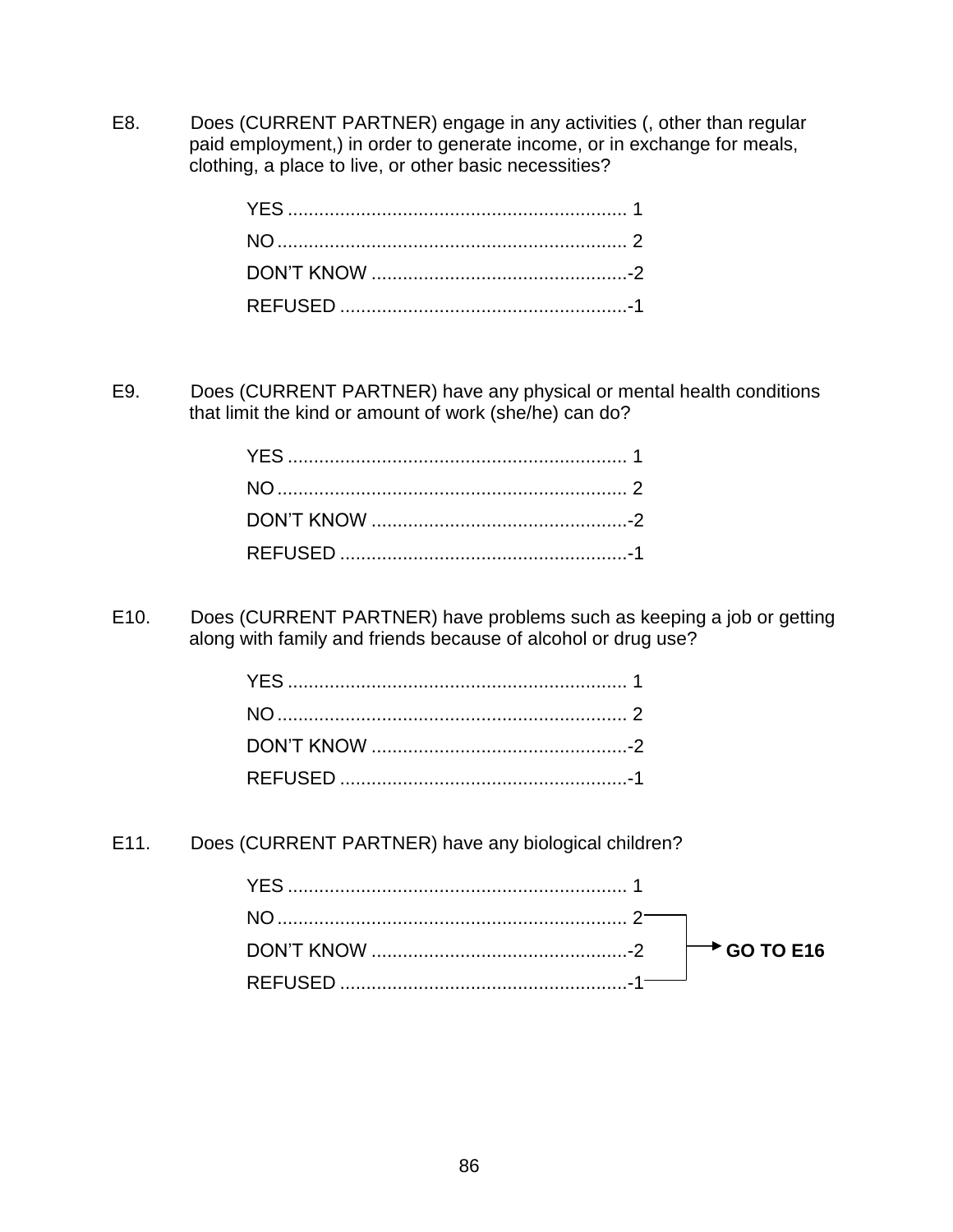E11A. How many biological children does (she/he) have?

|\_\_\_\_|\_\_\_\_| CHILDREN

ONLY ONE CHILD ..........................................1 **GO TO E12**

E11B. How many different men has (CURRENT PARTNER) had biological children with?

|\_\_\_| MEN

DON'T KNOW .................................................-2

### E12. **DO FATHER AND CURRENT PARTNER LIVE TOGETHER? (E2D=1)**

| YF.            |  |
|----------------|--|
| N <sub>O</sub> |  |

E13. (Does this child/Do any of these children) live with you?

| YES            |  |
|----------------|--|
| N <sub>0</sub> |  |

#### E13A. **DOES PARTNER HAVE ONE CHILD? (E11A=1)**

YES .................................................................1 NO...................................................................2 **GO TO E14**

E13B. Does (CURRENT PARTNER) have any biological children who do not reside with you?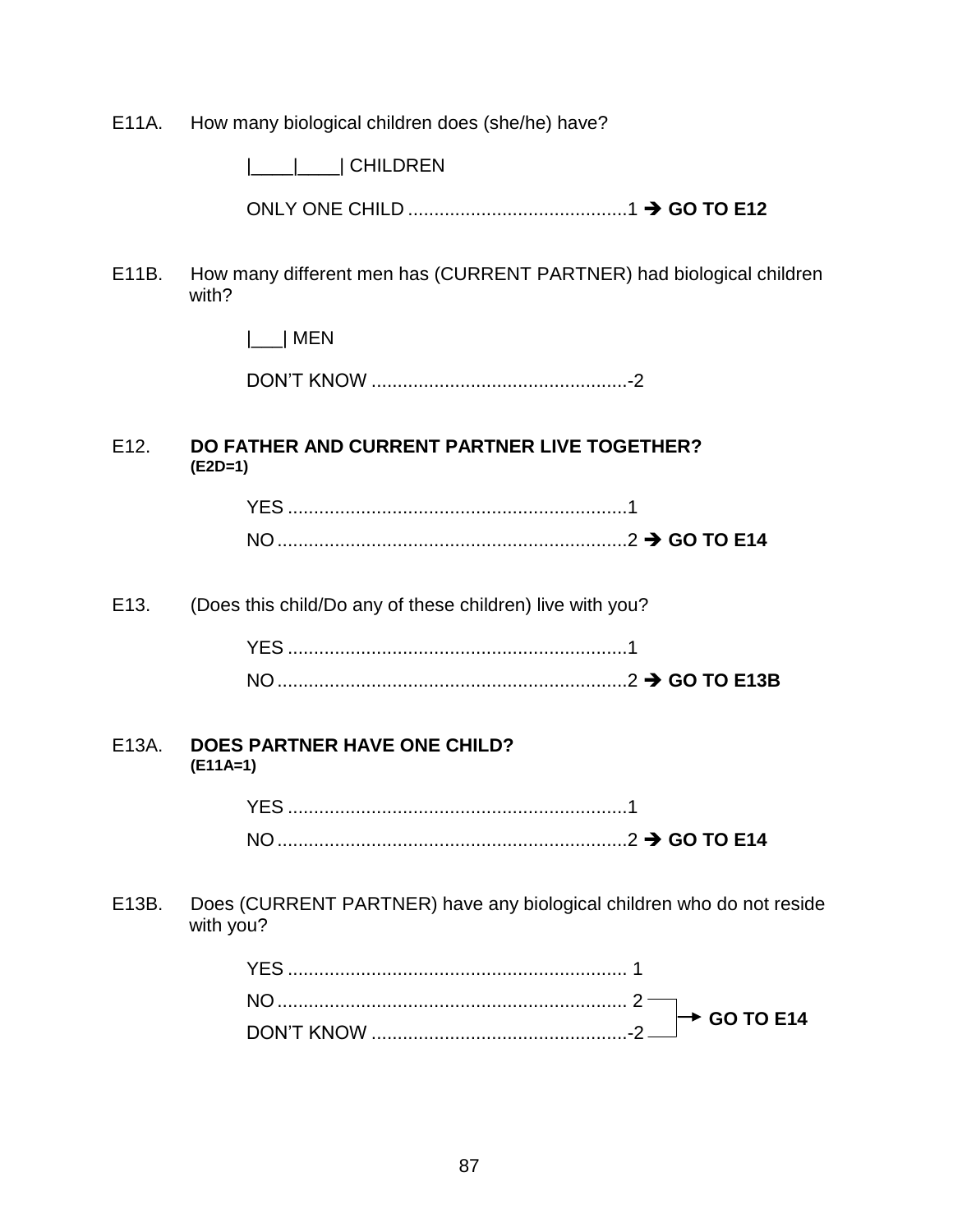E13C. Are any of these non-resident children under 18 years old?

E13D. Does (CURRENT PARTNER) pay child support to any of these non-resident children?

E13E. Does (CURRENT PARTNER) visit (her/his) nonresident children?

### E14. **DOES FATHER HAVE CHILDREN WITH SOMEONE OTHER THAN MOTHER? (ANY A10C=0)**

| <b>YES</b> |  |
|------------|--|
| <b>NO</b>  |  |

# E14A. **NOT FOR PUBLIC RELEASE**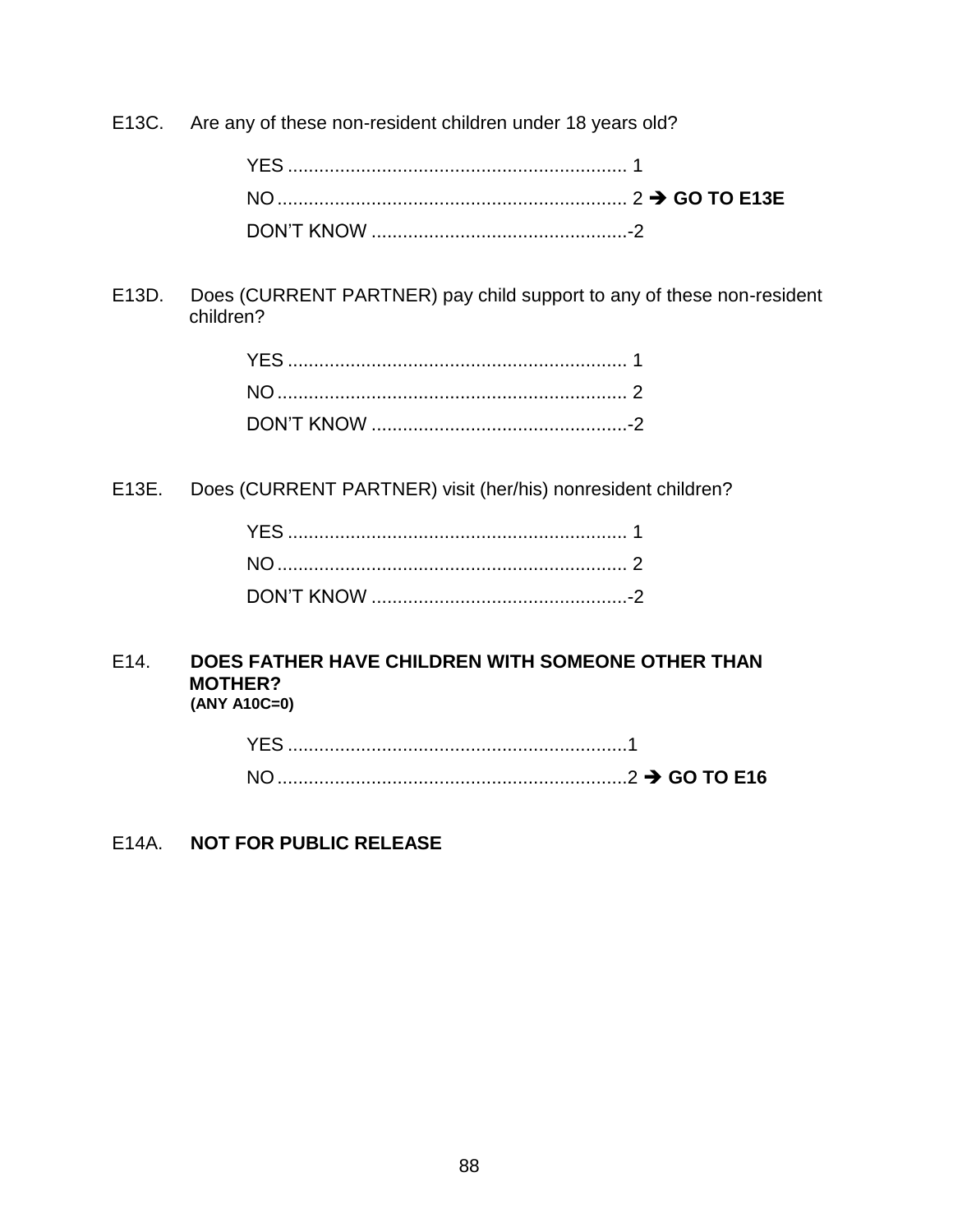E15. Are you the biological father to (this child/any of these children?)

YES .................................................................1 NO...................................................................2

### E16. **DO FATHER AND CURRENT PARTNER LIVE TOGETHER? (E2D=1)**

| <b>YES</b>     |  |
|----------------|--|
| N <sub>O</sub> |  |

### E17. **DOES CHILD LIVE AWAY FROM FATHER? (A2=4)**

| <b>YES</b>     |  |
|----------------|--|
| N <sub>O</sub> |  |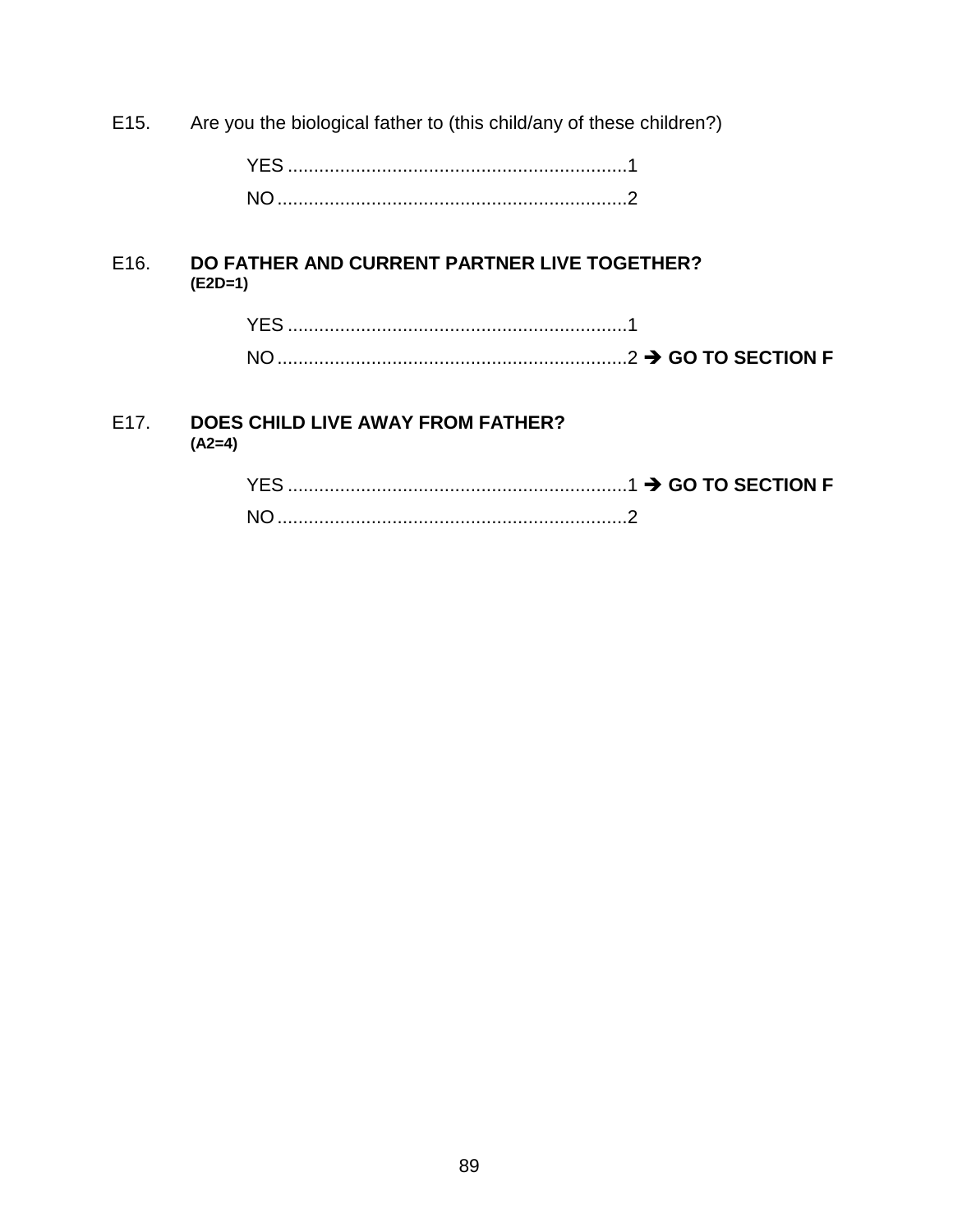E18. Now I would like to ask you some questions about things (CURRENT PARTNER) may do with (CHILD).

> Please tell me how many days a week (she/he) does this activity in a typical week.

How many days a week does (she/he) (READ ITEM)?

# **RECORD "NEVER" AS "0".**

|       |                                                                                                          |                |              |                | <b>DAYS PER WEEK</b> |                |   |   |                | <b>DON'T</b><br><b>KNOW</b> |
|-------|----------------------------------------------------------------------------------------------------------|----------------|--------------|----------------|----------------------|----------------|---|---|----------------|-----------------------------|
| E18A. | Sing songs or nursery<br>rhymes with (CHILD)  0                                                          |                | $\mathbf{1}$ | 2              | 3                    | $\overline{4}$ | 5 | 6 | $\overline{7}$ | $-2$                        |
| E18B. | Read stories to (CHILD)  0                                                                               |                | $\mathbf{1}$ | 2              | 3                    | $\overline{4}$ | 5 | 6 | $\overline{7}$ | $-2$                        |
| E18C. | Tell stories to (him/her) 0                                                                              |                | $\mathbf{1}$ | 2              | 3                    | $\overline{4}$ | 5 | 6 | $\overline{7}$ | $-2$                        |
| E18D. | Play inside with toys such<br>as blocks or legos with                                                    |                | $\mathbf{1}$ | 2 <sup>7</sup> | 3                    | $\overline{4}$ | 5 | 6 | $\overline{7}$ | $-2$                        |
| E18E. | Tell (CHILD) that (she/he)<br>appreciated something                                                      |                | $\mathbf{1}$ | $2^{\circ}$    | $\mathbf{3}$         | $\overline{4}$ | 5 | 6 | $\overline{7}$ | $-2$                        |
| E18F. | Play outside in the yard,<br>park, or playground with                                                    |                | $\mathbf{1}$ | 2              | 3                    | $\overline{4}$ | 5 | 6 | $\overline{7}$ | $-2$                        |
| E18G. | Take (CHILD) on an outing<br>such as shopping, or to a<br>restaurant, church,<br>museum, or to a special |                | $\mathbf{1}$ | 2              | 3                    | $\overline{4}$ | 5 | 6 | 7              | -2                          |
| E18H. | Watch TV or a video<br>together                                                                          | $\overline{0}$ | $\mathbf{1}$ | 2              | 3                    | $\overline{4}$ | 5 | 6 | 7              | -2                          |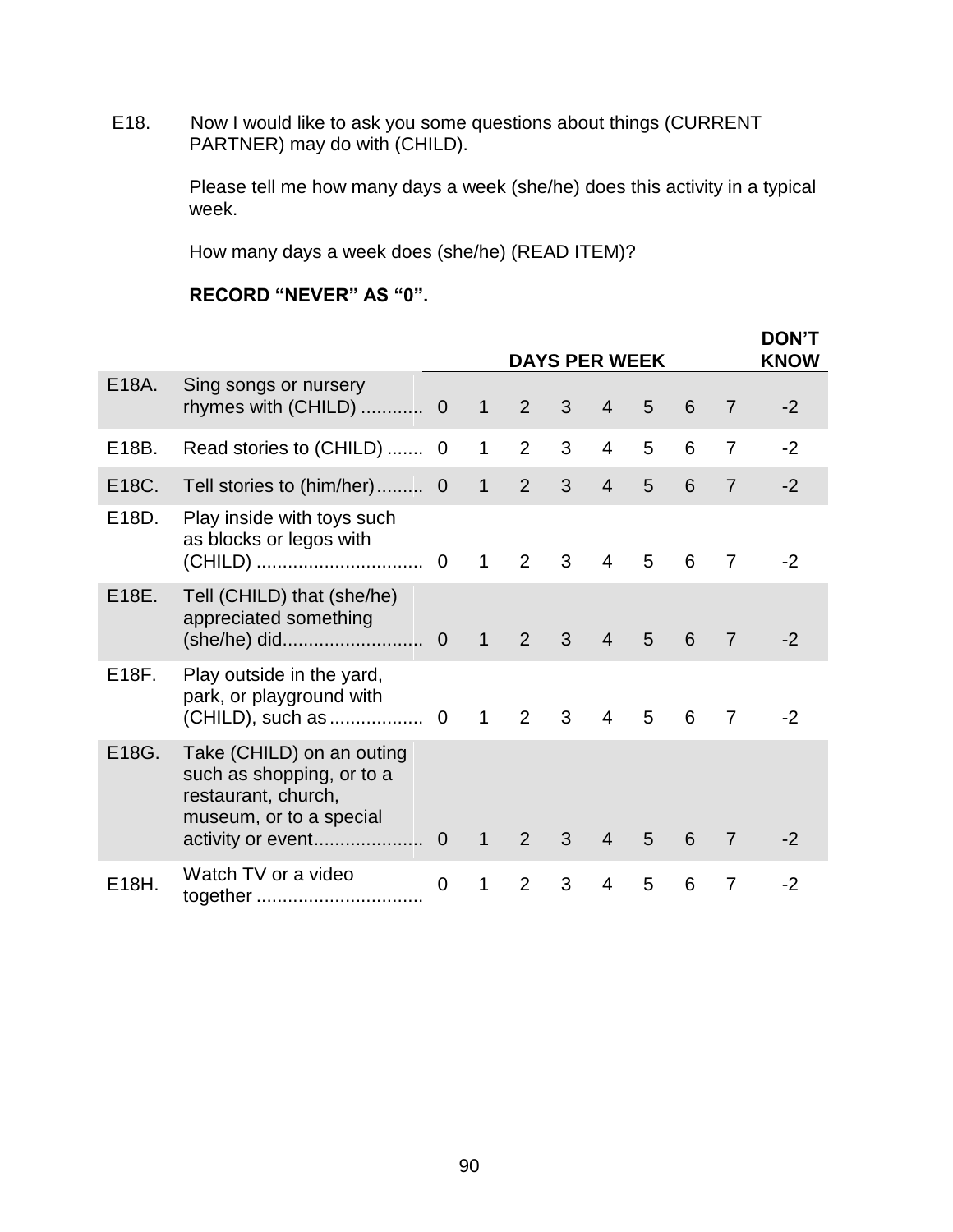E18I. Please think about the kind of parent you feel that (CURRENT PARTNER) is to (CHILD). Would you say that (she/he) is . . .

E19. Sometimes children behave pretty well and sometimes they don't. In the past month, has (CURRENT PARTNER) spanked (CHILD) because (he/she) was misbehaving or acting up?

| <b>NO</b> |  |
|-----------|--|

E19A. Did (CURRENT PARTNER) do this . . .

| A few times this past month, or 3 |  |
|-----------------------------------|--|
|                                   |  |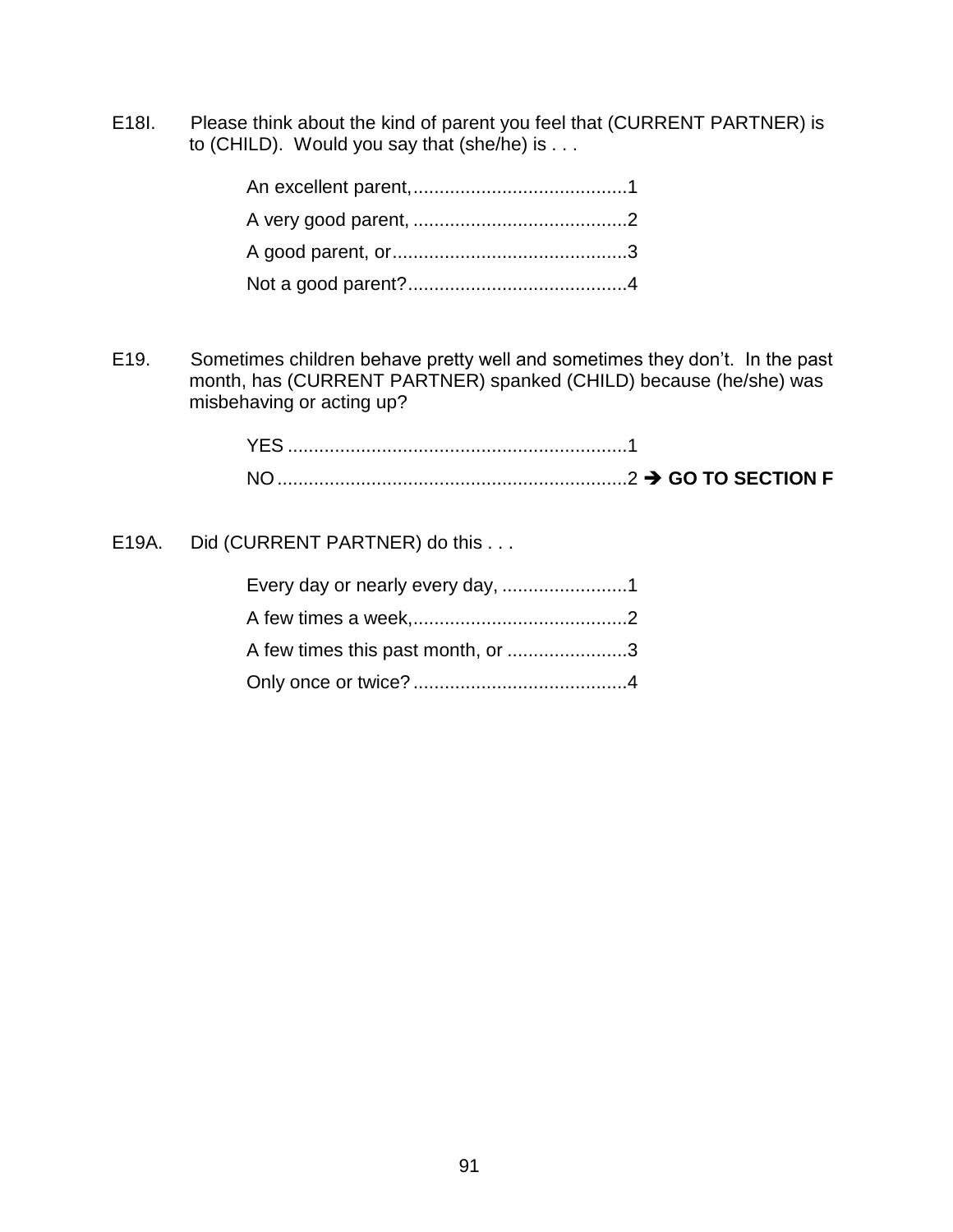### **SECTION F: DEMOGRAPHICS**

F1. Not including yourself, how many people are currently living with you? (**IF RESPONDENT NOT IN JAIL, SHELTER, OR HOMELESS, READ:** Please include people who sleep in (your/this) home most nights.)

|\_\_\_|\_\_\_| PEOPLE

| RESPONDENT LIVES IN JAIL $\ldots$ $\ldots$ $\ldots$ $\ldots$ $\ldots$ $\ldots$ $\ldots$ $\rightarrow$ GO TO F3 |  |
|----------------------------------------------------------------------------------------------------------------|--|
| RESPONDENT LIVES IN A SHELTER                                                                                  |  |

#### **HOUSEHOLD GRID INSTRUCTIONS:**

F2A. I'd like to make a list of these (NUMBER) people who currently live (in your household/with you).

#### **PUT THE NAMES IN COLUMN "NAME" IN THE GRID.**

**IF ONLY ONE PERSON:** What is the person's first name or initials?

**IF MORE THAN ONE PERSON:** Please tell me the first names of everyone currently living (in your household/with you), starting with the oldest and ending with the youngest. Please do not include yourself.

**PROBE IF RESPONDENT IS HESITANT:** Initials are fine, I just need to have some way to refer to them.

What is the name of the next oldest person who usually lives (here/with you)?

#### **CONTINUE UNTIL YOU HAVE FINISHED COLLECTING ALL NAMES.**

**IF NECESSARY, RECONCILE NUMBER OF PEOPLE IN HOUSEHOLD IN F1 WITH NUMBER OF PEOPLE LISTED:** You told me there are (NUMBER) of people living (in the household/with you), and you have given me (NUMBER) names. Please tell me which I should correct.

#### **ASK F2B-F2F FOR EACH PERSON LISTED IN COLUMN A.**

- F2B. **CODE WITHOUT ASKING IF OBVIOUS:** Is (PERSON) male or female?
- F2C. What is (his/her) age? **ROUND AGE OF CHILDREN BETWEEN 6 MONTHS AND A YEAR TO "01". ROUND CHILDREN BETWEEN BIRTH AND 5 MONTHS TO "00".**

**CODE EXACT AGE IF GIVEN. IF DON'T KNOW OR REFUSED, ASK:** Is (PERSON) . . .

- F2D. What is (his/her) relationship to you?
- F2E. **IF PERSON IS RESPONDENT'S CHILD, ASK:** Is (MOTHER) the mother of this child?
- F2F. I**F PERSON IS 16 OR OLDER, ASK:** Is (PERSON) currently working?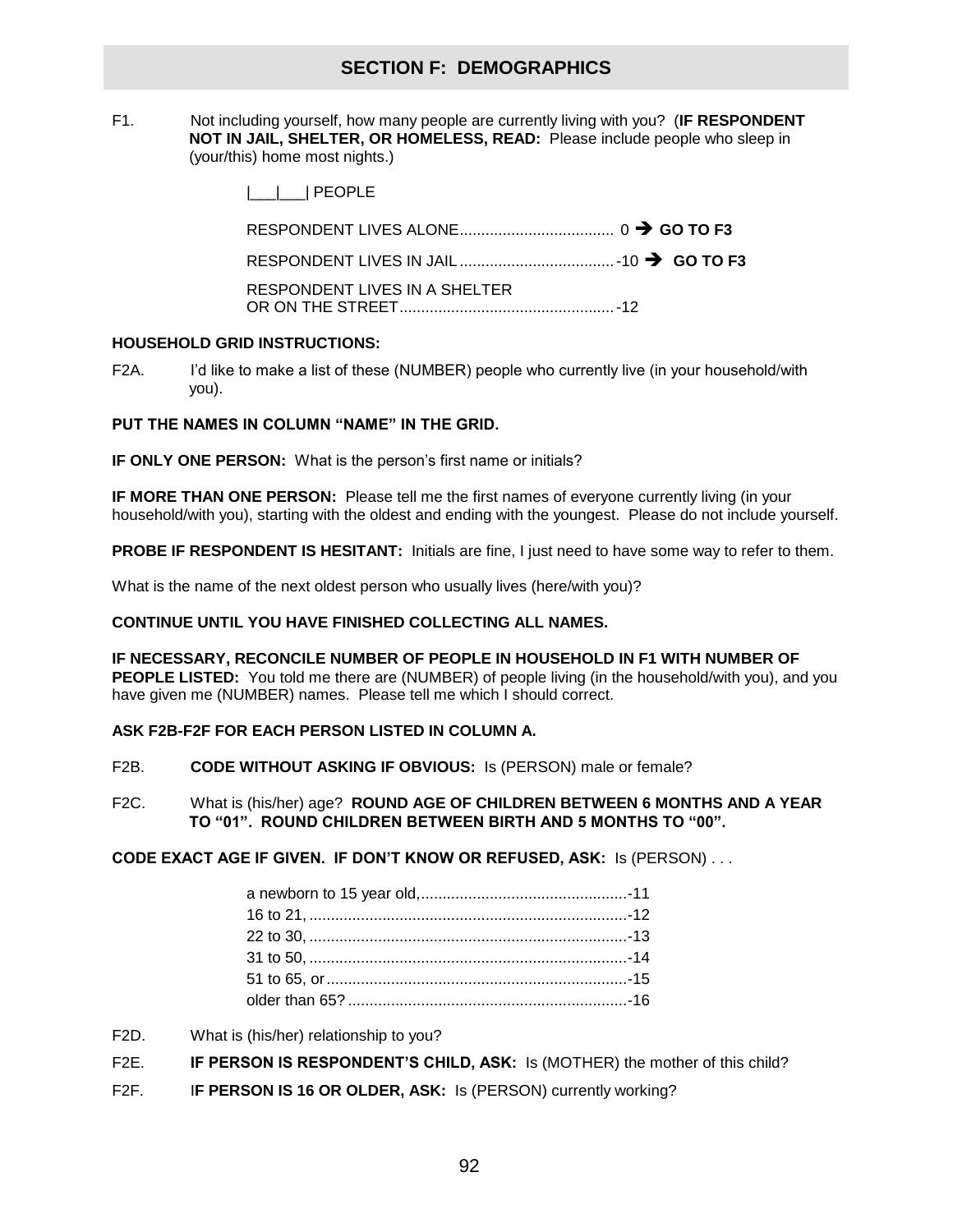|              | <b>F2B.</b><br><b>GENDER</b>                                                               | <b>F2C.</b><br><b>AGE</b> | <b>F2D.</b><br><b>RELATIONSHIP</b>                                                                                                                                                                                                                                                                                     |              | <b>F2E.</b>                                                                             |              | <b>F2F.</b><br><b>EMPLOYED</b>                             |
|--------------|--------------------------------------------------------------------------------------------|---------------------------|------------------------------------------------------------------------------------------------------------------------------------------------------------------------------------------------------------------------------------------------------------------------------------------------------------------------|--------------|-----------------------------------------------------------------------------------------|--------------|------------------------------------------------------------|
|              | <b>CODE WITHOUT</b><br><b>ASKING, IF</b><br><b>KNOWN</b><br>Is (PERSON)<br>male or female? | What is<br>(his/her) age? | What is (his/her) relationship to you?<br><b>CODE WITHOUT ASKING, IF KNOWN</b><br><b>GRANDMOTHER OF</b><br>RESPONDENT  10<br>PARTNER/(BOY/GIRLFRIEND)2<br><b>GRANDFATHER OF</b><br>RESPONDENT'S MOTHER3<br>RESPONDENT  11<br>RESPONDENT'S FATHER  4<br>AUNT/UNCLE  12<br>NOT-RELATED ADULT  14<br>NOT-RELATED CHILD 15 |              | <b>IF PERSON</b><br>IS A CHILD:<br>Is (MOTHER) the<br>mother of this<br>(child/person)? |              | IF AGE=16<br>OR OLDER<br>Is (PERSON)<br>currently working? |
| <b>MALE</b>  | <b>FEMALE</b>                                                                              | <b>AGE</b>                | ADOPTED CHILD  16<br>SIBLING (BROTHER/SISTER)  9<br>NIECE/NEPHEW  17<br>GRANDCHILD 18                                                                                                                                                                                                                                  | <b>YES</b>   | <b>NO</b>                                                                               | <b>YES</b>   | <b>NO</b>                                                  |
|              | <b>Circle One</b>                                                                          |                           |                                                                                                                                                                                                                                                                                                                        |              | <b>Circle One</b>                                                                       |              | <b>Circle One</b>                                          |
| $\mathbf{1}$ | 2                                                                                          | YRS                       | CODE                                                                                                                                                                                                                                                                                                                   | $\mathbf{1}$ | 2                                                                                       | $\mathbf{1}$ | 2                                                          |
| $\mathbf{1}$ | 2                                                                                          | ∣ YRS                     | CODE                                                                                                                                                                                                                                                                                                                   | $\mathbf{1}$ | 2                                                                                       | $\mathbf{1}$ | 2                                                          |
| $\mathbf{1}$ | 2                                                                                          | YRS                       | CODE                                                                                                                                                                                                                                                                                                                   | $\mathbf{1}$ | 2                                                                                       | $\mathbf{1}$ | $\overline{2}$                                             |
| $\mathbf{1}$ | 2                                                                                          | YRS                       | <b>CODE</b>                                                                                                                                                                                                                                                                                                            | $\mathbf{1}$ | 2                                                                                       | $\mathbf{1}$ | $\overline{2}$                                             |
| $\mathbf{1}$ | $\overline{2}$                                                                             | YRS                       | CODE                                                                                                                                                                                                                                                                                                                   | $\mathbf{1}$ | 2                                                                                       | $\mathbf{1}$ | $\overline{2}$                                             |
| $\mathbf{1}$ | 2                                                                                          | YRS                       | CODE                                                                                                                                                                                                                                                                                                                   | $\mathbf{1}$ | 2                                                                                       | $\mathbf{1}$ | $\overline{2}$                                             |
| $\mathbf{1}$ | 2                                                                                          | YRS                       | CODE                                                                                                                                                                                                                                                                                                                   | $\mathbf{1}$ | 2                                                                                       | $\mathbf{1}$ | 2                                                          |
| $\mathbf{1}$ | 2                                                                                          | YRS                       | CODE                                                                                                                                                                                                                                                                                                                   | 1            | 2                                                                                       | $\mathbf{1}$ | $\overline{2}$                                             |
| $\mathbf{1}$ | 2                                                                                          | YRS                       | CODE                                                                                                                                                                                                                                                                                                                   | $\mathbf{1}$ | 2                                                                                       | $\mathbf{1}$ | $\overline{2}$                                             |
| 1            | 2                                                                                          | $\Box$ YRS                | <b>CODE</b>                                                                                                                                                                                                                                                                                                            | $\mathbf{1}$ | 2                                                                                       | $\mathbf{1}$ | 2                                                          |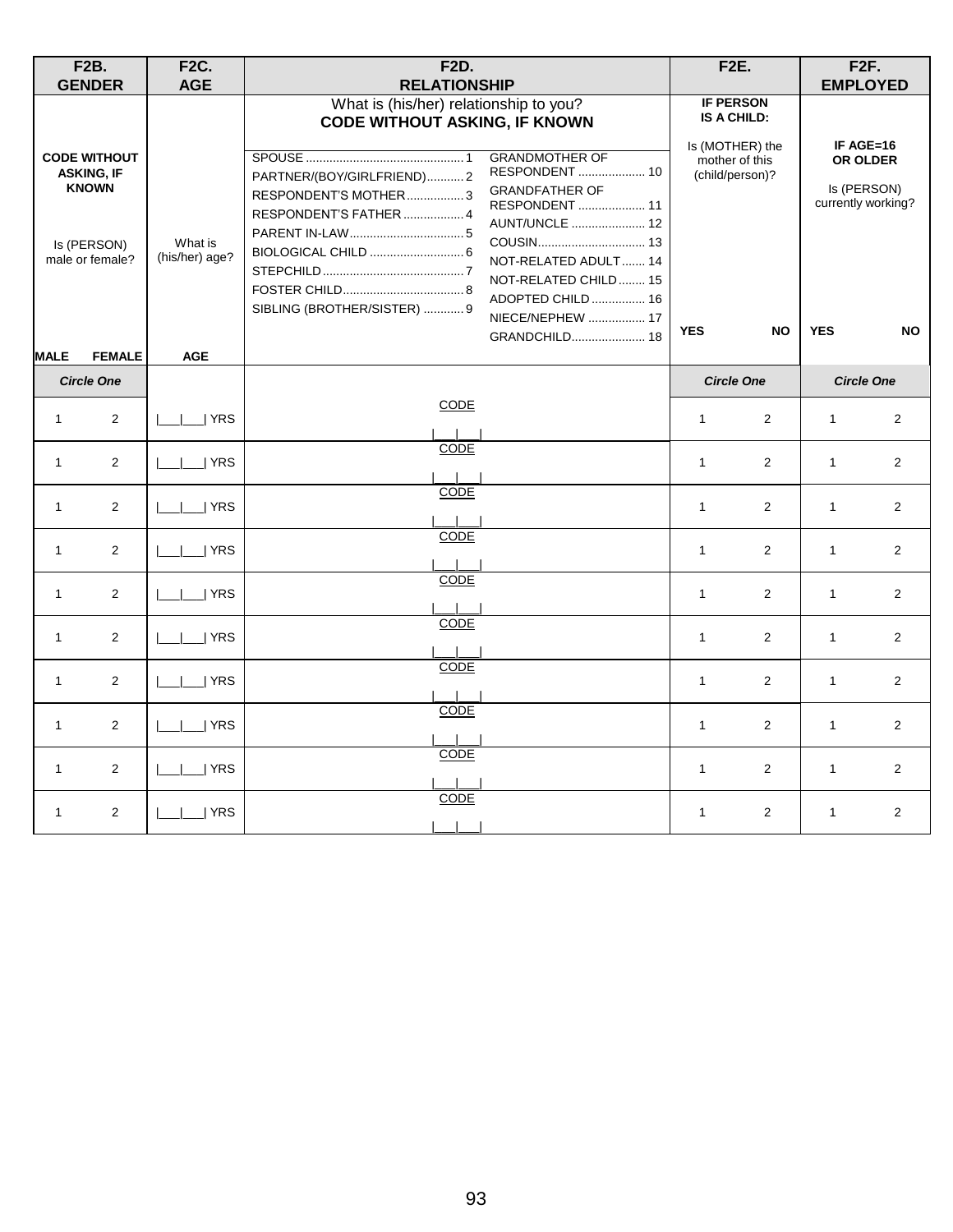### **SECTION H: FATHER'S FAMILY BACKGROUND AND SUPPORT**

Next, I have a few questions about your parents, your background, and the help you can get from other people.

### H0. **WAS FATHER INTERVIEWED AT EITHER 12 MONTHS OR 36 MONTHS? (CHECK CONTACT SHEET FOR PREVIOUS FOLLOW-UP INTERVIEW STATUS)**

| YES. |  |
|------|--|
| NC   |  |

### H0A. **WAS FATHER INTERVIEWED AT BASELINE? (CHECK CONTACT SHEET FOR BASELINE STATUS)**

### H0B. **NOT FOR PUBLIC RELEASE**

H0C. Which of the following best describes your race? Is it . . .

| Asian or Pacific Islander, or3       |  |
|--------------------------------------|--|
| Native American or Alaskan Native? 4 |  |
| OTHER (NOT SPECIFIED)5               |  |
|                                      |  |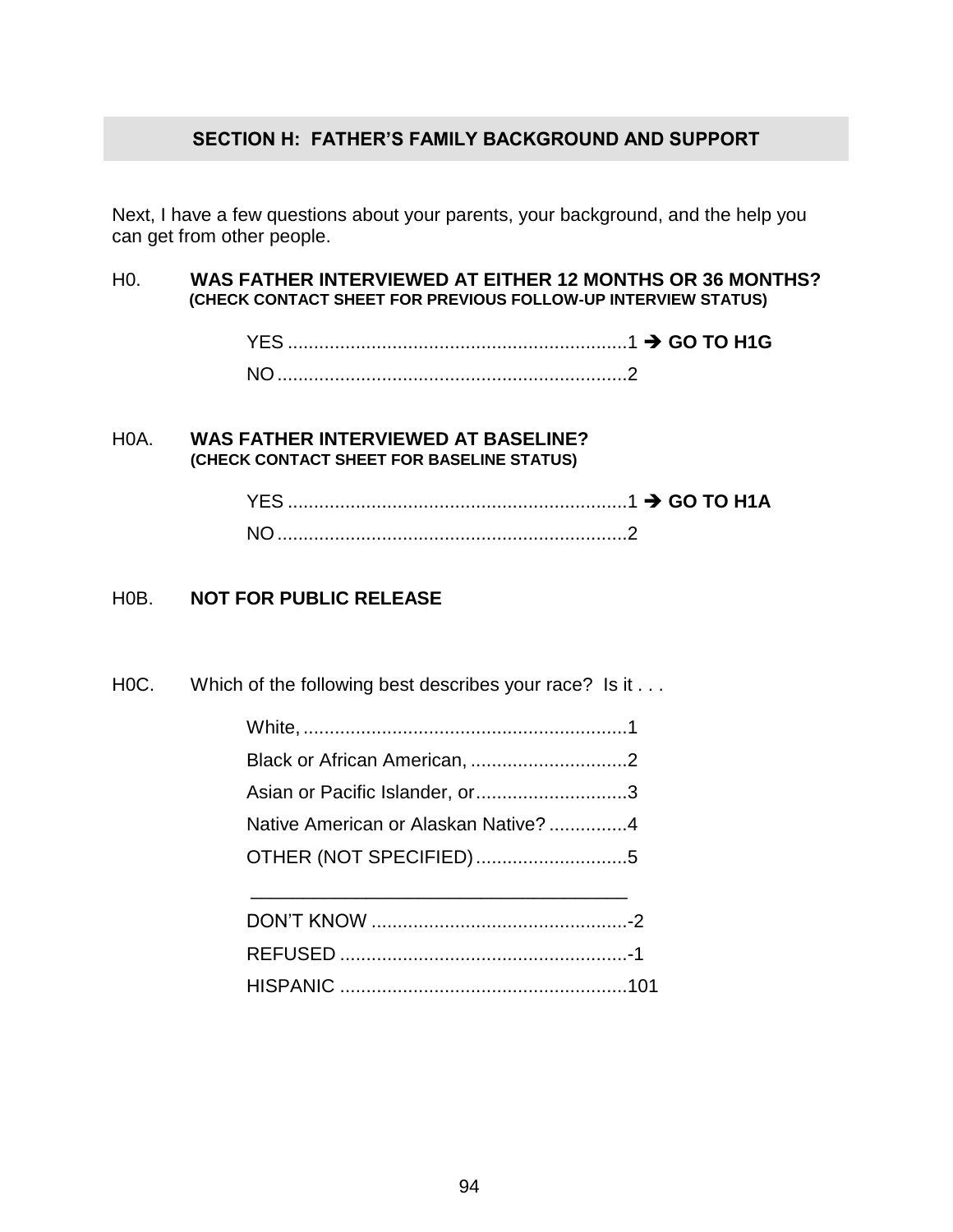HOD. Are you of Hispanic or Latino origin or descent?

HOE. Are you Mexican, Puerto Rican, Cuban, or Other Hispanic?

| MEXICAN, MEXICAN AMERICAN 1  |  |
|------------------------------|--|
|                              |  |
|                              |  |
| <b>OTHER HISPANIC/LATINO</b> |  |
|                              |  |
|                              |  |
|                              |  |
|                              |  |

HOF. Were you living with both biological parents when you were age 15?

H<sub>1</sub>A. In what country or territory was your father born?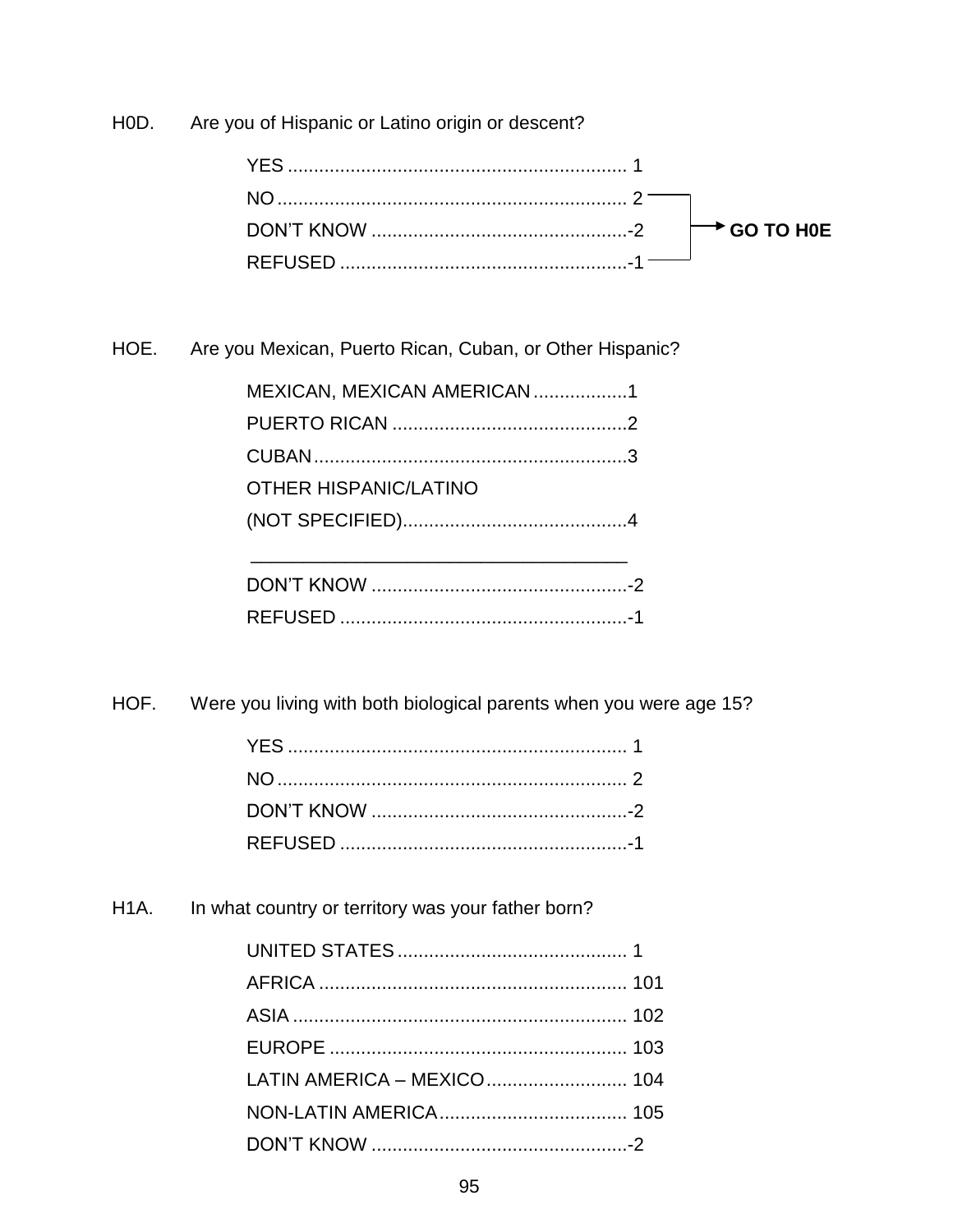H<sub>1</sub>B. In what country or territory was your mother born?

| LATIN AMERICA - MEXICO  104 |  |
|-----------------------------|--|
|                             |  |
|                             |  |

#### WERE BOTH PARENTS BORN IN THE UNITED STATES?  $H1C.$  $(H1A=1 AND H1B=1)$

H<sub>1</sub>D. Are you a United States citizen?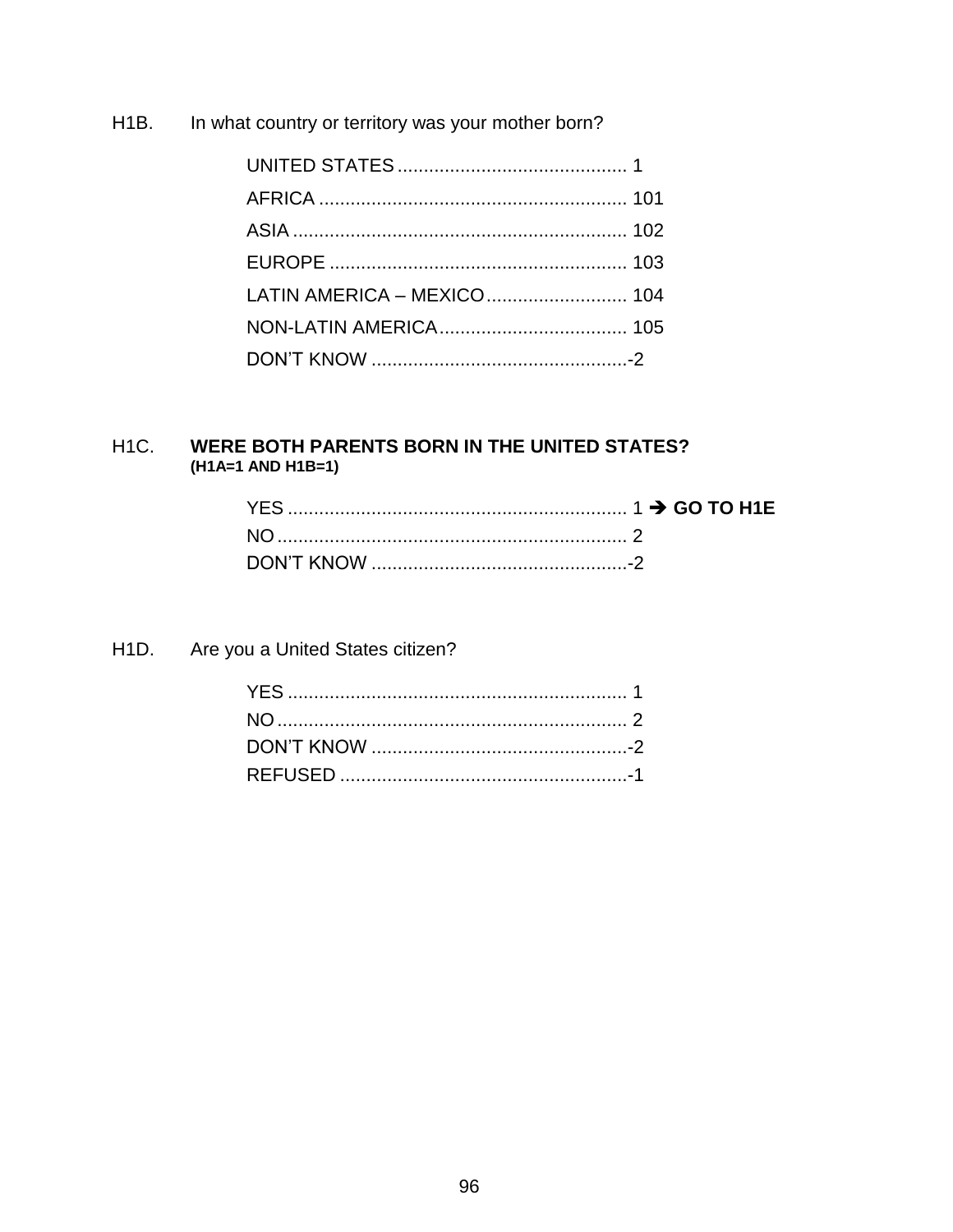H1E. What is the highest grade of school that your biological mother completed?

| <b>NONE</b>                                |                   |  |
|--------------------------------------------|-------------------|--|
| ELEMENTARY, MIDDLE, OR                     |                   |  |
| REGULAR HIGH SCHOOL 3→                     | <b>GRADE</b>      |  |
|                                            | <b>COMPLETED:</b> |  |
| NURSING SCHOOL (LPN OR RN)5                |                   |  |
| <b>BUSINESS OR SECRETARIAL</b>             |                   |  |
| VOCATIONAL, TECHNICAL, OR                  |                   |  |
| <b>JUNIOR/COMMUNITY</b>                    |                   |  |
|                                            |                   |  |
| <b>GRADUATE OR PROFESSIONAL</b>            |                   |  |
|                                            |                   |  |
| OTHER TYPE OF<br>SCHOOL (NOT SPECIFIED) 13 |                   |  |
|                                            |                   |  |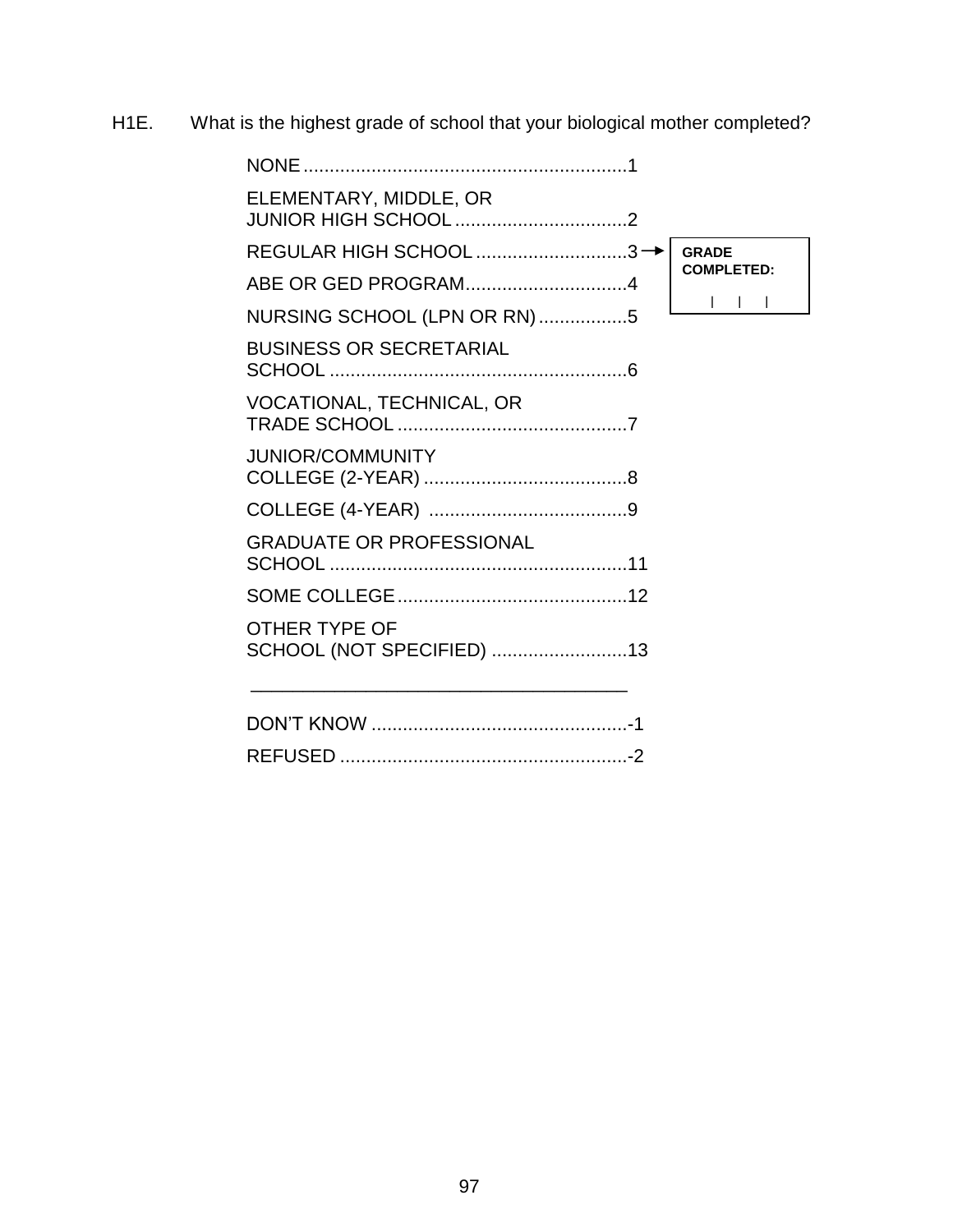H1F. What is the highest grade of school that your biological father completed?

|                   | ELEMENTARY, MIDDLE, OR                                                               |                                  |
|-------------------|--------------------------------------------------------------------------------------|----------------------------------|
|                   | REGULAR HIGH SCHOOL 3→                                                               | <b>GRADE</b><br><b>COMPLETED</b> |
|                   | ABE OR GED PROGRAM4                                                                  |                                  |
|                   | NURSING SCHOOL (LPN OR RN)5                                                          |                                  |
|                   | <b>BUSINESS OR SECRETARIAL</b>                                                       |                                  |
|                   | VOCATIONAL, TECHNICAL, OR                                                            |                                  |
|                   | <b>JUNIOR/COMMUNITY</b>                                                              |                                  |
|                   |                                                                                      |                                  |
|                   | <b>GRADUATE OR PROFESSIONAL</b>                                                      |                                  |
|                   |                                                                                      |                                  |
|                   | OTHER TYPE OF<br>SCHOOL (NOT SPECIFIED) 13                                           |                                  |
|                   |                                                                                      |                                  |
|                   |                                                                                      |                                  |
| H <sub>1</sub> G. | (Now I have a few questions about your parents.)<br>Are both of your parents living? |                                  |
|                   |                                                                                      |                                  |
|                   |                                                                                      |                                  |
|                   |                                                                                      | GO TO H1I                        |
|                   | NO, BOTH PARENTS DECEASED  4                                                         |                                  |
|                   |                                                                                      | <b>GO TO H1M</b>                 |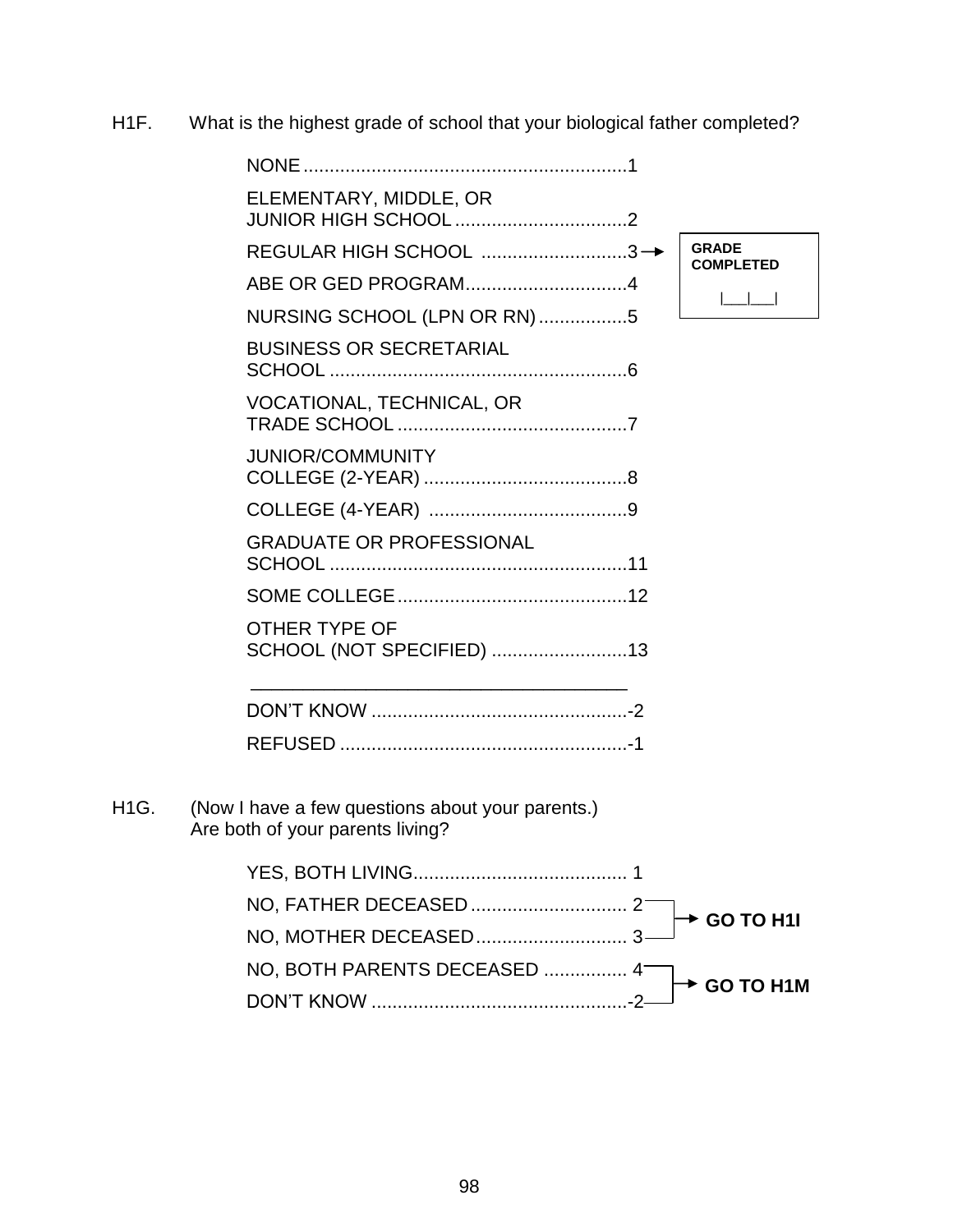H1H. Are your parents currently living together?

H1I. How do you get along with your (parents/mother/father)? Would you say you get along . . .

### **IF ONLY ONE PARENT LIVING, CODE FOR THE LIVING PARENT**

| <b>FATHER HAS NO CONTACT WITH/NEVER</b> |  |
|-----------------------------------------|--|

### H1J. **DOES FATHER HAVE ANY TYPE OF RELATIONSHIP WITH MOTHER? (A4=1, 2, 3, 4, OR 5)**

H1K. How well does (MOTHER) get along with your (parents/mother/father)? Would you say she gets along with them . . .

| MOTHER HAS NO CONTACT WITH/NEVER<br>SEES FATHER'S PARENT(S)10 |  |
|---------------------------------------------------------------|--|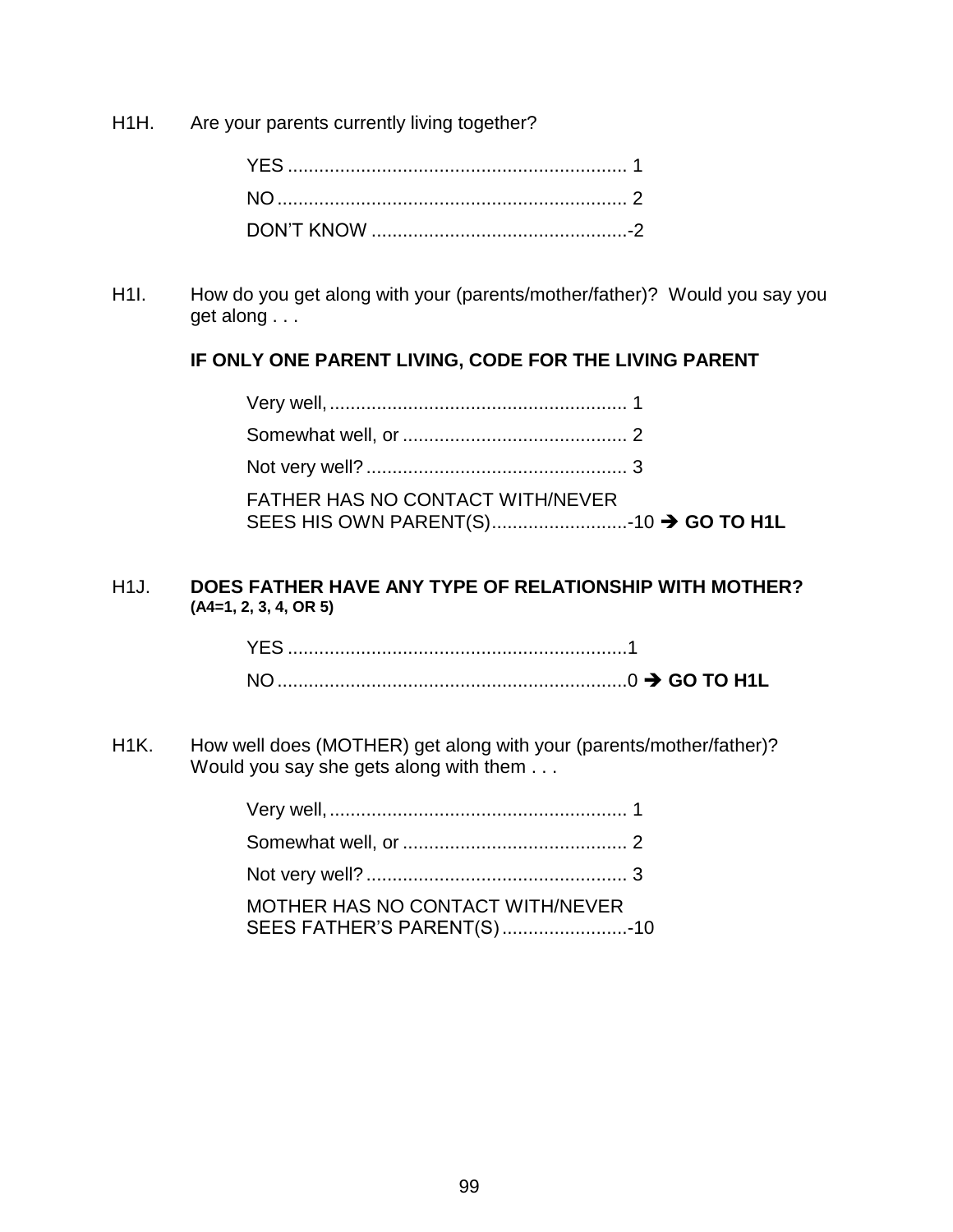H1L. How often does (CHILD) see your (parents/mother/father)? Would you say . . .

### **IF ONLY ONE GRANDPARENT LIVING, CODE FOR THE LIVING ONE. IF CHILD SEES ONE GRANDPARENT MORE THAN THE OTHER, CODE FOR THE MOST FREQUENT ONE.**

# H1M. **DOES FATHER HAVE ANY TYPE OF RELATIONSHIP WITH CHILD'S MOTHER?**

**(A4=1, 2, 3, 4, OR 5)**

| YES. |  |
|------|--|
|      |  |

H1N. Now I have a few questions about (MOTHER's) parents. Are both of her parents living?

H1O. Are (MOTHER's) parents currently living together?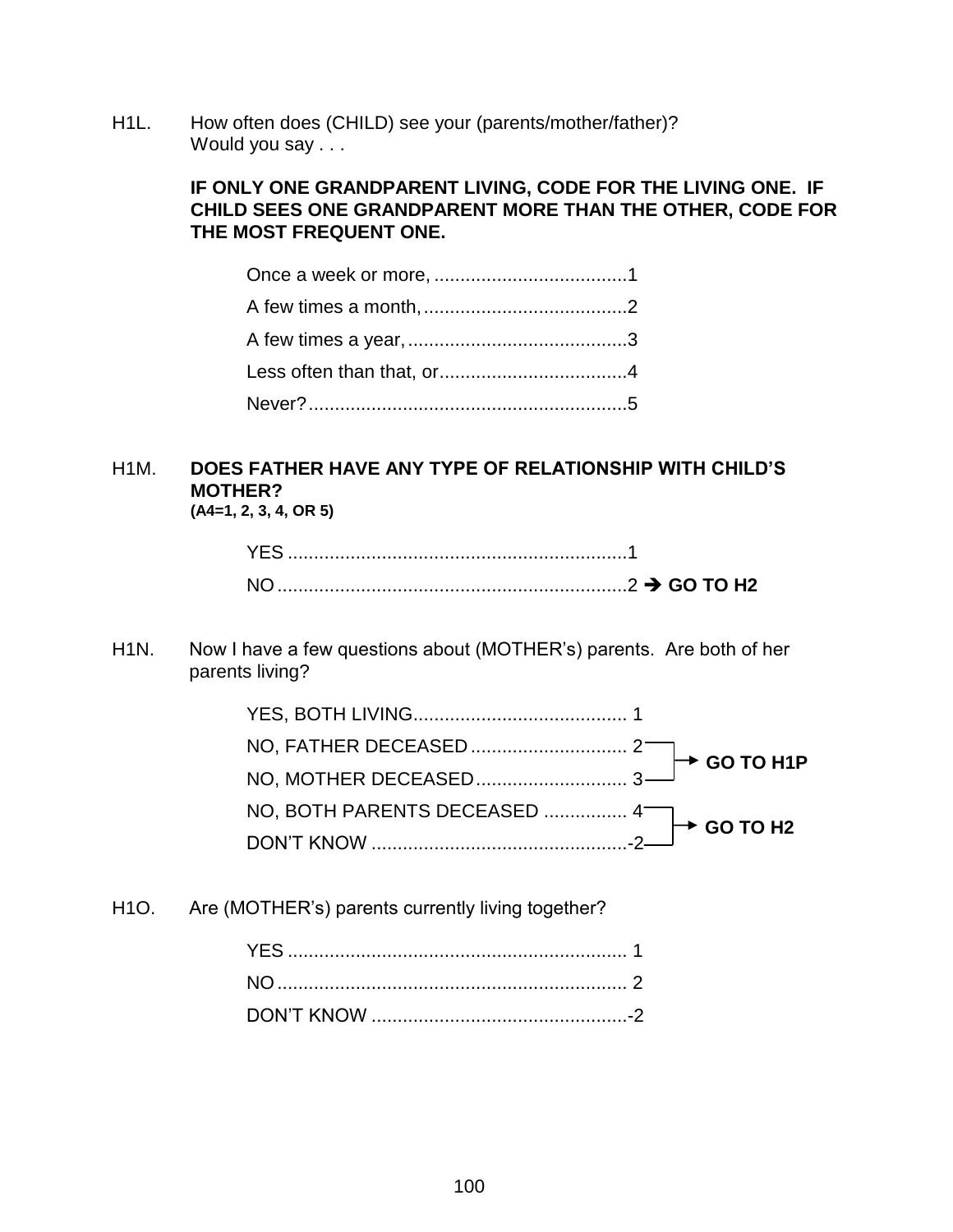H1P. How do you get along with (MOTHER's) (parents/mother/father)? Would you say you get along . . .

### **IF ONLY ONE PARENT LIVING, CODE FOR THE LIVING PARENT**

| FATHER HAS NO CONTACT WITH/<br>NEVER SEES MOTHER'S PARENT(S)-10 |  |
|-----------------------------------------------------------------|--|

H1Q. How well does (MOTHER) get along with her (parents/mother/father)? Would you say she gets along with them . . .

| MOTHER HAS NO CONTACT WITH/NEVER<br>SEES HER OWN PARENT(S) 10 |  |
|---------------------------------------------------------------|--|

H1R. How often does (CHILD) see (MOTHER's) (parents/mother/father)? Would you say . . .

### **IF ONLY ONE GRANDPARENT LIVING, CODE FOR THE LIVING ONE. IF CHILD SEES ONE GRANDPARENT MORE THAN THE OTHER, CODE FOR THE ONE MOST FREQUENTLY SEEN.**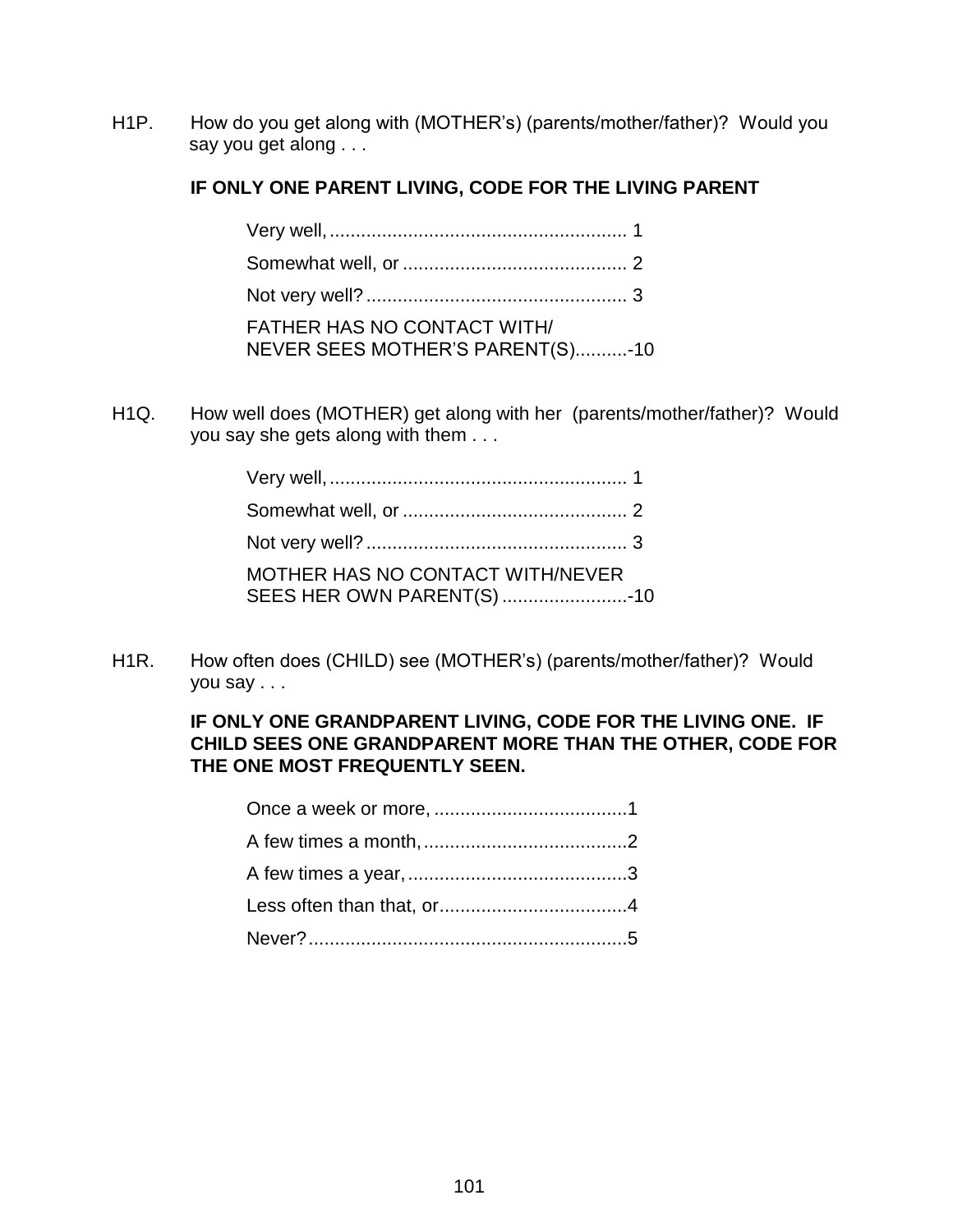H2. In the past twelve months, have you received any financial help or money from anyone other than (MOTHER)? Please include your relatives and friends, and his relatives and friends, but don't include help from any government or private agency.

| YES.                     |  |
|--------------------------|--|
| NO.<br>$\ldots$ GO TO H3 |  |

H2A. Who gave you financial help or money?

**PROBE:** Anyone else?

### CIRCLE ALL THAT APPLY

| <b>H2A 1</b> | RESPONDENT'S PARENTS 1     |  |
|--------------|----------------------------|--|
| $H2A_2$      | OTHER RELATIVES OF FATHER2 |  |
| <b>H2A 3</b> |                            |  |
| <b>H2A 4</b> | OTHER RELATIVES OF MOTHER4 |  |
| <b>H2A 5</b> |                            |  |
| <b>H2A 6</b> |                            |  |
| <b>H2A 7</b> |                            |  |
| <b>H2A 8</b> | OTHER (NOT SPECIFIED)8     |  |
|              |                            |  |

H2B. About how much financial help or money were you given in the past twelve months?

> $$|$  | | | | | | | |  $\rightarrow$  GO TO H3 DON'T KNOW .................................................-2 REFUSED .......................................................-1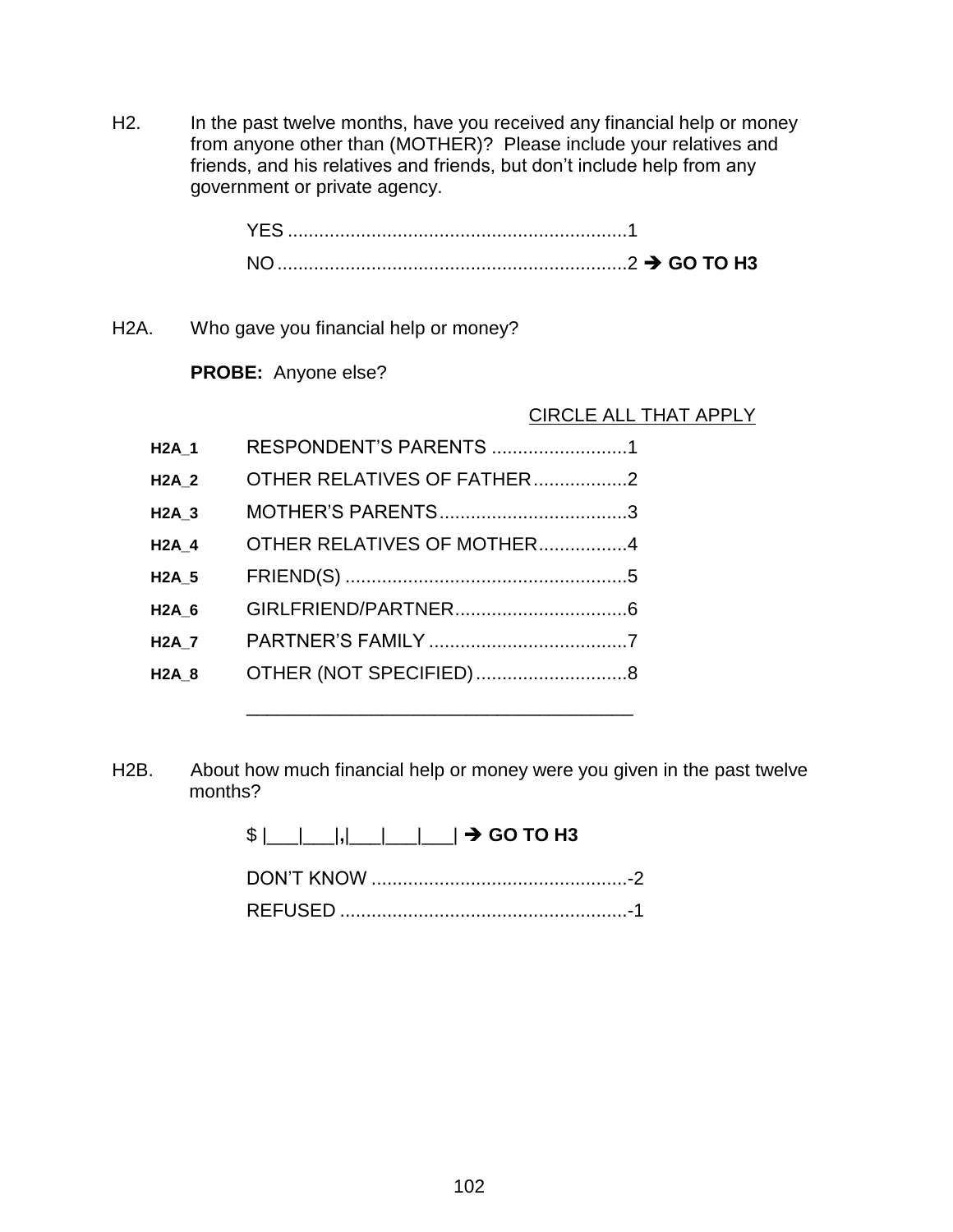H2C. I just need to know a range. Can you tell me if it was . . .

H3. Next, I want to ask you about help you could get during this next year if you needed it.

If you needed help during the next year, could you count on someone to . . .

Loan you \$200?

### H3A. What about \$1,000?

| NO. |  |
|-----|--|

H4. Is there someone you could count on to provide you with a place to live?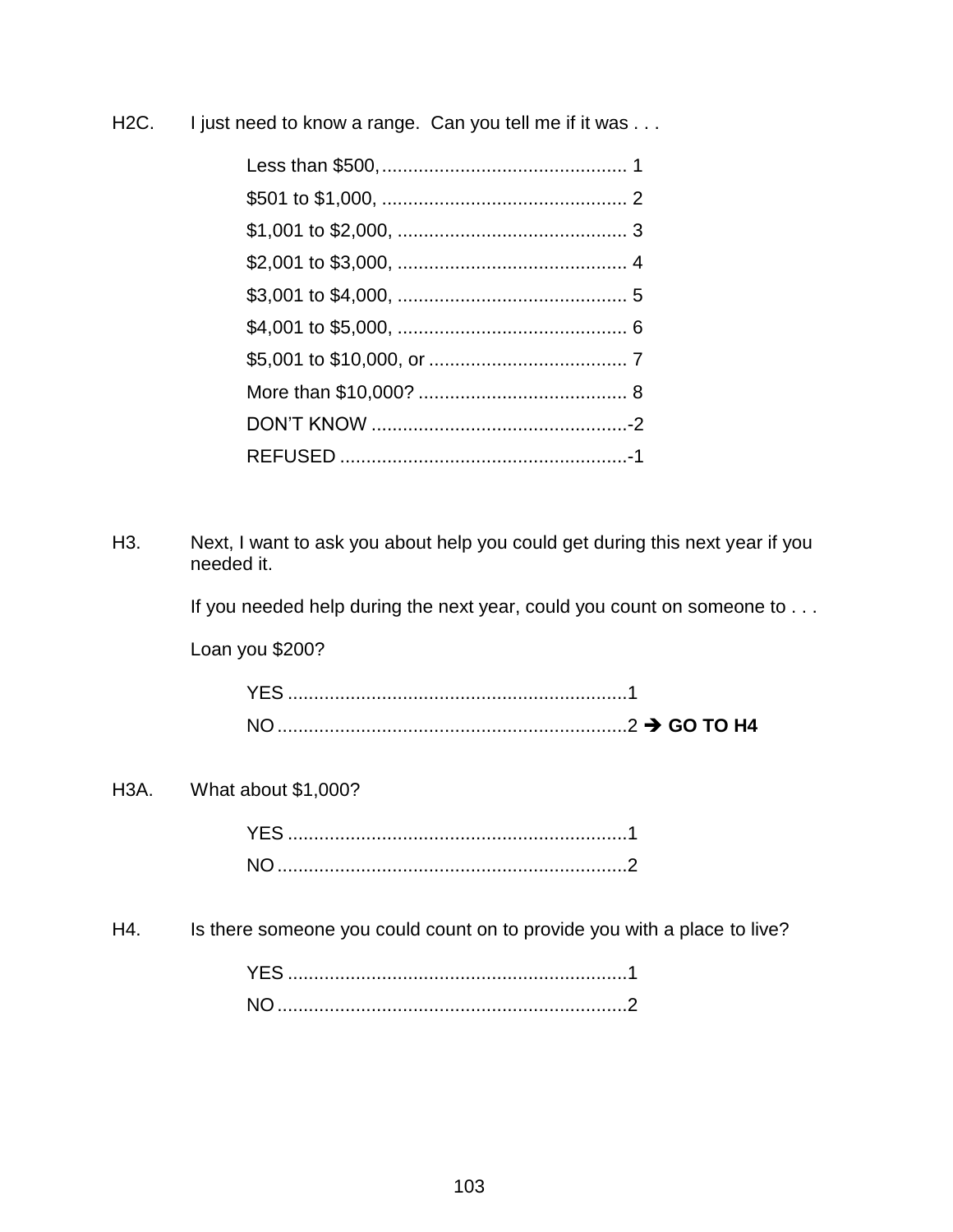H5. Is there someone you could count on to help you with emergency child care?

| NO CHILD(REN)/NO NEED FOR CARE-10 |  |
|-----------------------------------|--|

H6. Is there someone you could count on to co-sign for a bank loan with you for \$1,000?

| YF! |  |
|-----|--|
| N0  |  |

H6A. What about co-signing for \$5,000?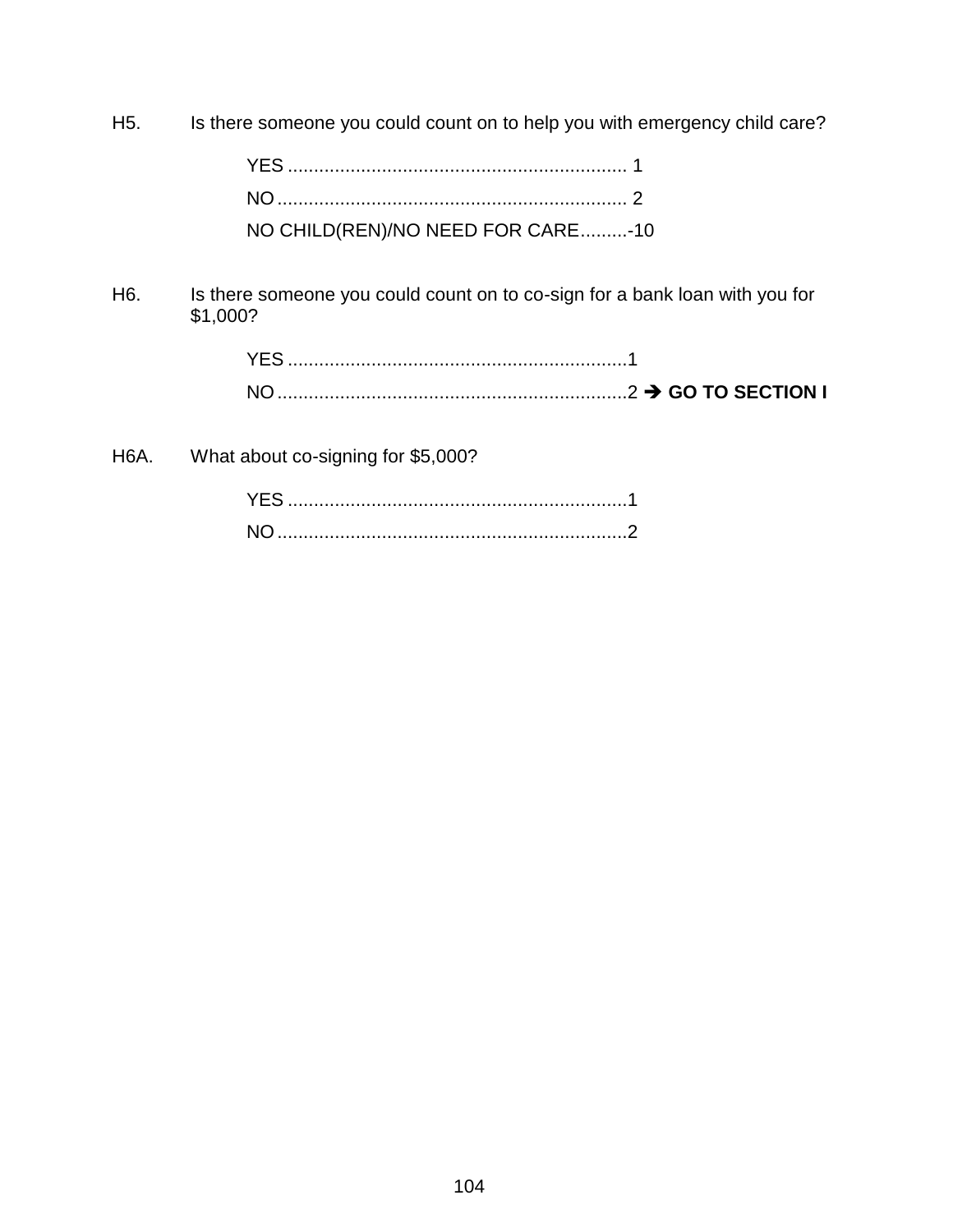### **SECTION I: ENVIRONMENT AND PROGRAMS**

I0. **IS/WAS CHILD IN A DAYCARE CENTER, HEAD START PROGRAM, PRESCHOOL, NURSERY SCHOOL, OR KINDERGARTEN? (B7=1)**

I0A. The next questions are about the (PROGRAM IN B07A) that (CHILD) (attends/attended).

(Is/Was) (CHILD's) (school/center/program) within five miles of your home?

### **IF CHILD NO LONGER IN PROGRAM PROBE TO DETERMINE IF WITHIN FIVE MILES WHEN ATTENDING.**

I0B. (Does/Did) the (school/center/program) that (CHILD) attend(s/ed) have a parent group, parent advisory committee (PAC), a PTA, or other parental organization?

I0C. How often (does/did) the parent group have meetings? Would you say . . .

I0D. How often (do/did) you attend the parent group meetings? Would you say . . .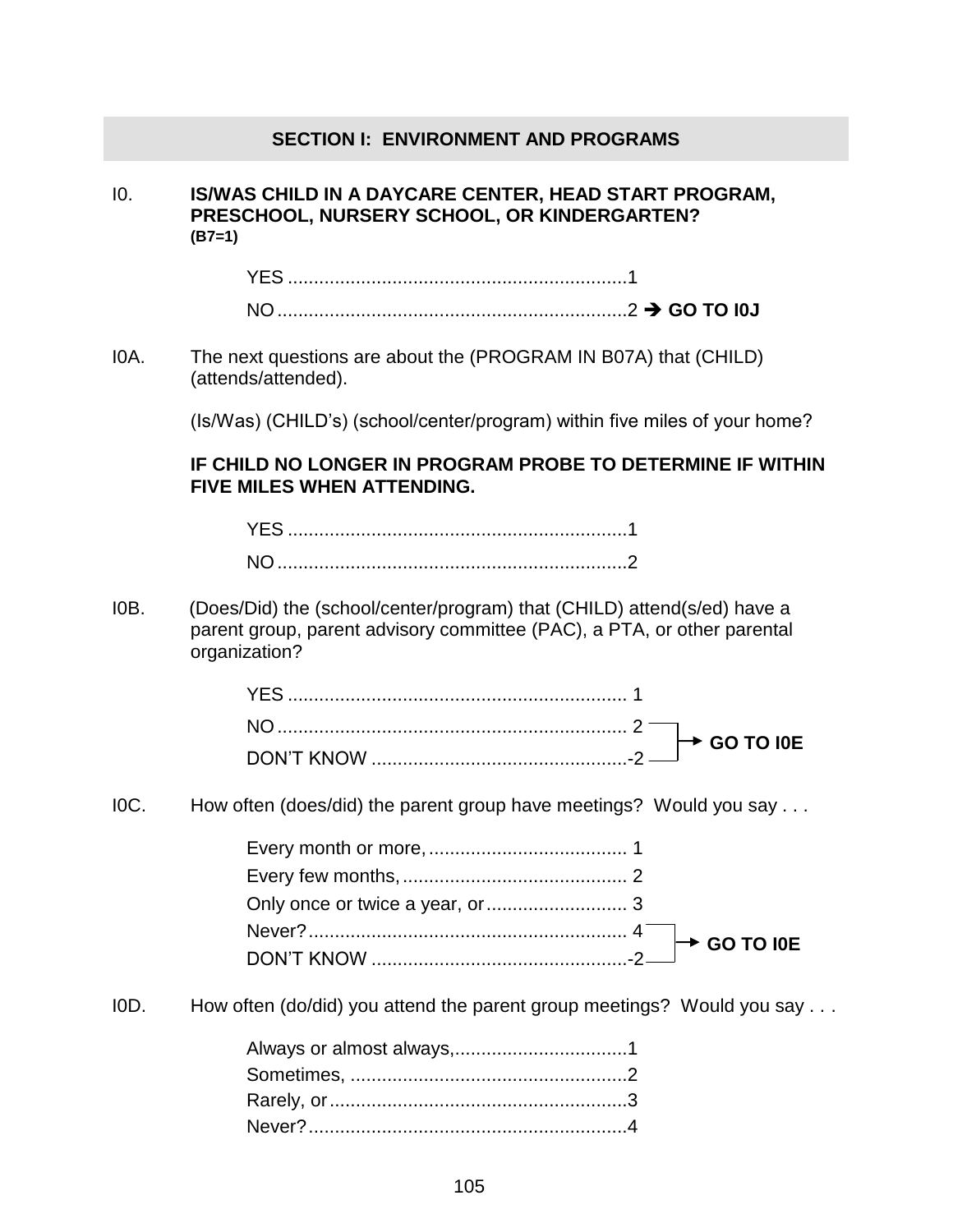I0E. (Have/Did) you ever attended any workshops, talks or information sessions at (CHILD's) (school/center/program)?

| YFS. |  |
|------|--|
|      |  |

I0F. (Have/Did) you attended workshops or sessions at (CHILD's) (school/center/program) on any of the following topics? How about . . .

### **READ EACH CATEGORY AND CODE YES OR NO FOR EACH**

|                                               | <b>CIRCLE YES OR</b><br><b>NO FOR EACH</b> |                |
|-----------------------------------------------|--------------------------------------------|----------------|
|                                               | <b>YES</b>                                 | <b>NO</b>      |
|                                               | 1                                          | $\overline{2}$ |
|                                               | 1                                          | 2              |
|                                               | 1                                          | 2              |
|                                               | 1                                          | 2              |
| Educational issues, including ESL, computers, | 1                                          | 2              |
|                                               | 1                                          | 2              |

I0G. Do you currently have any friends whom you've met through (CHILD's) (school/center/program)?

I0H. About how many friends do you have that you've met through (CHILD's) (school/center/program)?

|\_\_|\_\_| FRIENDS MET THROUGH CHILD'S SCHOOL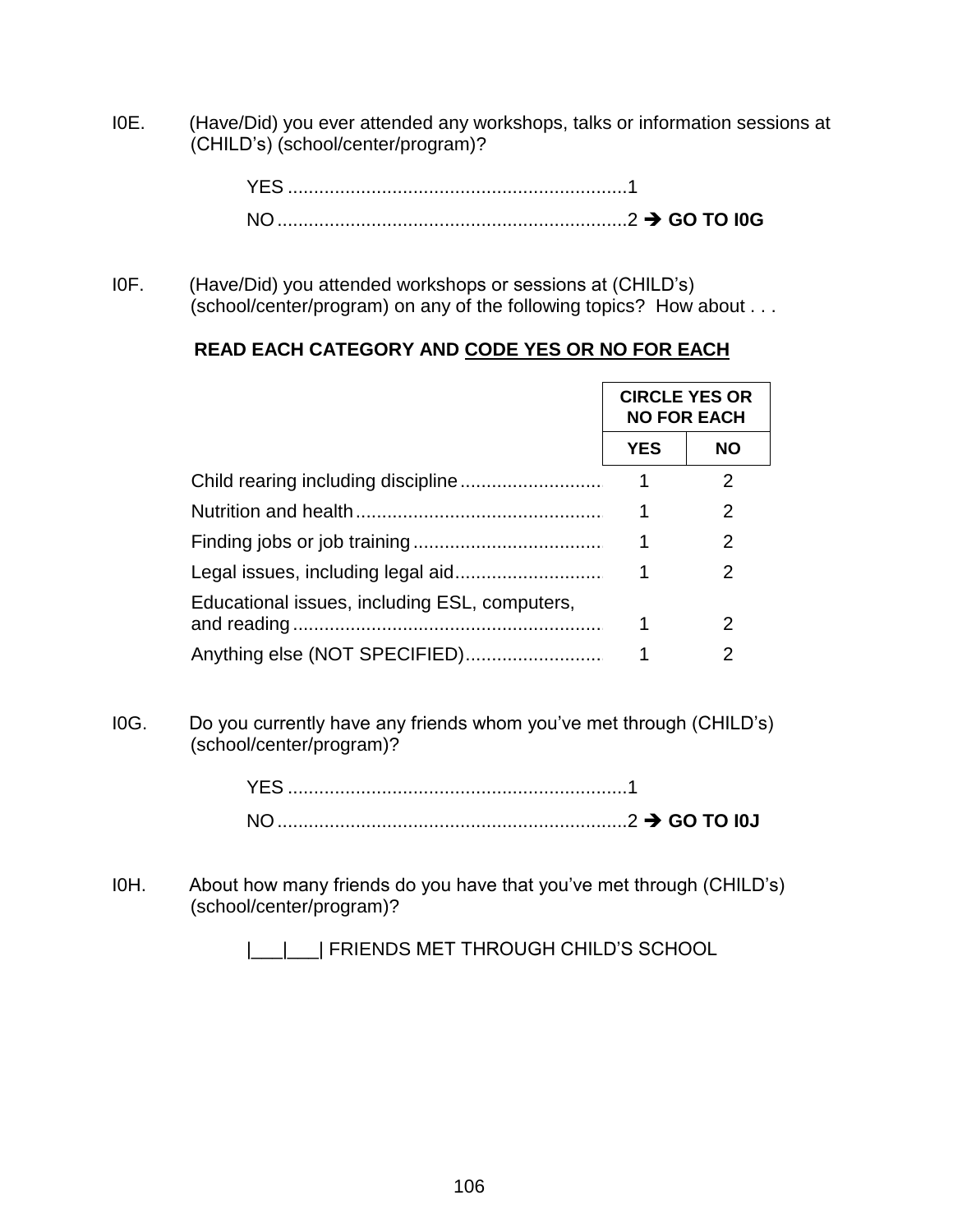I0I. And how many of them are close friends? By close friends we mean someone you spend time with or talk to outside of the (school/center/program) on a frequent basis.

I0J. In general, how many close friends do you have overall (including friends that you didn't meet through [CHILD]'s [school/center/program])? Your best estimate is fine.

|\_\_\_|\_\_\_| CLOSE FRIENDS

IOK. Is there any special person you know that you feel very close with—someone you share confidences and feelings with; someone you can depend on?

I0L. How many of the families on your block would you say that you know well? Would you say you know . . .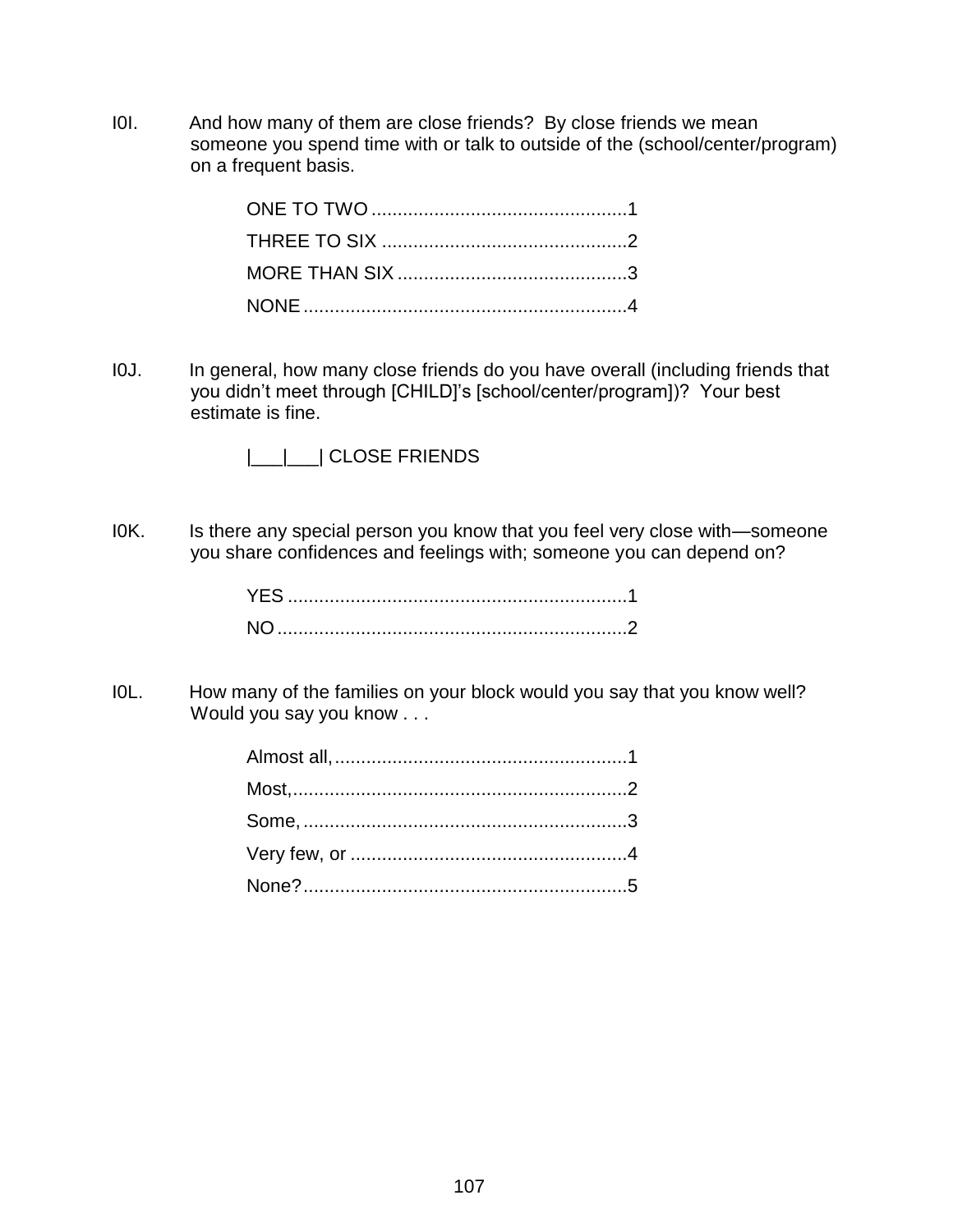I0M. The next question is about the people living in your neighborhood. For each item I read, please tell me how likely it would be for your neighbors to intervene or get involved.

> (READ ITEM). Would you say it is very likely they would intervene, somewhat likely, not very likely, or very unlikely?

|    |                                                                                             | <b>VERY</b><br><b>LIKELY</b> | <b>SOMEWHAT</b><br><b>LIKELY</b> | <b>NOT</b><br><b>VERY</b><br><b>LIKELY</b> | <b>VERY</b><br><b>UNLIKELY</b> | <b>DON'T</b><br><b>KNOW/</b><br><b>REFUSED</b> |
|----|---------------------------------------------------------------------------------------------|------------------------------|----------------------------------|--------------------------------------------|--------------------------------|------------------------------------------------|
| 1. | If children were skipping school<br>and hanging out on the street                           |                              | $\mathcal{P}$                    | 3                                          |                                | $-2$                                           |
| 2. | If children were spray painting<br>buildings with graffiti                                  |                              | 2                                | 3                                          |                                | -2                                             |
| 3. | If children were showing<br>disrespect to an adult                                          |                              | $\mathcal{P}$                    | 3                                          |                                | $-2$                                           |
| 4. | If a fight broke out in front of                                                            |                              | 2                                | 3                                          |                                | -2                                             |
| 5. | If the fire station closest to the<br>neighborhood was threatened<br>and its budget was cut |                              |                                  |                                            |                                |                                                |

I0N. Now I'm going to read some statements about your neighborhood and the people who live there. For each statement, please tell me if you strongly agree, agree, disagree, or strongly disagree.

(READ ITEM). Do you strongly agree, agree, disagree, or strongly disagree?

|                |                                                                             | <b>STRONGLY</b><br><b>AGREE</b> | <b>AGREE</b>  | <b>DISAGREE</b> | <b>STRONGLY</b><br><b>DISAGREE</b> | <b>DON'T</b><br><b>KNOW/</b><br><b>REFUSED</b> |
|----------------|-----------------------------------------------------------------------------|---------------------------------|---------------|-----------------|------------------------------------|------------------------------------------------|
| 1 <sub>1</sub> | People around here are<br>willing to help their neighbors.                  |                                 | $\mathcal{P}$ | 3               |                                    | $-2$                                           |
| 2.             | This is a close-knit<br>neighborhood                                        |                                 | 2             | З               |                                    | -2                                             |
| 3.             | People in this neighborhood<br>generally don't get along with<br>each other |                                 | 2             | 3               |                                    | -2                                             |
| 4.             | People in this neighborhood<br>do not share the same                        |                                 |               | З               |                                    | -2                                             |
| 5.             | Gangs are a problem in this<br>neighborhood.                                |                                 |               |                 |                                    |                                                |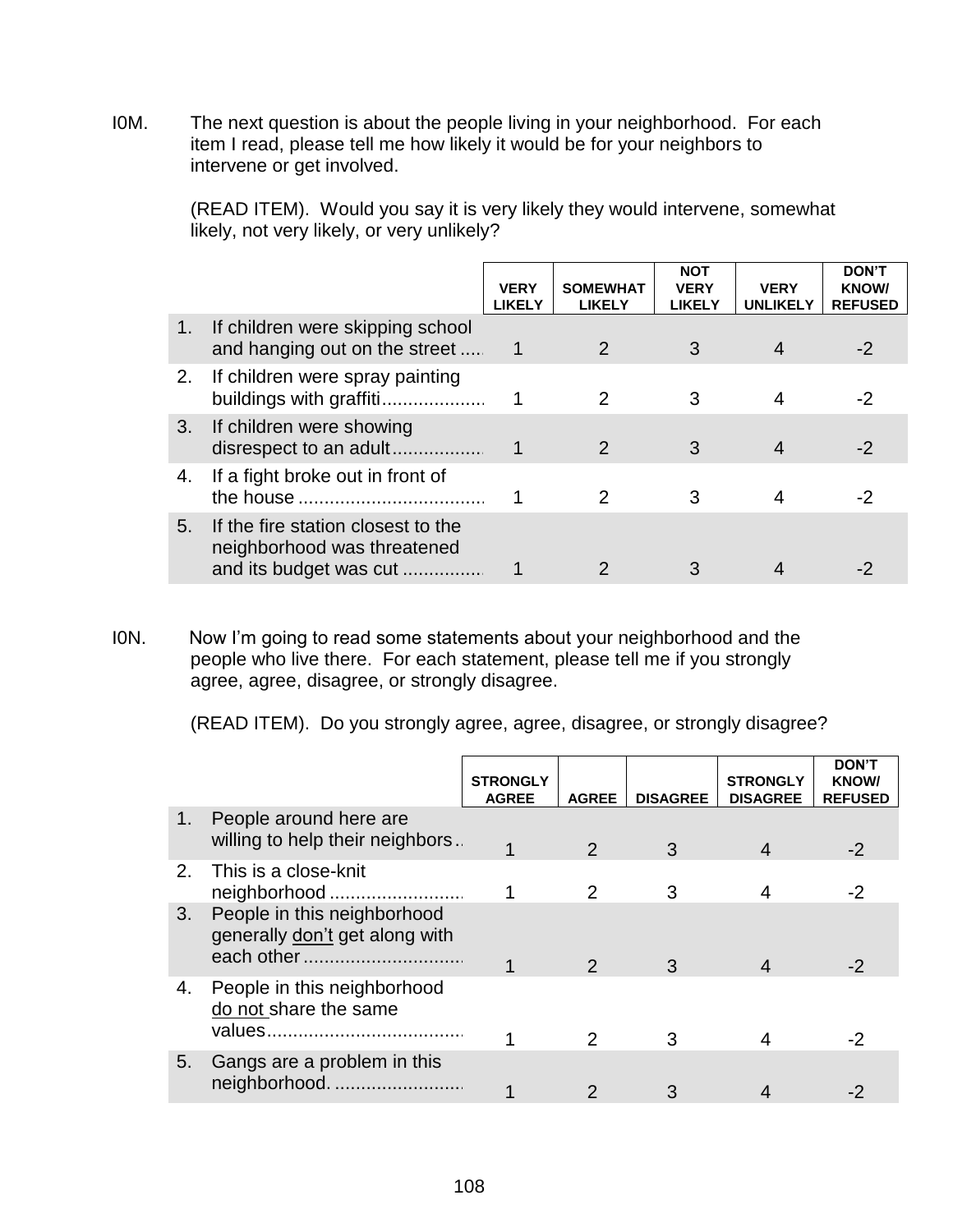I0O. Have you ever been afraid to let (CHILD) go outside because of violence in your neighborhood.

| CHILD DOES NOT STAY WITH FATHER/ |  |
|----------------------------------|--|

I0P. Do you participate in any groups such as a senior center, social or work group, church related group, charity, public service or community group?

Now I would like to ask you some questions about your housing situation.

I1. Have you moved since ([DATE OF LAST INTERVIEW])/in the last two years)?

I1A. How many times have you moved since ([DATE OF LAST INTERVIEW])/in the last two years)?

|\_\_\_|\_\_\_| MOVES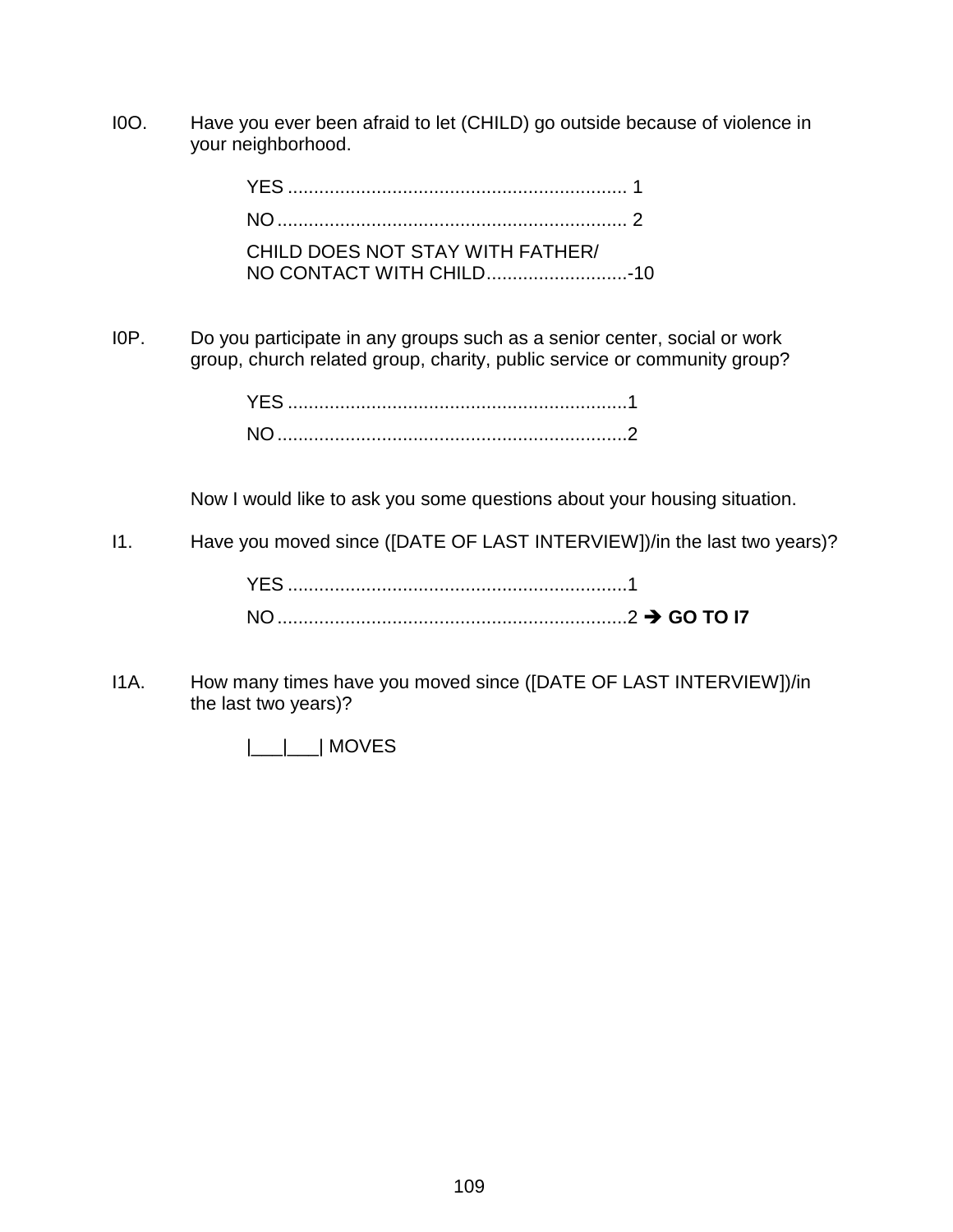I2. What is your current housing situation? Please stop me when I read the statement that describes your situation. Do you . . .

|                                                                     | <b>CIRCLE ONE</b> |
|---------------------------------------------------------------------|-------------------|
| Rent your own apartment or house, 1                                 |                   |
| Live with family or friends and contribute                          | <b>GO TO 14</b>   |
| Live with family or friends and do                                  |                   |
|                                                                     |                   |
| Live in a house or condo owned by another                           | <b>GO TO 13</b>   |
| Live in temporary housing or a group                                |                   |
| Do you live in some other housing<br>arrangement? (NOT SPECIFIED) 7 |                   |
|                                                                     | <b>GO TO 17</b>   |
| <b>HALFWAY HOUSE/TREATMENT</b>                                      |                   |
|                                                                     |                   |
| ON THE STREET, HOMELESS10-                                          |                   |
|                                                                     |                   |

I3. Approximately, how much do you think (you/they) could sell this home for today?

## **PROBE FOR APPROXIMATE AMOUNT.**

\$ |\_\_\_|\_\_\_|\_\_\_|**,**|\_\_\_|\_\_\_|\_\_\_|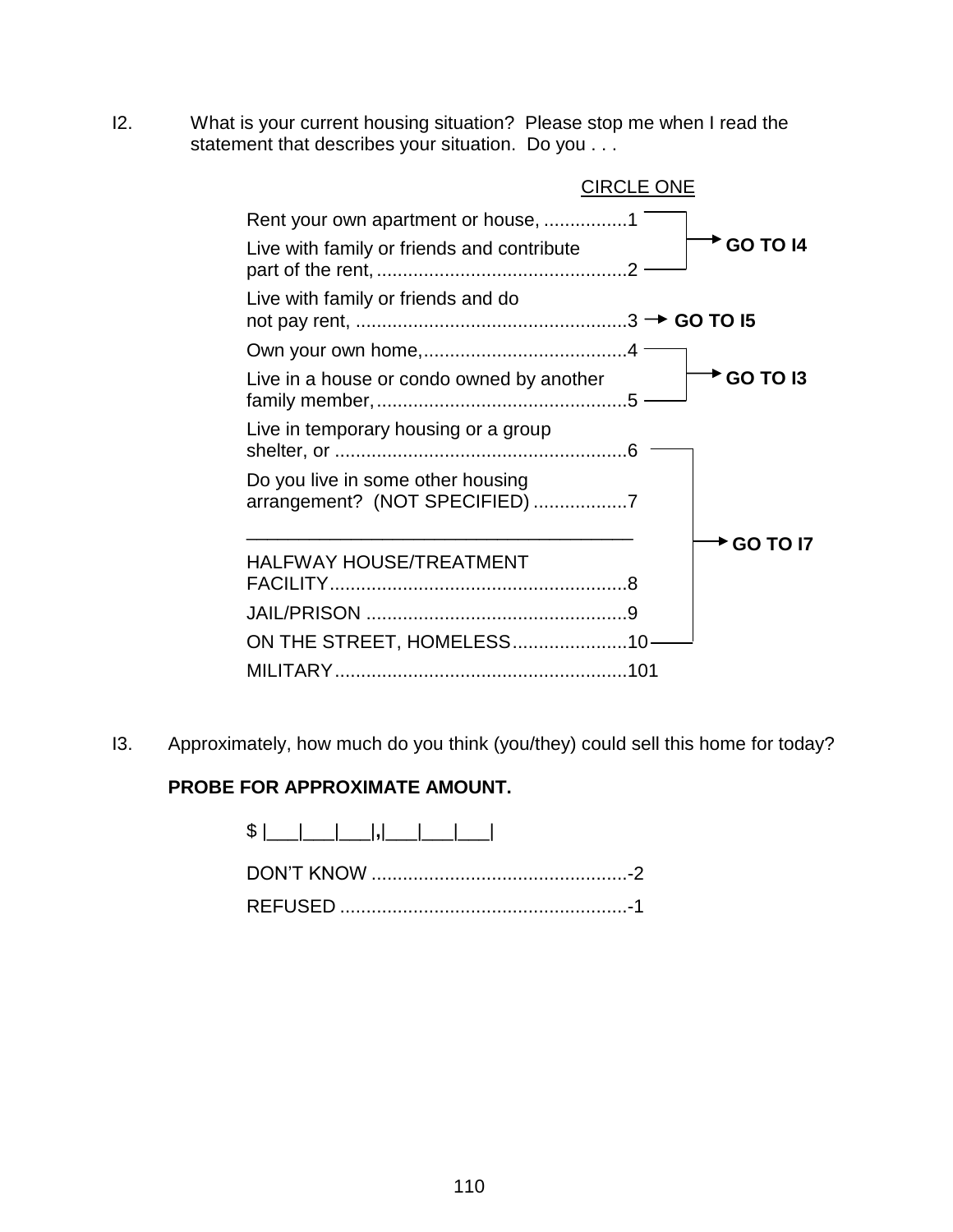I3A. Approximately, how much do (you/they) owe on this house?

 $$ |$   $|$ 

DON'T KNOW .................................................-2 REFUSED .......................................................-1

I3B. What are (your/their) monthly mortgage payments? Please include taxes and any insurance payments that are included in the monthly payments.

I3B1. Whose name is on the mortgage for this house?

#### CIRCLE ONE

| <b>MOTHER'S OR CURRENT PARTNER'S</b>                           |  |
|----------------------------------------------------------------|--|
| BOTH FATHER'S NAME AND MOTHER'S<br>OR CURRENT PARTNER'S NAMES3 |  |
| FAMILY MEMBER(S) ON THE                                        |  |
| FAMILY MEMBER(S) ON THE MOTHER'S<br>OR CURRENT PARTNER'S SIDE5 |  |
|                                                                |  |
|                                                                |  |

REFUSED .......................................................-1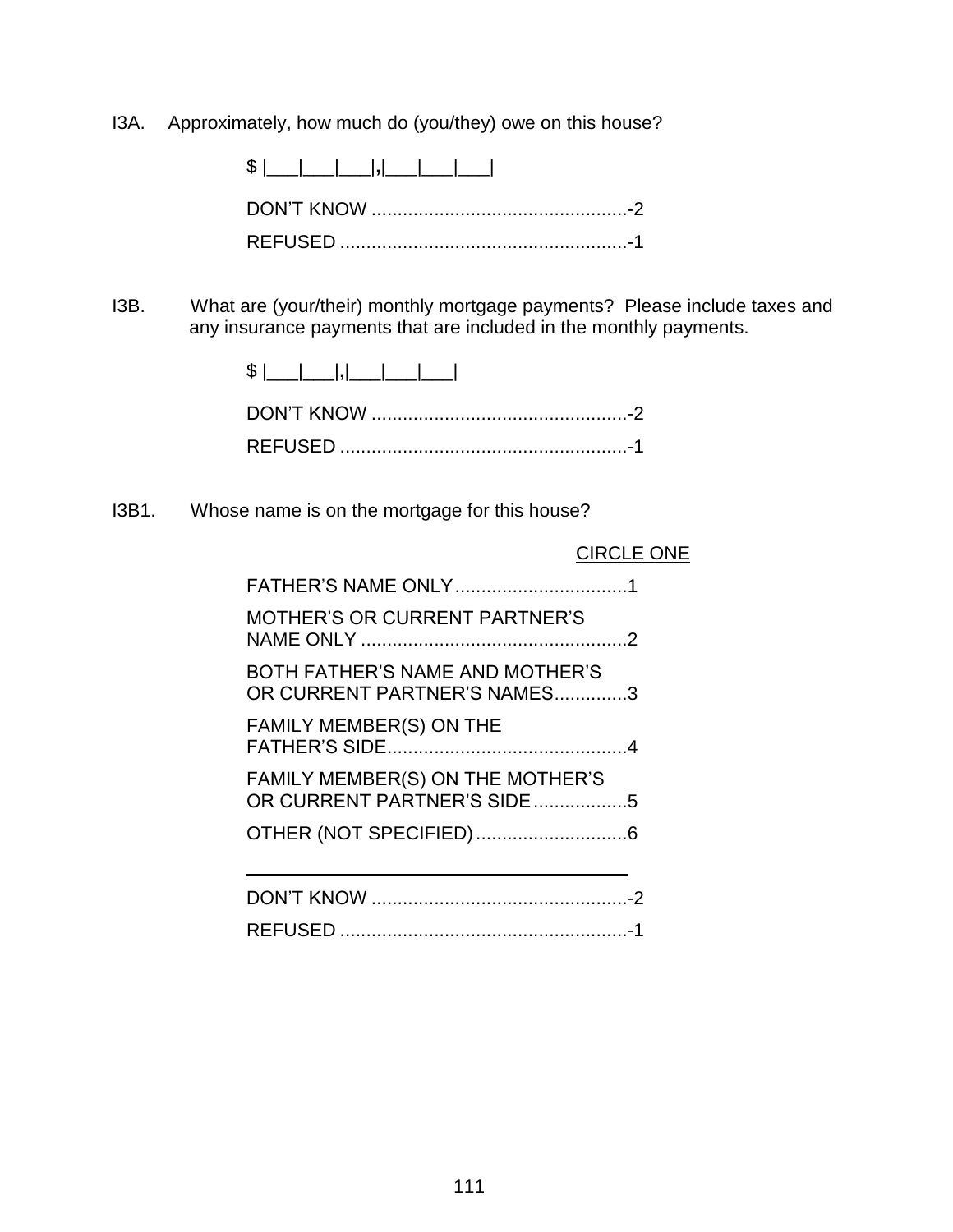#### I3C. **DOES RESPONDENT LIVE IN A HOUSE OR CONDO OWNED BY ANOTHER FAMILY MEMBER? (I2=5)**

| <b>YES</b>     |  |
|----------------|--|
| N <sub>O</sub> |  |

## I4. How much rent do you pay each month?

I4A. Whose name is on the lease for this (apartment/house/condo)?

| <b>MOTHER'S OR CURRENT PARTNER'S</b>                           |  |
|----------------------------------------------------------------|--|
| BOTH FATHER'S NAME AND MOTHER'S<br>OR CURRENT PARTNER'S NAMES3 |  |
| <b>FAMILY MEMBER(S) ON THE</b>                                 |  |
| FAMILY MEMBER(S) ON THE MOTHER'S<br>OR CURRENT PARTNER'S SIDE5 |  |
|                                                                |  |
| NOT APPLICABLE-DOES NOT                                        |  |
|                                                                |  |

| OTHER FAMILY MEMBER 101 |  |
|-------------------------|--|
|                         |  |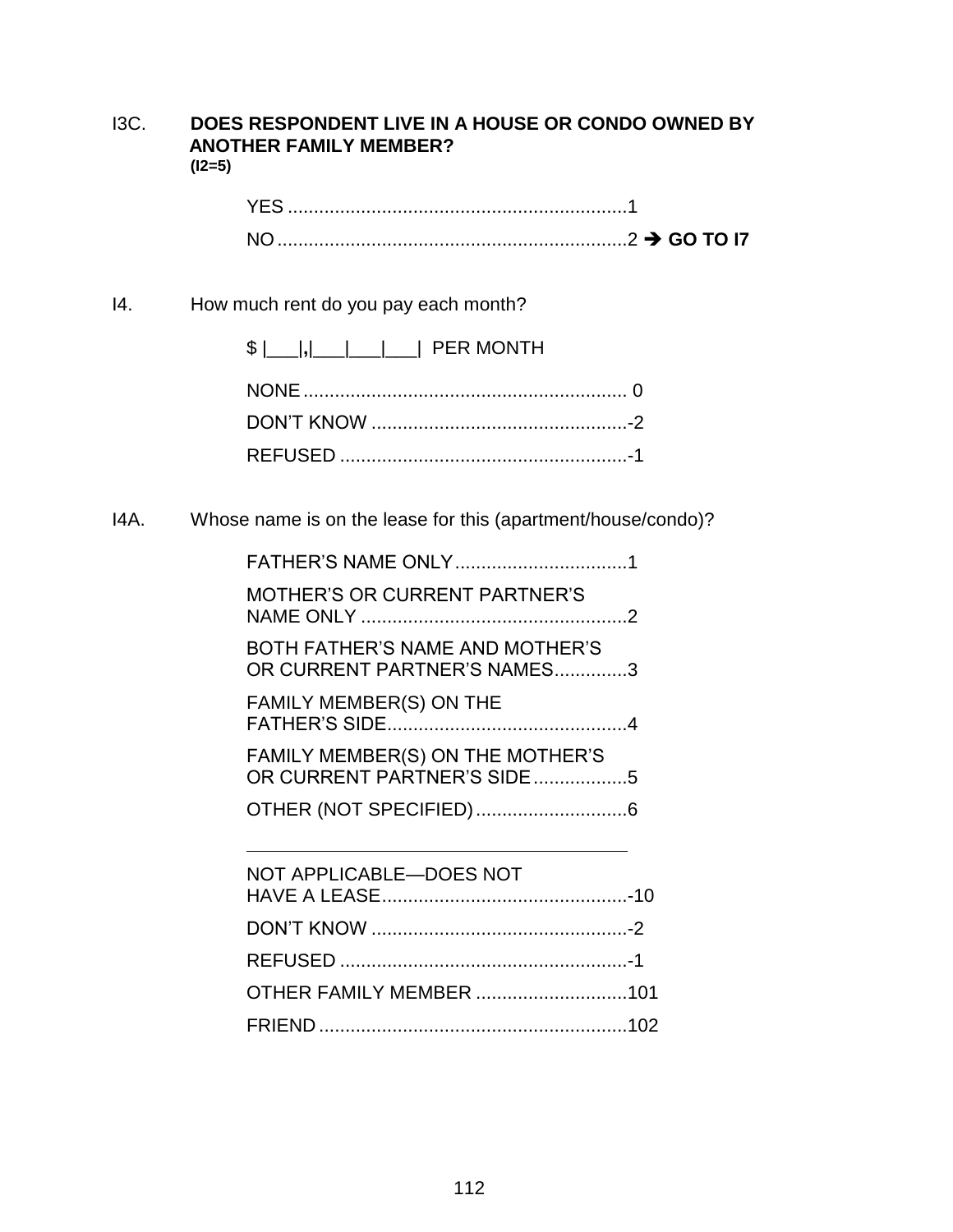I4B. Are you required to report your income and assets to your landlord on an annual basis?

#### **CODE WITHOUT ASKING IF KNOWN:**

I5. Is this home in a public housing project?

#### I5A. **DOES RESPONDENT LIVE WITH FAMILY OR FRIENDS, BUT PAY NO RENT? (I2=3, OR I2=5 AND I4=0)**

- I6. Is the federal, state, or local government helping to pay for your rent?
	- **PROBE:** This help can be in the form of additional money added to your benefits, as a voucher that you give your landlord, or as assistance from Section 8.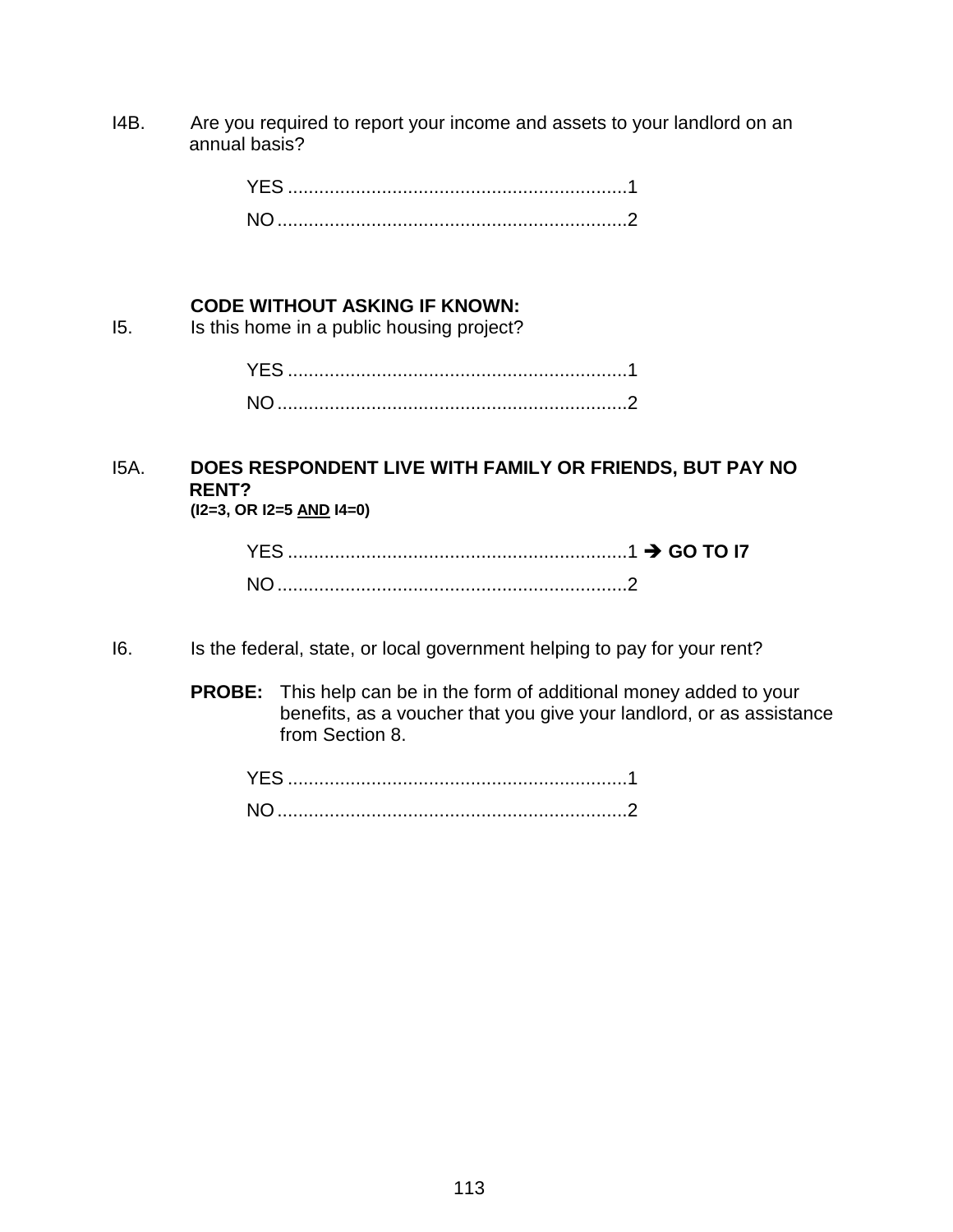I7. My next questions are about help you may have received from some agencies and government programs.

> In the past twelve months, have you received help from any of the following agencies or programs?

|    |        | <b>CIRCLE YES OR</b> | <b>NO FOR EACH</b> |
|----|--------|----------------------|--------------------|
|    |        | <b>YES</b>           | <b>NO</b>          |
| A. |        |                      | $\mathcal{P}$      |
| В. |        |                      | 2                  |
| C. |        |                      | 2                  |
| D. | W.I.C. |                      | $\mathcal{P}$      |
| E. |        |                      | $\overline{2}$     |
| F. |        |                      | 2                  |

## **NO I7G THIS VERSION**

I7H. Have you heard of or attended any marriage promotion programs?

| NO. |  |  |  |  |
|-----|--|--|--|--|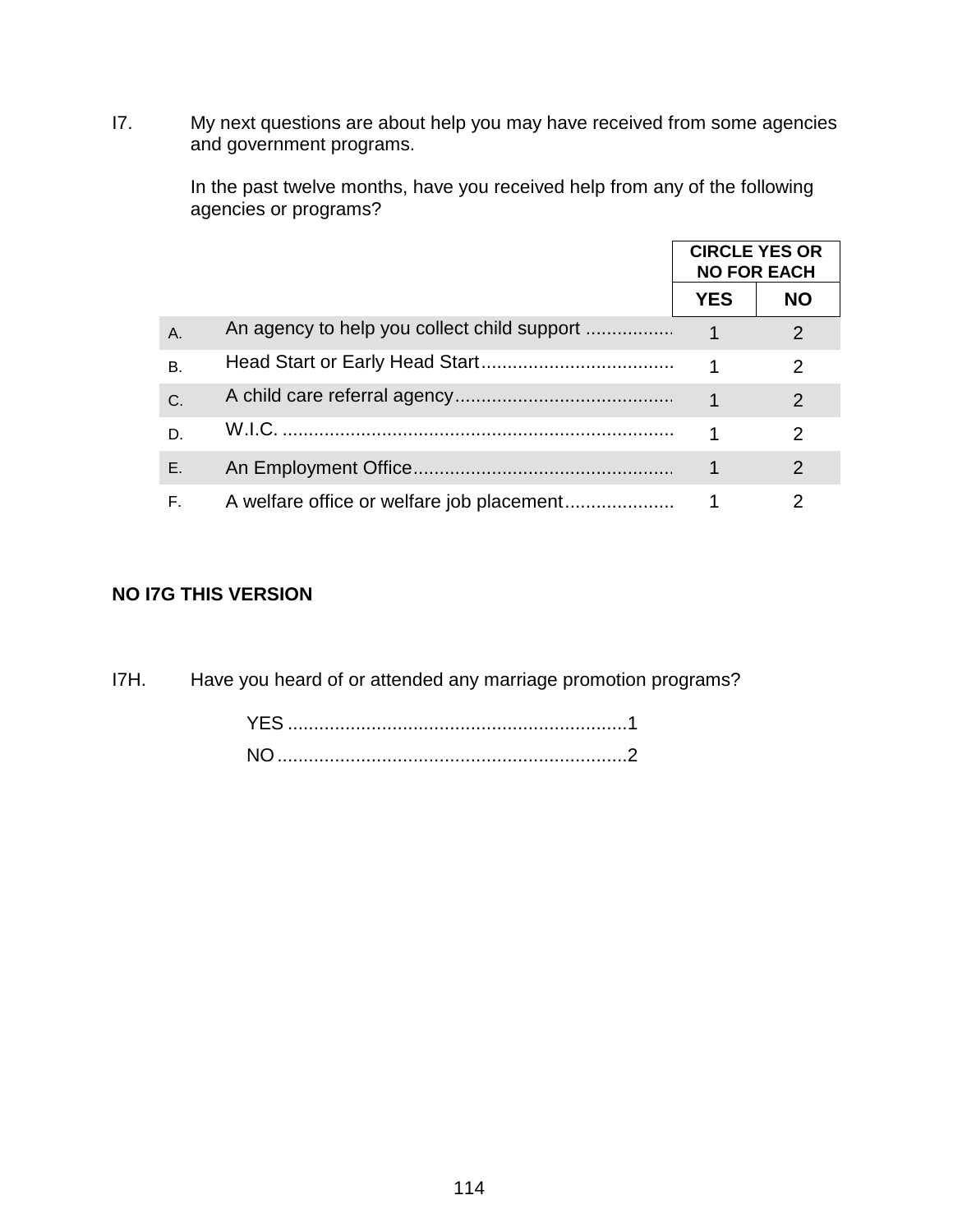- I8. In the last twelve months, have you or anyone else in your household received income from any of the following programs?
- I8A. Have you received income from (ITEM)?

### **FIRST, CODE "YES" OR "NO" FOR EACH PROGRAM. THEN, FOR EACH PROGRAM CODED "YES", ASK:**

- I8B. How many months did you receive help from (PROGRAM) in the last twelve months?
- I8C. Approximately how much did you receive (last month/the last month you received [BENEFIT])?

|    |                                                                                                                | 18A.        |               | 18B.                             | <b>I8C.</b>                       |  |
|----|----------------------------------------------------------------------------------------------------------------|-------------|---------------|----------------------------------|-----------------------------------|--|
|    |                                                                                                                | <b>YES</b>  | <b>NO</b>     | <b>MONTHS</b><br><b>RECEIVED</b> | <b>AMOUNT</b><br><b>PER MONTH</b> |  |
|    | <b>PROBE:</b> By welfare or TANF, we mean<br>temporary assistance to needy families, AFDC,<br>or cash welfare. |             | 2             |                                  | $\mathfrak{L}$                    |  |
| 2. |                                                                                                                | $\mathbf 1$ | 2             |                                  | \$1                               |  |
| 3. | Other assistance such as<br>Unemployment Insurance, or Worker's<br>Compensation (SPECIFY)                      |             | $\mathcal{P}$ |                                  |                                   |  |

#### I9. **DID FATHER RECEIVE WELFARE OR TANF IN THE LAST 12 MONTHS? (I8A1=1)**

YES .................................................................1 NO...................................................................2 **GO TO I12**

#### **CODE WITHOUT ASKING IF KNOWN:**

I10. Are you currently receiving welfare or TANF?

| NC<br>$\ldots$ GO TO I13 |  |  |
|--------------------------|--|--|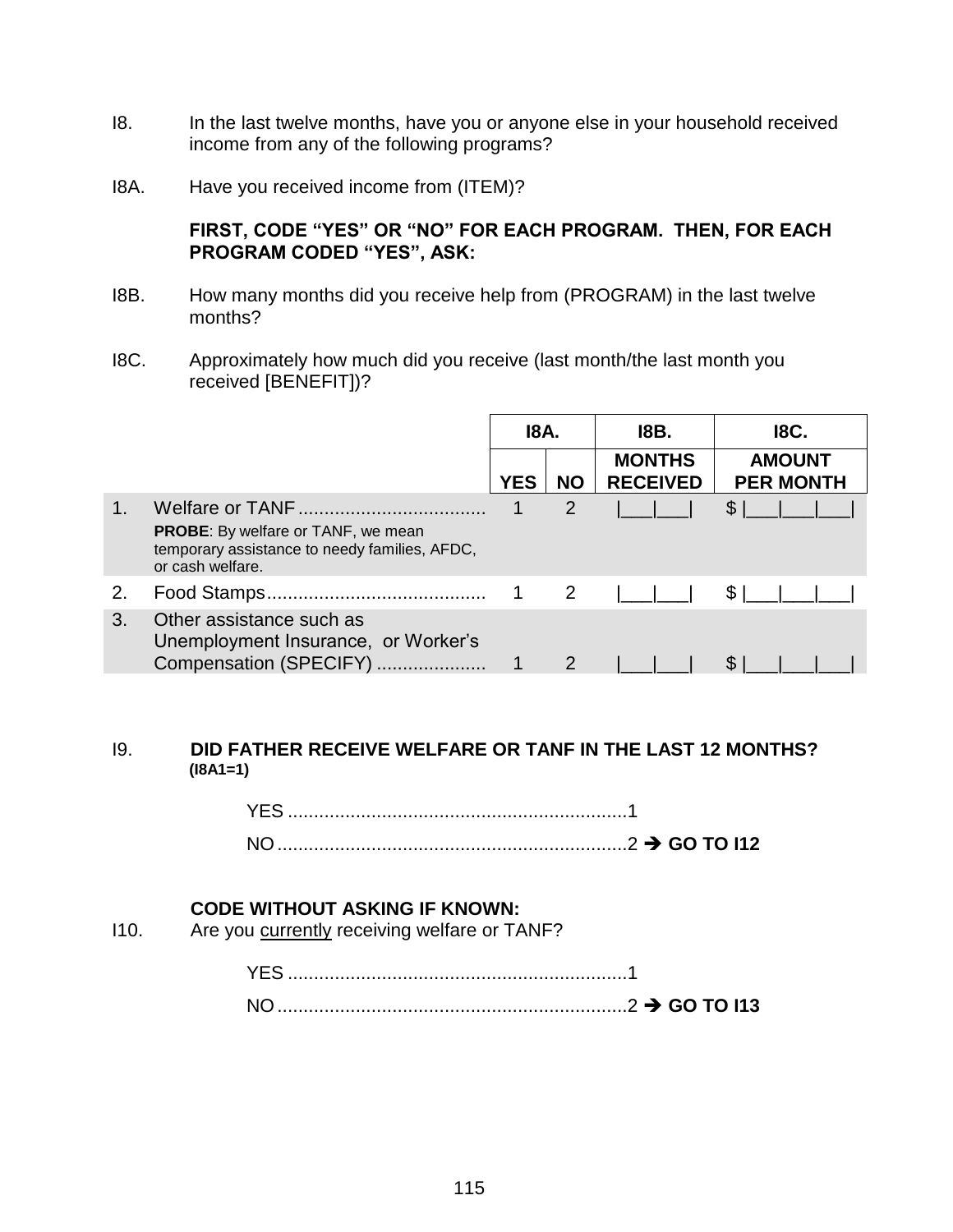I11. For how long have you been receiving welfare this time?

|\_\_\_|\_\_\_| YEARS |\_\_\_|\_\_\_| MONTHS  **(I11A) (I11B)**

DON'T KNOW .................................................-2 REFUSED .......................................................-1

# **GO TO I15**

I12. Have you ever received welfare or TANF?

| ———————————————————————2 → GO TO I15 |  |
|--------------------------------------|--|

I13. When did you last receive welfare or TANF?

| $\lfloor$ $\lfloor$ $\rfloor$ $\lfloor$ $\rfloor$ |        |
|---------------------------------------------------|--------|
| <b>MONTH</b>                                      | YFAR   |
| (113A)                                            | (113B) |

I14. When you stopped receiving welfare or TANF benefits, was it your decision to leave welfare or did the welfare department stop your cash grant?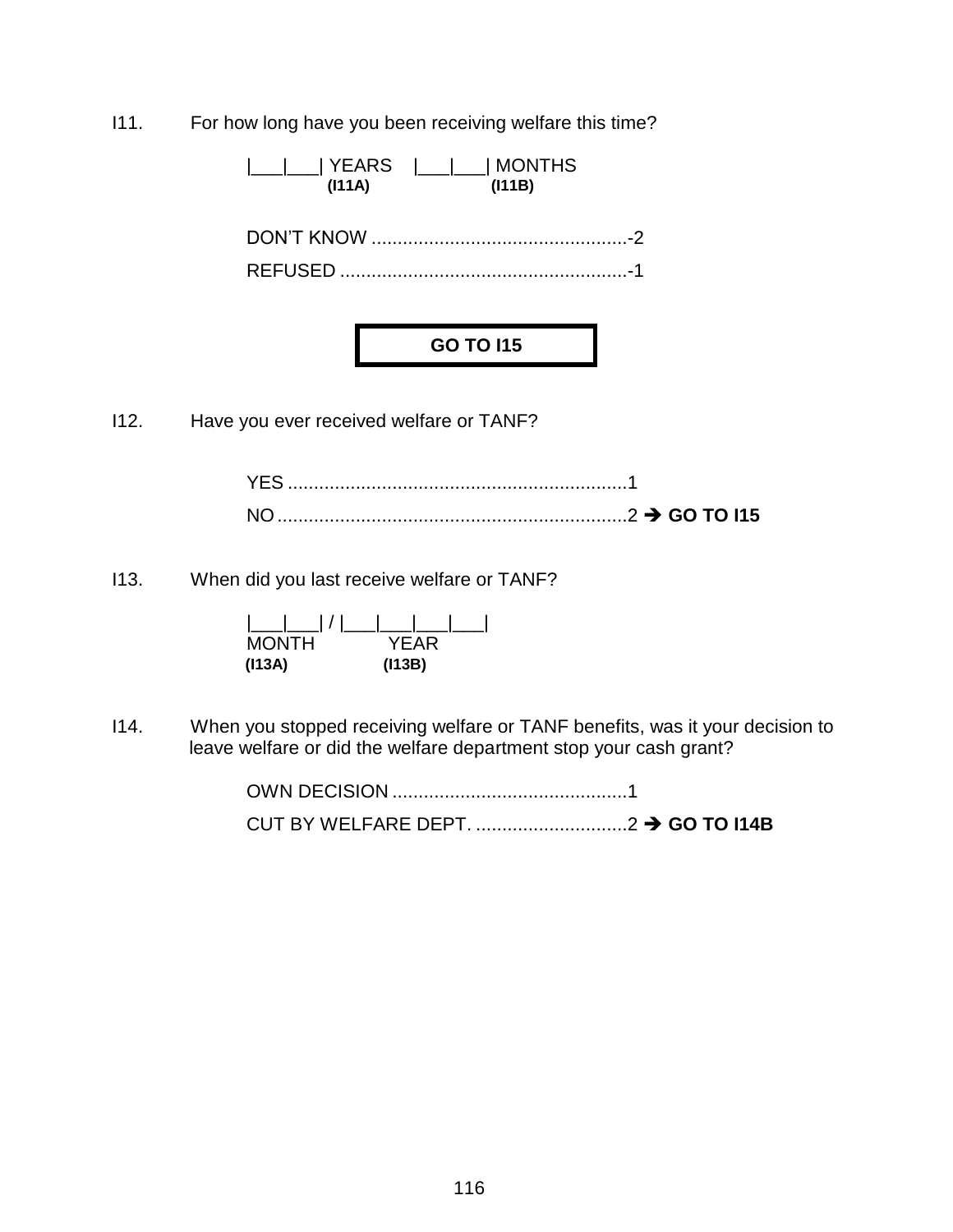I14A. Why did you decide to stop receiving cash aid?

## **IF MORE THAN ONE REASON GIVEN, PROBE FOR MAIN REASON.**

CIRCLE ONE

| GOT A DIFFERENT OR BETTER JOB2                                          |
|-------------------------------------------------------------------------|
| <b>WORKED MORE HOURS OR GOT A</b><br>RAISE OR GOT MORE EARNINGS3        |
| MARRIED/REMARRIED 4                                                     |
| <b>MOVED IN WITH PARTNER WHO</b><br>HELPED SUPPORT FAMILY5              |
|                                                                         |
| <b>MOVED TO ANOTHER COUNTY</b>                                          |
| WANTED TO SAVE UP SOME MONTHS                                           |
| WANTED TO AVOID THE WORK OR<br><b>OTHER PARTICIPATION REQUIREMENTS9</b> |
| COULDN'T STAND THE HASSLES 10                                           |
| OTHER (NOT SPECIFIED)11                                                 |
|                                                                         |
|                                                                         |
|                                                                         |
|                                                                         |

## **GO TO I15**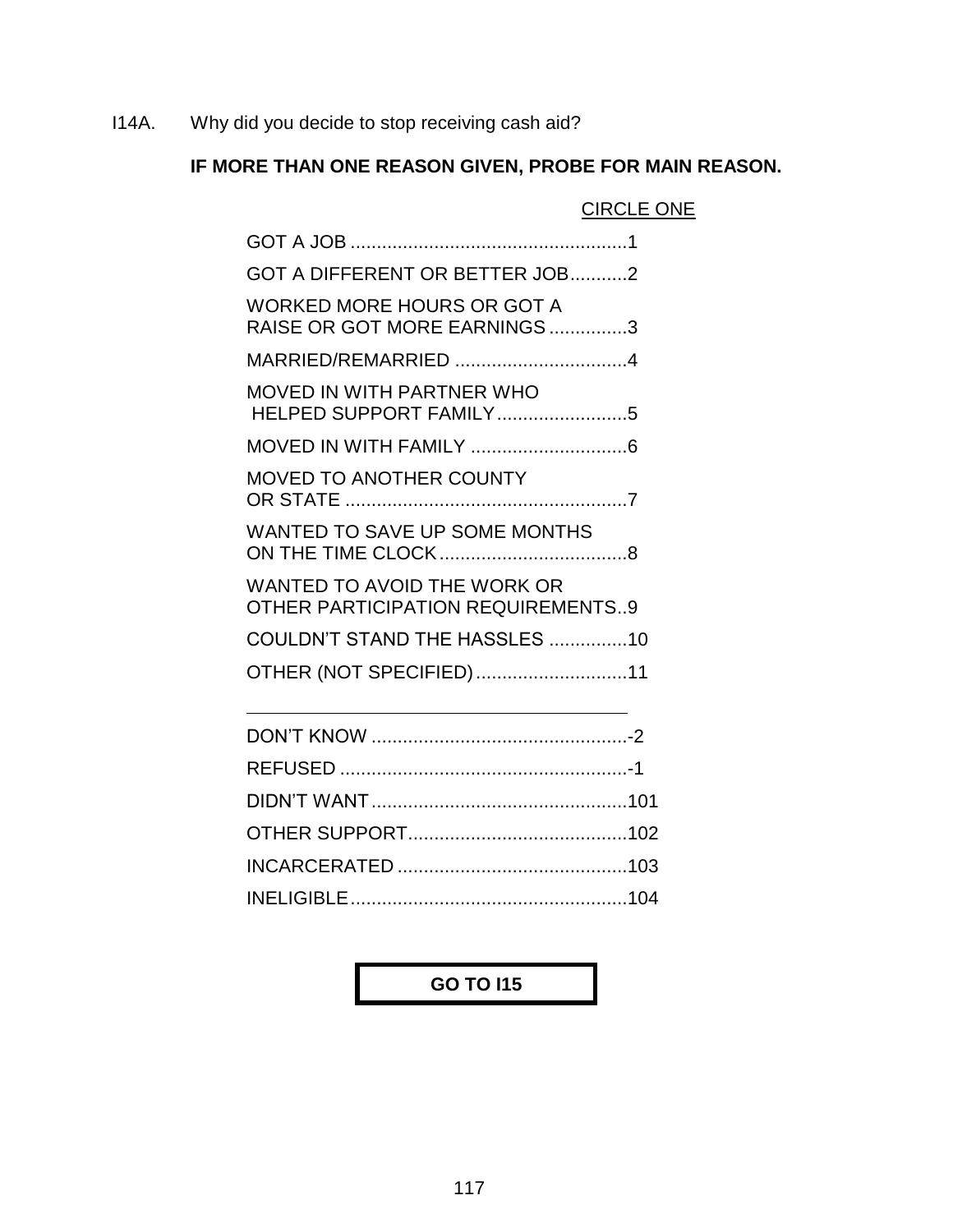I14B. Why did the welfare office stop or cut off your cash aid?

## **IF MORE THAN ONE REASON, PROBE FOR MAIN REASON.**

|                                                             | <b>CIRCLE ONE</b> |
|-------------------------------------------------------------|-------------------|
| <b>EARNINGS INCREASED AND MADE</b>                          |                   |
| ASSETS WERE TOO HIGH2                                       |                   |
| REACHED END OF WELFARE TIME                                 |                   |
| DID NOT FOLLOW PROGRAM RULES<br>AND WAS CUT OFF/SANCTIONED4 |                   |
| MARRIED/REMARRIED/<br>MOVED IN WITH PARTNER 5               |                   |
|                                                             |                   |
| <b>MOVED TO ANOTHER COUNTY</b>                              |                   |
|                                                             |                   |
|                                                             |                   |

## I15. **WAS RESPONDENT ON WELFARE/TANF IN THE LAST 12 MONTHS? (I8A1=1)**

| <b>YES</b> |                  |
|------------|------------------|
| NO.        | $\sim$ GO TO I18 |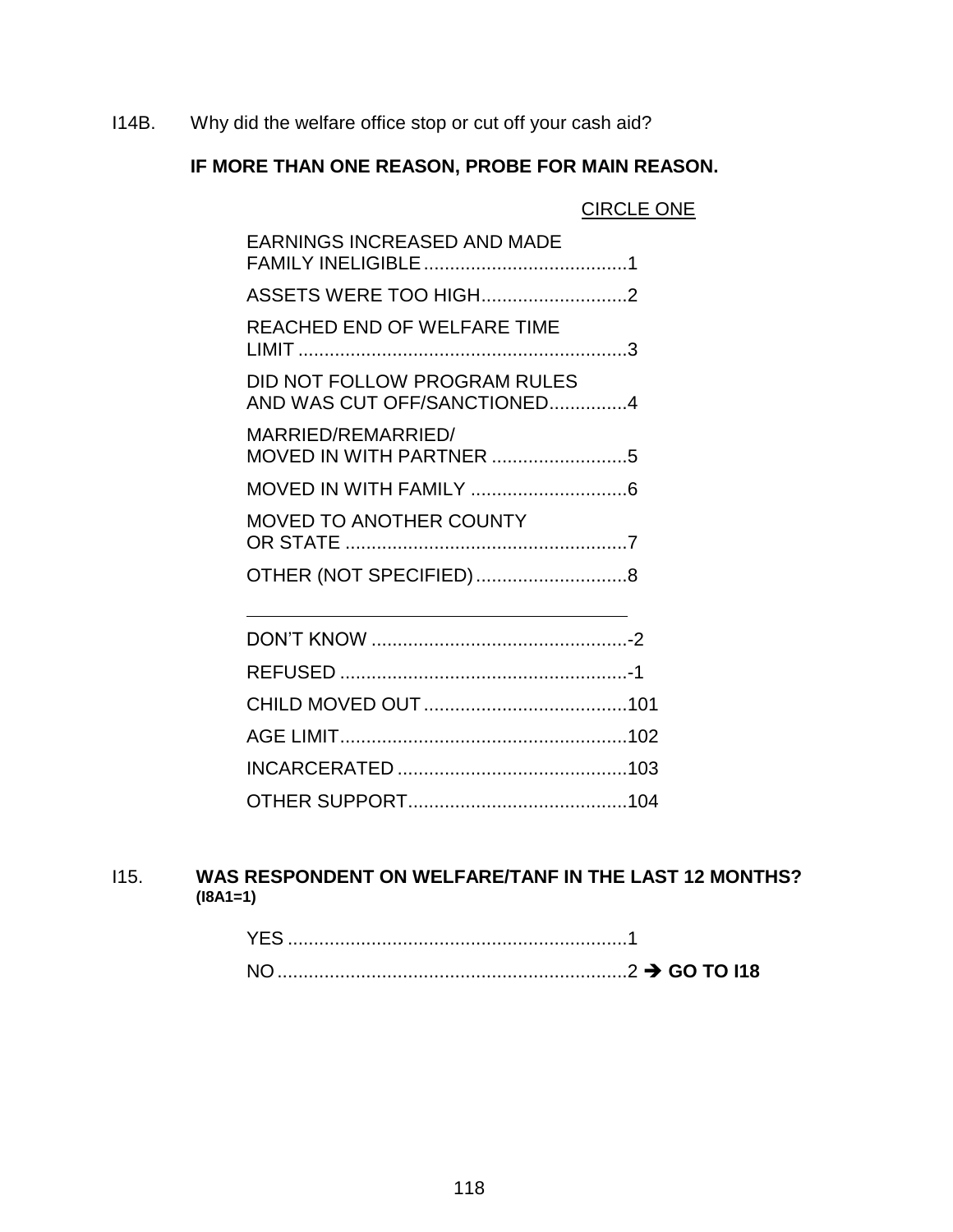I16. Were you required to do anything, such as work, go to school, look for a job, or claim paternity of your child in return for your welfare benefits?

| YFS                                     |  |
|-----------------------------------------|--|
| —————————————————————————2 → GO TO I18D |  |

I16A. What were you required to do?

**PROBE:** Anything else?

#### CIRCLE ALL THAT APPLY

| <b>I16A 1</b> |                                  |
|---------------|----------------------------------|
| <b>I16A 2</b> |                                  |
| <b>I16A 3</b> | WORK IN AN UNPAID JOB 3          |
| <b>I16A 4</b> | ATTEND SCHOOL OR TRAINING 4      |
| <b>I16A 5</b> | BE NAMED AS THE FATHER OF CHILD5 |
| <b>I16A 6</b> |                                  |
|               |                                  |

I17. Were your welfare benefits reduced or cut at any time in the past twelve months because you did not fulfill these requirements?

| <b>NO</b> |  |  |  |  |
|-----------|--|--|--|--|

## **GO TO I18D**

I18. Was there ever a time in the past twelve months that you thought you might be eligible for welfare?

| YES.      |  |
|-----------|--|
| <b>NO</b> |  |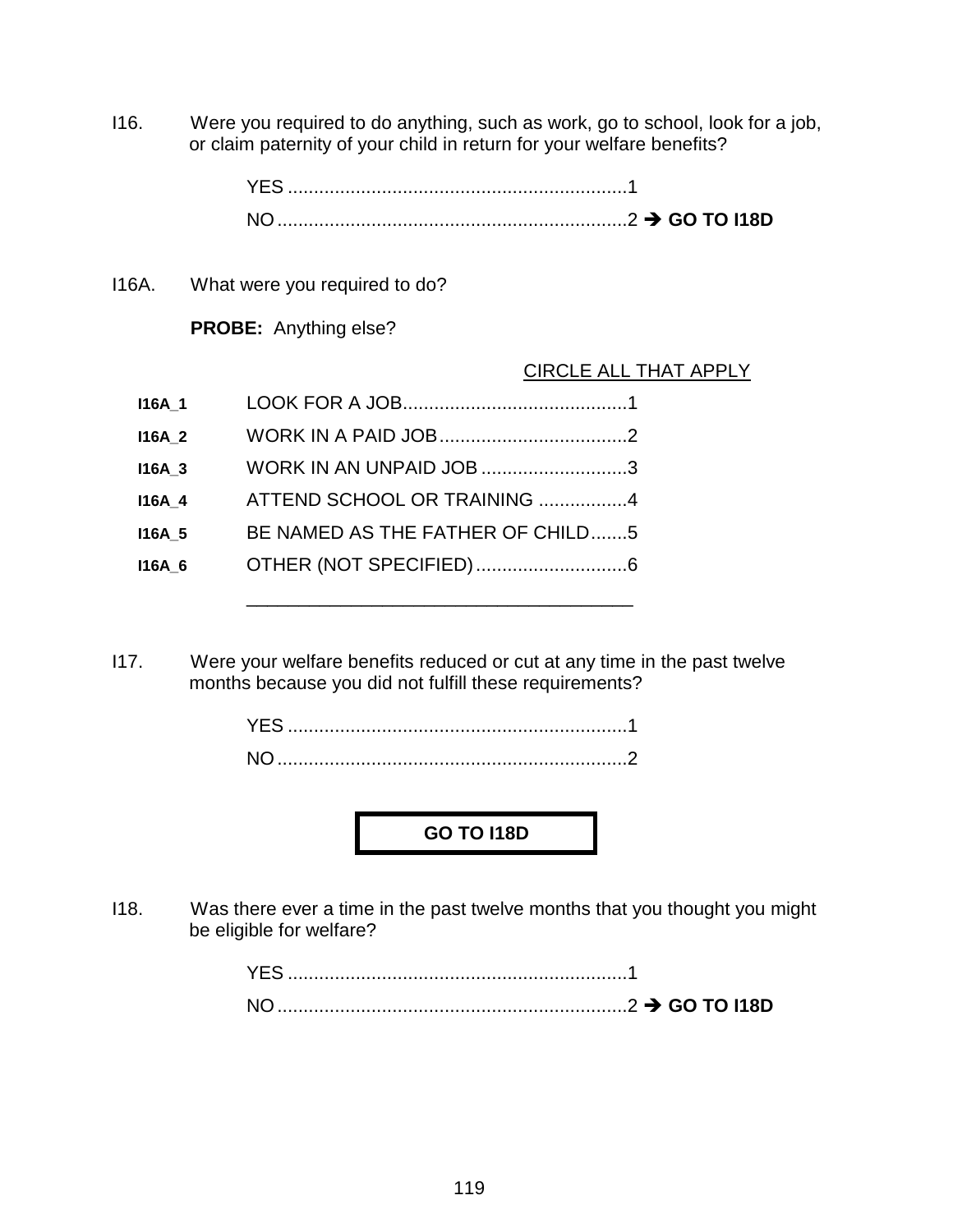I18A. Did you apply for welfare in the past twelve months?

YES, APPLIED ................................................1

NO, DID NOT APPLY (OR DID NOT FINISH APPLYING)................................2 **GO TO I18C**

I18B. What happened with the application? Was it turned down, did you get the benefits, or are you still waiting to hear?

#### CIRCLE ONE

**GO TO I18D**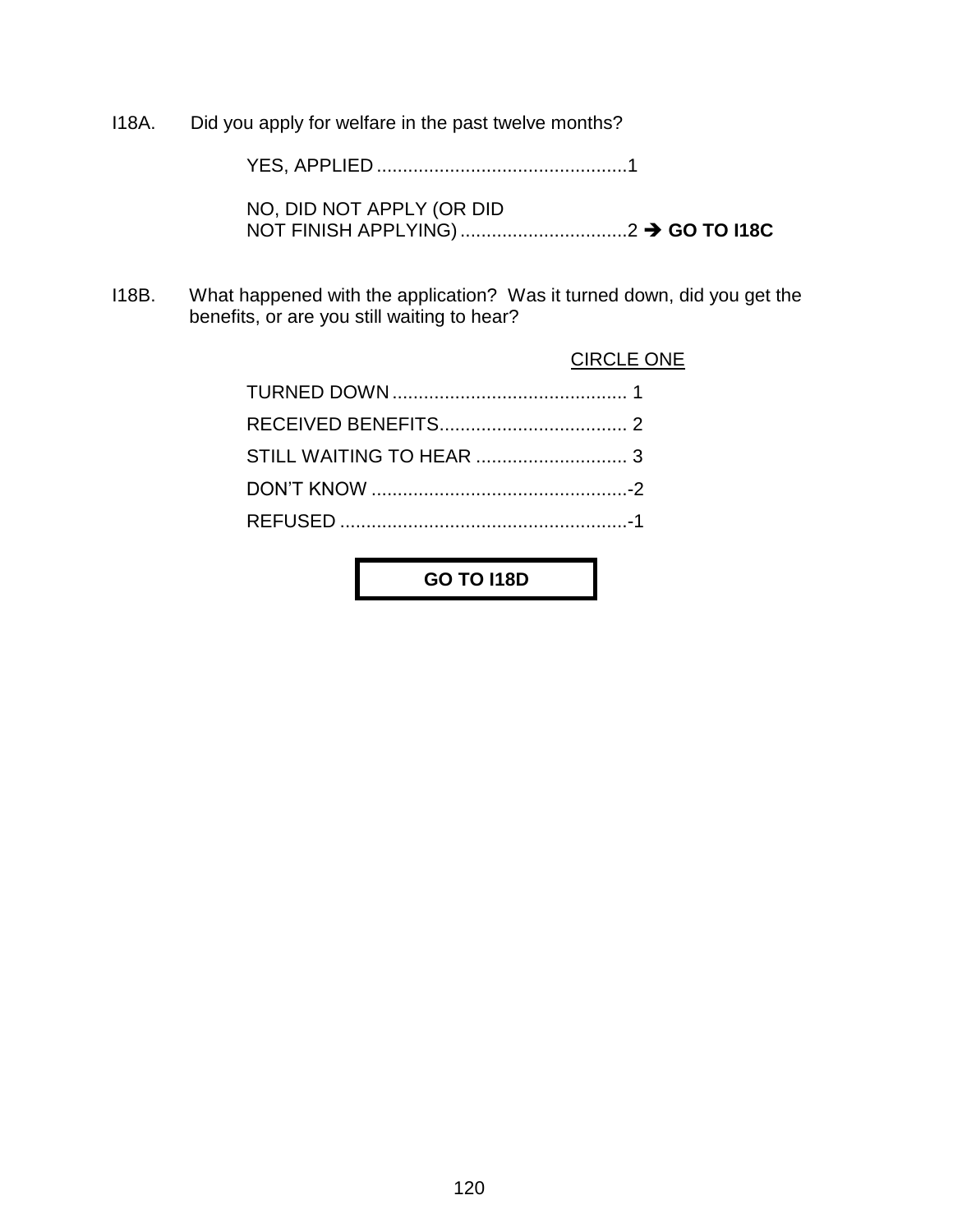I18C. Why didn't you apply for welfare? Was it because you didn't know how to apply, you did not want to go on welfare, or some other reason?

| DON'T WANT WELFARE 2    |  |
|-------------------------|--|
| NEVER GOT AROUND TO IT3 |  |
| OTHER (NOT SPECIFIED)4  |  |

I18D. Have you or (CHILD) received Supplemental Security Income (SSI) in the past twelve months?

| <b>YES</b> |  |
|------------|--|
|            |  |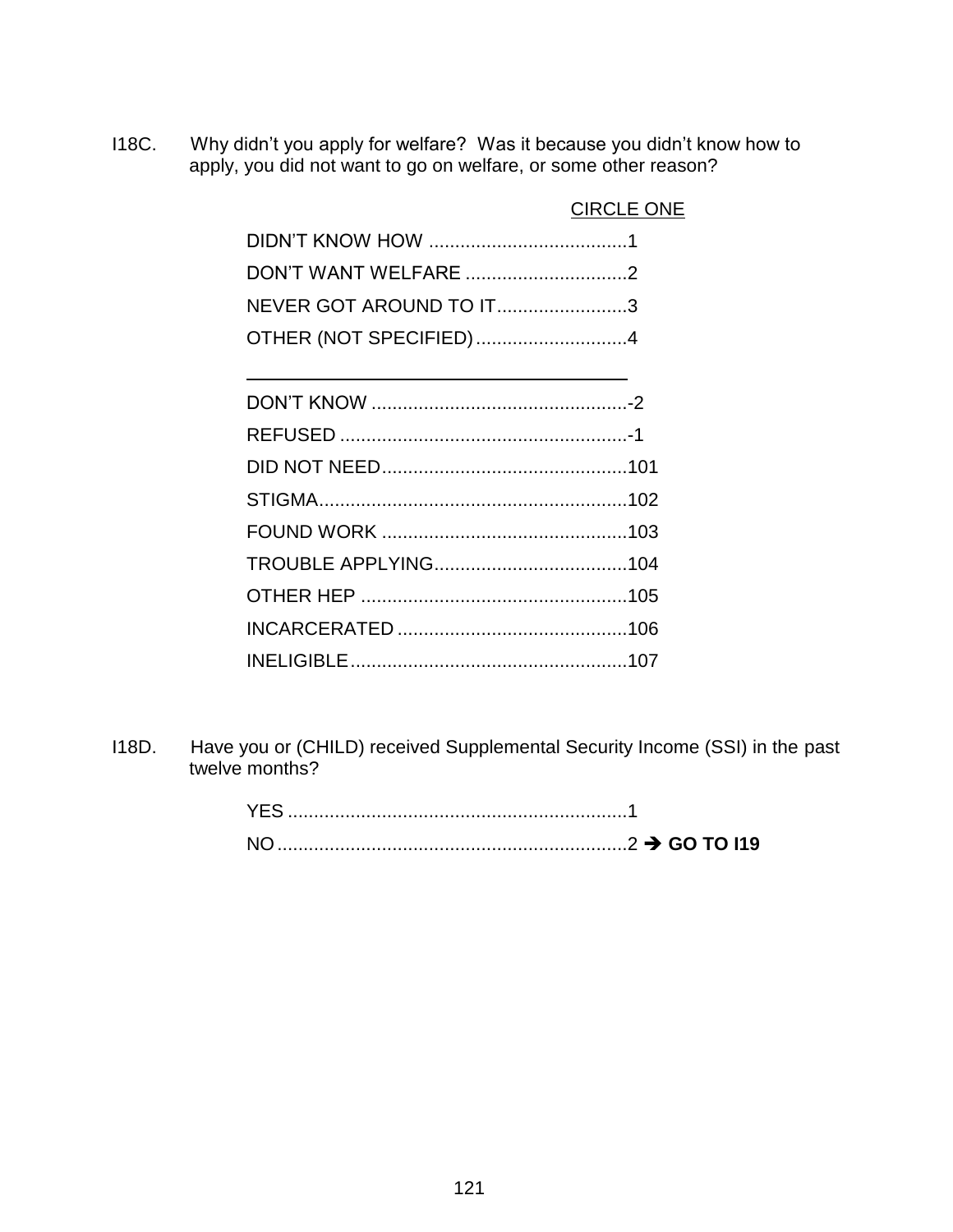I18E. Who has received SSI in the past twelve months?

|                             | <b>CIRCLE ONE</b> |
|-----------------------------|-------------------|
|                             |                   |
|                             |                   |
| BOTH RESPONDENT AND CHILD 3 |                   |
| OTHER (NOT SPECIFIED)4      |                   |
|                             |                   |

\_\_\_\_\_\_\_\_\_\_\_\_\_\_\_\_\_\_\_\_\_\_\_\_\_\_\_\_\_\_\_\_\_\_\_\_\_

I18F. How many months did (you/[CHILD]/you and [CHILD]/[OTHER]) receive SSI in the past twelve months?

|\_\_\_|\_\_\_| MONTHS

I18G. Approximately how much did (you/[CHILD]/you and [CHILD]/[OTHER]) receive each month?

\$ |\_\_\_|\_\_\_|\_\_\_|

#### I19. **DID FATHER RECEIVE FOOD STAMPS IN THE PAST 12 MONTHS? (I8A2=1)**

I20. Was there ever a time in the past twelve months that you thought you might be eligible for food stamps?

| YES |                                       |  |
|-----|---------------------------------------|--|
| N   | ————————————————————————2 → GO TO I21 |  |

I20A. Did you apply for food stamps in the past twelve months?

YES, APPLIED ................................................1

| NO, DID NOT APPLY (OR DID |  |
|---------------------------|--|
|                           |  |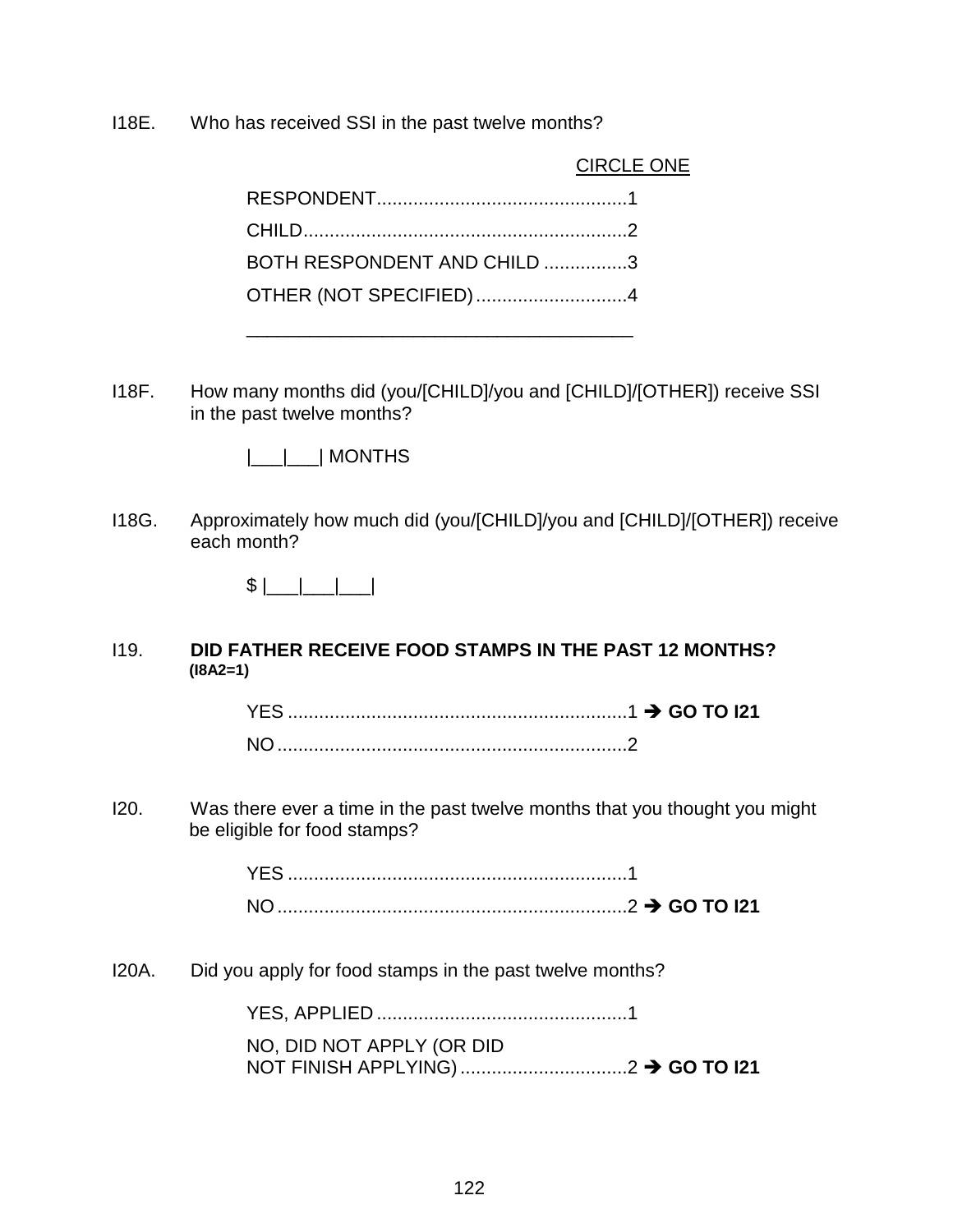I20B. What happened with the application? Was it turned down, did you get the food stamps, or are you still waiting to hear?

|                         | <b>CIRCLE ONE</b> |
|-------------------------|-------------------|
|                         |                   |
|                         |                   |
| STILL WAITING TO HEAR 3 |                   |
| OTHER (NOT SPECIFIED)4  |                   |
|                         |                   |

- REFUSED .......................................................-1
- I21. Did you fill out a federal tax return for 2002 or 2003?

I22. As part of filling out your federal tax return the last time, did you fill out a special form to claim the Earned Income Credit, called Schedule EIC?

> **PROBE IF DON'T KNOW WHAT EIC IS:** The federal government has a special rule that allows working people who make less than about \$29,000 a year to get a tax refund. It's called the Earned Income Credit or EIC. Sometimes, if the IRS thinks that someone is eligible for the EIC they send out a letter asking that person to fill out a special form so that they can claim the EIC.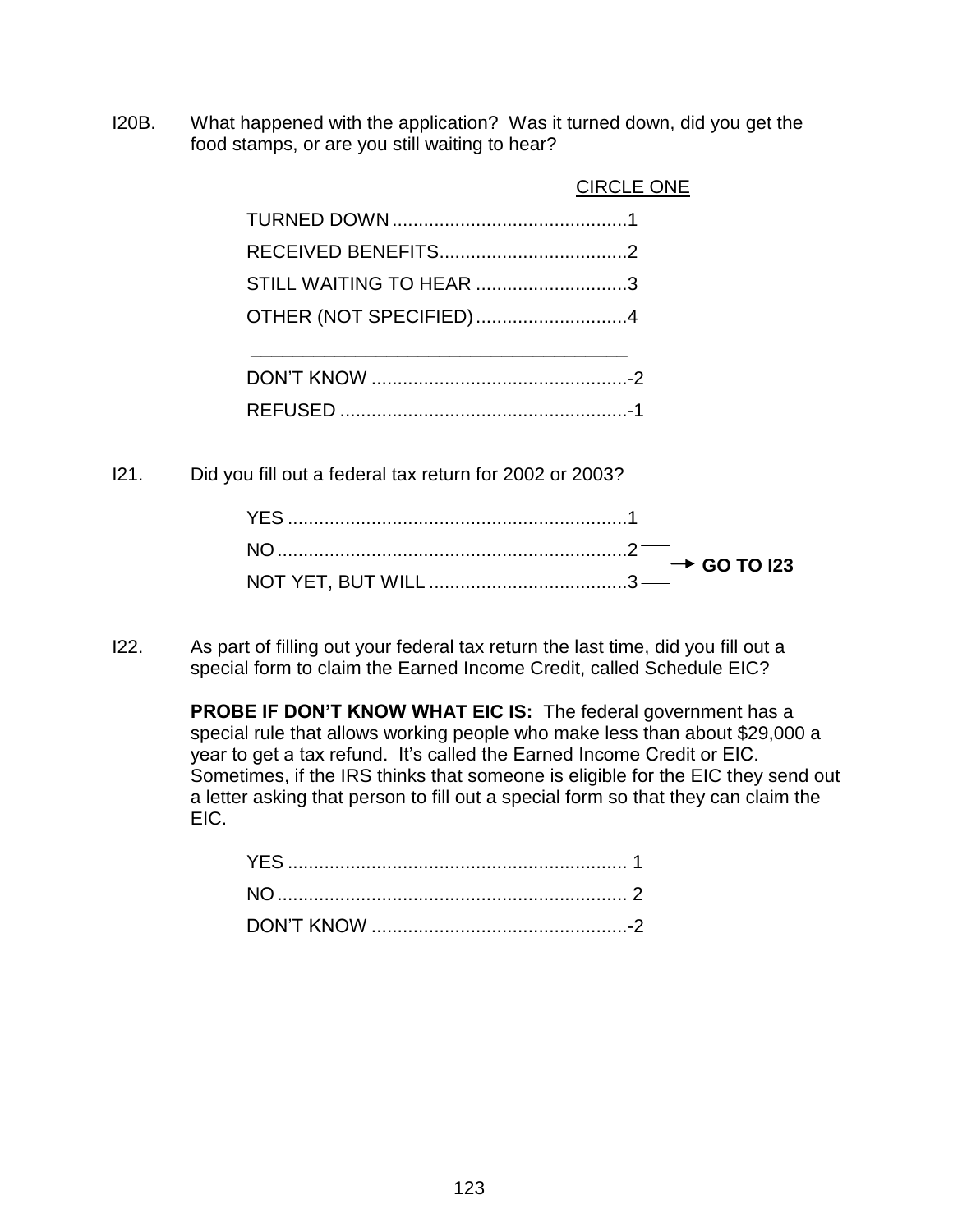I23. We are also interested in some of the problems that families face making ends meet. In the past twelve months, did you do any of the following because there wasn't enough money?

|  |  | NOTE: REPEAT AS NEEDED "because there wasn't enough money" |
|--|--|------------------------------------------------------------|
|  |  |                                                            |

|              |                                                                                                                                                                                       | <b>YES</b>   | <b>NO</b>      |
|--------------|---------------------------------------------------------------------------------------------------------------------------------------------------------------------------------------|--------------|----------------|
| <b>I23A.</b> | In the past twelve months, did you receive free food or                                                                                                                               |              | 2              |
| <b>I23B.</b> | (In the past twelve months,) Was (CHILD/ were the<br>children) ever hungry, but you just couldn't afford more                                                                         | 1            | $\overline{2}$ |
| <b>I23C.</b> | (In the past twelve months,) were you ever hungry, but<br>didn't eat because you couldn't afford enough food?                                                                         | $\mathbf{1}$ | $\overline{2}$ |
| 123D.        | (In the past twelve months,) Did you not pay the full amount                                                                                                                          | 1            | $\overline{2}$ |
| 123E.        | (In the past twelve months,) Were you evicted from your<br>home or apartment for not paying the rent or mortgage?                                                                     | $\mathbf{1}$ | $\overline{2}$ |
| <b>I23F.</b> | (In the past twelve months,) Did you not pay the full amount                                                                                                                          | 1            | $\overline{2}$ |
| 123G.        | (In the past twelve months,) Was your gas or electric<br>service ever turned off or the heating oil company not<br>deliver oil, because there wasn't enough money to pay the<br>bills | 1            | $\overline{2}$ |
| 123H.        | (In the past twelve months,) Did you borrow money from                                                                                                                                | 1            | $\overline{2}$ |
| <b>1231.</b> | (In the past twelve months,) Did you move in with other<br>people even for a little while because of financial problems                                                               | $\mathbf{1}$ | $\overline{2}$ |
| 123J.        | (In the past twelve months.) Did you stay at a shelter, in an<br>abandoned building, an automobile or any other place not<br>meant for regular housing, even for one night?           | 1            | 2              |
| <b>I23K.</b> | (In the past twelve months,) Was there anyone in your<br>household who needed to see a doctor or go to the hospital                                                                   | 1            | $\overline{2}$ |
| 123L.        | (In the past twelve months,) Have you cut back on buying                                                                                                                              | 1            | $\overline{2}$ |
| <b>I23M.</b> | (In the past twelve months,) Have you worked overtime or                                                                                                                              | 1            | $\overline{2}$ |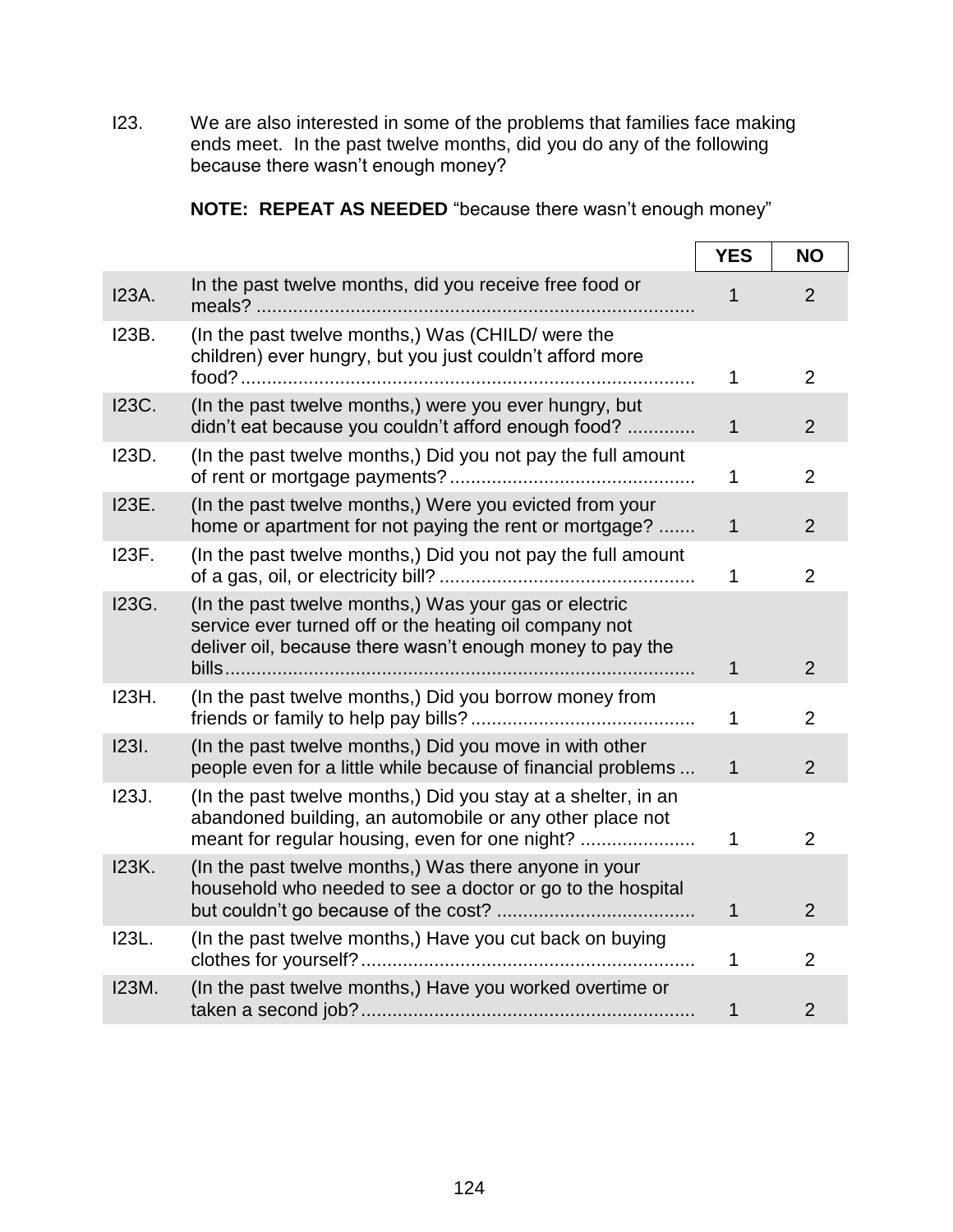I23N. In the past twelve months, was your telephone service ever disconnected by the telephone company because there wasn't enough money to pay the bill?

I23O. About how many days in the past twelve months were you without phone service?

 $|$  DAYS

I23P. Next I'm going to read some opinions other people have expressed about welfare. For each statement, please tell me whether you strongly agree, agree, disagree or strongly disagree with it. Welfare…..(READ ITEM).

|    |                                                                                                                                       | <b>STRONGLY</b><br><b>AGREE</b> | <b>AGREE</b> | <b>DISAGREE</b> | <b>STRONGLY</b><br><b>DISAGREE</b> | <b>DON'T</b><br><b>KNOW</b> |
|----|---------------------------------------------------------------------------------------------------------------------------------------|---------------------------------|--------------|-----------------|------------------------------------|-----------------------------|
| 1. | Makes people work less than<br>they would if there wasn't a<br>welfare system                                                         | 1                               | 2            | 3               | $\overline{4}$                     | $-2$                        |
| 2. | Helps people get on their<br>feet when facing difficult<br>situations such as<br>unemployment, a divorce, or<br>a death in the family |                                 | 2            | 3               | 4                                  | -2                          |
| 3. | Encourages young women to<br>have babies before marriage.                                                                             | 1                               | 2            | 3               | 4                                  | -2                          |
| 4. | Helps keep people's<br>marriage together in times of<br>financial problem                                                             |                                 | 2            | 3               | 4                                  | -2                          |
| 5. | Helps to prevent hunger and<br>starvation                                                                                             |                                 | 2            | 3               | $\overline{4}$                     | $-2$                        |
| 6. | Discourages young women<br>who get pregnant from<br>marrying the father of the<br>child                                               |                                 |              | 3               | 4                                  |                             |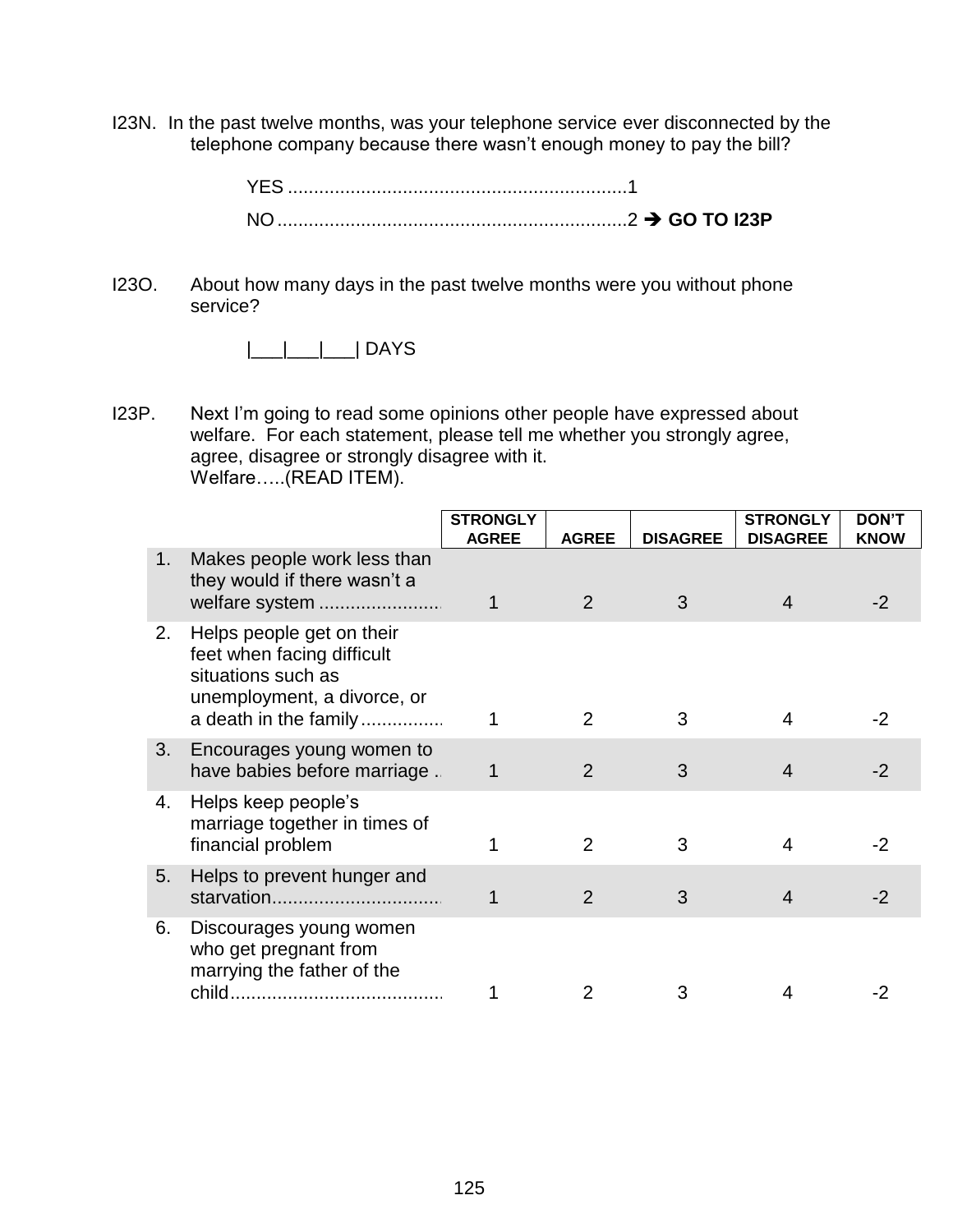I23Q. The next two statements have to do with applying for welfare. Again, for each statement, please tell me whether you strongly agree, agree, disagree, or strongly disagree with it.

|                                                                        | <b>STRONGLY</b><br><b>AGREE</b> | <b>AGREE</b> | <b>DISAGREE</b> | <b>STRONGLY</b><br><b>DISAGREE</b> | <b>DON'T</b><br><b>KNOW</b> |
|------------------------------------------------------------------------|---------------------------------|--------------|-----------------|------------------------------------|-----------------------------|
| The application process to<br>apply for welfare is                     |                                 |              |                 |                                    | -2                          |
| The rules of the welfare<br>program take away your<br>personal freedom |                                 |              |                 |                                    | - -                         |

I24. My next questions are about some experiences you may have had (since [DATE OF LAST INTERVIEW]/in the last two years).

> (Since [DATE OF LAST INTERVIEW]/During the last two years), other than for a minor traffic violation, have you been stopped by the police, but not picked up or arrested?

I25. And, (Since [DATE OF LAST INTERVIEW]/During the last two years), not counting minor traffic offenses, have you ever been booked or charged with breaking a law, either by the police or by someone connected with the courts? Please include juvenile offenses.

I26. Do you currently have any charges pending against you?

| <b>YES</b>     |                  |
|----------------|------------------|
| N <sub>O</sub> | $\sim$ GO TO 127 |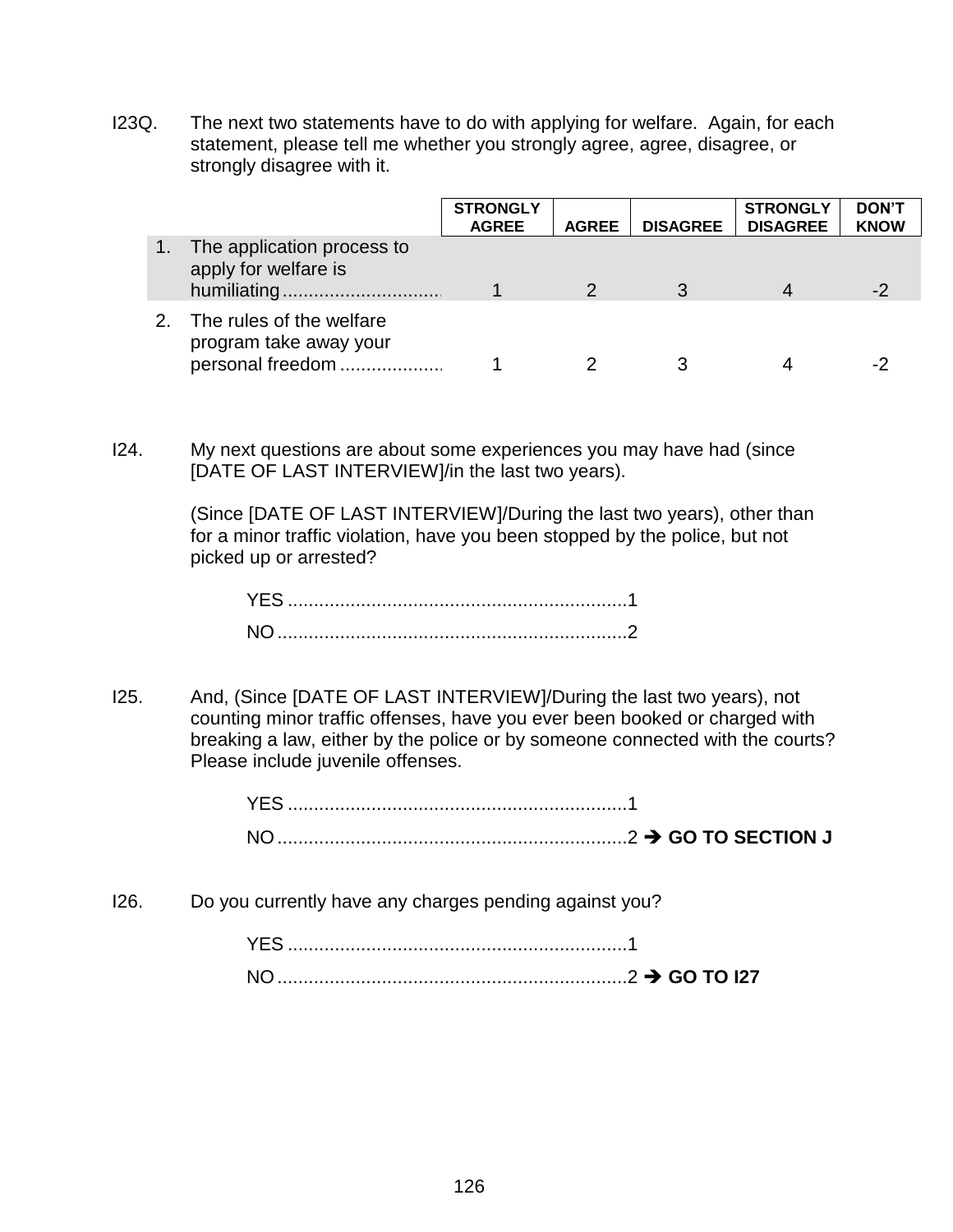I26A. How many charges do you currently have pending?

|\_\_\_|\_\_\_| CHARGES

I26B. What charges do you currently have pending?

**PROBE:** What other charges?

## **INTERVIEWER: IF "ASSAULT," PROBE FOR SIMPLE OR AGGRAVATED ASSAULT.**

|                                                                                                                                   | <b>CIRCLE ALL</b><br><b>THAT APPLY</b> |
|-----------------------------------------------------------------------------------------------------------------------------------|----------------------------------------|
| AGGRAVATED ASSAULT/RAPE/MURDER (An attack on a person with<br>a weapon or hands, e.g., battery, rape, aggravated assault,         | 1 $(126B_1)$                           |
| ROBBERY/THEFT/LARCENY (Taking something from someone with or<br>without using a weapon; forgery, fraud, embezzlement, bad checks; | $2$ (126B $\_2$ )                      |
| POSSESSION, USE, OR SALE OF MARIJUANA, COCAINE, OR                                                                                | $3$ (126B $\_3$ )                      |
| MAJOR TRAFFIC OFFENSE (Driving under the influence of alcohol or                                                                  | $4$ (126B_4)                           |
|                                                                                                                                   | $5$ (126B $-5$ )                       |
|                                                                                                                                   | $6$ (I26B_6)                           |
|                                                                                                                                   | $7$ (126B $\_7$ )                      |
|                                                                                                                                   | $8(126B_8)$                            |
|                                                                                                                                   | $-2$                                   |
|                                                                                                                                   | -1                                     |

I27. And, (Since [DATE OF LAST INTERVIEW]/during the last two years), have you been convicted of any charges? Do not count minor traffic violations.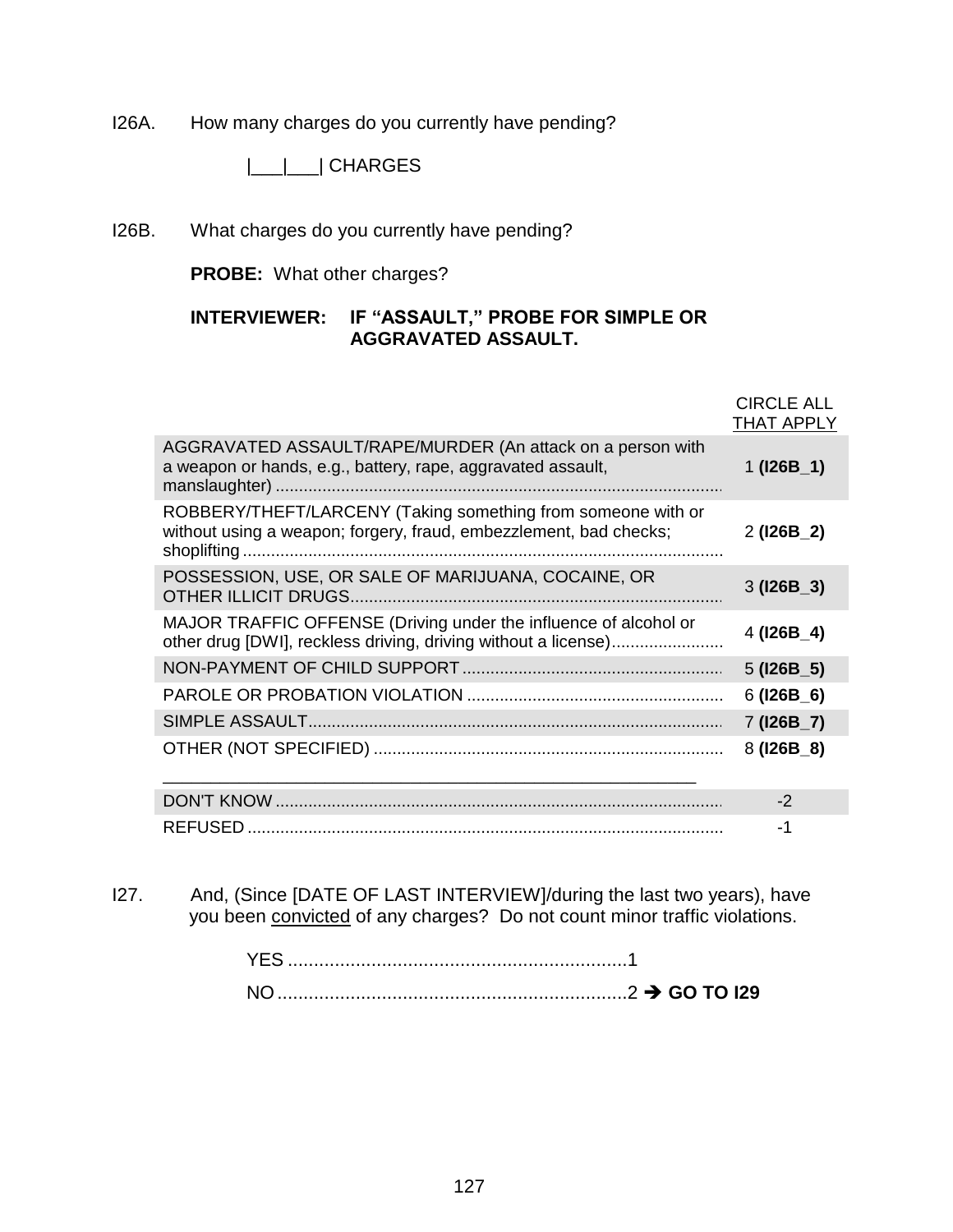I27A. How many times have you been convicted of something (since [DATE OF LAST INTERVIEW]/during the last two years),?

|\_\_\_|\_\_\_| TIMES

I28A. Please tell me the charges you were convicted of (since [DATE OF LAST INTERVIEW]/during the last two years).

**PROBE:** What other charges?

### **INTERVIEWER: IF "ASSAULT," PROBE FOR SIMPLE OR AGGRAVATED ASSAULT.**

|                                                                                                                                         | <b>CIRCLE ALL</b><br><b>THAT APPLY</b> |
|-----------------------------------------------------------------------------------------------------------------------------------------|----------------------------------------|
| AGGRAVATED ASSAULT/RAPE/MURDER (An attack on a person with a<br>weapon or hands, e.g., battery, rape, aggravated assault, manslaughter) | 1 $(128A_1)$                           |
| ROBBERY/THEFT/LARCENY (Taking something from someone with or<br>without using a weapon; forgery, fraud, embezzlement, bad checks;       | $2$ (128A $_2$ )                       |
| POSSESSION, USE, OR SALE OF MARIJUANA, COCAINE, OR OTHER                                                                                | $3$ (I28A $\_3$ )                      |
| MAJOR TRAFFIC OFFENSE (Driving under the influence of alcohol or other                                                                  | 4 (128A_4)                             |
|                                                                                                                                         | $5$ (128A $\_5$ )                      |
|                                                                                                                                         | $6$ (I28A_6)                           |
|                                                                                                                                         | $7$ (128A $_7$ )                       |
|                                                                                                                                         | $8(128A_8)$                            |
|                                                                                                                                         |                                        |
|                                                                                                                                         | $-2$                                   |
|                                                                                                                                         | -1                                     |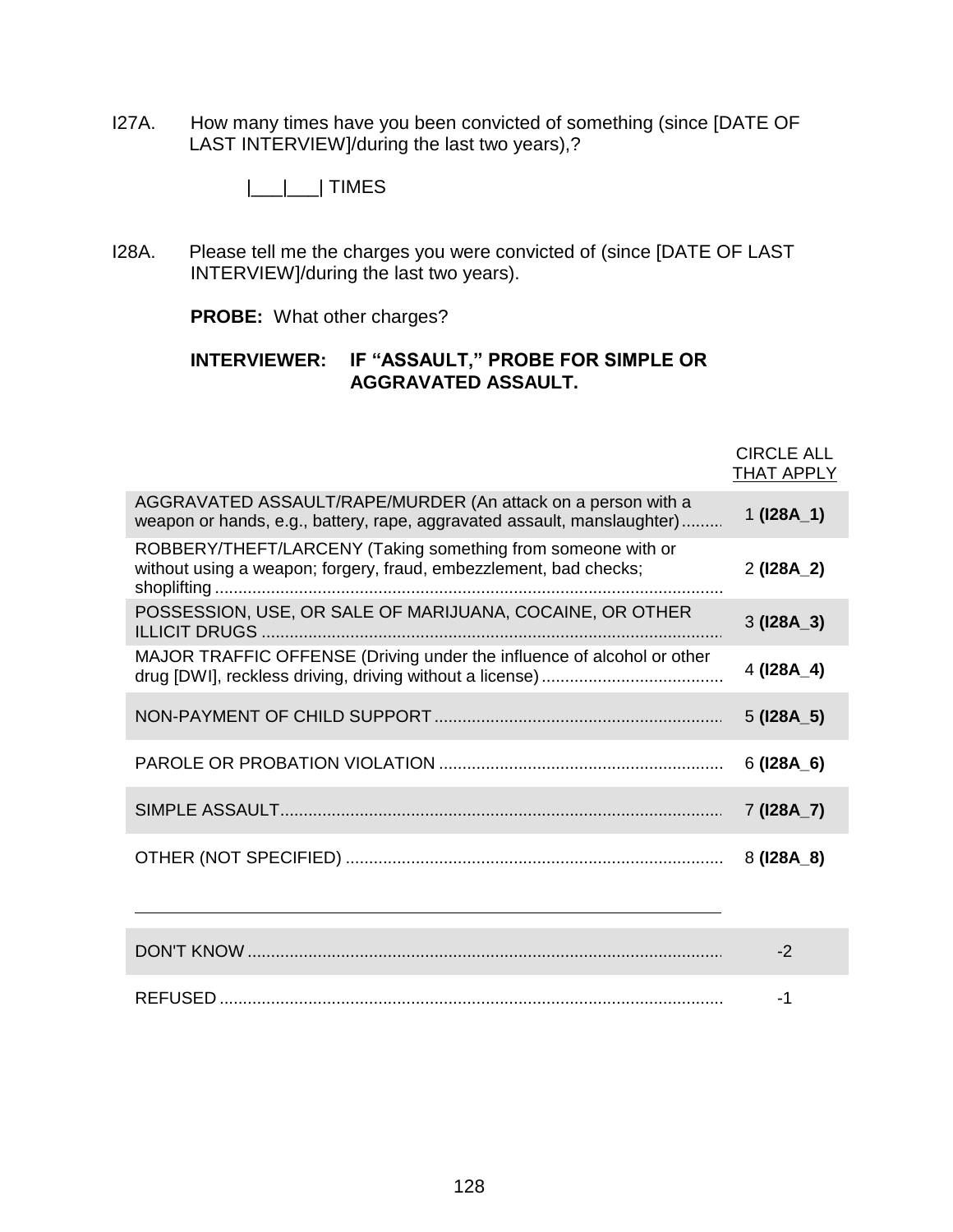I29. Were you ever required to perform community service or have you been on probation?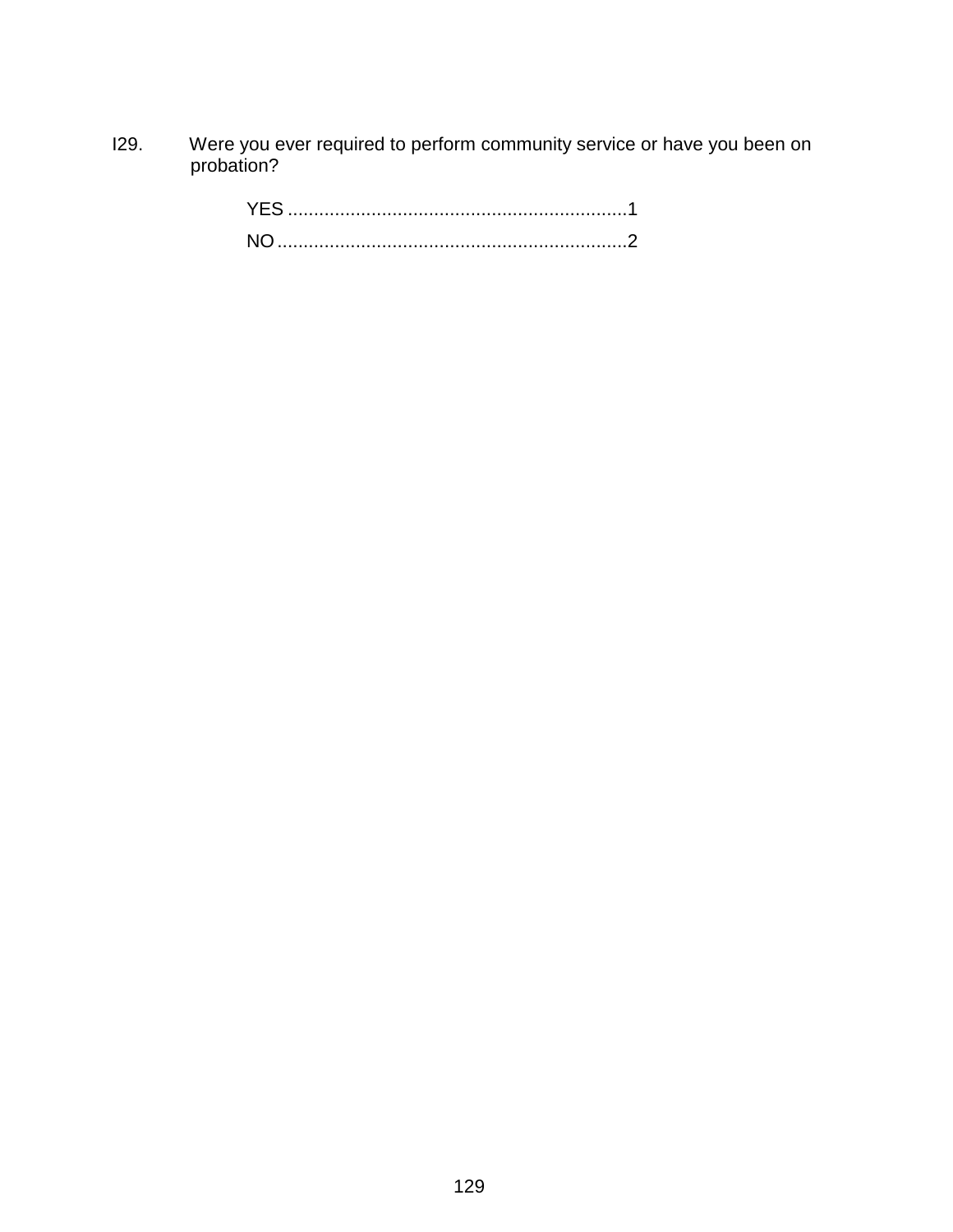## **SECTION J: HEALTH AND HEALTH BEHAVIOR**

J0. My next question is about how satisfied you are with your life overall. In general, would you say you are . . .

| Somewhat dissatisfied, or3 |
|----------------------------|
|                            |

J1. Now I'd like to ask you some questions about your health and how you've been feeling in the past twelve months.

In general, how is your health? Would you say it is . . .

J2. Do you have a serious health problem that limits the amount or kind of work you can do?

| <b>YEL</b>   |  |  |
|--------------|--|--|
| $\mathsf{N}$ |  |  |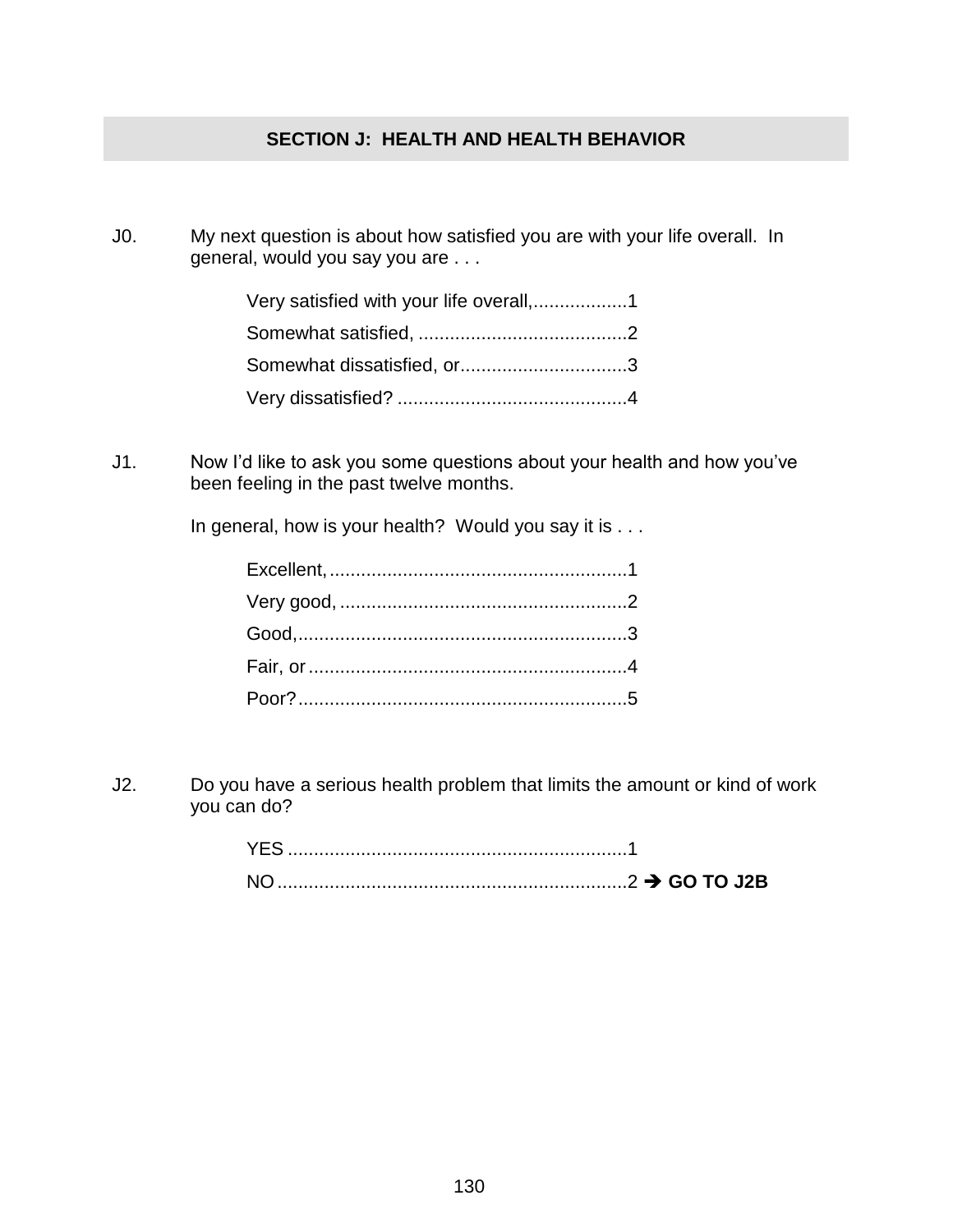## CIRCLE ALL THAT APPLY

| <b>J2A 1</b> |                        |  |
|--------------|------------------------|--|
| <b>J2A 2</b> |                        |  |
| $J2A$ 3      | HIGH BLOOD PRESSURE 3  |  |
| <b>J2A 4</b> |                        |  |
| <b>J2A 5</b> |                        |  |
| <b>J2A 6</b> |                        |  |
| <b>J2A 7</b> |                        |  |
| <b>J2A 8</b> | OTHER (NOT SPECIFIED)8 |  |
|              |                        |  |
|              |                        |  |
|              |                        |  |
|              |                        |  |
|              |                        |  |
|              |                        |  |
|              | WRIST/ARM/SHOULDER107  |  |
|              |                        |  |
|              |                        |  |
|              |                        |  |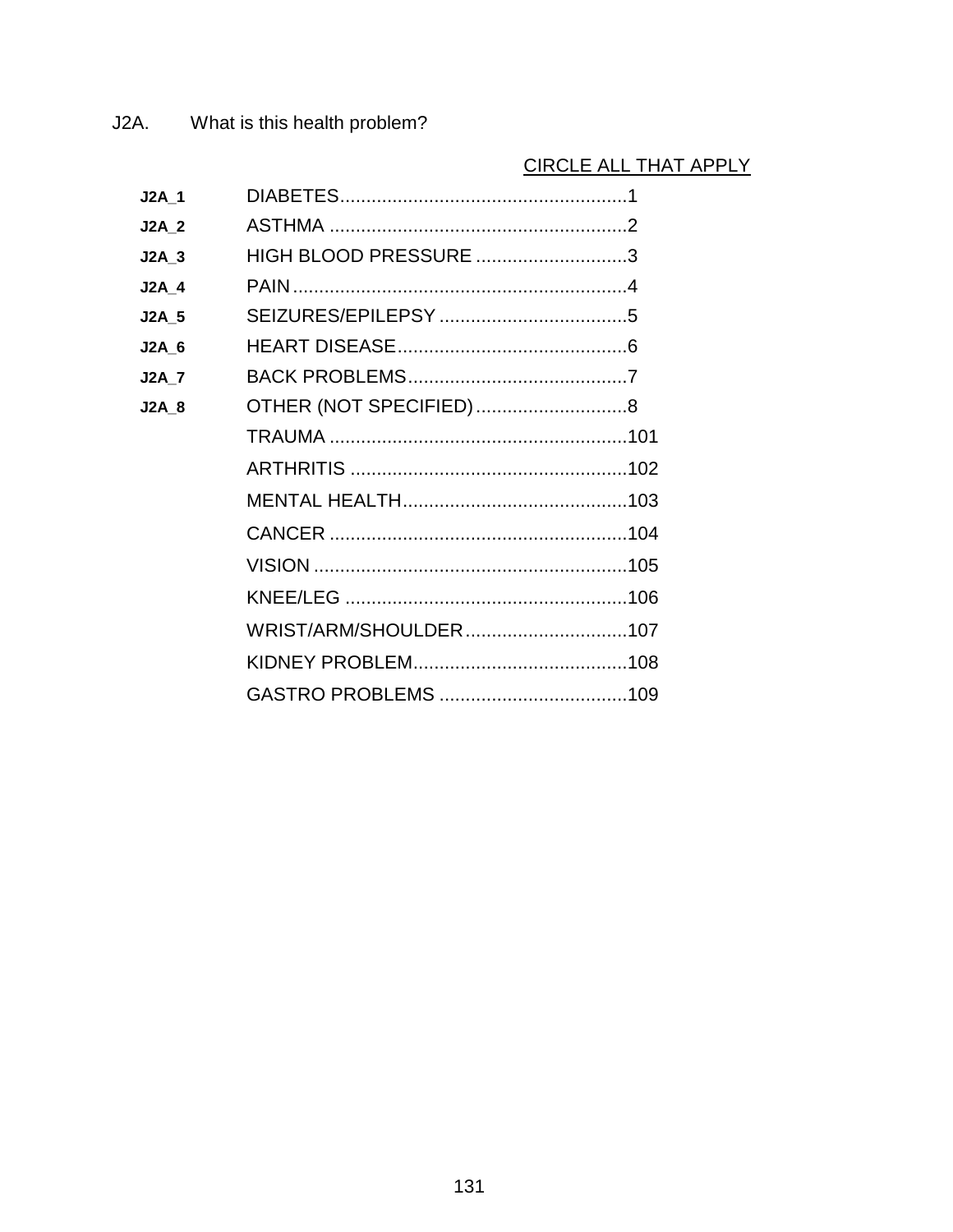J2B. Do you regularly take any prescribed medication for physical or mental health problems?

| <b>YES</b>         |  |
|--------------------|--|
| $\overline{\sf N}$ |  |

J2B1. For which of the following conditions do you take prescribed medication? Do you take them for . . .

|          |                                  | <b>YES</b> | <b>NO</b>      |
|----------|----------------------------------|------------|----------------|
| J2B1 1   |                                  |            | $\overline{2}$ |
| J2B1 2   |                                  |            | $\overline{2}$ |
| J2B1 3   |                                  |            | 2              |
| $J2B1_4$ |                                  |            | $\overline{2}$ |
| $J2B1_5$ |                                  |            | $\overline{2}$ |
| J2B1 6   |                                  |            | 2              |
| J2B1 7   |                                  |            | $\overline{2}$ |
| J2B1 8   |                                  |            | $\overline{2}$ |
| $J2B1_9$ | Anything else? (NOT SPECIFIED) 1 |            | 2              |
|          |                                  |            |                |
|          |                                  |            |                |
|          |                                  |            |                |
|          |                                  |            |                |
|          |                                  |            |                |
|          |                                  |            |                |
|          |                                  |            |                |
|          |                                  |            |                |
|          |                                  |            |                |
|          |                                  |            |                |
|          |                                  |            |                |
|          |                                  |            |                |

# CIRCLE YES OR NO FOR EACH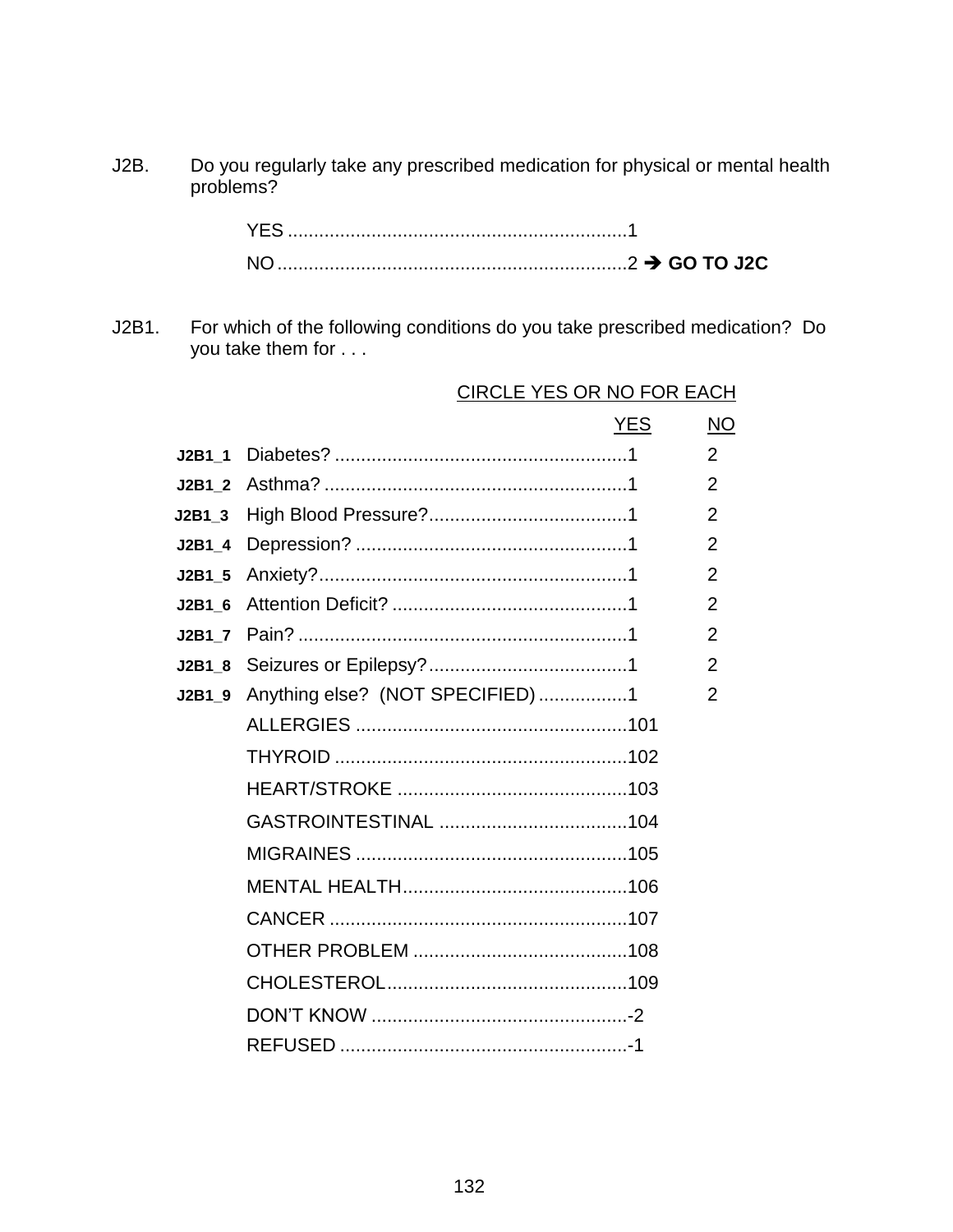J2C. In the past twelve months, have you stayed overnight in a hospital or gone to the emergency room? (Please do not include hospital stays related to the birth of a baby.)

- J2D. How many times have you stayed overnight in a hospital in the past twelve months?
	- **PROBE:** Count each stay—even if it lasted more than one overnight—as just one stay.

|\_\_\_|\_\_\_| TIMES

NONE..............................................................0

J2D1. How many times have you gone to the emergency room because of your own injury or illness in the past twelve months?

|\_\_\_|\_\_\_| TIMES

NONE..............................................................0

J2E. How much do you weigh?

**PROBE:** Your best guess is fine.

|  |  | <b>POUNDS</b> |
|--|--|---------------|
|  |  |               |

DON'T KNOW .................................................-2 REFUSED .......................................................-1

J2F. How much does (MOTHER) weigh?

**PROBE:** Your best guess is fine.

|  | <b>POUNDS</b> |
|--|---------------|
|--|---------------|

| <b>REFUSED</b> |  |
|----------------|--|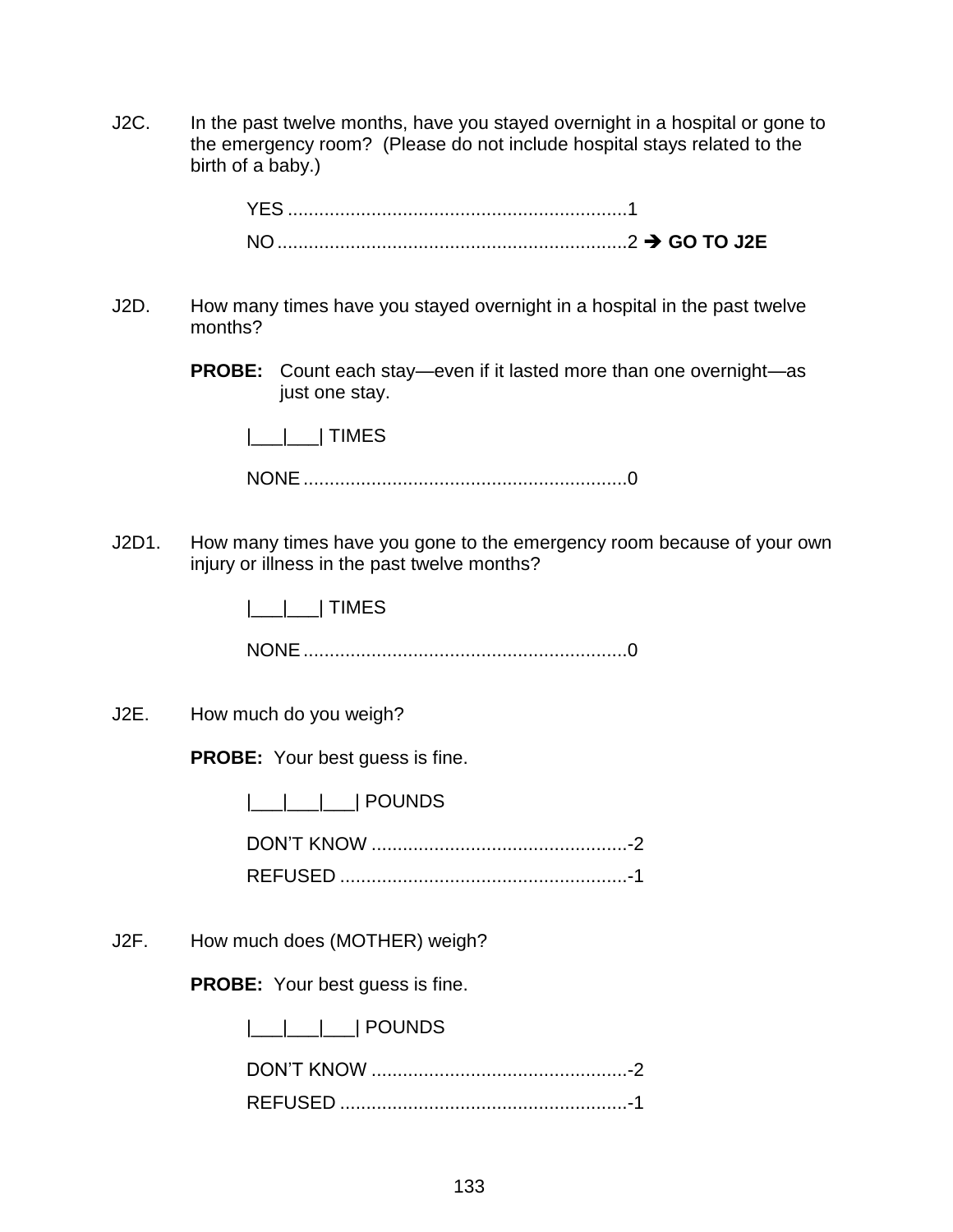J3. Are you or your child(ren) (who live with you) currently covered by Medicaid (CA: Medi-Cal) or by another public, federal or state assistance program which pays for medical care, or do you belong to a Medicaid HMO?

| YES.      |  |
|-----------|--|
| <b>NO</b> |  |

J3A. Who is covered by this program? Is it . . .

| <b>CIRCLE ONE</b> |
|-------------------|
|                   |
|                   |
|                   |

J4. Are you or your child(ren) currently covered by a private health insurance plan?

J4A. Who is covered by private insurance? Is it . . .

|  | <b>CIRCLE ONE</b> |
|--|-------------------|
|  |                   |

| Both you and your child(ren)? 3 |  |
|---------------------------------|--|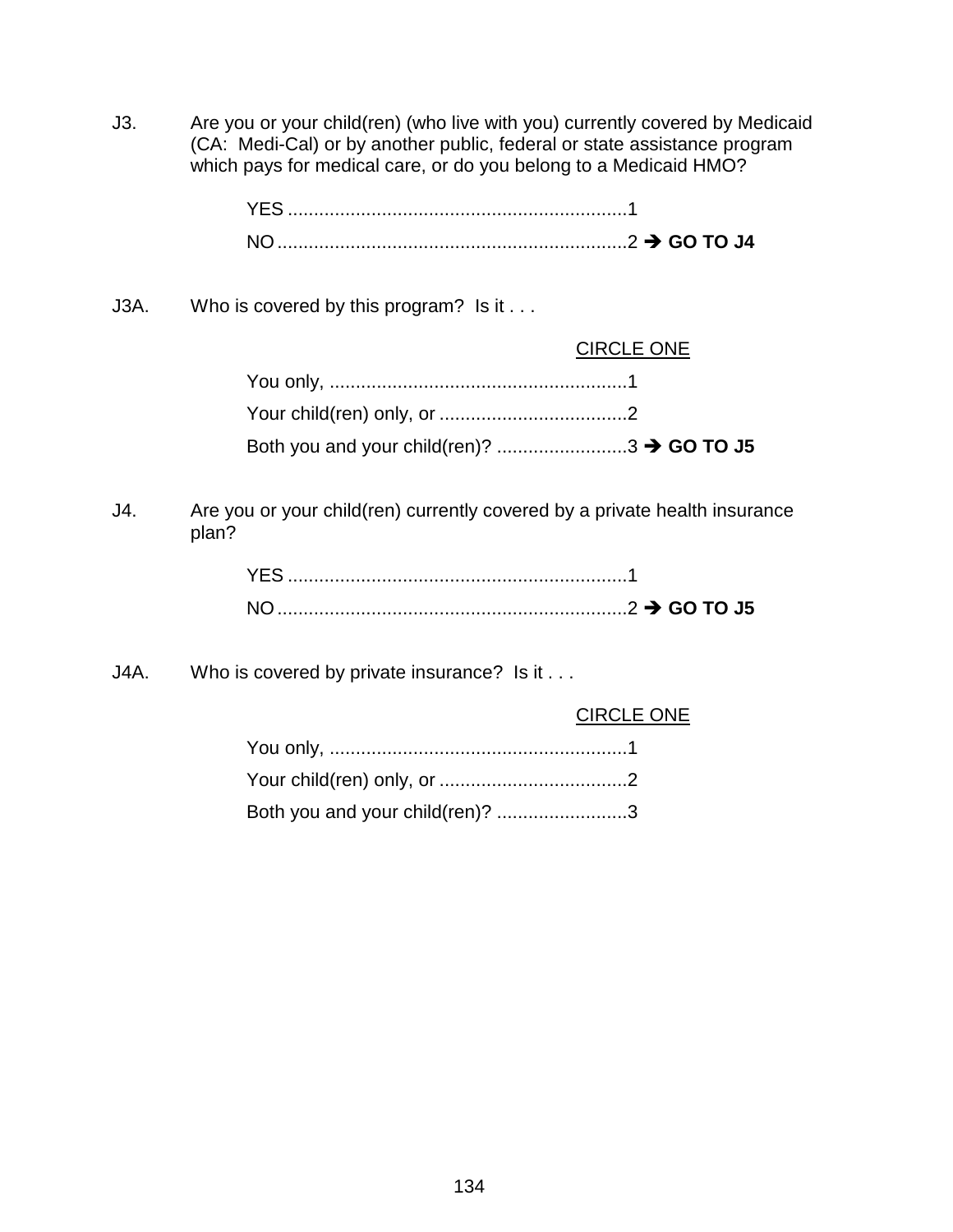J4B. Did you purchase the plan yourself, did someone else purchase it, or did you get it through an employer?

**PROBE:** Any others?

 CIRCLE ALL THAT APPLY PURCHASED BY SELF ..................................1 PURCHASED BY OTHER...............................2 THROUGH RESPONDENT'S EMPLOYER ....3 THROUGH CHILD'S MOTHER'S EMPLOYER.................................4 THROUGH PARTNER'S EMPLOYER ............5 OTHER (NOT SPECIFIED).............................6 \_\_\_\_\_\_\_\_\_\_\_\_\_\_\_\_\_\_\_\_\_\_\_\_\_\_\_\_\_\_\_\_\_\_\_\_\_

J5. During the past twelve months, has there ever been a time when you felt sad, blue, or depressed for two or more weeks in a row?

| NO, ON MEDICATION/<br>NO, ON MEDICATION<br>ANTI-DEPRESSANTS (VOLUNTEERED)-14 | $\mapsto$ GO TO J9 |
|------------------------------------------------------------------------------|--------------------|

J6. For the next questions, please think of the two-week period during the past twelve months when these feelings were worst. During that time, did the feelings of being sad, blue, or depressed usually last . . .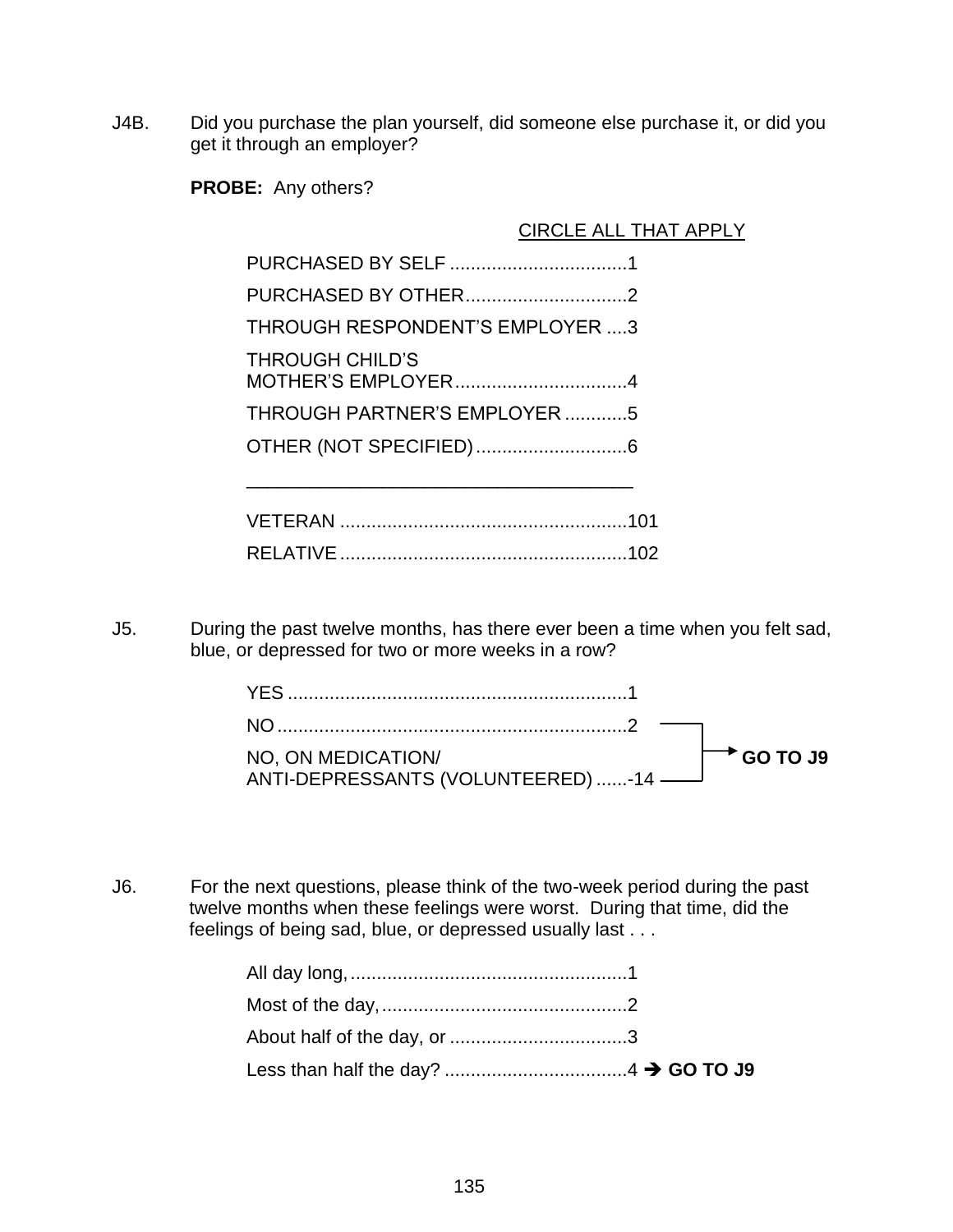J7. During those two weeks, did you feel this way . . .

J8. During those two weeks did you lose interest in most things like hobbies, work, or activities that usually give you pleasure?



J9. During the past twelve months, has there ever been a time lasting two weeks or more when you lost interest in most things like hobbies, work, or activities that usually give you pleasure?

| NO, ON MEDICATION/                 | $\rightarrow$ GO TO J18 |
|------------------------------------|-------------------------|
| ANTI-DEPRESSANTS (VOLUNTEERED) -14 |                         |

J10. For the next few questions, please think of the two-week period during the past twelve months when you had the most complete loss of interest in things. During that two-week period, did the loss of interest usually last . . .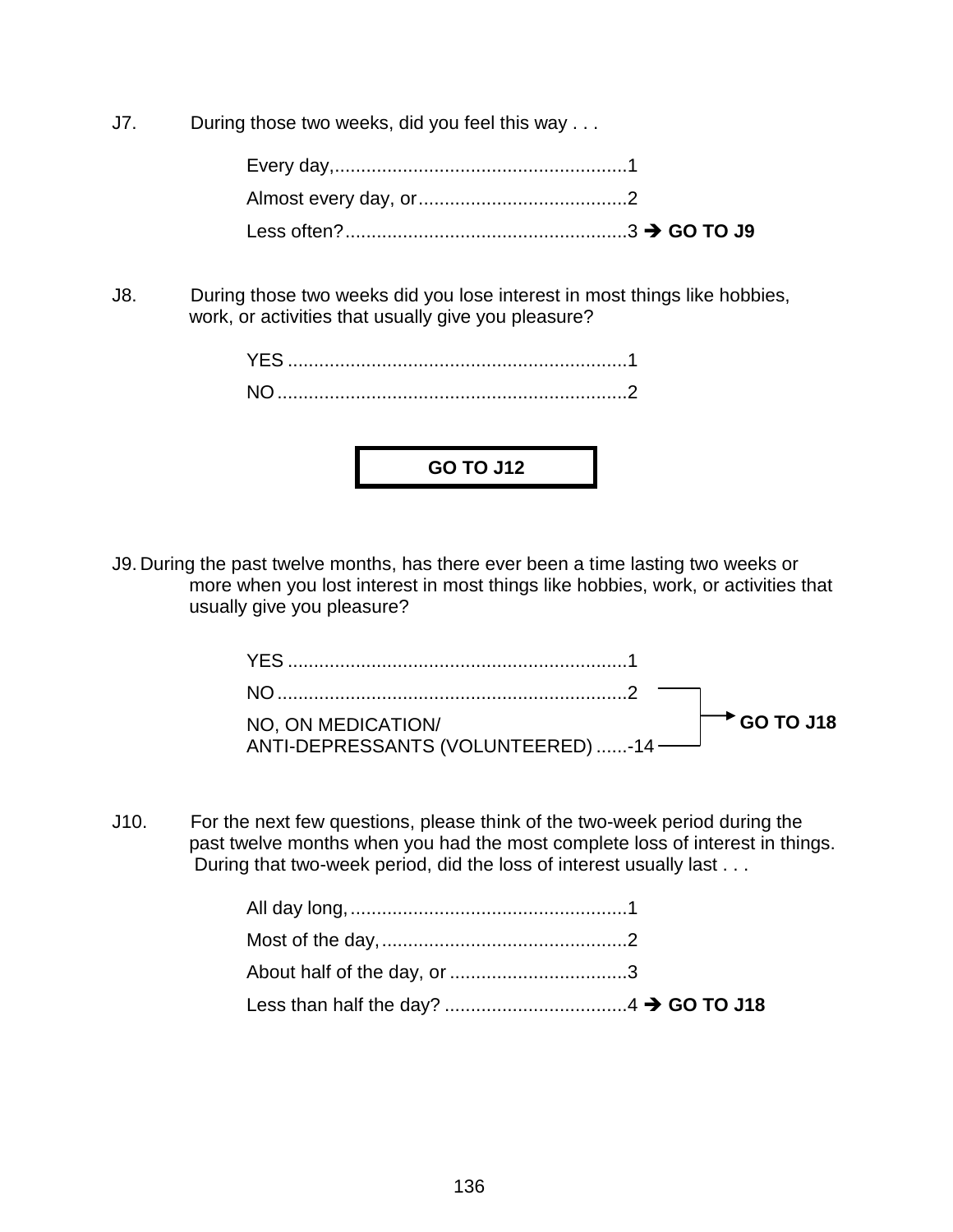J11. Did you feel this way every day, almost every day, or less often during the two weeks?

J12. Thinking about those same two weeks, did you feel more tired out or low on energy than is usual for you?

J13. During these two weeks, did you gain or lose weight without trying, or did you stay about the same?

**PROBE:** We are still talking about the same two weeks.

| IF VOLUNTEERED: BOTH<br>GAINED AND LOST WEIGHT3 |  |
|-------------------------------------------------|--|
|                                                 |  |
|                                                 |  |

J13A. About how much did (you gain/you lose/your weight change) during these two weeks?

### **INTERVIEWER: IF RESPONDENT OFFERS A RANGE, TAKE THE NUMBER AT THE LOWER END.**

|\_\_\_|\_\_\_| POUNDS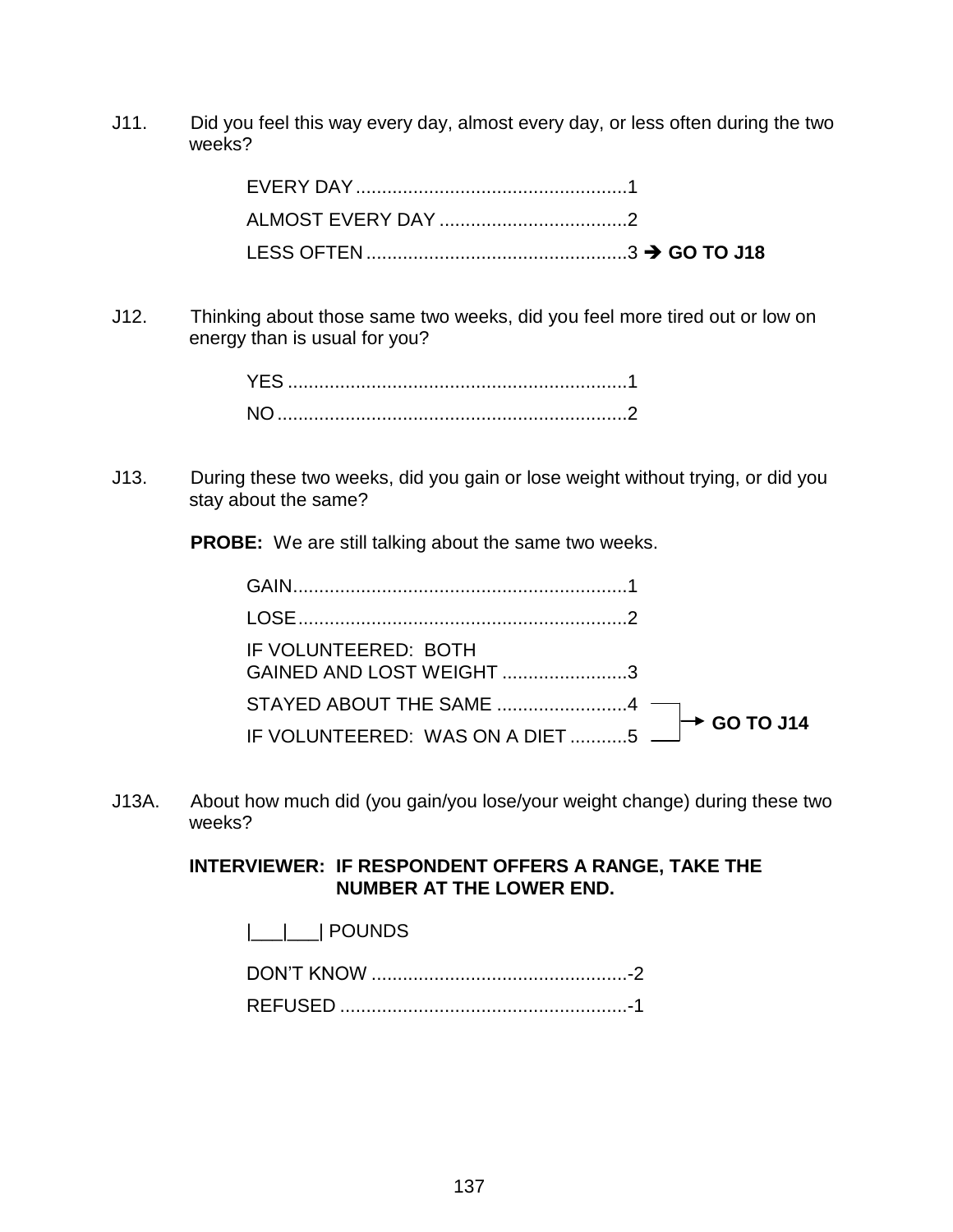J14. Did you have more trouble falling asleep than you usually do during those two weeks?

J14A. Did that happen every night, nearly every night, or less often during those two weeks?

J15. During those two weeks, did you have a lot more trouble concentrating than usual?

J16. People sometimes feel down on themselves, no good, or worthless. During that two week period, did you feel this way?

J17. Did you think a lot about death--either your own, someone else's, or death in general during those two weeks?

J18. In the past month, did you smoke cigarettes? YES .................................................................1 NO...................................................................2 **GO TO J20**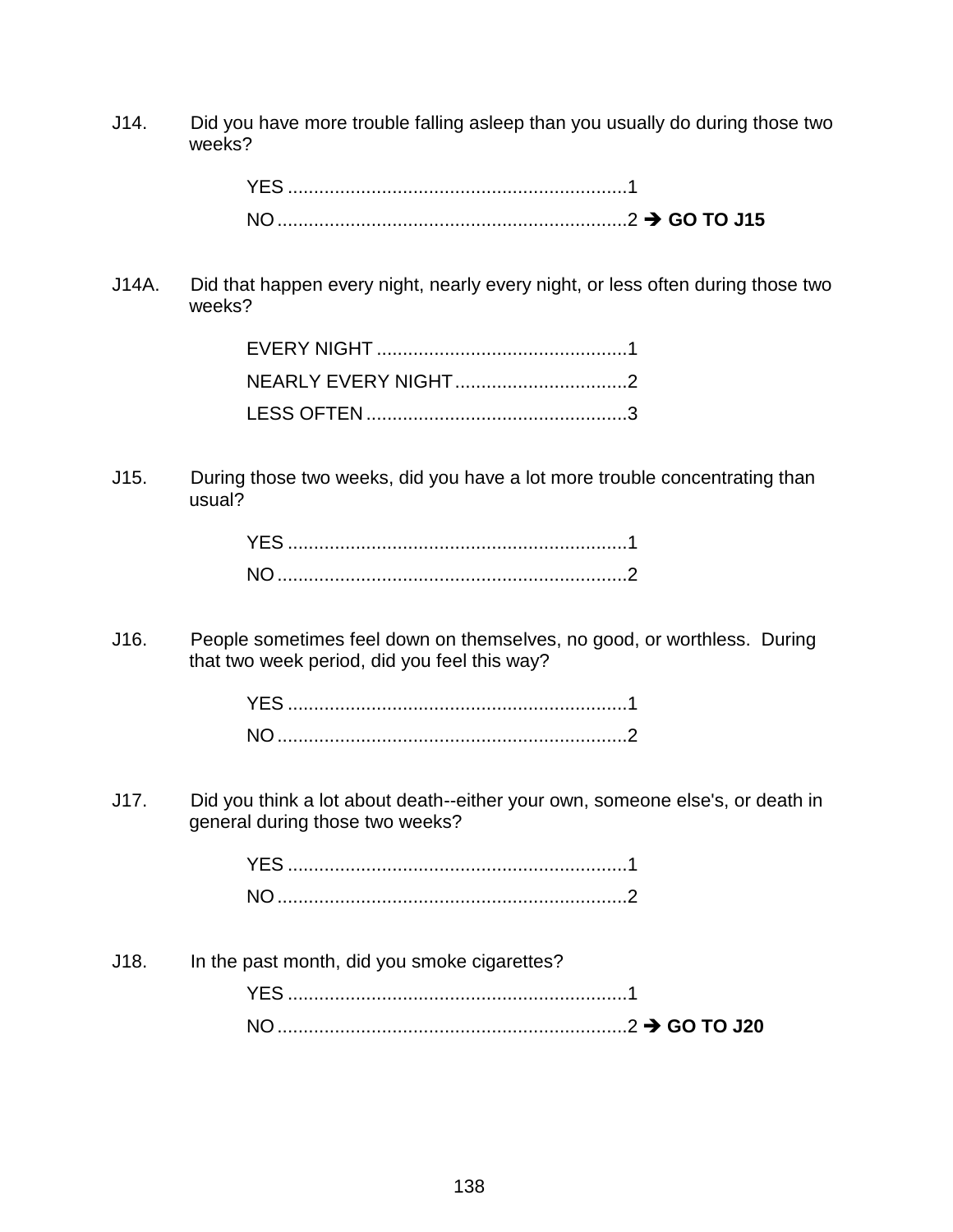J19. How many packs per day do you usually smoke?

| LESS THAN HALF A PACK A DAY 1 |
|-------------------------------|
|                               |
|                               |
|                               |
|                               |

- J20. The next questions are about how frequently you drink alcoholic beverages. By a "drink" we mean either a bottle of beer, a wine cooler, a glass of wine, a shot of liquor, or a mixed drink. With these definitions in mind, what is the largest number of drinks you had in any single day during the past twelve months—none, between one and three, four to ten, eleven to twenty, or more than twenty drinks in a single day?
	- **NOTE:** IF RESPONDENT VOLUNTEERS "I never drink," ACCEPT THE ANSWER AND CODE AS "NONE."

#### **IF NEEDED:**

| <b>ALCOHOL EQUIVALENTS</b> |                |                              |               |
|----------------------------|----------------|------------------------------|---------------|
| <b>Beer</b>                |                | <b>Hard Liquor</b>           |               |
| 1 12 or 16 oz bottle       | $= 1$ drink    | 1 highball                   | $= 1$ drink   |
| 1 case of beer             | $= 24$ drinks  | 1 shot glass                 | $= 1$ drink   |
|                            |                | $\frac{1}{2}$ pint of liquor | $= 6$ drinks  |
| Wine                       |                | 1 pint of liquor             | $= 12$ drinks |
| 1 4 oz. glass of wine      | $= 1$ drink    | 1 fifth of liquor            | $= 20$ drinks |
| 1 liter or quart bottle    | $= 6$ drinks   | 1 quart of liquor            | $= 24$ drinks |
| 1 wine cooler              | 1 drink<br>$=$ |                              |               |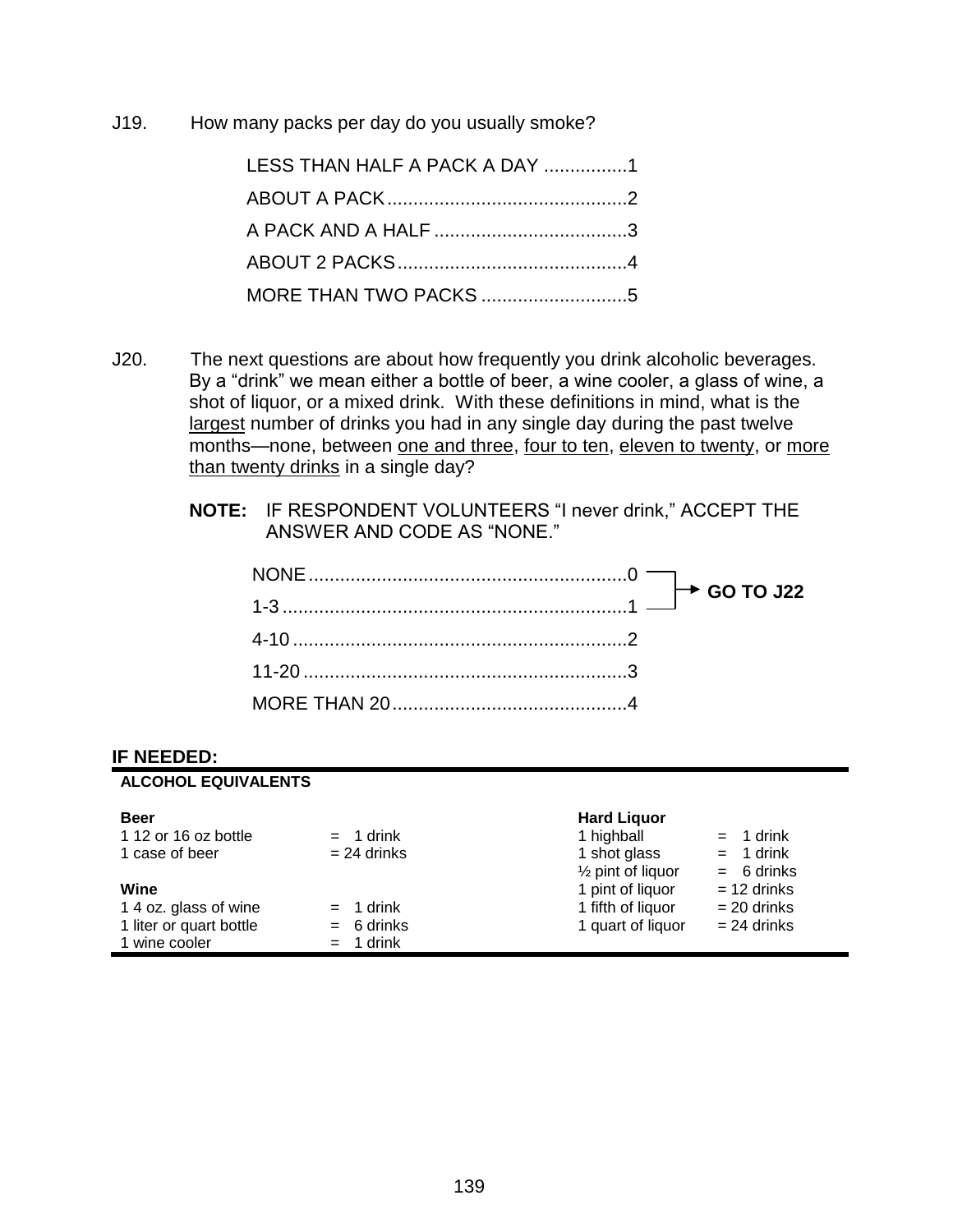J20A. In the past twelve months, how often did you have four or more drinks in one day? Was it . . .

J21. In the past twelve months, was there ever a time when your drinking or being hung over interfered with your work at school, or a job, or at home?

| <b>I AM A CASUAL/SOCIAL DRINKER</b> |  |
|-------------------------------------|--|
|                                     |  |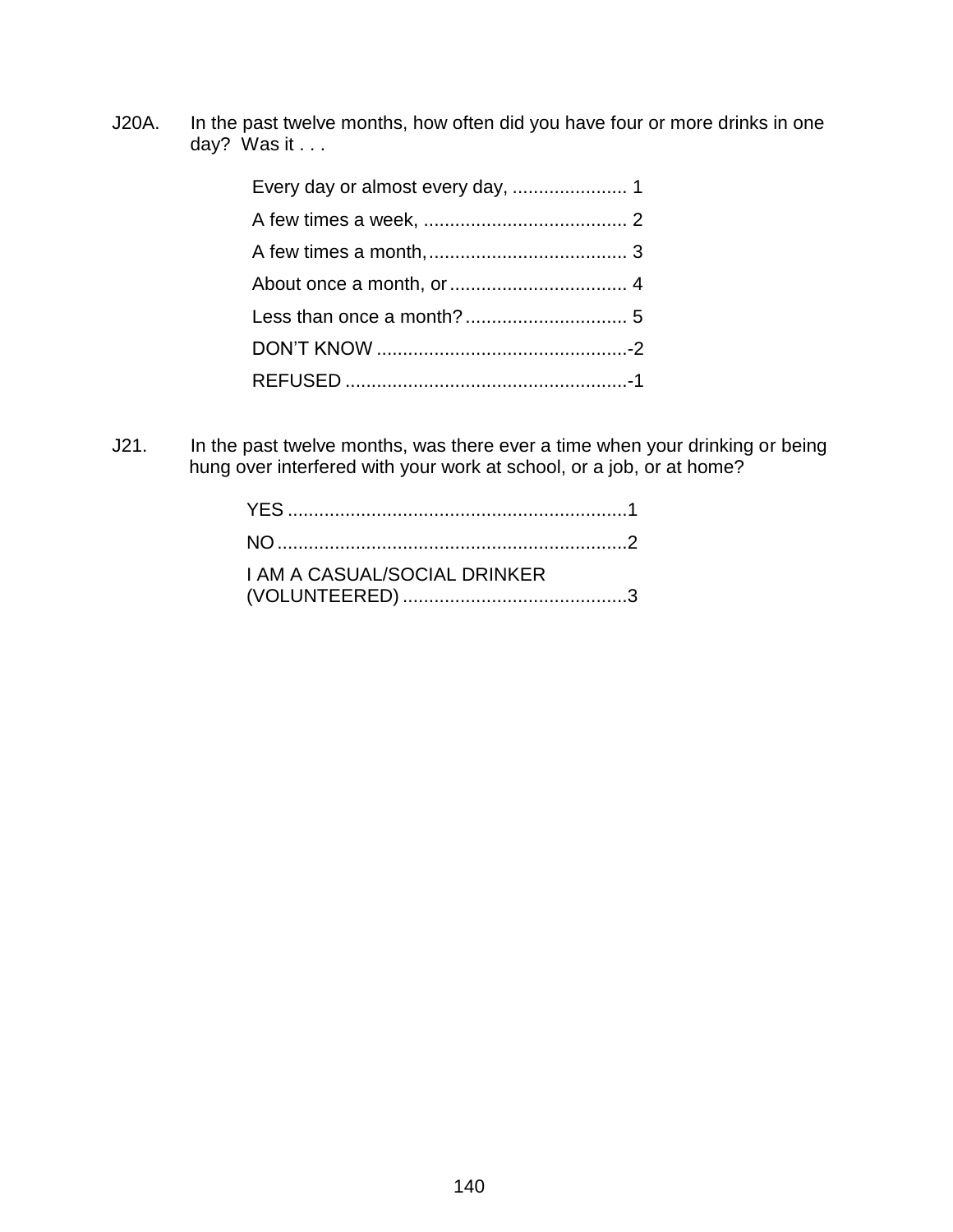J22. The next questions are about your use of drugs on your own. By "on your own," we mean either without a doctor's prescription, in larger amounts than prescribed, or for a longer period than prescribed. With this definition in mind, did you use any of these drugs on your own during the past twelve months?

| During the past twelve months did you use |  |
|-------------------------------------------|--|
|-------------------------------------------|--|

|       |                                                                                                                                                                                                                                                                                                   | <b>CIRCLE YES OR</b><br><b>NO FOR EACH</b> |                |
|-------|---------------------------------------------------------------------------------------------------------------------------------------------------------------------------------------------------------------------------------------------------------------------------------------------------|--------------------------------------------|----------------|
|       |                                                                                                                                                                                                                                                                                                   | <b>YES</b>                                 | <b>NO</b>      |
| J22A. | Sedatives, including either barbiturates<br>or sleeping pills on your own?<br>(e.g., Seconal, Halcion, Methaqualone)                                                                                                                                                                              | $\mathbf 1$                                | 2              |
| J22B. | Tranquilizers or "nerve pills" on your own?<br>(e.g., Librium, Valium, Ativan, Meprobamate, Xanax)                                                                                                                                                                                                | 1                                          | $\overline{2}$ |
| J22C. | Amphetamines or other stimulants on your own?<br>(e.g., Methamphetamine, Preludin, Dexedrine,                                                                                                                                                                                                     | 1                                          | 2              |
| J22D. | Analgesics or other prescription painkillers on you<br>own? (NOTE: This does not include normal use of<br>aspirin, Tylenol without codeine, etc. but does<br>include use of Tylenol with codeine and other Rx<br>painkillers like Demerol, Darvon, Percodan,<br>Codeine, Morphine, and Methadone) | 1                                          | $\overline{2}$ |
| J22E. | Inhalants that you sniff or breathe to get high or to<br>feel good? (e.g., Amylnitrate, Freon, Nitrous Oxide<br>("Whippets"), Gasoline, Spray paint)                                                                                                                                              | 1                                          | 2              |
| J22F. |                                                                                                                                                                                                                                                                                                   | 1                                          | $\overline{2}$ |
| J22G. |                                                                                                                                                                                                                                                                                                   | 1                                          | $\overline{2}$ |
| J22H. | LSD or other hallucinogens? (e.g., PCP, angel dust,<br>peyote, ecstasy (MDMA), mescaline)?                                                                                                                                                                                                        | 1                                          | $\overline{2}$ |
| J22I. |                                                                                                                                                                                                                                                                                                   | 1                                          | $\overline{2}$ |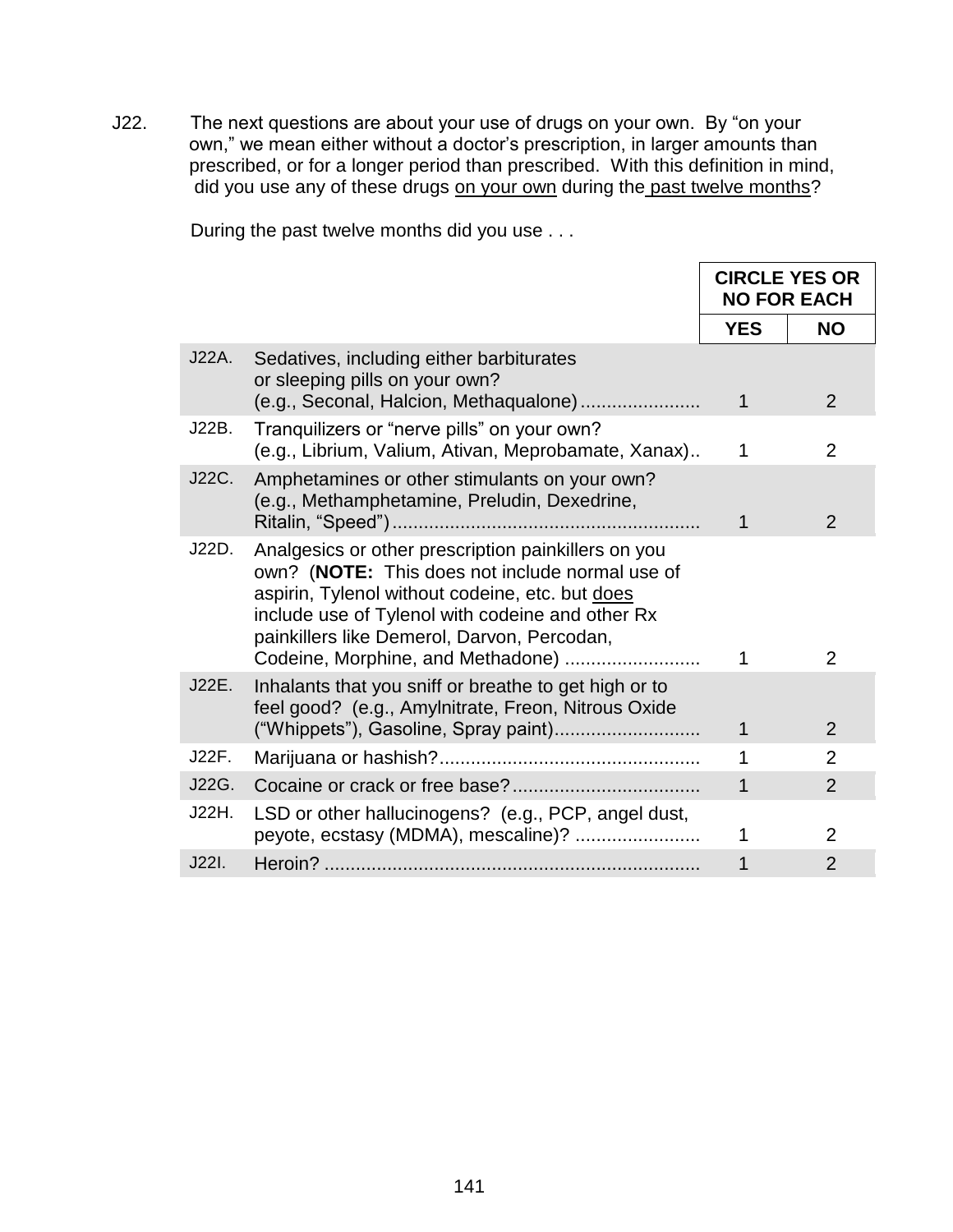J22J. **DID RESPONDENT USE ONE OR MORE DRUGS IN J22A-J22I?**

J22K. In the past twelve months, how often did you use ([DRUG]/any of those drugs)? Was it . . .

J23. In the past twelve months, did your use of (NAME OF DRUG/any of these substances) ever interfere with your work at school, or a job, or at home?

J24A. In the past twelve months, have you received counseling, therapy, or other treatment for personal problems, for example, feelings of depression, worry, alcohol, or drug use problems?

| YES.           |  |
|----------------|--|
| N <sub>O</sub> |  |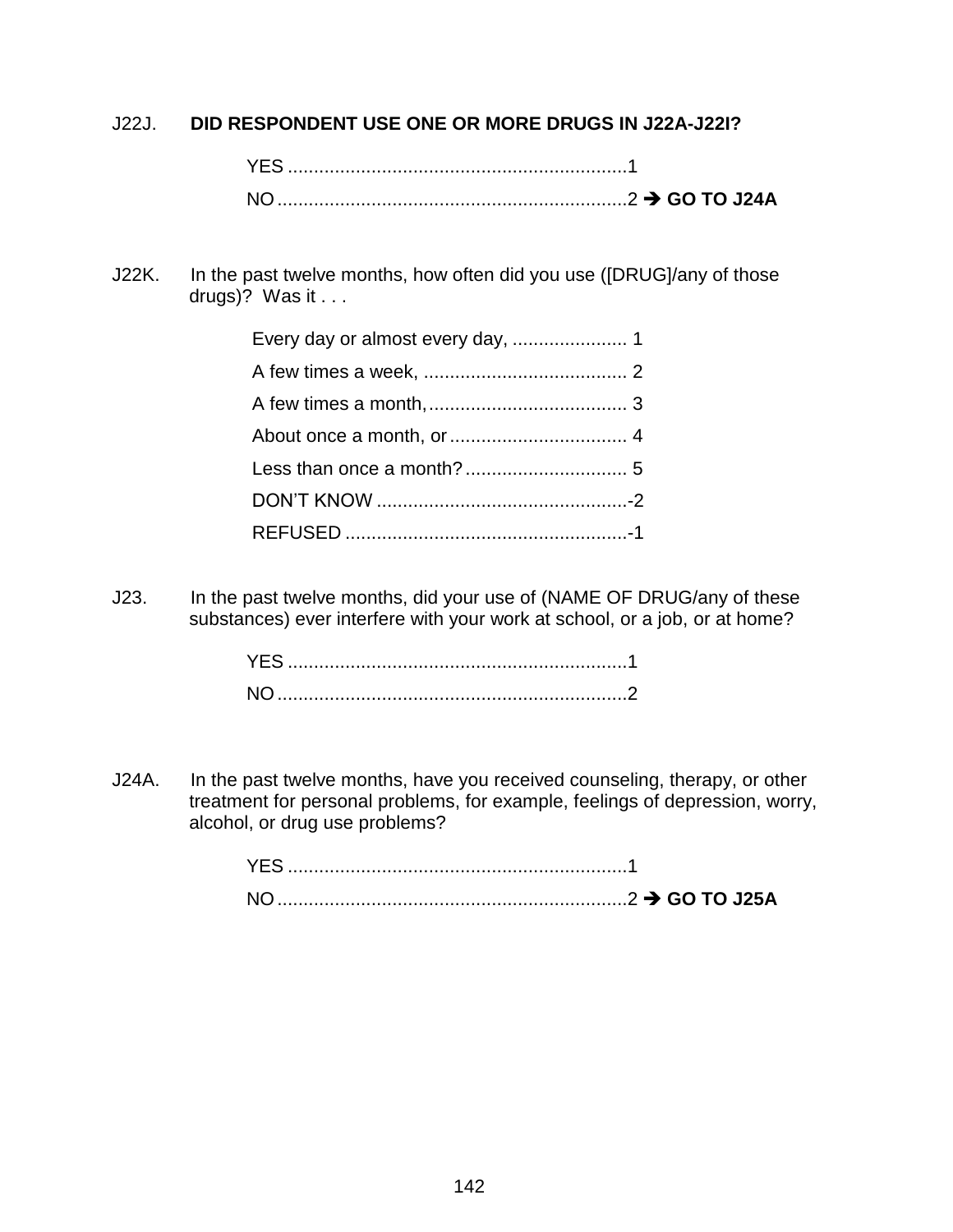J24B. Was this counseling or therapy for . . .

## CIRCLE ALL THAT APPLY

| ANGER MANAGEMENT 101 |
|----------------------|
|                      |

J25A. Now I am going to read you some statements that describe how people sometimes behave. Please tell me whether you strongly agree, agree, disagree, or strongly disagree with each statement.

|        |                                                                        | <b>STRONGLY</b><br><b>AGREE</b> | <b>AGREE</b> | <b>DISAGREE</b> | <b>STRONGLY</b><br><b>DISAGREE</b> |
|--------|------------------------------------------------------------------------|---------------------------------|--------------|-----------------|------------------------------------|
| J25A1. | I often say and do things without<br>considering the consequences.     |                                 |              |                 |                                    |
| J25A2. | I often get into trouble because I<br>don't think before I act. Do you |                                 |              |                 |                                    |

J25B. For the next statements, please tell me whether this is very true, somewhat true, or not true.

|                                           |                  | <b>SOMEWHAT</b> |                 |
|-------------------------------------------|------------------|-----------------|-----------------|
|                                           | <b>VERY TRUE</b> | <b>TRUE</b>     | <b>NOT TRUE</b> |
| J26B1. I do things that may cause trouble |                  |                 |                 |
|                                           |                  |                 |                 |
|                                           |                  |                 |                 |
| J26B3. I frequently get into fights       |                  |                 |                 |
| J26B4. I don't seem to feel guilty when I |                  |                 |                 |
|                                           |                  |                 |                 |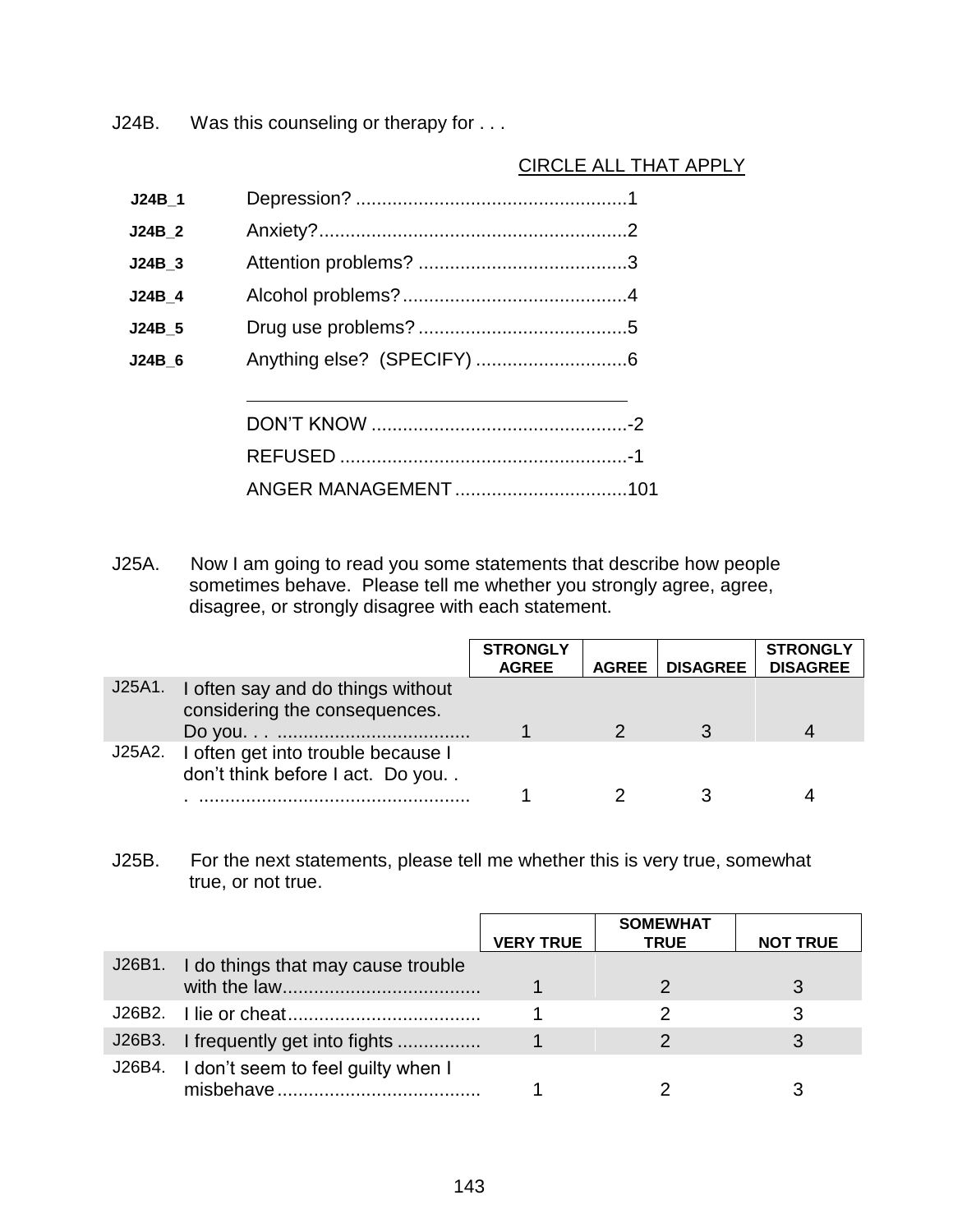## **(CONSTRUCTED FOR 2 CITIES)** J25C. **WAS RESPONDENT INTERVIEWED AT THREE-YEAR?**

J26. Now I have some questions about your biological father.

Did your biological father ever have periods lasting two weeks or more when he was depressed, down in the dumps, or blue most of the time?

| <b>VOLUNTEERED: NO KNOWLEDGE</b> |  |
|----------------------------------|--|
|                                  |  |
|                                  |  |

J26A. Did he ever get professional treatment for depression?

J26B. Was he ever hospitalized for depression?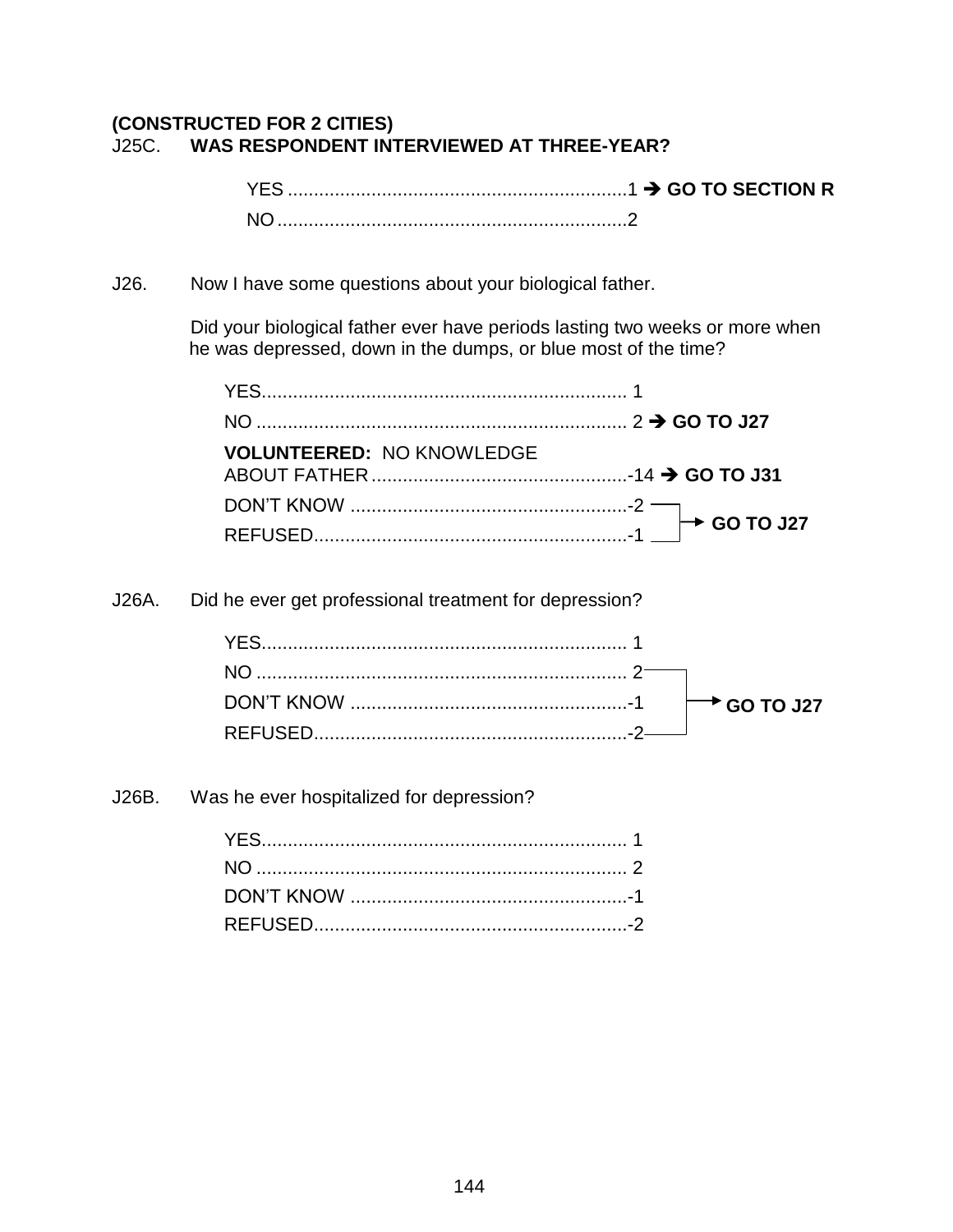Did your biological father have periods of a month or more when he was  $J27.$ constantly nervous, edgy, or anxious?

Did he ever get professional treatment for his nervousness? J27A.

J27B. Was he ever hospitalized for his nervousness?

 $J28.$ Did your biological father ever have a problem with drinking?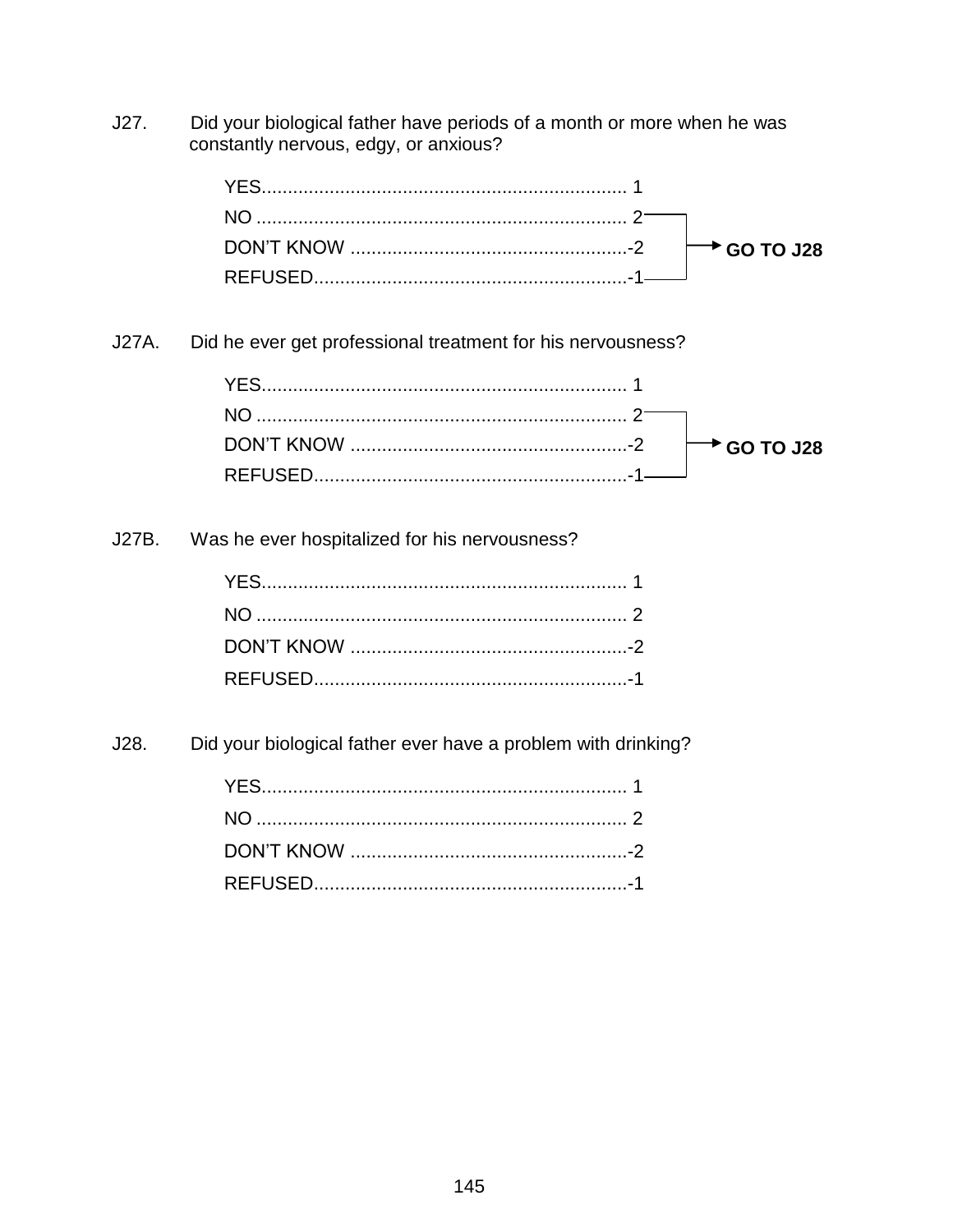Did he ever abuse prescription drugs such as valium, sleeping pills, or diet J28A. pills?

J28B. Did he ever have a problem with illegal drugs?

#### $J29.$ DID BIOLOGICAL FATHER HAVE PROBLEMS WITH DRINKING OR **DRUGS?**  $(J28 \t{OR} \t{J28A} \t{OR} \t{J28B} = 1)$

J29A. Did he ever get professional treatment for his (drinking/(or)/drug) problem(s)?

J29B. Was he ever hospitalized for his (drinking/(or)/drug use)?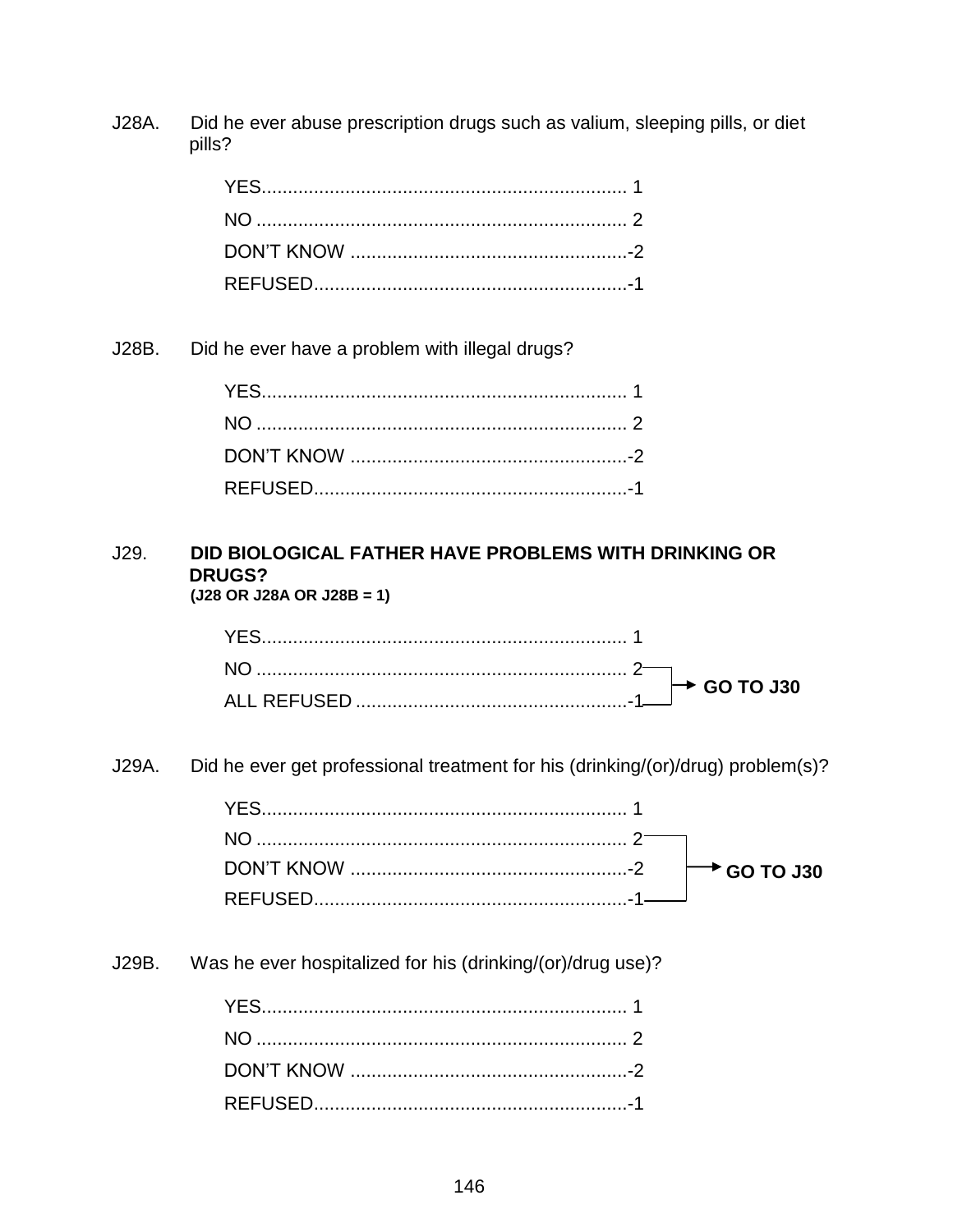## J30. **NOT FOR PUBLIC RELEASE**

### J30A. **NOT FOR PUBLIC RELEASE**

J31. The next questions are about your biological mother.

Did your biological mother ever have periods lasting two weeks or more when she was depressed, blue, or down in the dumps most of the time?

| <b>VOLUNTEERED: NO KNOWLEDGE</b> |  |
|----------------------------------|--|
|                                  |  |
|                                  |  |

J31A. Did she ever get professional treatment for depression?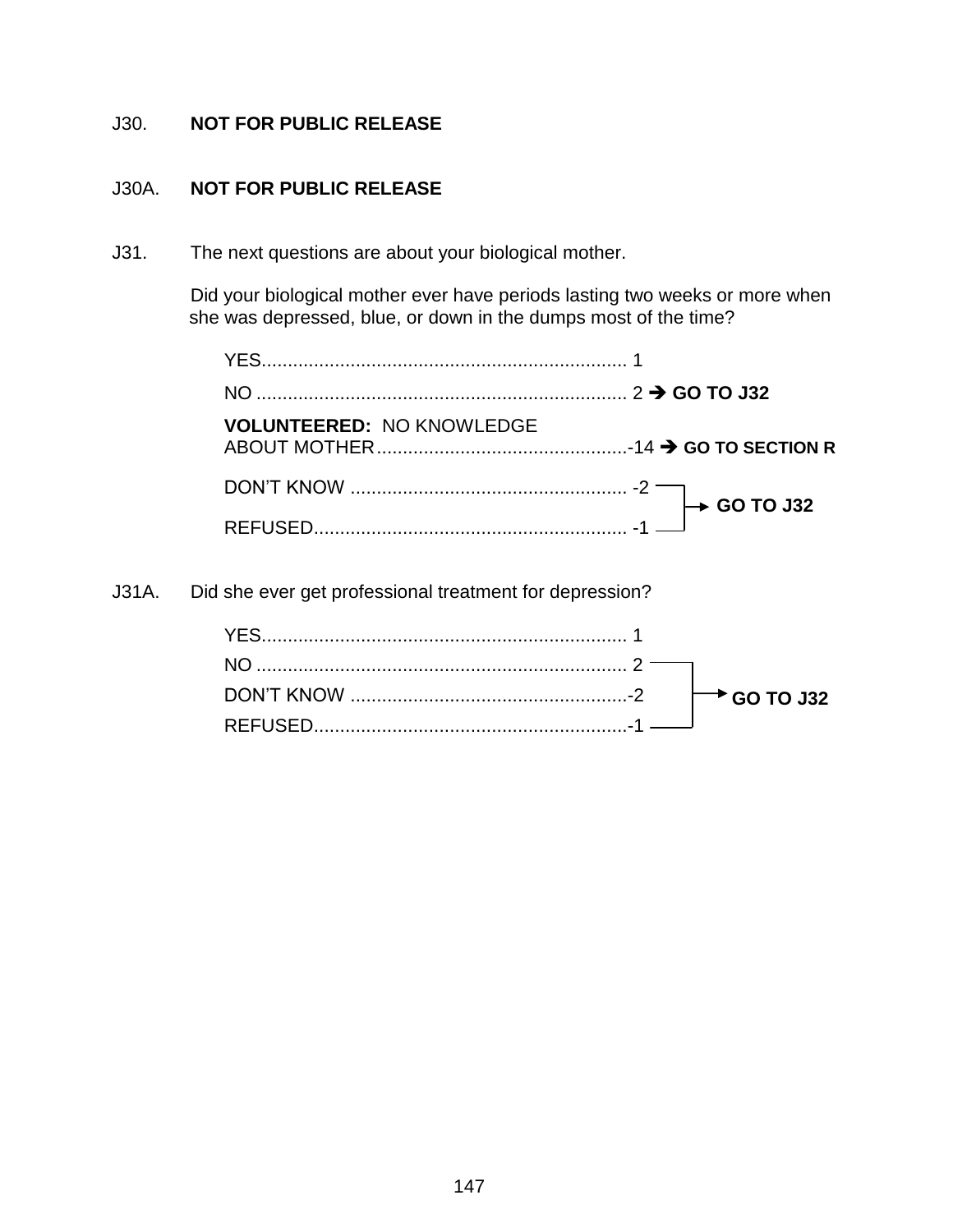Was she ever hospitalized for depression?  $J31B.$ 

Did your biological mother have periods of a month or more when she was  $J32.$ constantly nervous, edgy, or anxious?

Did she ever get professional treatment for her nervousness? J32A.

Was she ever hospitalized for her nervousness? J32B.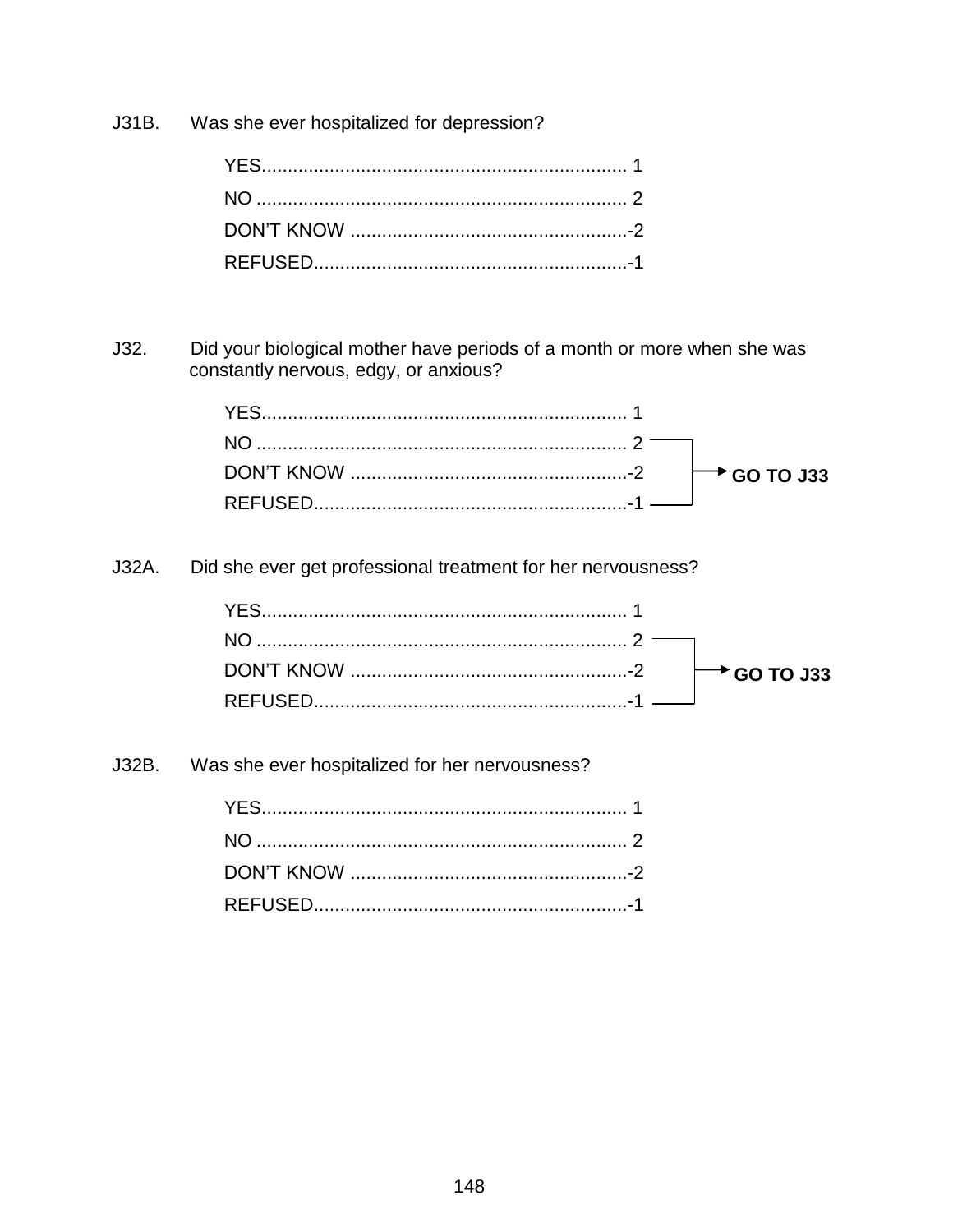Did your biological mother ever have a problem with drinking?  $J33.$ 

Did she ever abuse prescription drugs such as valium, sleeping pills, or diet  $J33A.$ pills?

 $J33B.$ Did she ever have a problem with illegal drugs?

#### $J34.$ DID BIOLOGICAL MOTHER HAVE PROBLEMS WITH DRINKING OR **DRUGS?**  $(J33 \t{OR} J33A \t{OR} J33B = 1)$

Did she ever get professional treatment for her (drinking/(or)/drug) J34A. problem(s)?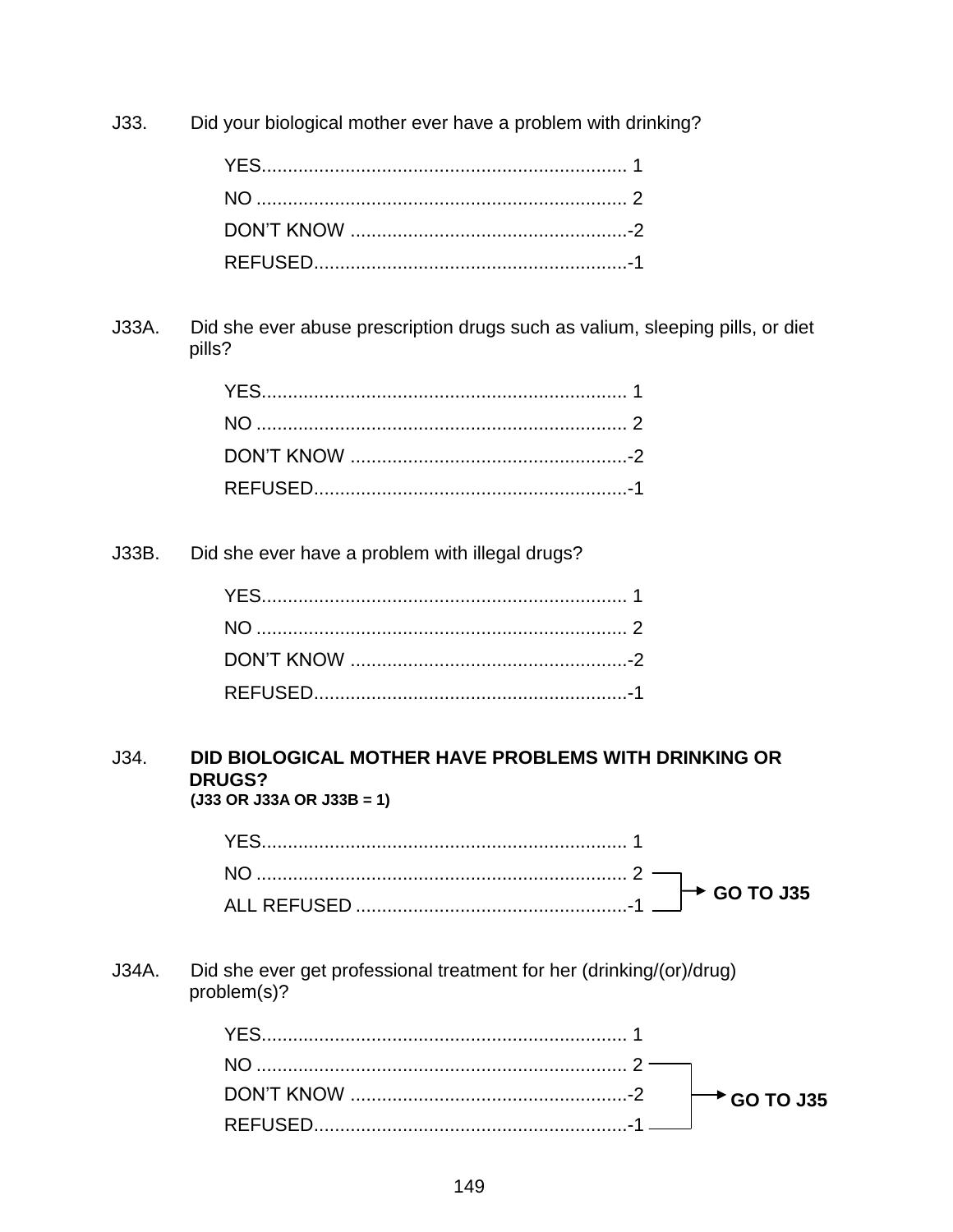J34B. Was she ever hospitalized for her (drinking/(or)/drug use)?

# J35. **NOT FOR PUBLIC RELEASE**

# J35A. **NOT FOR PUBLIC RELEASE**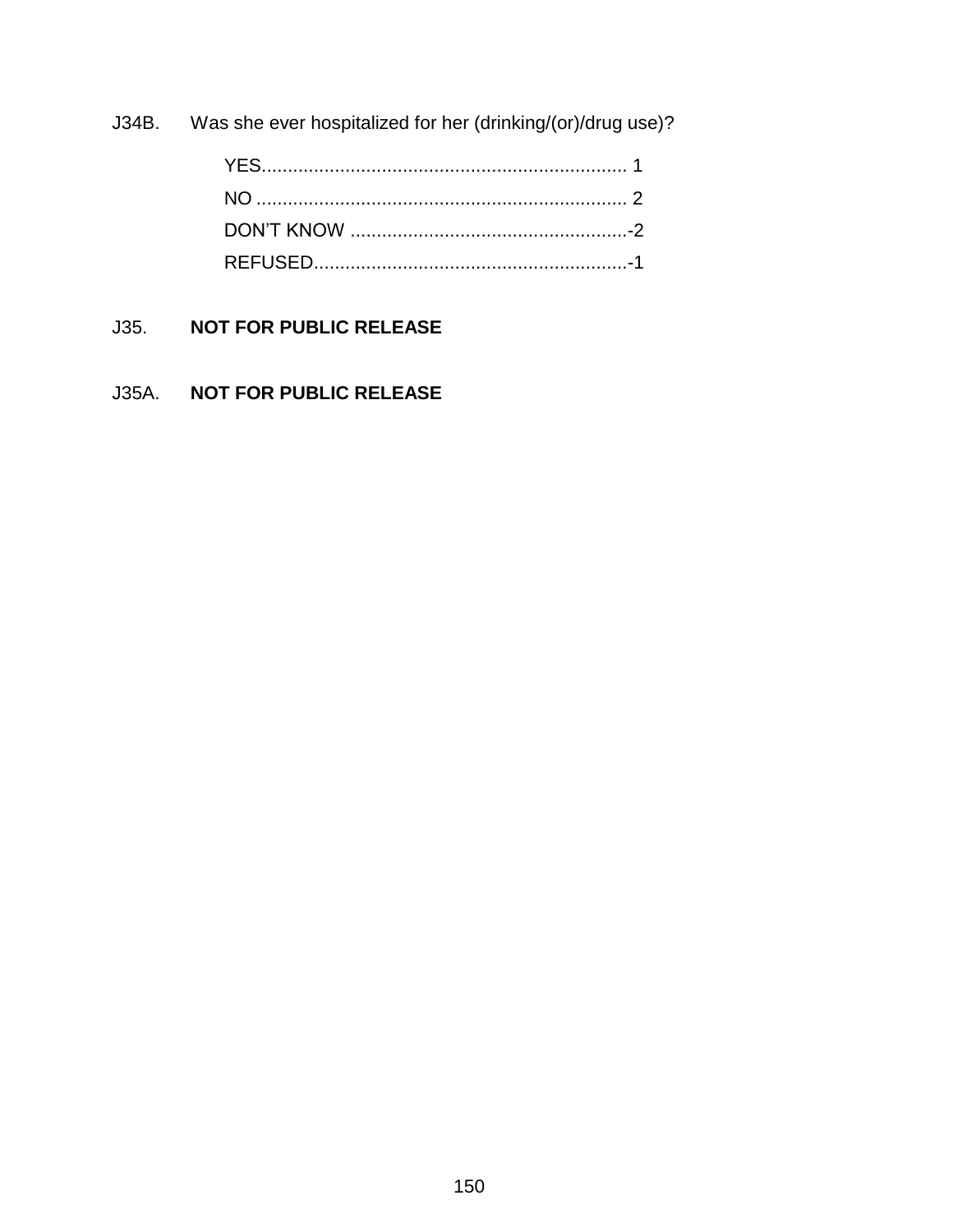## **SECTION R: RELIGION**

Now I'd like to ask you about your religious beliefs and practices.

R1. My religious faith is an important guide for my daily life. Do you . . .

R2. How often do you attend religious services? Do you attend services . . .

R3. (Since [DATE OF LAST INTERVIEW]/During the last two years), have you had any religious experiences that transformed your life?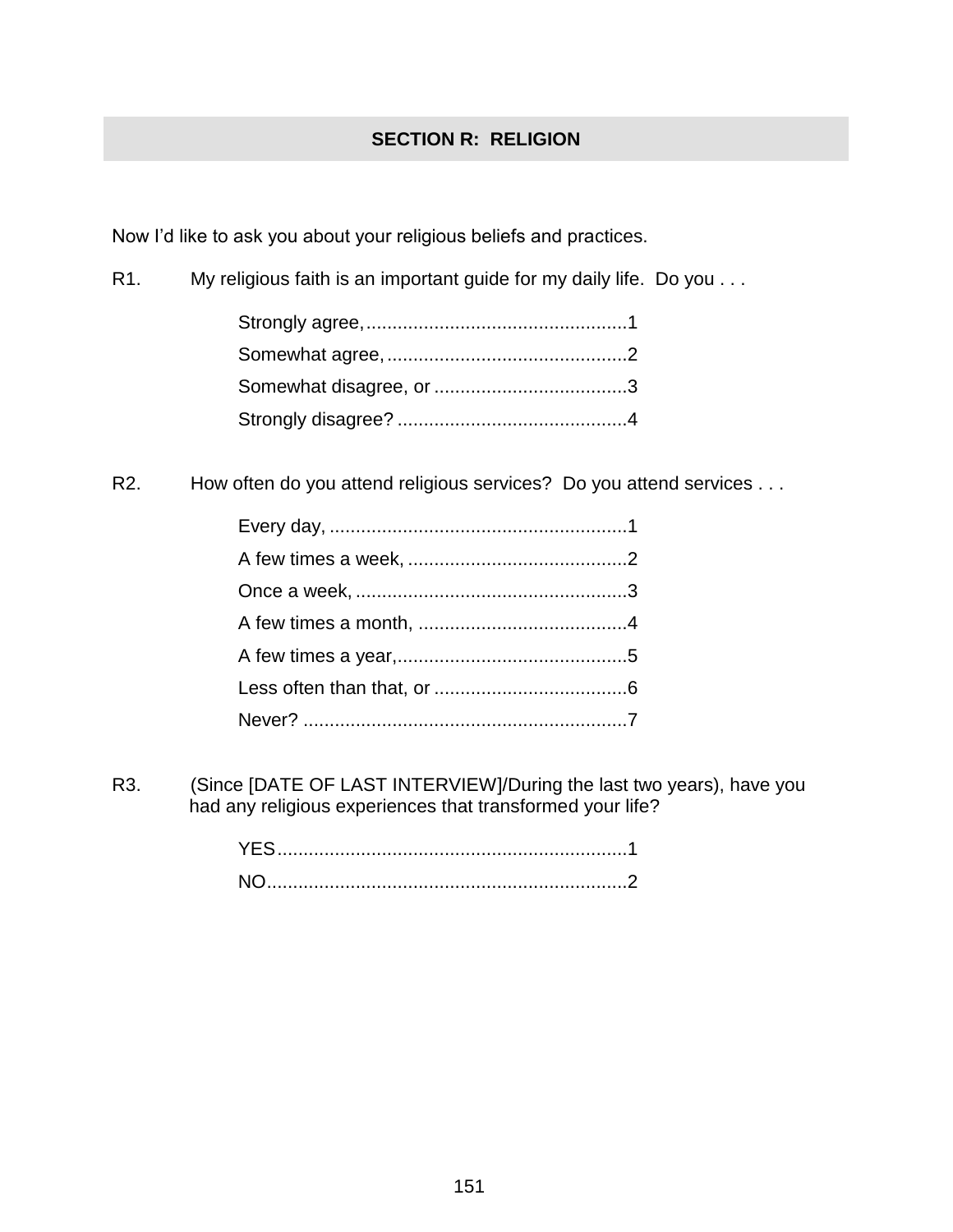## **SECTION K: EDUCATION AND EMPLOYMENT**

K1. Now I'd like to ask you a few questions about your education and employment.

> Are you currently attending any school or participating in any training programs or taking any classes? Please include regular high school, GED classes, vocational or trade school, Job Corps, college or other types of school as well as training programs to learn job skills.

YES .................................................................1 NO...................................................................2 **GO TO K3**

K2. What kind of school or program are you attending?

#### CIRCLE ALL THAT APPLY

| K2 1              |                                                                               |            |
|-------------------|-------------------------------------------------------------------------------|------------|
| $K2_2$            | GENERAL EQUIVALENCY DEGREE (GED) OR<br>ADULT BASIC EDUCATION (ABE) PROGRAM2 → | Which one? |
| K2 3              |                                                                               | GED 1      |
| $K2_4$            | NURSING SCHOOL (LPN OR RN)4                                                   | ABE 2      |
| K <sub>2</sub> 5  | <b>BUSINESS OR SECRETARIAL</b>                                                |            |
| K2 6              |                                                                               |            |
| K2 7              | VOCATIONAL, TECHNICAL, OR                                                     |            |
| K2 8              |                                                                               |            |
| K <sub>2</sub> 9  | JUNIOR/COMMUNITY COLLEGE (2-YEAR)9                                            |            |
| $K2_10$           |                                                                               |            |
| $K2_11$           | OTHER TYPE OF SCHOOL (NOT SPECIFIED) 11                                       |            |
|                   |                                                                               |            |
| K2 12             | OTHER TYPE OF TRAINING (NOT SPECIFIED) 12                                     |            |
|                   |                                                                               |            |
| K2 13             | PROGRAM TO LEARN JOB SKILLS13                                                 |            |
| K2 14             | PROGRAM TO HELP GET A JOB14                                                   |            |
| K <sub>2</sub> 15 | GRADUATE/PROFESSIONAL SCHOOL 15                                               |            |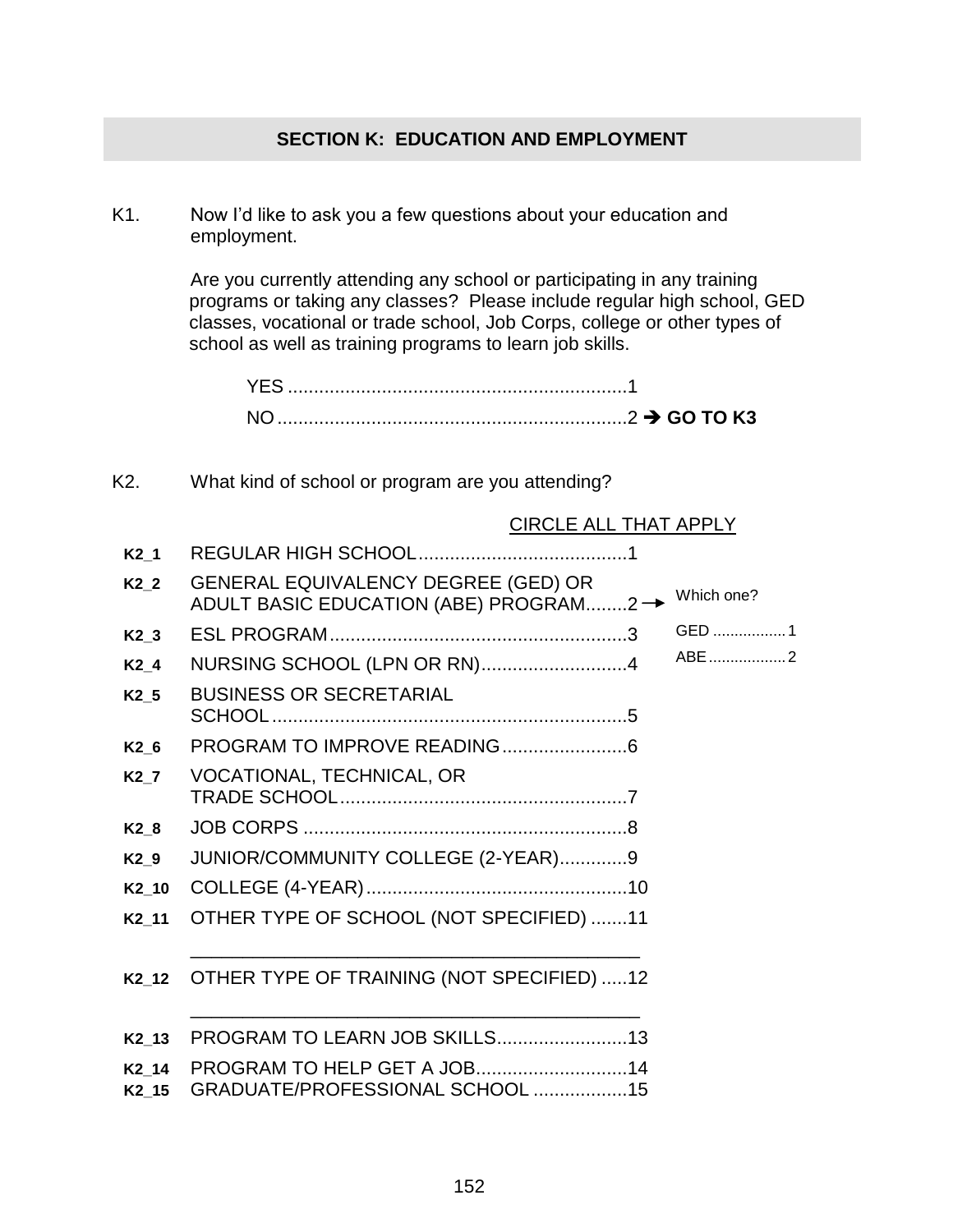K3. Have you completed any training programs or any years of schooling (since [DATE OF LAST INTERVIEW]/during the last two years)?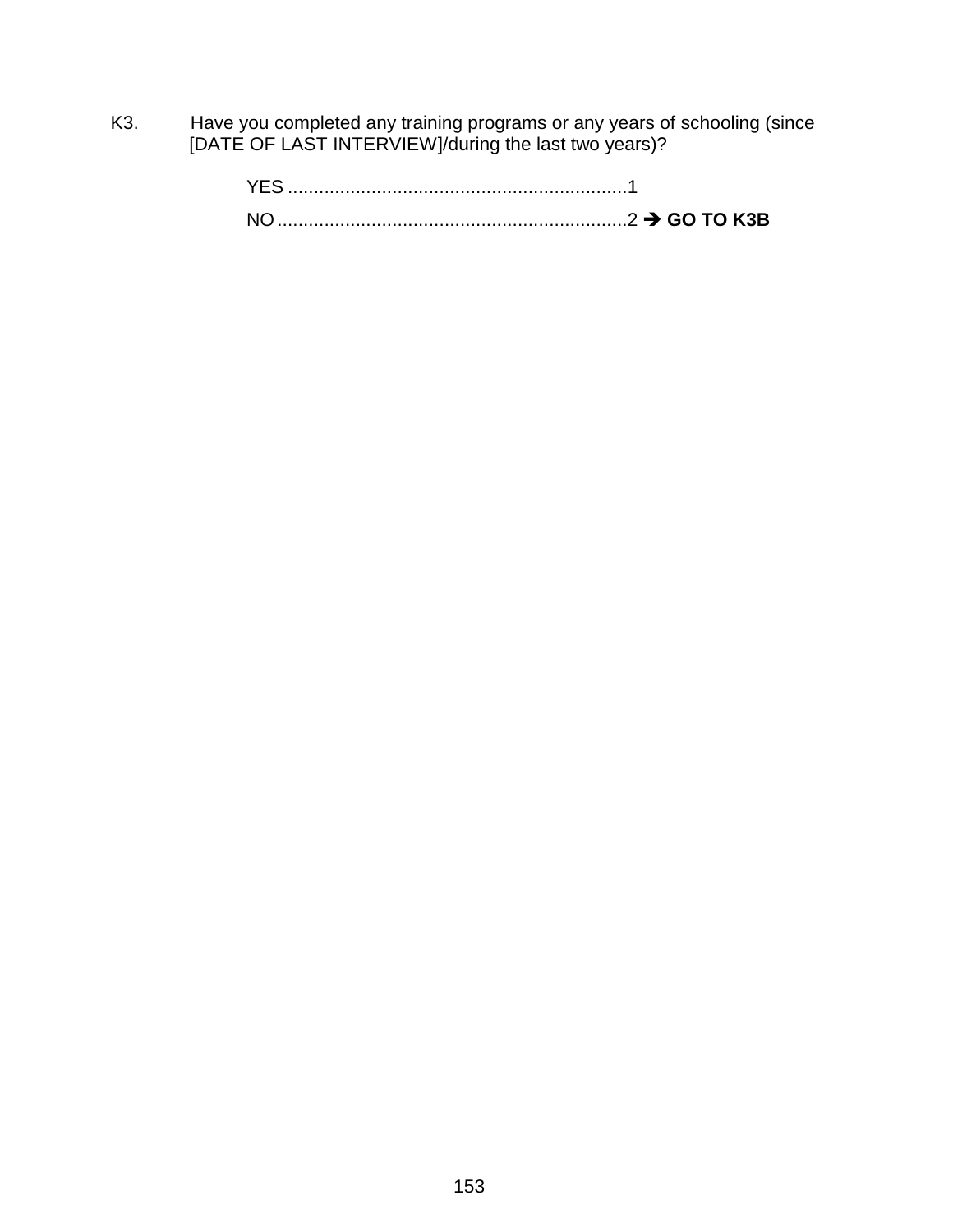|              |                                                                                      | <b>CIRCLE ALL THAT APPLY</b> |
|--------------|--------------------------------------------------------------------------------------|------------------------------|
| <b>K3A 1</b> |                                                                                      |                              |
| <b>K3A 2</b> | <b>GENERAL EQUIVALENCY DEGREE (GED) OR</b><br>ADULT BASIC EDUCATION (ABE) PROGRAM2 → | <b>K3A_1A</b><br>Which one?  |
| <b>K3A 3</b> |                                                                                      | GED 1                        |
| <b>K3A 4</b> | NURSING SCHOOL (LPN OR RN)4                                                          | ABE2                         |
| <b>K3A 5</b> | <b>BUSINESS OR SECRETARIAL</b>                                                       |                              |
| K3A 6        |                                                                                      |                              |
| <b>K3A 7</b> | VOCATIONAL, TECHNICAL, OR                                                            |                              |
| <b>K3A 8</b> |                                                                                      |                              |
| <b>K3A 9</b> | <b>JUNIOR/COMMUNITY</b>                                                              |                              |
|              |                                                                                      |                              |
|              | K3A 11 OTHER TYPE OF SCHOOL                                                          |                              |
|              |                                                                                      |                              |
|              | K3A_12 OTHER TYPE OF                                                                 |                              |
|              |                                                                                      |                              |
|              |                                                                                      |                              |
|              |                                                                                      |                              |
|              |                                                                                      |                              |
|              |                                                                                      |                              |
|              |                                                                                      |                              |
|              |                                                                                      |                              |
|              |                                                                                      |                              |
|              |                                                                                      |                              |
|              |                                                                                      |                              |
|              | K3A 16 GRADUATE/PROFESSIONAL SCHOOL 16                                               |                              |

K3A. What program or schooling have you completed?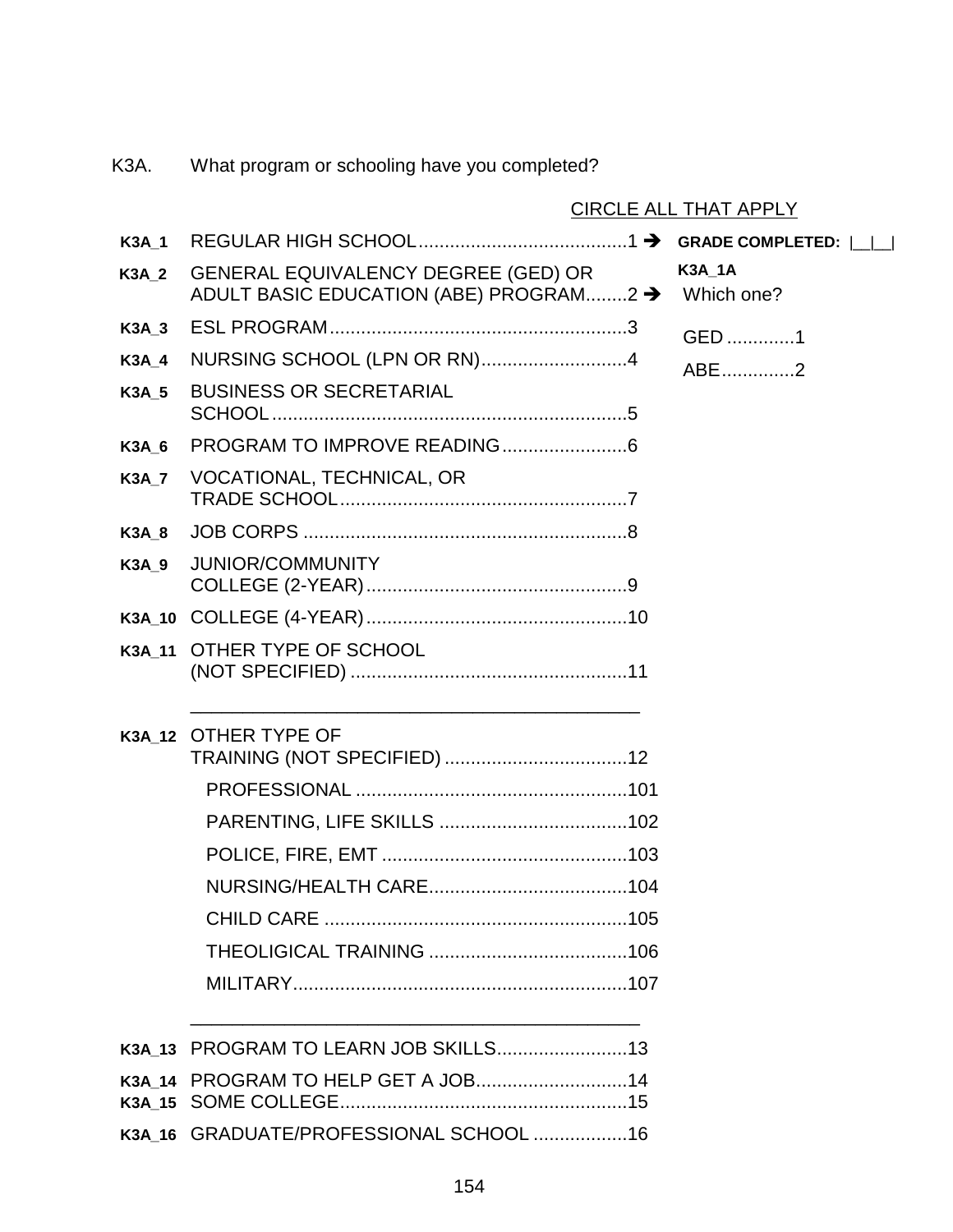K3B. (Since [DATE OF LAST INTERVIEW]/During the last two years), have you taken any classes to improve your job skills, such as computer training or literacy classes?

> YES .................................................................1 NO...................................................................2

K3C. (Since [DATE OF LAST INTERVIEW]/During the last two years), have you received any kind of employment counseling?

K4. Now I'd like to ask you about your current work status. Last week, did you do any regular work for pay? Include any work you might have done in your own business (or military service) where you got a regular paycheck.

#### **NOTE: IF RESPONDENT WAS ON VACATION IN LAST WEEK, ASK FOR THE WEEK BEFORE VACATION.**

| NO. |  |
|-----|--|

#### K5. Are you currently looking for a regular job?

K6. How long have you been looking for a regular job? Would you say ...

| More than a week, but less          |  |
|-------------------------------------|--|
| Between a month and six months, 3   |  |
| Between six months and a year, or 4 |  |
|                                     |  |

#### **GO TO K8**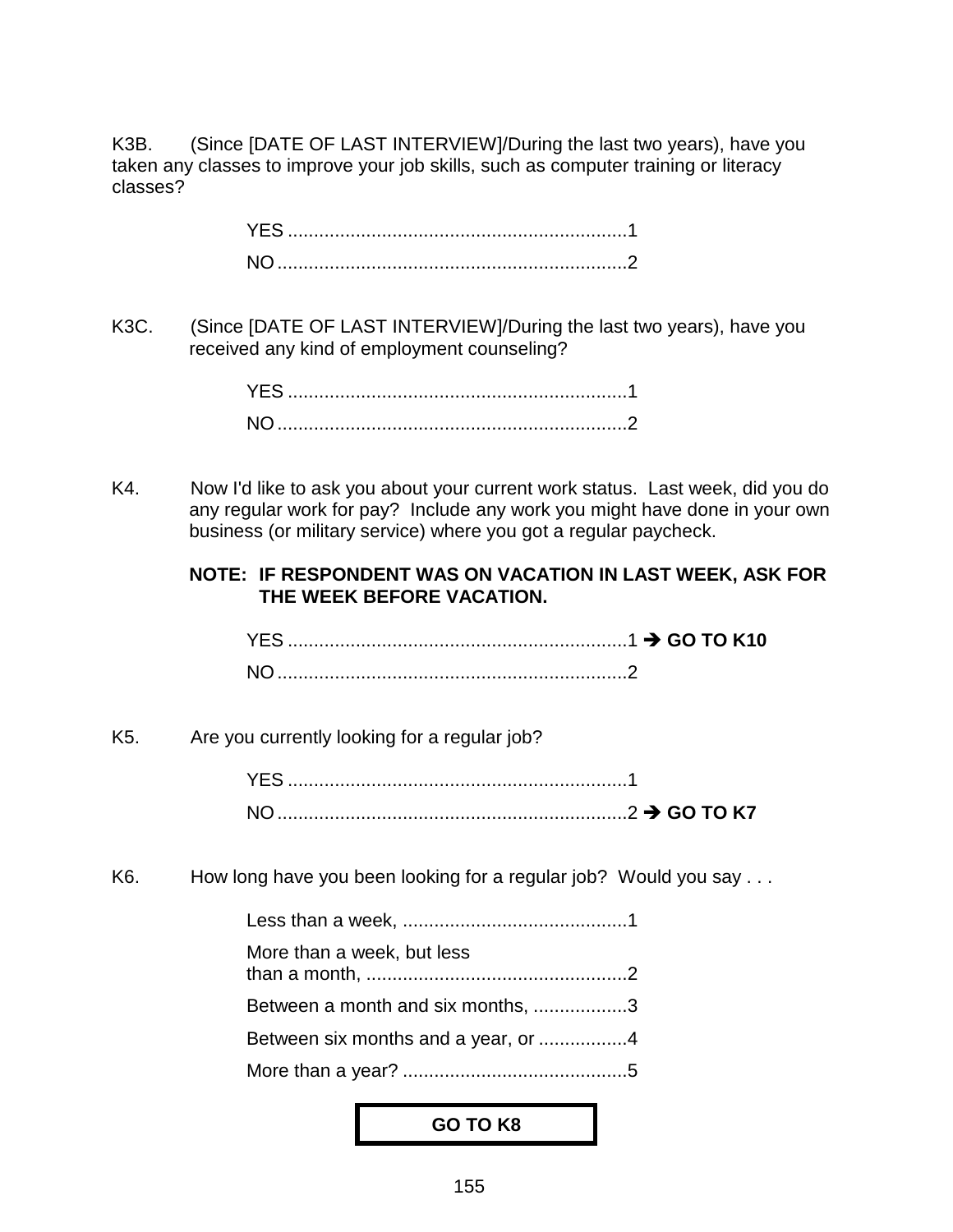K7. Why aren't you looking for a regular job?

| ALREADY HAVE A JOB (ON VACATION,<br>ILL OR ON TEMPORARY LAYOFF)2 | $\div$ GO TO K9 |
|------------------------------------------------------------------|-----------------|
| IN SCHOOL OR TRAINING PROGRAM3 -                                 |                 |
|                                                                  |                 |
|                                                                  |                 |
|                                                                  |                 |
|                                                                  |                 |
|                                                                  |                 |
| STAY AT HOME PARENT/HOMEMAKER9                                   |                 |
| OTHER (NOT SPECIFIED)  10                                        |                 |
|                                                                  |                 |

\_\_\_\_\_\_\_\_\_\_\_\_\_\_\_\_\_\_\_\_\_\_\_\_\_\_\_\_\_\_\_\_\_\_\_\_\_

K8. What would the hourly wage have to be in order for you to take a job?

\$ |\_\_\_|\_\_\_| **.** |\_\_\_|\_\_\_| PER HOUR

DON'T KNOW .................................................-2

WOULD NOT TAKE A JOB AT ANY WAGE RIGHT NOW .......................................-10

K9. When did you last work at a regular job lasting two weeks in a row or more, for which you received a regular paycheck?

| <b>MONTH</b> | YFAR  |
|--------------|-------|
| (K9A)        | (K9B) |

| NEVER WORKED FOR TWO |  |  |
|----------------------|--|--|
|                      |  |  |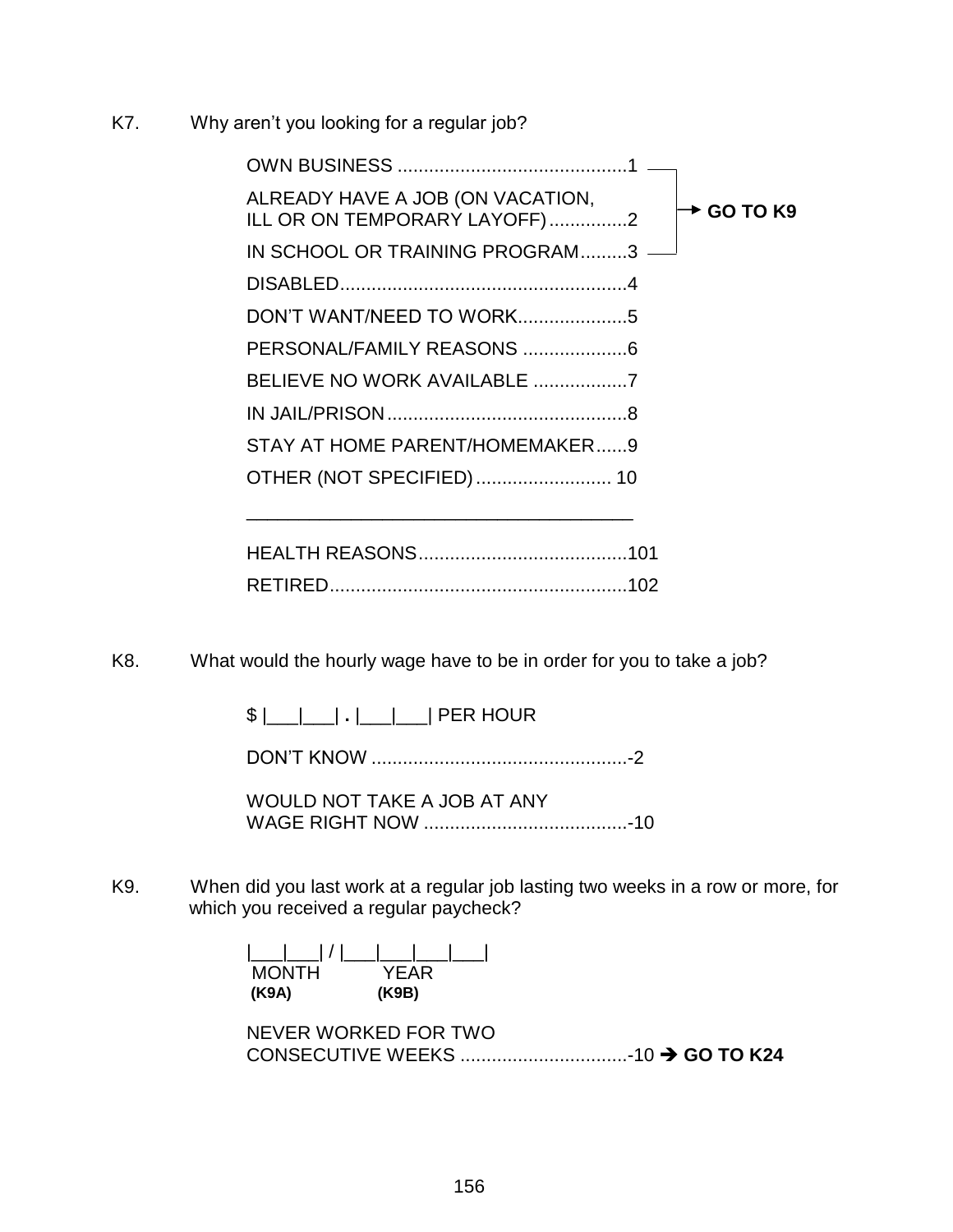K10. My next few questions are about your (current/most recent) job.

How many hours (do/did) you usually work per week at (this/that) job? Include regular overtime hours.

**INTERVIEWER: IF RESPONDENT WORKS/WORKED MORE THAN ONE JOB AT A TIME, ASK ABOUT THE ONE AT WHICH HE USUALLY WORKS/WORKED THE MOST HOURS.**

|\_\_\_|\_\_\_|\_\_\_| HOURS PER WEEK

K11. (Do/Did) you work for yourself or for someone else in this job?

| -SELE |  |
|-------|--|
|       |  |

### K12. What (do/did) you do at (this/that) job?

| PROFESSIONAL/TECHNICAL101               |  |
|-----------------------------------------|--|
| EXECUTIVE/ADMINISTRATIVE/MANAGERIAL 102 |  |
|                                         |  |
| ADMINISTRATIVE SUPPORT/CLERICAL 104     |  |
|                                         |  |
| MACHINE OPERATORS/ASSEMBLERS106         |  |
|                                         |  |
| HANDLERS/HELPERS/LABORERS 108           |  |
|                                         |  |
|                                         |  |
|                                         |  |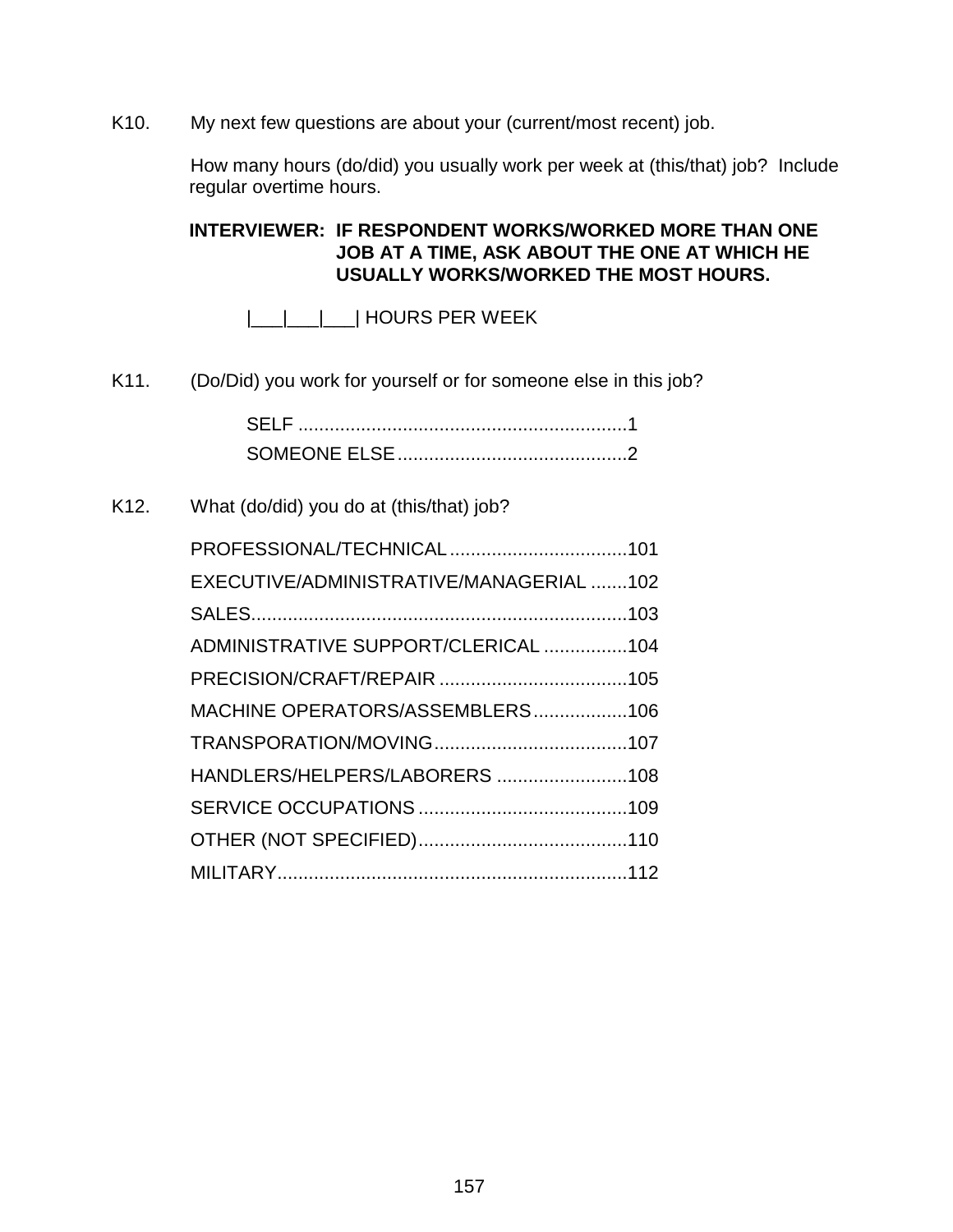K13. About how much (do/did) you usually earn in (this/that) job, before taxes and deductions?

| <b>EVERY 2 WEEKS</b> |  |
|----------------------|--|
| <b>TWICE A MONTH</b> |  |
|                      |  |
|                      |  |
|                      |  |
|                      |  |

K14A. (At your primary job,) (Do/Did) you regularly work . . .

|   |                            | <b>CIRCLE YES OR</b><br><b>NO FOR EACH</b> |               |
|---|----------------------------|--------------------------------------------|---------------|
|   |                            | YES.                                       |               |
|   |                            |                                            | $\mathcal{P}$ |
|   |                            |                                            |               |
|   |                            |                                            | 2             |
|   |                            |                                            |               |
| 5 | Different times each week? |                                            |               |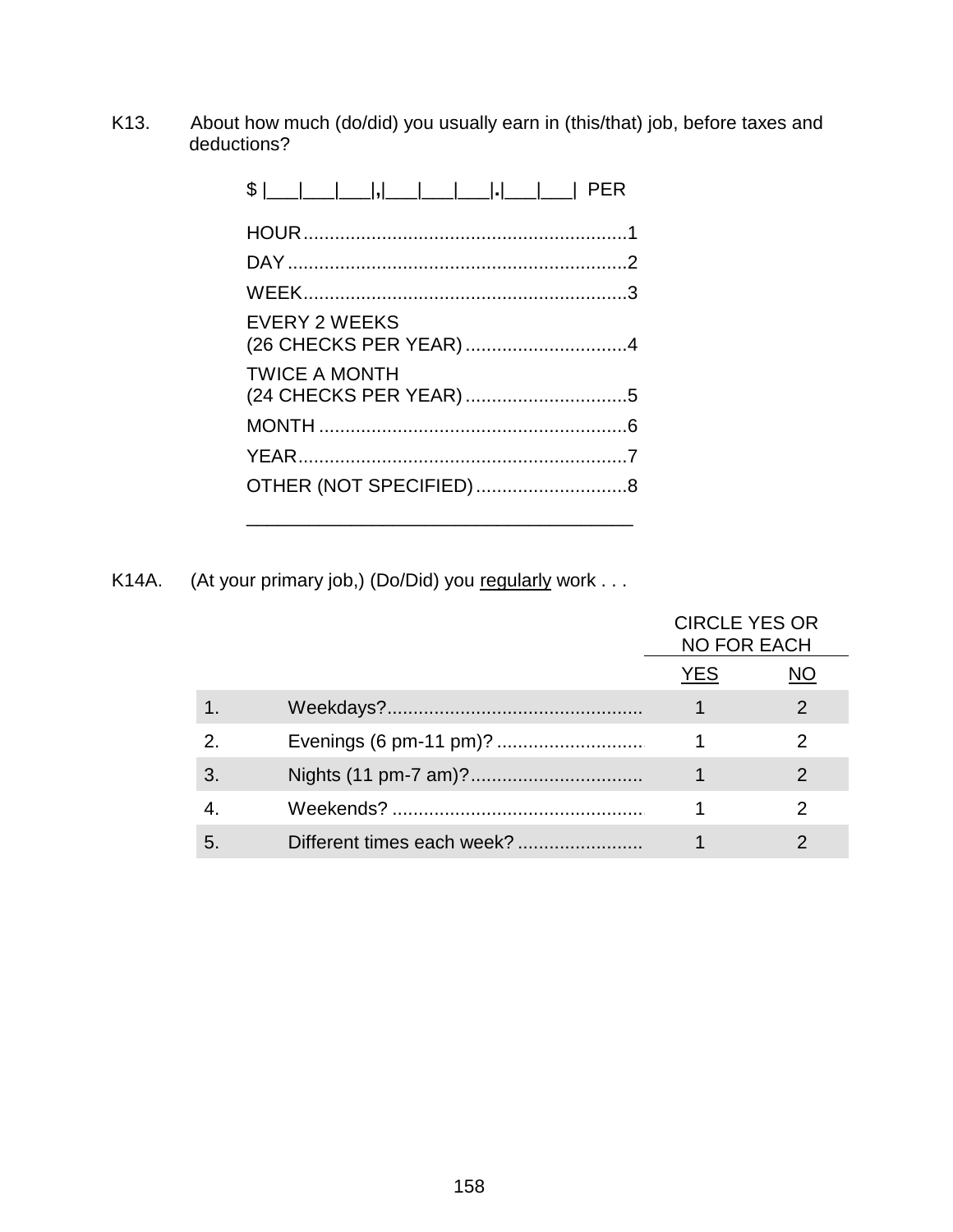K14B. In addition to your regular working shift, (do/did) you sometimes also work . . .

|  | <b>CIRCLE YES OR</b><br><b>NO FOR EACH</b> |  |
|--|--------------------------------------------|--|
|  | YES.                                       |  |
|  |                                            |  |
|  |                                            |  |
|  |                                            |  |
|  |                                            |  |

#### K15. HAS FATHER WORKED SINCE CHILD WAS BORN? (K4=1, OR DATE IN K9 IS MORE RECENT THAN DATE OF CHILD'S BIRTH ON CONTACT SHEET)

| YES.           |  |
|----------------|--|
| N <sub>O</sub> |  |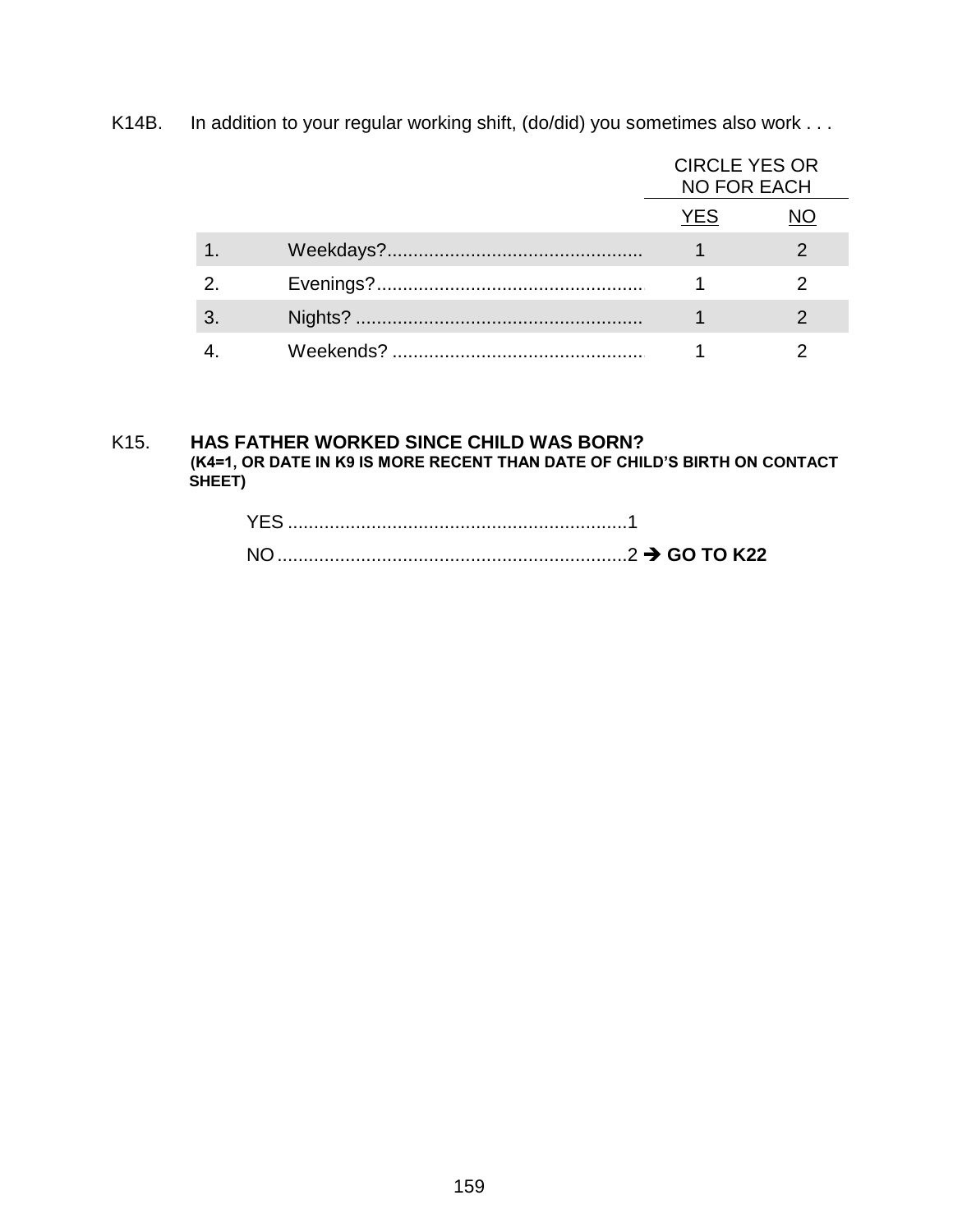K16. Please tell me how true the following statements are.

(READ ITEM). (Is/Was) this always true, often true, sometimes true, or never true for you?

|       |                                                                         |               |              | SOME-        |              |
|-------|-------------------------------------------------------------------------|---------------|--------------|--------------|--------------|
|       |                                                                         | <b>ALWAYS</b> | <b>OFTEN</b> | <b>TIMES</b> | <b>NEVER</b> |
| K16A. | My shift and work schedule<br>(cause/caused) extra stress for           |               |              |              |              |
| K16B. | Where I (work/worked), it (is/was)<br>difficult to deal with child care |               |              |              |              |
|       | problems during working hours                                           |               |              |              |              |
| K16C. | In my work schedule I (have/had)<br>enough flexibility to handle family |               |              |              |              |
|       | needs                                                                   |               |              |              |              |

K17. Some people work more than one regular job. Was there ever a time in the past twelve months that you worked more than one regular job at the same time?

K18. When you were working more than one regular job at the same time, about how many hours per week did you usually work altogether?

|\_\_\_|\_\_\_|\_\_\_| HOURS PER WEEK

K19. About how much did you earn from (all of) your regular job(s) in the past twelve months? Please do not count earnings from any "off-the-books" or "under-the-table" jobs.

> **INTERVIEWER: IF AMOUNT IS LESS THAN \$1,000 OR MORE THAN \$100,000, CONFIRM:** You told me you made (AMOUNT) dollars in the last twelve months. Is that correct? **CORRECT ANSWER IF APPROPRIATE**.

\$ |\_\_\_|\_\_\_|\_\_\_|**,**|\_\_\_|\_\_\_|\_\_\_| **GO TO K21**

| NOTHING/DID NOT WORK |  |
|----------------------|--|
|                      |  |
|                      |  |
|                      |  |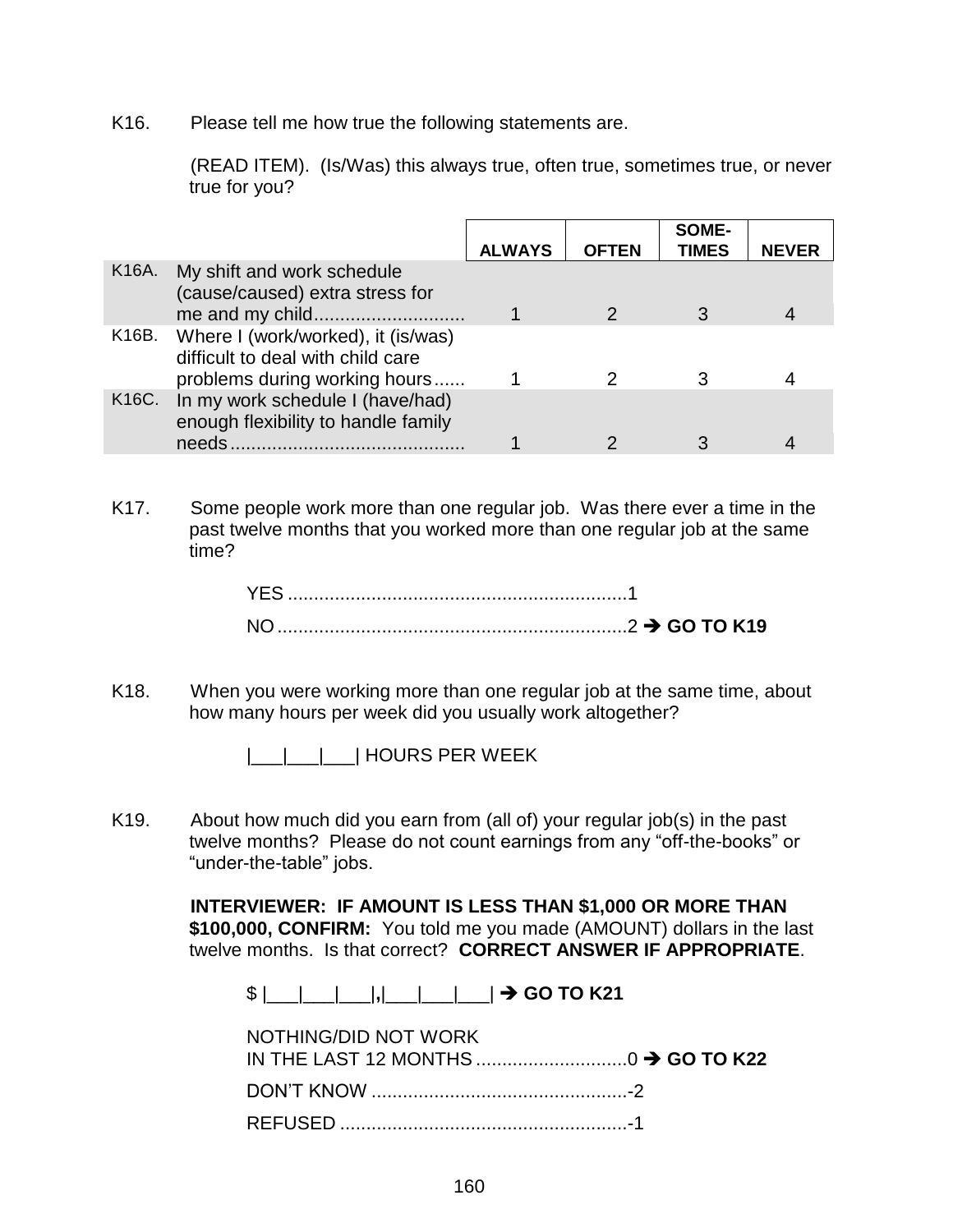K20. I just need to have a range. Can you tell me if it was . . .

K21. In the past twelve months, how many weeks did you work (at your job/at all of your regular jobs)? If you worked the entire year, but used paid vacation time or sick time, you worked 52 weeks.

|\_\_|\_\_| NUMBER OF WEEKS

K22. In the past twelve months, how many regular jobs have you had that lasted two weeks or more?

|\_\_\_|\_\_\_| JOBS  $\rightarrow$  **GO TO K24** 

DON'T KNOW .................................................-2

K23. All I need is a range. Would you say it was . . .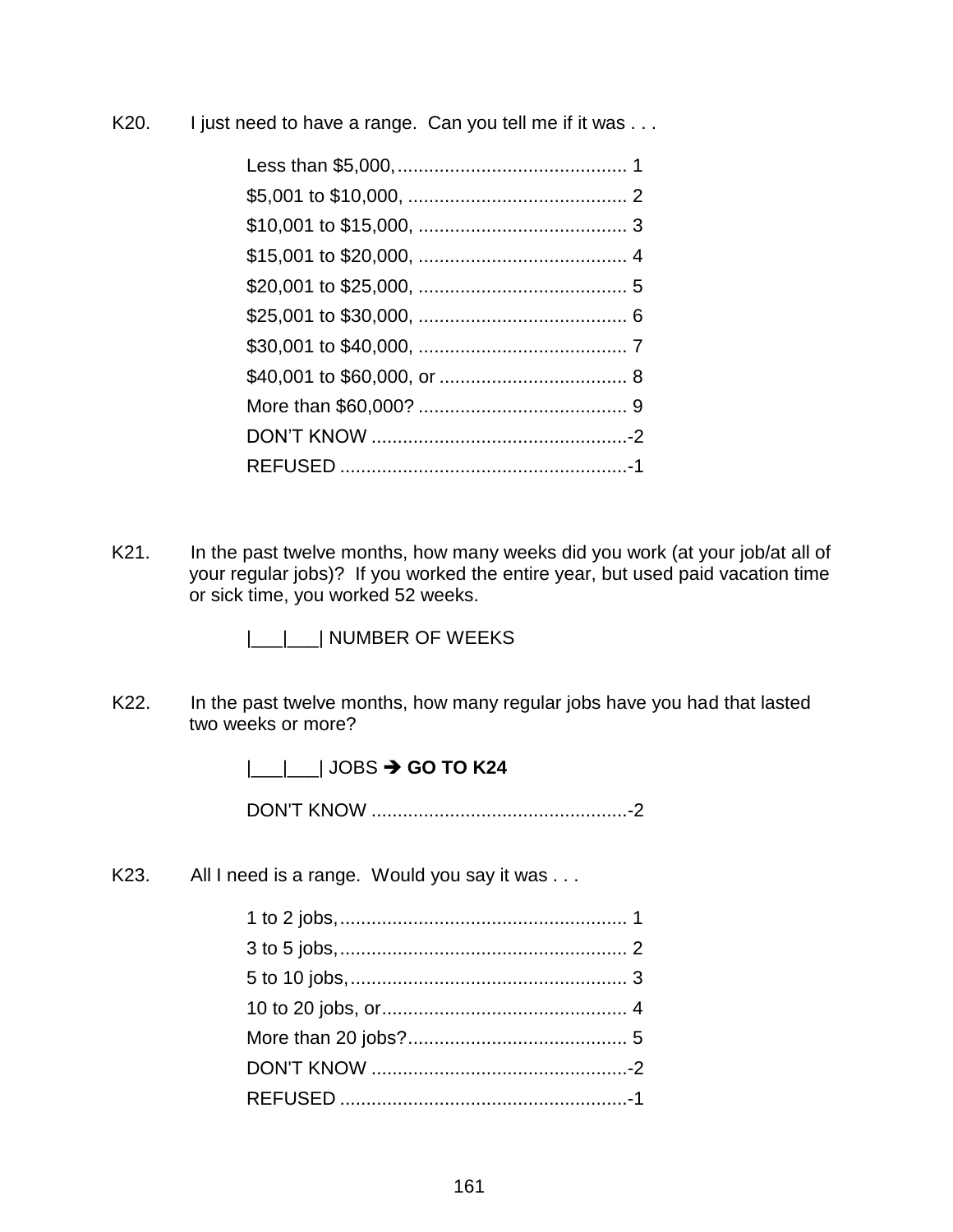K24. We are interested in finding out about some ways, other than regular work, in which people make money. This kind of activity may be paid for in cash, or done in exchange for meals, or clothing, a place to live, or something else.

Please tell me if you have done any of the following in the past twelve months.

# **RECORD "YES" OR "NO" IN ROW A THEN ASK B TO F FOR EACH ACTIVITY CODED "YES"**

|     | During the past twelve months,<br>did you                                                           | K24<br>Work in your own business? Please<br>do not include work you already told<br>me about.<br><b>PROBE:</b> This could include things<br>such as doing other people's hair,<br>either in your home or theirs. | K <sub>25</sub><br>Sell or deliver drugs, engage in<br>prostitution, or do other kinds of<br>hustles? Do not include work you<br>already told me about. | K <sub>26</sub><br>Do anything else to earn money? |
|-----|-----------------------------------------------------------------------------------------------------|------------------------------------------------------------------------------------------------------------------------------------------------------------------------------------------------------------------|---------------------------------------------------------------------------------------------------------------------------------------------------------|----------------------------------------------------|
| Α.  | DID ACTIVITY?                                                                                       | What type of business?<br>SPECIFY: New York SPECIFY:                                                                                                                                                             | SPECIFY: _______________________                                                                                                                        |                                                    |
|     |                                                                                                     | IF K24A=YES, ASK K24B.<br>IF NO, GO TO K25A                                                                                                                                                                      | IF K25A=YES, ASK K25B.<br>IF NO. GO TO K26A                                                                                                             | IF K26A=YES, ASK K26B.<br>IF NO, GO TO SECTION L   |
| IB. | In the last twelve months, about<br>how many weeks did you<br>$(ACTIVITY) \ldots$                   | <b>WEEKS</b>                                                                                                                                                                                                     | <b>WEEKS</b>                                                                                                                                            | <b>IWEEKS</b>                                      |
| C.  | And, during those (NUMBER<br>FROM B) weeks, about how<br>many hours per week did<br>you (ACTIVITY). | <b>HOURS PER WEEK</b>                                                                                                                                                                                            | <b>HOURS PER WEEK</b>                                                                                                                                   | <b>HOURS PER WEEK</b>                              |
| ID. | When you did this, were you<br>something else such as meals,<br>clothing, or a place to live?       | <b>CASH</b><br>paid in cash, or did you receive RECEIVED  1 - ASK K24E RECEIVED  1 - ASK K25E RECEIVED  1 - ASK K26E                                                                                             | <b>CASH</b>                                                                                                                                             | <b>CASH</b>                                        |
|     |                                                                                                     | AND OTHER                                                                                                                                                                                                        | BOTH CASH 3 - ask k24E BOTH CASH3 - ask k25E BOTH CASH  3 - ask k26E<br>& K24F AND OTHER                                                                | & K25F AND OTHER<br>& K26F                         |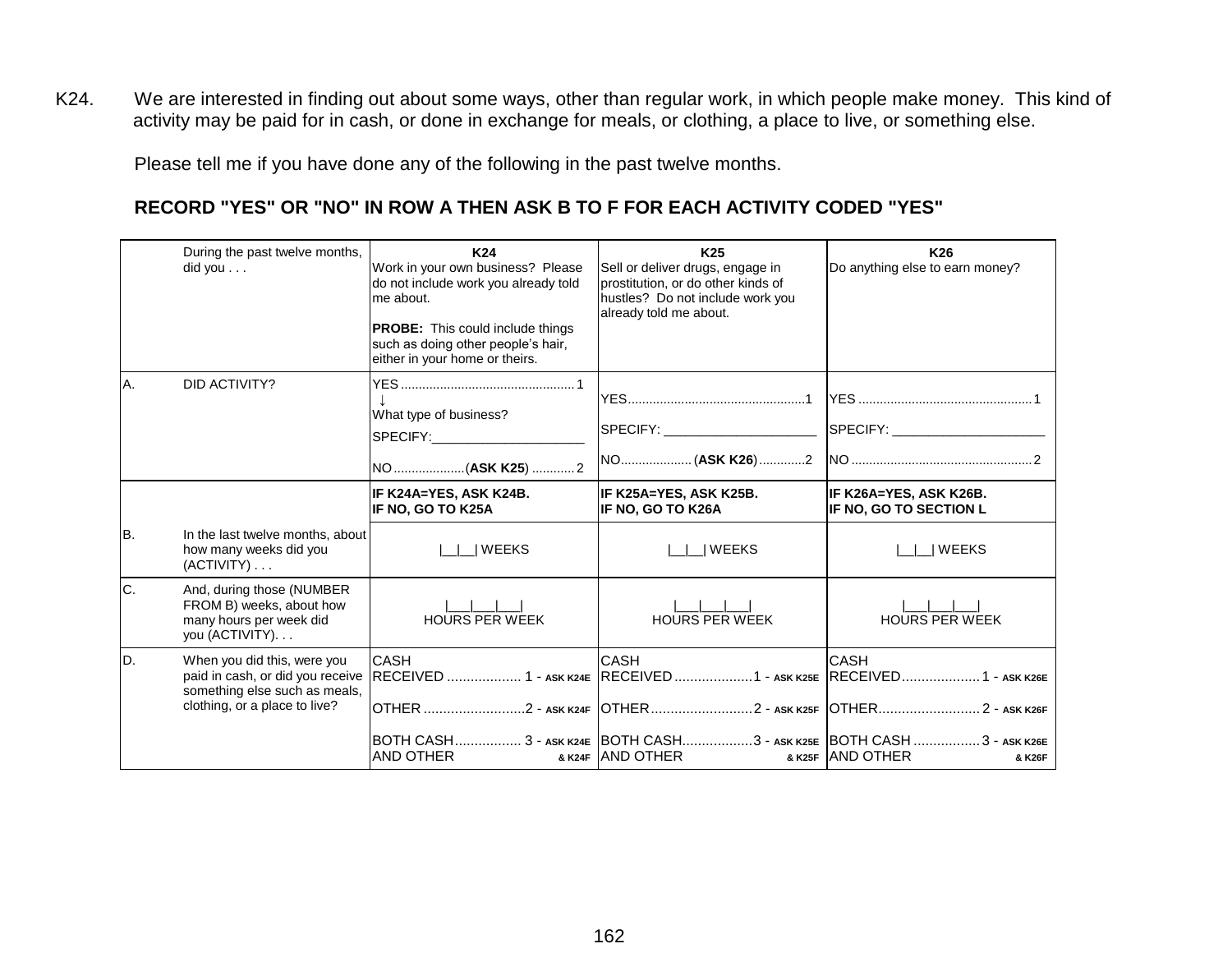|          |                             | K24                    | K <sub>25</sub>        | <b>K26</b>                                                           |
|----------|-----------------------------|------------------------|------------------------|----------------------------------------------------------------------|
| E.       | MONEY: How much did         |                        |                        |                                                                      |
|          | you receive in the last     | \$                     | \$                     | \$                                                                   |
|          | twelve months for this      | <b>→ GO TO K25F</b>    | GO TO K26F             | $\rightarrow$ GO TO K27F                                             |
|          | activity?                   |                        |                        |                                                                      |
|          |                             |                        |                        |                                                                      |
|          |                             |                        |                        | DON'T KNOW………………………-2 DON'T KNOW ……………………--2 DON'T KNOW ……………………--2- |
|          |                             |                        |                        | REFUSED1 REFUSED -1 REFUSED  -1                                      |
| $E(1)$ . | I just need to know a       |                        |                        |                                                                      |
|          | range. Please tell me if it |                        |                        |                                                                      |
|          | $was \dots$                 |                        |                        |                                                                      |
|          |                             |                        |                        |                                                                      |
|          |                             |                        |                        |                                                                      |
|          |                             |                        |                        |                                                                      |
|          |                             |                        |                        |                                                                      |
|          |                             |                        |                        |                                                                      |
|          |                             |                        |                        |                                                                      |
|          |                             |                        |                        |                                                                      |
|          |                             |                        |                        |                                                                      |
|          |                             |                        |                        |                                                                      |
|          |                             |                        |                        |                                                                      |
|          |                             |                        |                        |                                                                      |
|          |                             |                        |                        |                                                                      |
|          |                             |                        |                        |                                                                      |
| F.       | <b>WAS OTHER TYPE OF</b>    |                        |                        |                                                                      |
|          | <b>PAYMENT RECEIVED?</b>    | <b>YES</b> 1           |                        |                                                                      |
|          | $(K24D = 2 \text{ OR } 3)?$ |                        |                        |                                                                      |
|          |                             |                        |                        | <b>SECTION L</b>                                                     |
|          |                             |                        |                        |                                                                      |
| $F(1)$ . | What (else) did you get in  | <b>CIRCLE ALL</b>      | <b>CIRCLE ALL</b>      | <b>CIRCLE ALL</b>                                                    |
|          | exchange for this?          | <b>THAT APPLY</b>      | <b>THAT APPLY</b>      | <b>THAT APPLY</b>                                                    |
|          |                             | MEALS1                 | MEALS1                 | MEALS1                                                               |
|          |                             | <b>CLOTHING</b> 2      | <b>CLOTHING</b> 2      |                                                                      |
|          |                             | <b>PLACE TO LIVE 3</b> | <b>PLACE TO LIVE 3</b> | <b>PLACE TO LIVE 3</b>                                               |
|          |                             | OTHER (SPECIFY)4       | OTHER (SPECIFY) 4      | OTHER (SPECIFY) 4                                                    |
|          |                             |                        | CHILD CARE 5           | CHILD CARE                                                           |
|          |                             | GO TO K25A             | GO TO K26A             | <b>GO TO SECTION L</b>                                               |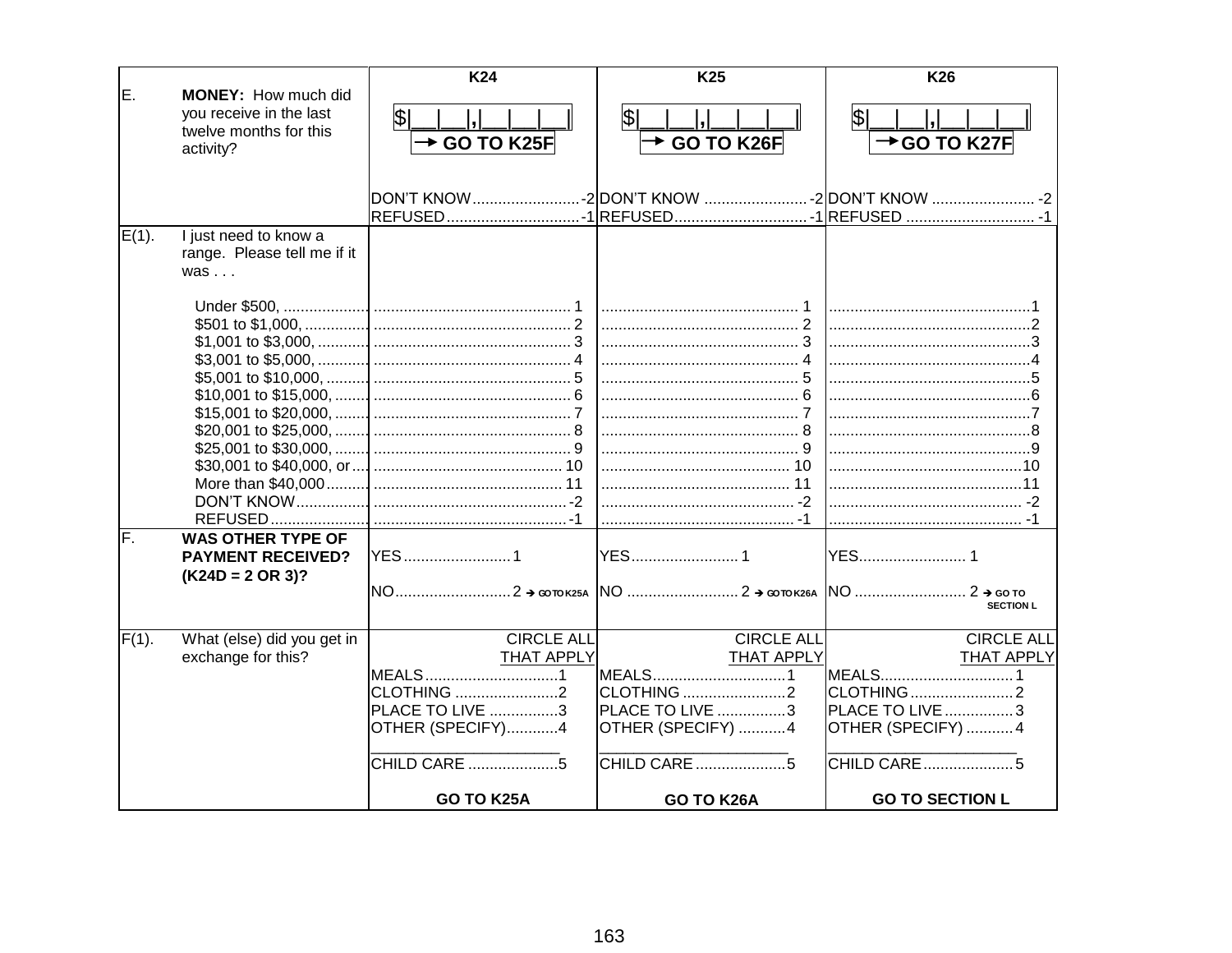L1. In the past twelve months, what was the total income of your household from all sources before taxes and other deductions? Please include your own income and the income of everyone living with you. Please include the money you have told me about from jobs and public assistance programs, as well as any sources we haven't discussed, such as rent, interest, and dividends.

> **INTERVIEWER: IF AMOUNT IS LESS THAN \$1,000 OR MORE THAN \$100,000, CONFIRM:** You say your household income was (AMOUNT) in the last twelve months. Is that correct? **CORRECT ANSWER IF APPROPRIATE.**

| $\frac{1}{2}$ $\frac{1}{2}$ $\frac{1}{2}$ $\frac{1}{2}$ $\frac{1}{2}$ $\frac{1}{2}$ GO TO L2 |  |
|----------------------------------------------------------------------------------------------|--|
|                                                                                              |  |
|                                                                                              |  |

L1A. I just need to know a range. Can you tell me if it was . . .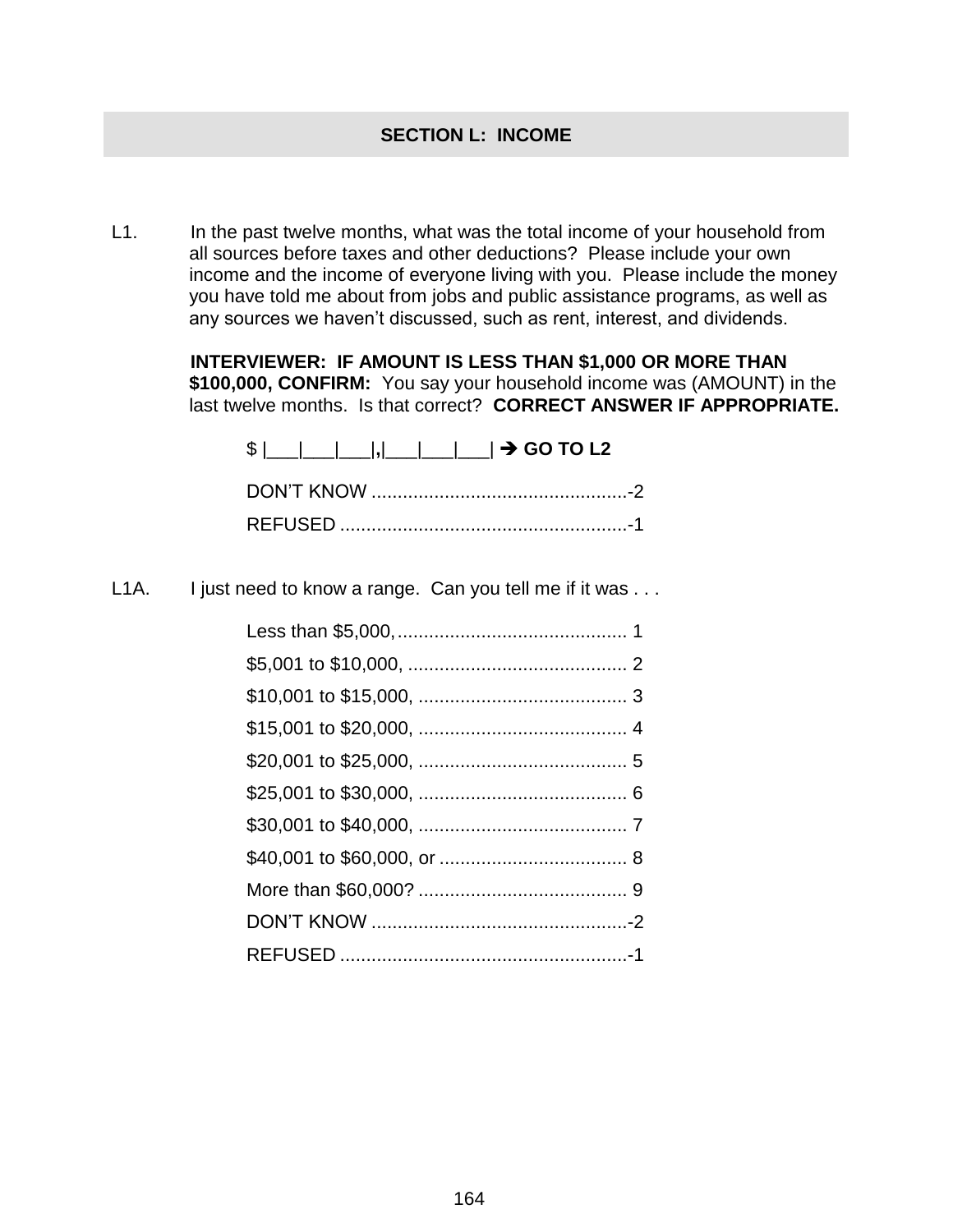L2. In the past twelve months, have you given or loaned any money to friends or relatives?

| YES. |  |
|------|--|
|      |  |

L2A. All together, during the past twelve months, how much money did you give or loan to friends or relatives?

#### L3. **IS FATHER LIVING WITH MOTHER OR LIVING WITH A CURRENT PARTNER? (A4A1=1 OR 2 OR E2D=1)**

L4. Do you or your (wife/partner) have a bank account?

| MULTIPLE ACCOUNTS3 |  |
|--------------------|--|

L4A. (Is the account/Are the accounts) in your name, (her/his) name, or both?

#### CIRCLE ONE

| BOTH NAMES (JOINT ACCOUNT)  3 |
|-------------------------------|
| BOTH JOINT AND SEPARATE       |
|                               |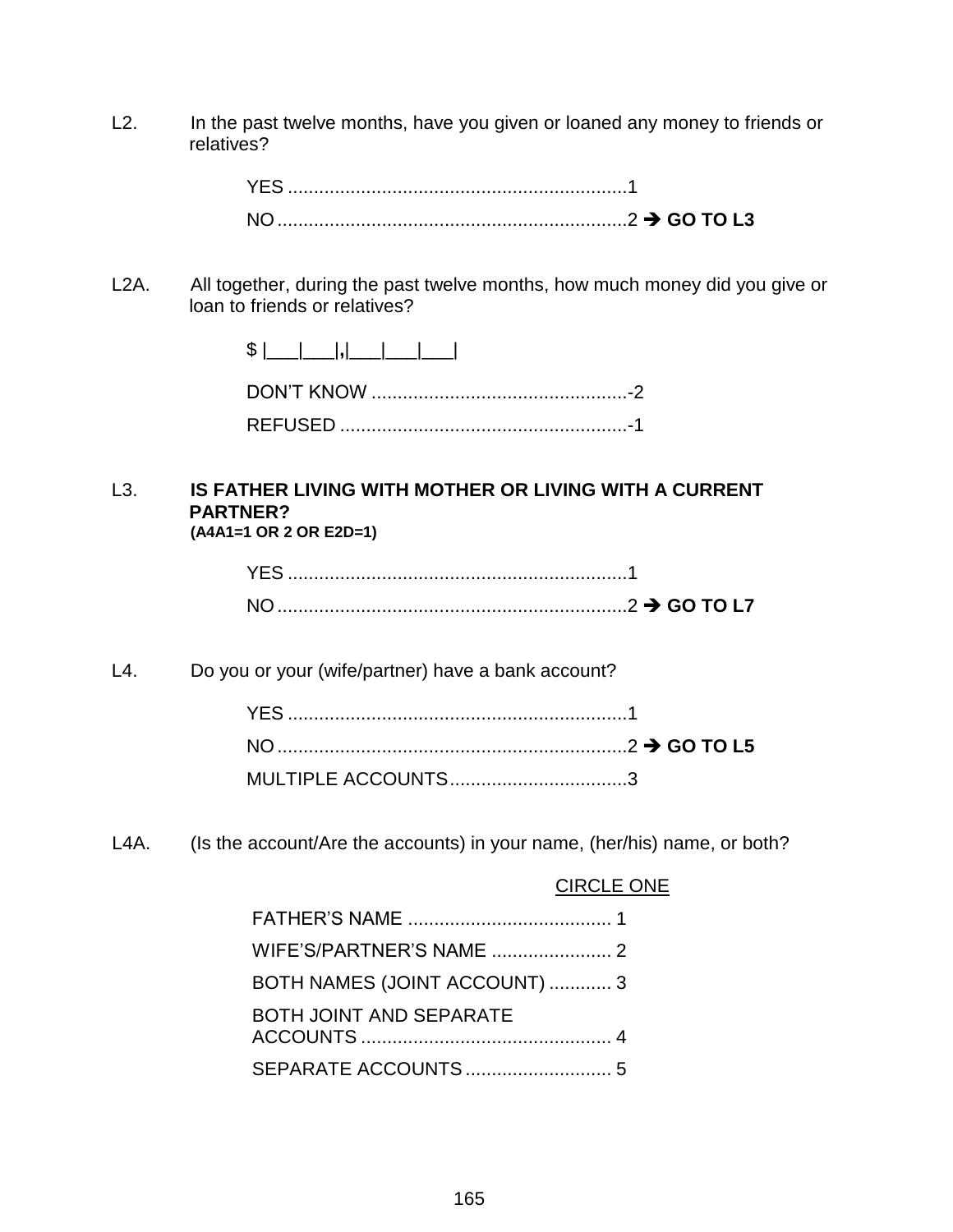L5. Do you or your (wife/partner) have a credit card? Include major credit cards and department store credit cards, but not gas credit cards.

L5A. Is the card in your name, (her/his) name, or both?

#### CIRCLE ONE

| <b>BOTH JOINT AND SEPARATE</b> |  |
|--------------------------------|--|
|                                |  |

L5B. Couples handle money differently. Which of the following do you do? Do you . . .

#### CIRCLE ONE

| Put some of your money together but |  |
|-------------------------------------|--|
|                                     |  |
|                                     |  |
|                                     |  |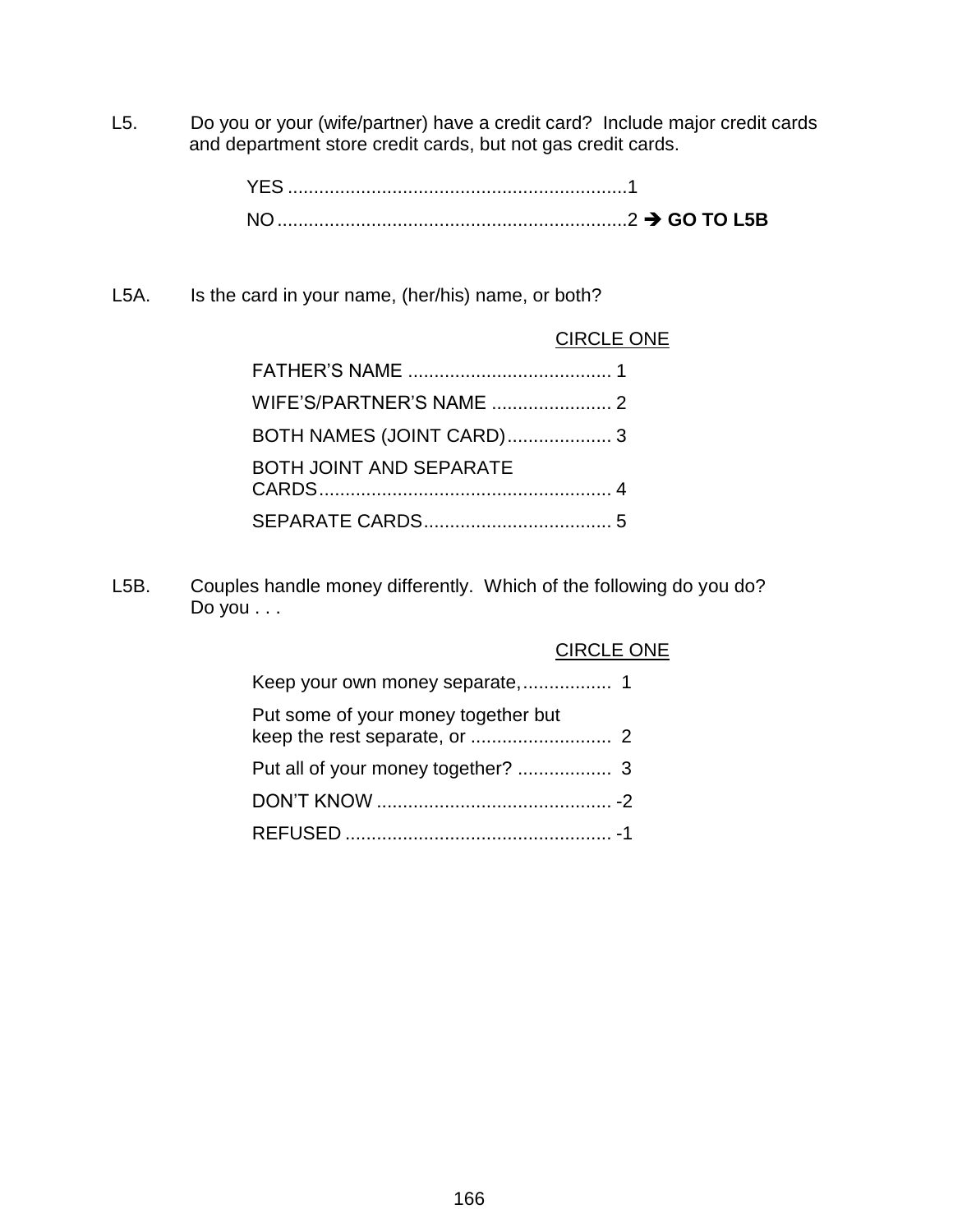L5C. Couples also make different arrangements for handling financial responsibilities, such as paying the rent, mortgage, or other household bills. In your household, who is usually responsible for making sure the bills get paid?

CIRCLE ONE

| <b>FATHER USUALLY PAYS THE BILLS  1</b>                                                                       |
|---------------------------------------------------------------------------------------------------------------|
| <b>WIFE OR PARTNER</b>                                                                                        |
| <b>FATHER AND WIFE OR PARTNER</b><br><b>PAY BILLS TOGETHER OR TAKE</b><br>TURNS/ALTERNATE MONTHS  3           |
| <b>FATHER AND WIFE OR PARTNER</b><br><b>HAVE SPECIFIC BILLS EACH IS</b><br><b>RESPONSIBLE FOR PAYING EACH</b> |
| OTHER (E.G., SOMEONE ELSE IN<br>THE HOUSEHOLD IS RESPONSIBLE                                                  |
|                                                                                                               |
|                                                                                                               |

L5D. Who would you say controls the money in this household?

### CIRCLE ONE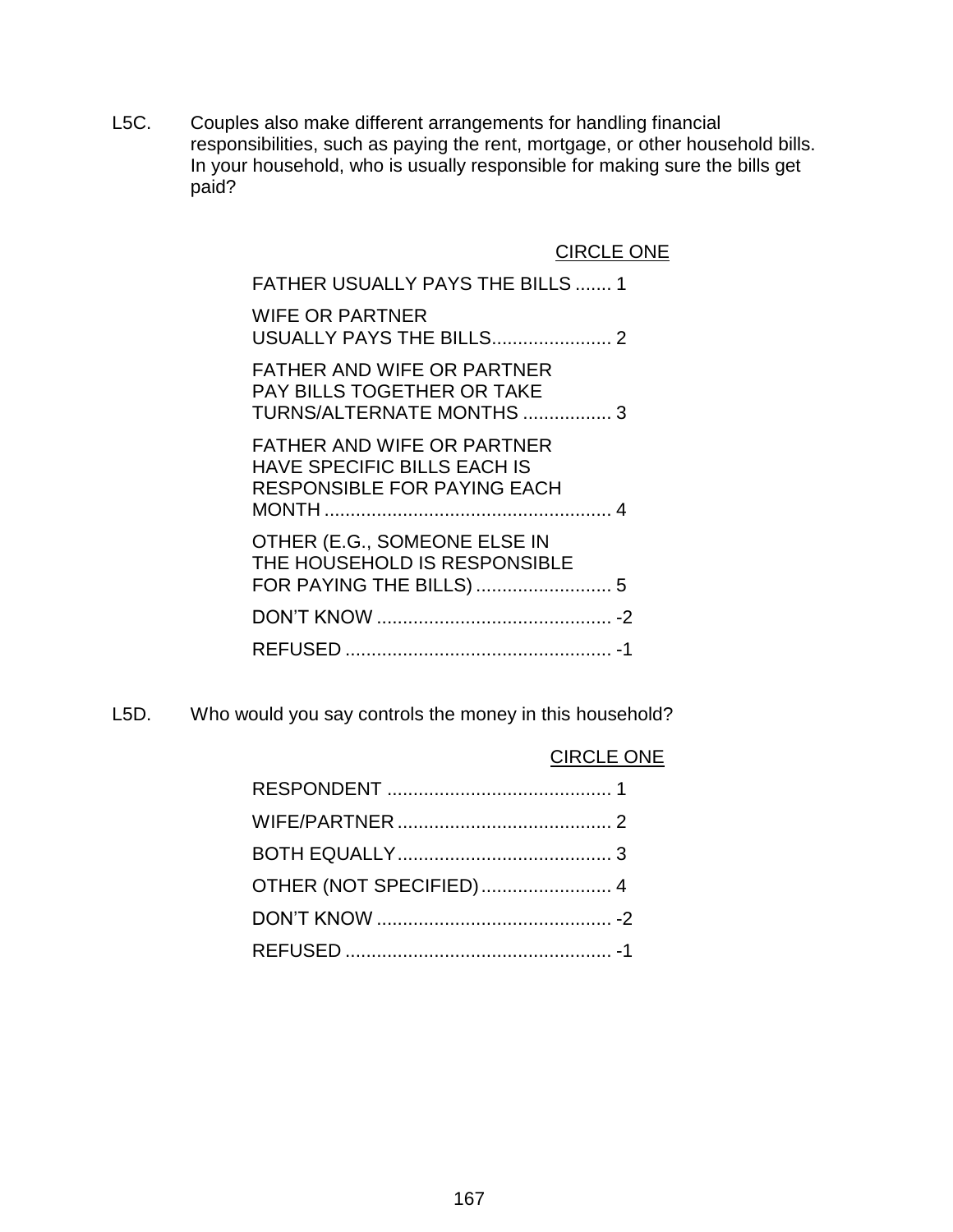L6. Do you or your (wife/partner) own a car, truck or van?

L6A. Can you rely on the (car/truck/van) to get you to school or work, or other places?

#### **IF MORE THAN ONE CAR/TRUCK/VAN, ASK ABOUT THE ONE THAT WORKS THE BEST.**

## L6B. How much do you owe on your (car/truck/van)?

| ጦ<br>J. |  |  |  |  |
|---------|--|--|--|--|
|---------|--|--|--|--|

L6C. About how much could you get if you sold your (car/truck/van) now?

\$ |\_\_\_|\_\_\_|**,**|\_\_\_|\_\_\_|\_\_\_|

NOTHING........................................................ 0

DON'T KNOW .................................................-2

**END INTERVIEW**

L7. Do you have a bank account?